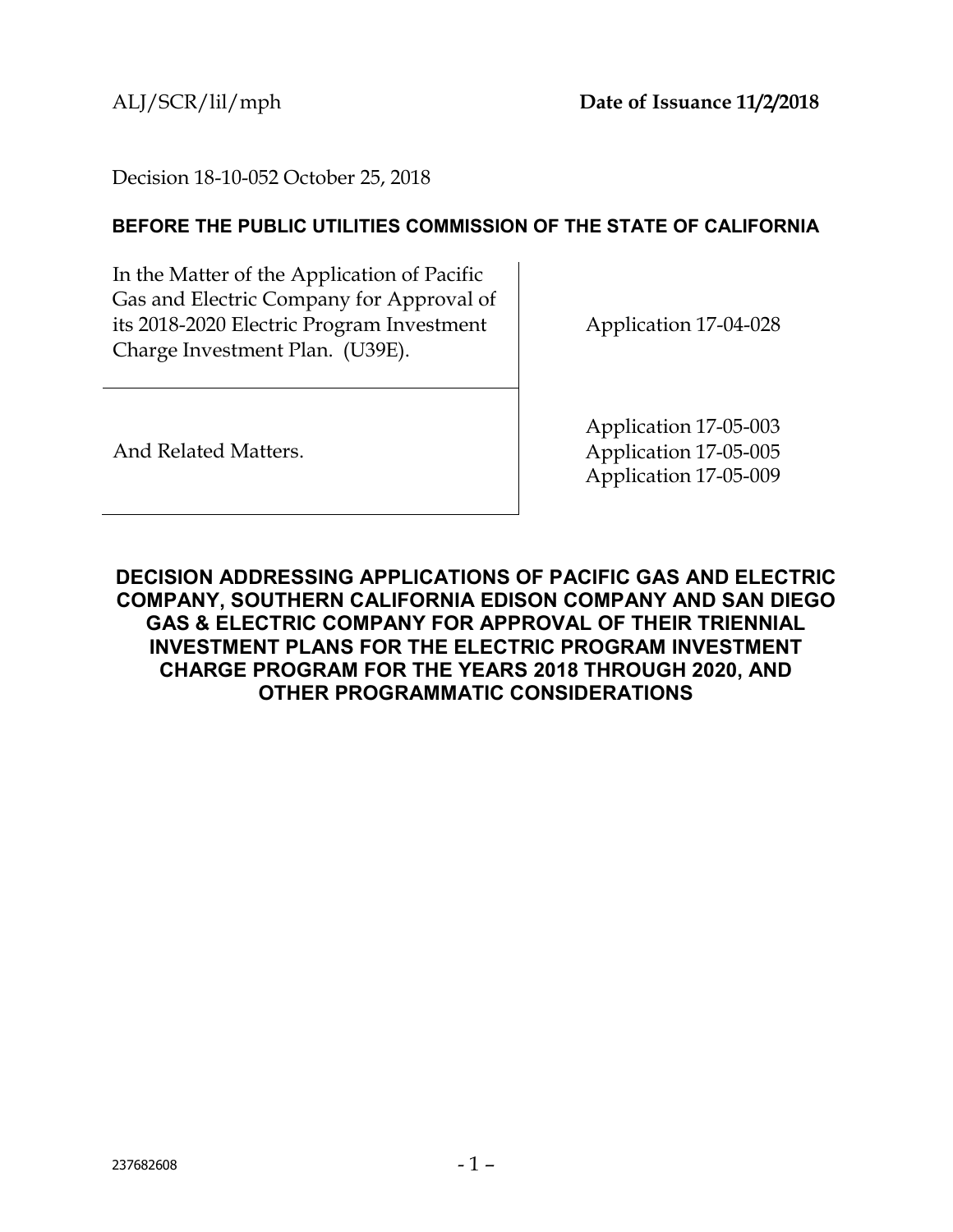# **Table of Contents**

|                                                      |                                                    |                                                     |  | DECISION ADDRESSING APPLICATIONS OF PACIFIC GAS AND ELECTRIC |  |  |  |  |
|------------------------------------------------------|----------------------------------------------------|-----------------------------------------------------|--|--------------------------------------------------------------|--|--|--|--|
|                                                      |                                                    |                                                     |  | COMPANY, SOUTHERN CALIFORNIA EDISON COMPANY AND SAN          |  |  |  |  |
|                                                      | DIEGO GAS & ELECTRIC COMPANY FOR APPROVAL OF THEIR |                                                     |  |                                                              |  |  |  |  |
|                                                      |                                                    | TRIENNIAL INVESTMENT PLANS FOR THE ELECTRIC PROGRAM |  |                                                              |  |  |  |  |
| INVESTMENT CHARGE PROGRAM FOR THE YEARS 2018 THROUGH |                                                    |                                                     |  |                                                              |  |  |  |  |
|                                                      |                                                    |                                                     |  | 2020, AND OTHER PROGRAMMATIC CONSIDERATIONS  1               |  |  |  |  |
|                                                      |                                                    |                                                     |  |                                                              |  |  |  |  |
| 1.                                                   |                                                    |                                                     |  |                                                              |  |  |  |  |
| 2.                                                   |                                                    |                                                     |  |                                                              |  |  |  |  |
|                                                      |                                                    | 2.1.                                                |  |                                                              |  |  |  |  |
|                                                      | 2.2.                                               |                                                     |  |                                                              |  |  |  |  |
|                                                      | 2.3.                                               |                                                     |  |                                                              |  |  |  |  |
| 3.                                                   |                                                    |                                                     |  |                                                              |  |  |  |  |
|                                                      | 3.1.                                               |                                                     |  |                                                              |  |  |  |  |
|                                                      | 3.2.                                               |                                                     |  |                                                              |  |  |  |  |
|                                                      |                                                    |                                                     |  | 3.2.1. Administrators Investment Planning Processes 24       |  |  |  |  |
|                                                      |                                                    | 3.2.2.                                              |  |                                                              |  |  |  |  |
|                                                      |                                                    |                                                     |  |                                                              |  |  |  |  |
|                                                      | 3.3.                                               |                                                     |  |                                                              |  |  |  |  |
|                                                      |                                                    | 3.3.1.                                              |  |                                                              |  |  |  |  |
|                                                      |                                                    |                                                     |  |                                                              |  |  |  |  |
|                                                      |                                                    | 3.3.3.                                              |  |                                                              |  |  |  |  |
|                                                      |                                                    | 3.3.4.                                              |  |                                                              |  |  |  |  |
|                                                      |                                                    | 3.3.5.                                              |  |                                                              |  |  |  |  |
|                                                      |                                                    |                                                     |  |                                                              |  |  |  |  |
|                                                      |                                                    |                                                     |  | 3.3.5.2. Clarification of D.13-11-025 Regarding Intellectual |  |  |  |  |
|                                                      |                                                    |                                                     |  |                                                              |  |  |  |  |
|                                                      |                                                    |                                                     |  |                                                              |  |  |  |  |
|                                                      |                                                    | 3.3.6.                                              |  |                                                              |  |  |  |  |
|                                                      | 3.4.                                               |                                                     |  |                                                              |  |  |  |  |
|                                                      |                                                    | 3.4.1.                                              |  |                                                              |  |  |  |  |
|                                                      |                                                    | 3.4.2.                                              |  |                                                              |  |  |  |  |
|                                                      |                                                    | 3.4.3.                                              |  |                                                              |  |  |  |  |
|                                                      |                                                    | 3.4.4.                                              |  |                                                              |  |  |  |  |
|                                                      | 3.5.                                               |                                                     |  |                                                              |  |  |  |  |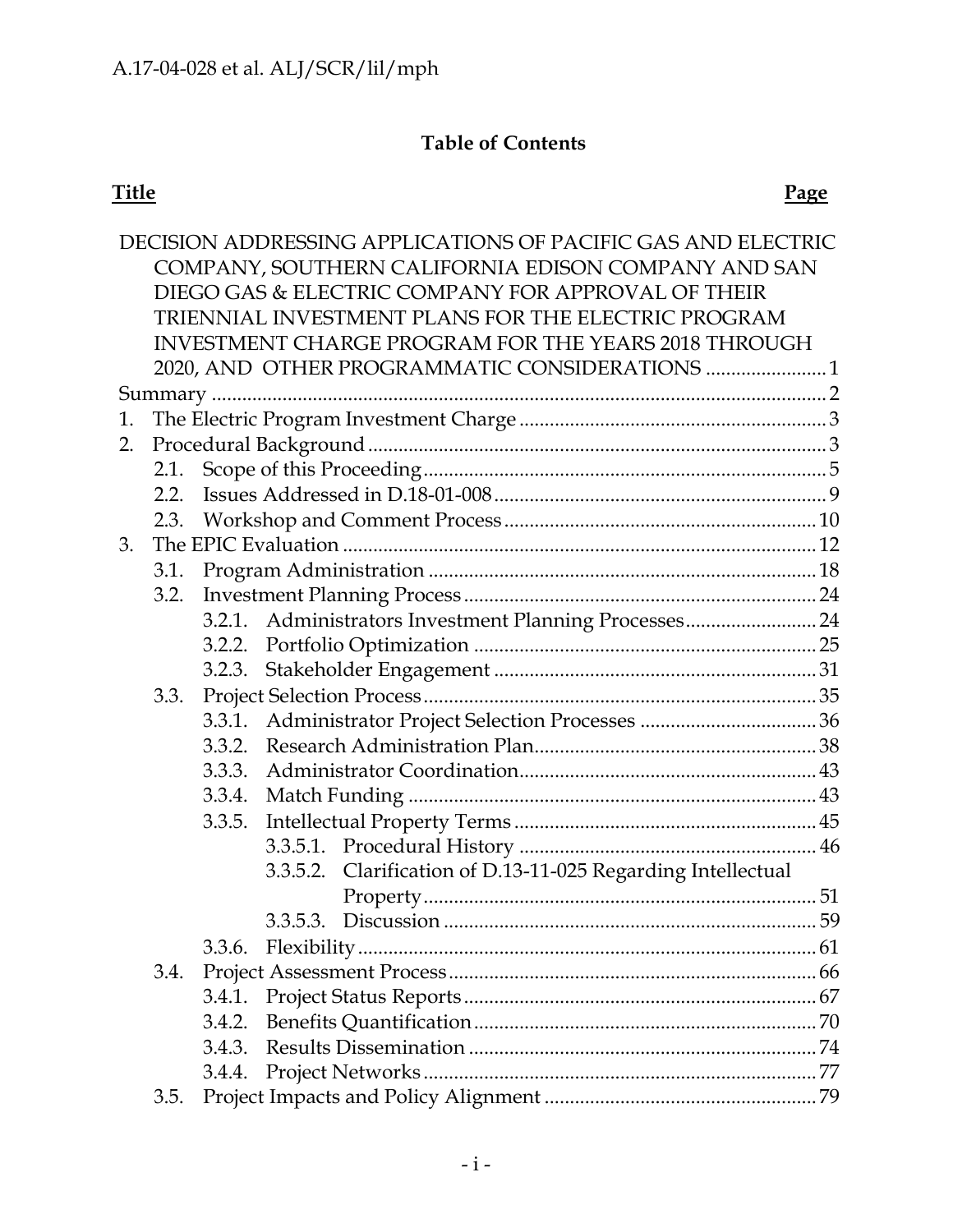|    | 3.6.                                                                   |        |          |                                                                 |  |  |  |  |
|----|------------------------------------------------------------------------|--------|----------|-----------------------------------------------------------------|--|--|--|--|
|    |                                                                        |        |          |                                                                 |  |  |  |  |
|    |                                                                        |        |          |                                                                 |  |  |  |  |
|    |                                                                        |        |          |                                                                 |  |  |  |  |
|    |                                                                        |        |          |                                                                 |  |  |  |  |
|    |                                                                        |        |          | Membership and Member Responsibilities<br>3.6.1.3.1.            |  |  |  |  |
|    |                                                                        |        |          |                                                                 |  |  |  |  |
|    |                                                                        |        |          |                                                                 |  |  |  |  |
|    |                                                                        | 3.6.2. |          |                                                                 |  |  |  |  |
|    |                                                                        |        |          |                                                                 |  |  |  |  |
|    |                                                                        |        |          | 3.6.3.1. First PICG Activity: Identifying opportunities for     |  |  |  |  |
|    |                                                                        |        |          |                                                                 |  |  |  |  |
|    |                                                                        |        |          | 3.6.3.2. Second PICG Activity: Providing expertise,             |  |  |  |  |
|    |                                                                        |        |          |                                                                 |  |  |  |  |
|    |                                                                        |        | 3.6.3.3. | Third PICG Activity: Supporting substantive                     |  |  |  |  |
|    |                                                                        |        |          |                                                                 |  |  |  |  |
|    |                                                                        |        |          |                                                                 |  |  |  |  |
|    |                                                                        |        |          |                                                                 |  |  |  |  |
| 4. | Matters Regarding the Interaction between the EPIC Program and DACs in |        |          |                                                                 |  |  |  |  |
|    | 4.1.                                                                   |        |          |                                                                 |  |  |  |  |
|    |                                                                        |        |          |                                                                 |  |  |  |  |
|    | 4.2.                                                                   |        |          |                                                                 |  |  |  |  |
| 5. |                                                                        |        |          |                                                                 |  |  |  |  |
|    |                                                                        |        |          |                                                                 |  |  |  |  |
|    | 5.2.                                                                   |        |          |                                                                 |  |  |  |  |
|    | 5.3.                                                                   |        |          |                                                                 |  |  |  |  |
| 6. |                                                                        |        |          |                                                                 |  |  |  |  |
|    |                                                                        |        |          | 6.1. Should the Commission Provide Flexibility for Utilities to |  |  |  |  |
|    |                                                                        |        |          | Participate as Subcontractors for CEC-funded EPIC Projects? 133 |  |  |  |  |
|    | 6.2.                                                                   |        |          | Should the Commission Extend General Authorization for EPIC     |  |  |  |  |
|    |                                                                        |        |          |                                                                 |  |  |  |  |
| 7. |                                                                        |        |          |                                                                 |  |  |  |  |
| 8. |                                                                        |        |          |                                                                 |  |  |  |  |
| 9. |                                                                        |        |          |                                                                 |  |  |  |  |
|    |                                                                        |        |          |                                                                 |  |  |  |  |
|    |                                                                        |        |          |                                                                 |  |  |  |  |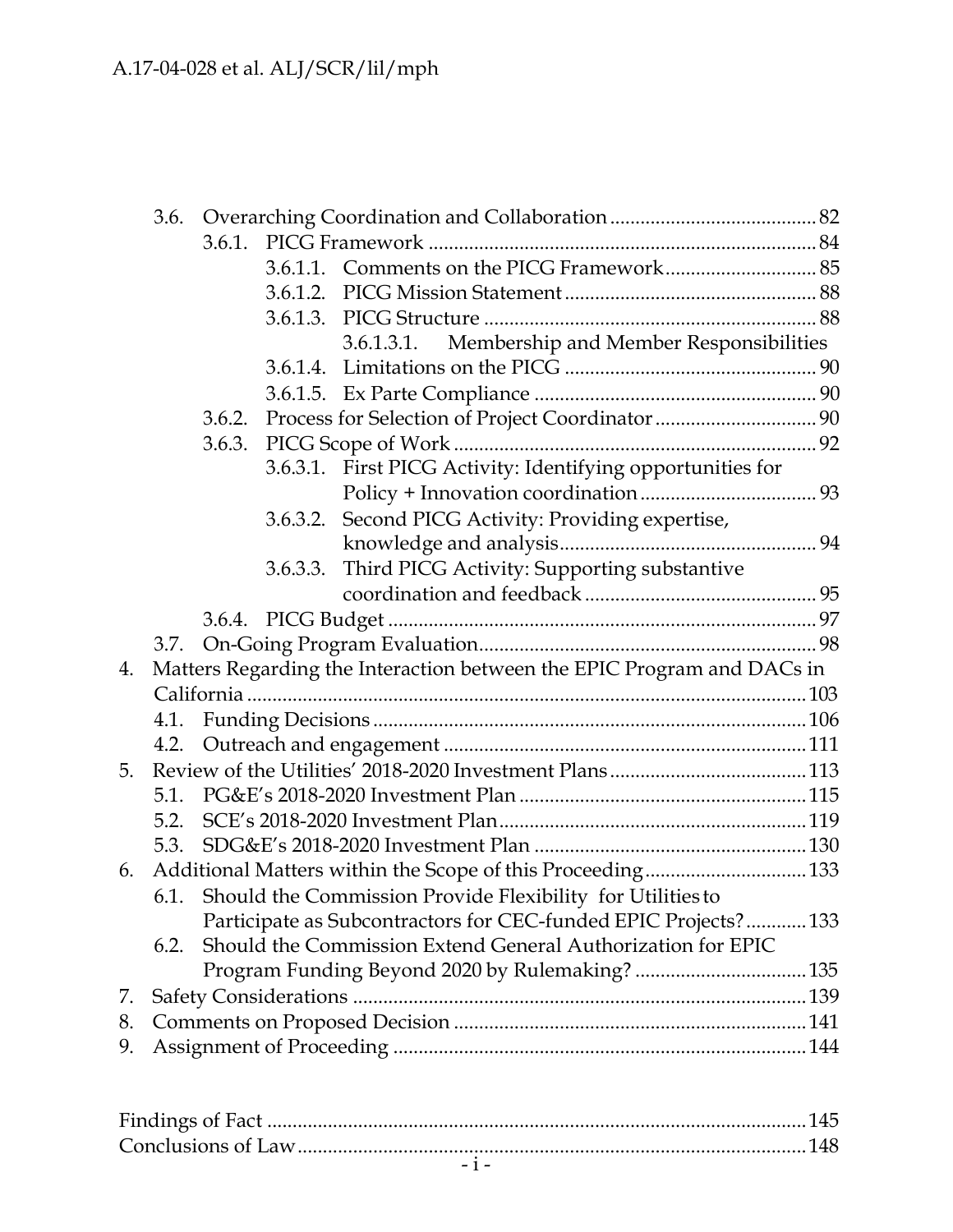- Appendix A Requirements for Investment Plan Compliance with D.12-05-037, as clarified by D.13-11-025, and D.15-04-020
- Appendix B Summary of Commission Determinations Regarding Recommendations in Electric Program Investment Charge Evaluation Final Report
- Appendix C Modifications/Requirements to Specific Projects and Initiatives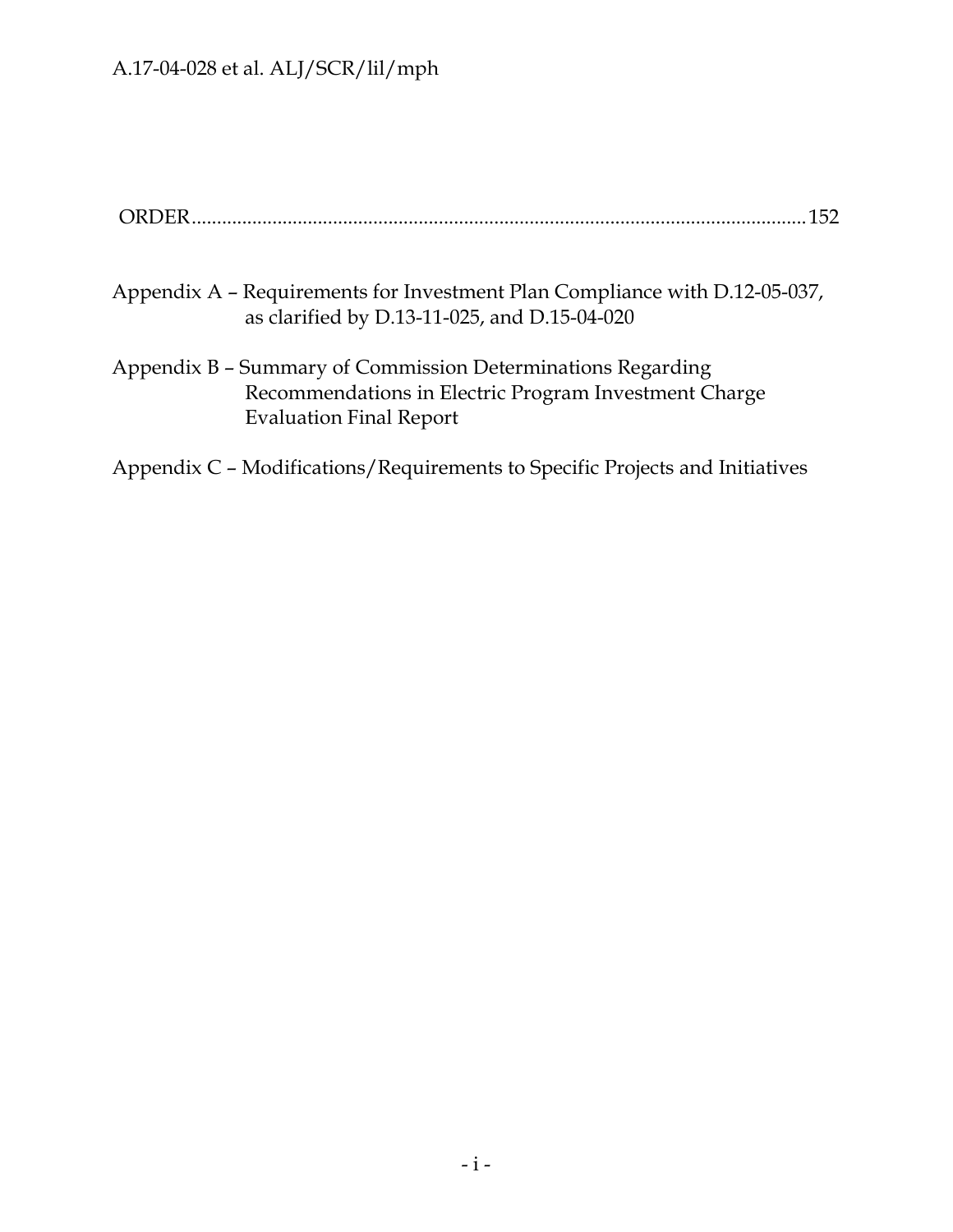## **DECISION ADDRESSING APPLICATIONS OF PACIFIC GAS AND ELECTRIC COMPANY, SOUTHERN CALIFORNIA EDISON COMPANY AND SAN DIEGO GAS & ELECTRIC COMPANY FOR APPROVAL OF THEIR TRIENNIAL INVESTMENT PLANS FOR THE ELECTRIC PROGRAM INVESTMENT CHARGE PROGRAM FOR THE YEARS 2018 THROUGH 2020, AND OTHER PROGRAMMATIC CONSIDERATIONS**

## <span id="page-4-0"></span>**Summary**

This decision resolves the remaining issues in this proceeding:

- The 2018-2020 Electric Program Investment Charge (EPIC) investment plans of Pacific Gas and Electric Company, Southern California Edison Company and San Diego Gas & Electric Company are reviewed and approved, with modifications;
- The findings and recommendations of the independent evaluation of EPIC are reviewed, and the EPIC administrators are directed to take certain actions;
- Refinements to the Policy + Innovation Coordination Group framework approved by the Commission in Decision (D.) 18-01-008 are adopted, and implementation actions are directed;
- The interaction between the EPIC program and disadvantaged communities in California is examined and the EPIC administrators are directed to take specific actions;
- The circumstances under which the California Energy Commission (CEC) may grant licenses to load-serving entities (LSEs) for EPIC-created intellectual property are clarified;
- Whether to provide flexibility for utilities to participate as subcontractors for CEC-funded EPIC projects;
- Proposals to replace the Tier 3 advice letter approval process for new projects initiated between EPIC plan approvals are denied; and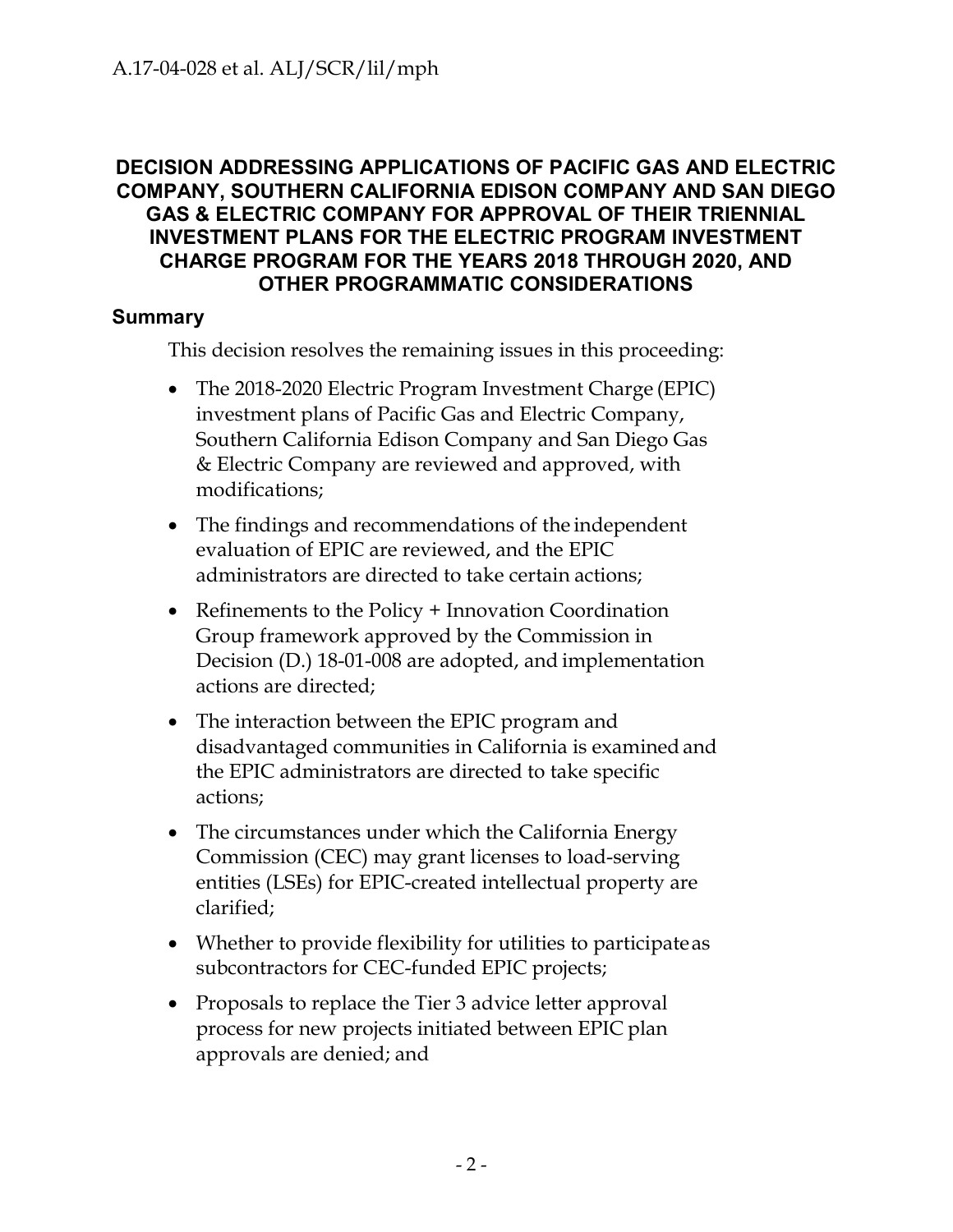• Guidance is provided regarding whether the Commission should extend the general authorization for EPIC program funding beyond 2020, and address other programmatic issues, by initiating a new rulemaking.

This consolidated proceeding is closed.

## <span id="page-5-0"></span>**1. The Electric Program Investment Charge**

The Electric Program Investment Charge (EPIC or Program) is an energy innovation funding program established under the authority of the California Public Utilities Commission (CPUC or Commission). Organized around three program areas—Applied Research and Development (R&D), Technology Demonstration and Deployment (TD&D), and Market Facilitation—EPIC seeks to drive efficient, coordinated investment in new and emerging energy solutions. By the time this investment cycle is concluded, EPIC funds will have directly supported investments totaling over \$1.5 billion – and significantly more than that amount, when match funding attracted by EPIC funds is considered.

EPIC investments are funded under the authorization of the Commission pursuant to Decision (D.) 11-12-035. D.12-05-037 designated the California Energy Commission (CEC), Pacific Gas and Electric Company (PG&E), Southern California Edison Company (SCE) and San Diego Gas & Electric Company (SDG&E) as the administrators of the program, and requires the Commission to conduct a public proceeding every three years to review and approve the investment plans of each EPIC administrator to ensure coordinated public interest investment in clean energy technologies and approaches.

## <span id="page-5-1"></span>**2. Procedural Background**

Pursuant to the timeframe established in D.12-05-037, the administrators filed their 2018-2020 investment plans in Applications (A.) 17-04-028, A.17-05-003, A.17-05-005, and A.17-05-009 (filed by PG&E, the CEC, SCE, and

- 3 -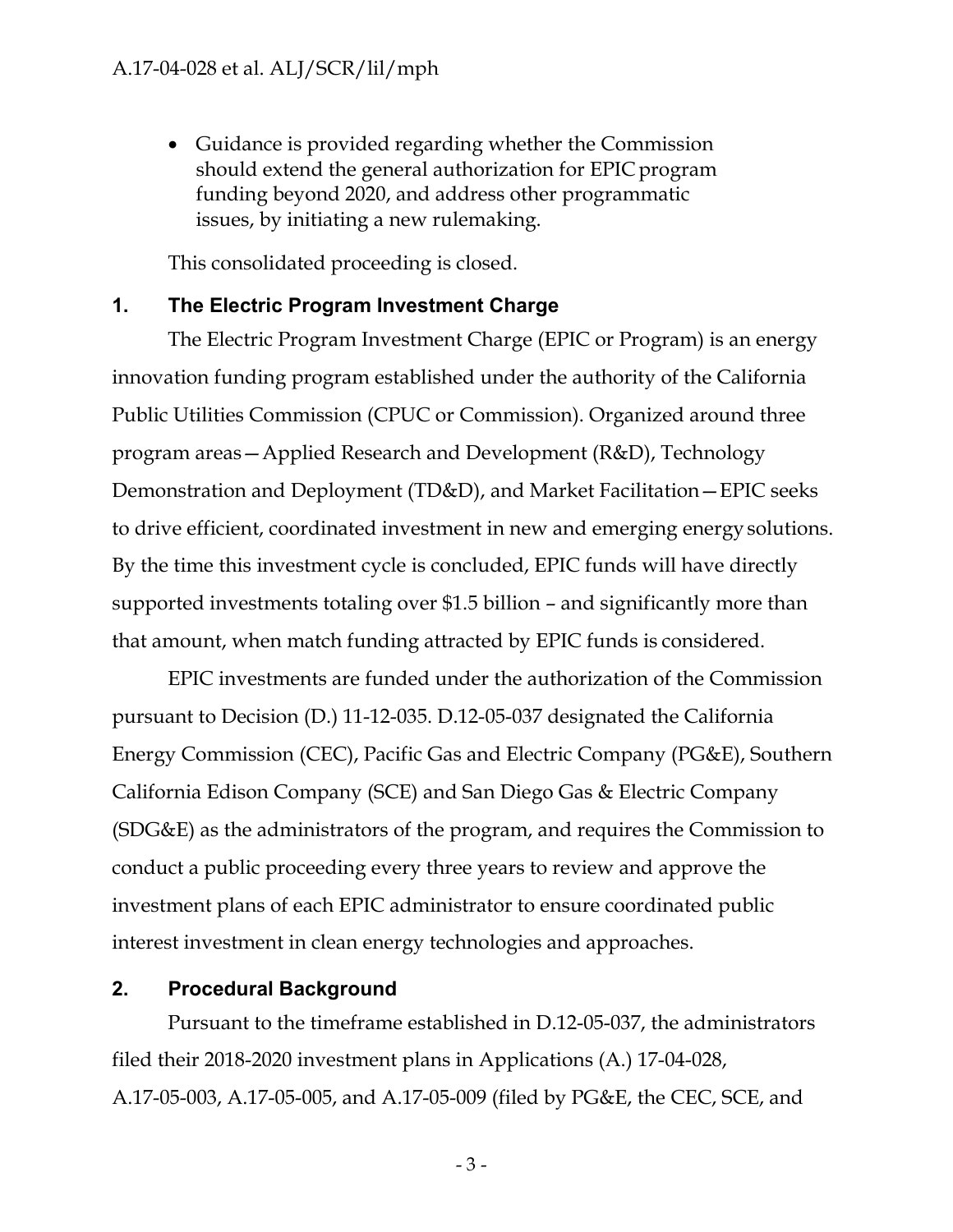SDG&E respectively). Each administrator served its application on parties in the 2015-2017 investment plan proceeding as well as on parties in each of the utility administrators' pending and/or most recent general rate case proceeding. Notice of the applications appeared in the Commission's Daily Calendar.

On June 5, 2017, the Office of Ratepayer Advocates (ORA) filed a consolidated protest to each of the four applications.1 PG&E, SCE, SDG&E and the CEC each filed replies to ORA's protest on June 22, 2017.

In response to a June 5, 2017 motion by ORA, on June 27, 2017 the assigned Administrative Law Judge (ALJ) issued a ruling consolidating all four applications because the applications concern identical or closely-related questions of law or fact.

The assigned ALJ and assigned Commissioner conducted a prehearing conference (PHC) on July 12, 2017. The August 18, 2017 Scoping Memo and ruling of the assigned Commissioner (Scoping Memo) established the scope and schedule for this proceeding. The Scoping Memo determined that the issues in this proceeding are primarily issues of policy and do not implicate reasonably contested material issues of fact, and for that reason hearings are not necessary. Instead, the record necessary to resolve the issues within the scope of this proceeding—beyond the triennial plans themselves—has been developed through public workshops and post-workshop comments and reply comments filed by the administrators and other parties in this proceeding.

<sup>1</sup> Senate Bill 854 (Stats. 2018, ch. 51) amended Pub. Util. Code Section 309.5(a) so that the Office of Ratepayer Advocates is now named the Public Advocate's Office of the Public Utilities Commission. Because the pleadings in this case were primarily filed under the name Office of Ratepayer Advocates, we will refer to this party as ORA in this decision.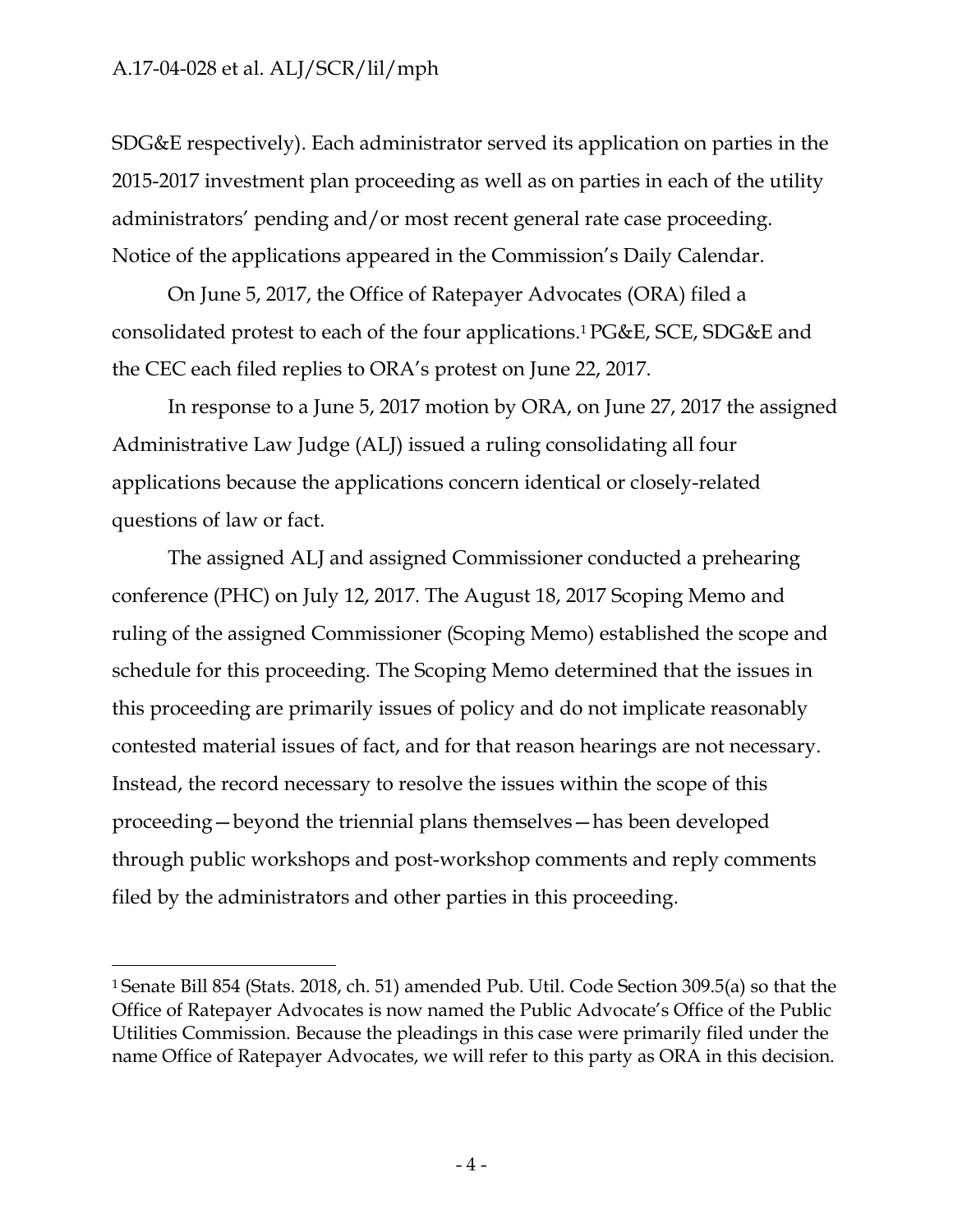#### **2.1. Scope of this Proceeding**

<span id="page-7-0"></span>Our review of the triennial investment plans is primarily guided by the requirements of D.12-05-037, which requires that the administrators' triennial investment plans include certain specified information, and imposes additional requirements on the utilities' investment plans.2 The Commission clarified the requirements established in D.12-05-037 in two subsequent decisions, D.13-11-025 and D.15-04-020. The current requirements for investment plan compliance with D.12-05-037, as clarified by D.13-11-025, and D.15-04-020, are provided in Appendix A to this decision.

In sum, in this proceeding we will review each investment plan for compliance with the requirements established in previous EPIC decisions, and determine whether the investment plan proposals offer a reasonable probability of providing the required electricity ratepayer benefits of greater reliability, lower costs, and increased safety. As required by D.12-05-037, the mandatory and primary guiding principle for our review is this demonstration of the potential to provide those benefits.3 That decision also found that certain complementary guiding principles include societal benefits, greenhouse gas emissions mitigation and adaptation in the electricity sector, and economic development,4 but electricity ratepayer benefits are indispensable and must serve as the primary justification for the expenditure of EPIC funds.

The Scoping Memo also identified a number of additional matters that are within the scope of this proceeding.

4 *Ibid.*

<sup>2</sup> D.12-05-037, Ordering Paragraphs 12 and 13.

<sup>3</sup> D.12-05-037, OP 2.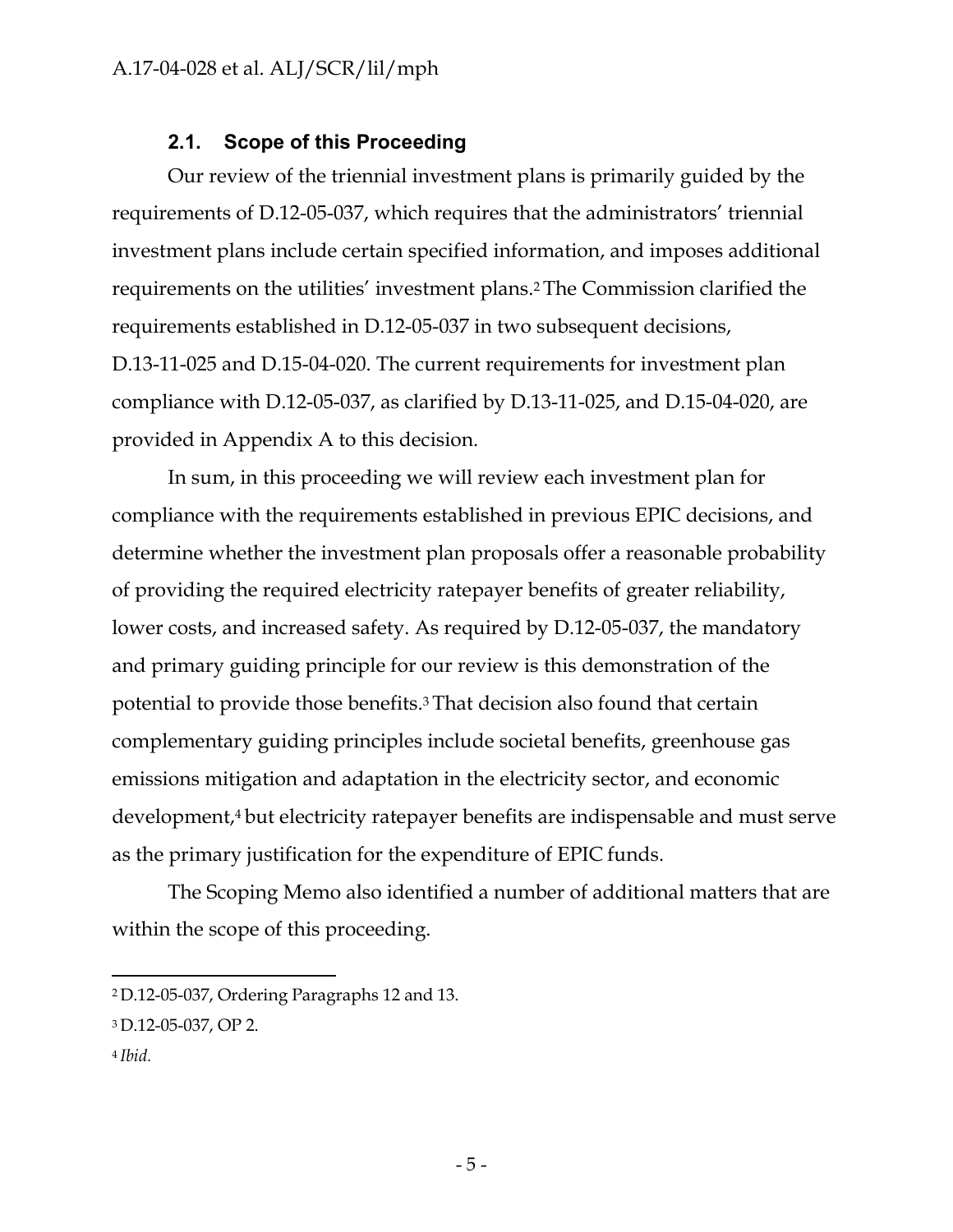First, the Commission determined in D.12-05-037 that an independent evaluation of the EPIC program should be conducted in 2016.<sup>5</sup> That evaluation was completed in September, 2017 and distributed to parties in this proceeding. The scope of this proceeding includes review of the results and recommendations contained in that report.6 The evaluation focused on EPIC's core values of providing ratepayer benefits, advancing energy innovation, and supporting California's energy policy goals. The EPIC Evaluation reached the key findings listed below:7

- The EPIC administrators are in compliance with the *letter*  of EPIC program requirements, but could better fulfill the *spirit* of some requirements;
- Each project in the EPIC project portfolio is meeting its objectives, but it is unclear if the portfolio as a whole is optimized;
- There is a need to prioritize among EPIC's many objectives;
- There is a need to supplement the administrative structure by convening an independent body to coordinate, facilitate and lend technical expertise; and
- The utility administrators, while technically in compliance with program requirements, could improve upon information sharing and stakeholder engagement.

The EPIC Evaluation's detailed recommendations reflecting these key

findings are listed in Appendix B to this decision, where we also summarize our

determinations regarding each recommendation.

<sup>5</sup> D.12-05-037, Finding of Fact 12.

<sup>6</sup> Electric Program Investment Charge Evaluation Final Report, September 8, 2017 (EPIC Evaluation).

<sup>7</sup> EPIC Evaluation, Page 1-3 through page 1-11.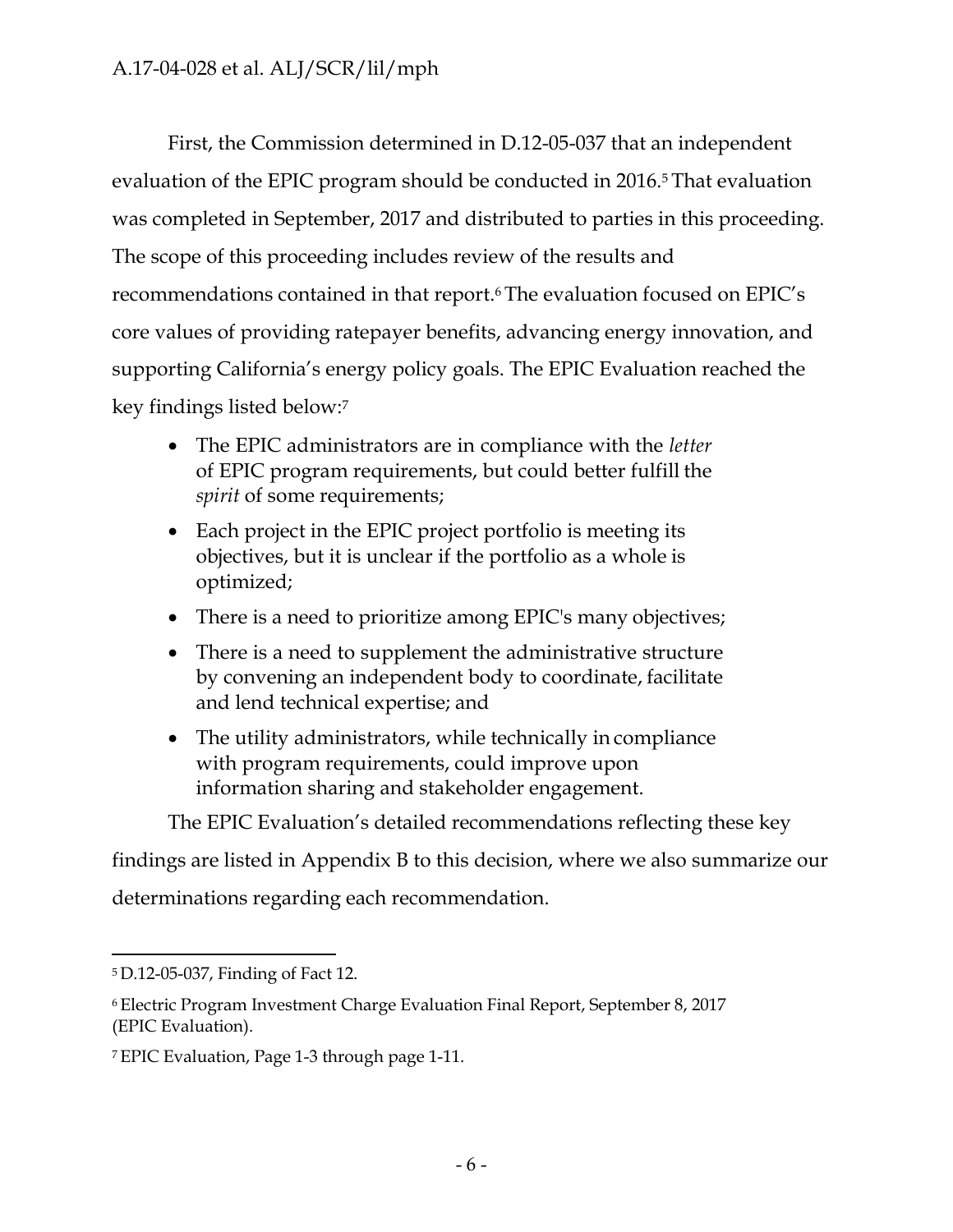Second, the scope of this proceeding includes matters regarding the interaction between the EPIC program and disadvantaged communities in California. The CEC organizes its EPIC investment plan according to eight "Strategic Objectives", one of which is to "catalyze clean energy investment in California's disadvantaged communities."8 The CEC states that its plan will target a minimum of 25 percent of EPIC technology demonstration and deployment funding for sites located in disadvantaged communities, with a focus on "scaling-up technology solutions best suited to meet the needs of residents in disadvantaged communities as well as the businesses and institutions that serve them."9

The CEC's plan stimulated discussion at the PHC regarding the question of whether the other administrators are engaging in similar targeting activities. Consistent with that discussion, the Scoping Memo determined that this proceeding shall include two broad topics regarding disadvantaged communities:

1. Funding decisions: determination of strategies and opportunities for directing EPIC projects, and/or their results, to disadvantaged communities. These strategies and opportunities should be informed by meaningful feedback from disadvantaged communities that provides

<sup>8</sup> CEC's Proposed 2018-2020 Triennial Investment Plan at 18.

<sup>9</sup>*Id*. at 19. The CEC bases this targeting on the results of its 2016 "Low-Income Barriers Study", which it conducted pursuant to SB 350, the Clean Energy and Pollution Reduction Act of 2015 (Stats. 2017, Chapter 547). The CEC's study explored barriers to and opportunities for expanding clean energy deployment in disadvantaged communities. According to the CEC, its study identified several barriers unique to disadvantaged communities: "Some barriers are structural, inherent to the conditions of poverty in California. These barriers may be mitigated but are difficult to eradicate. Other barriers stem from policy and program decisions, and these may be overcome through new policy development or program refinement."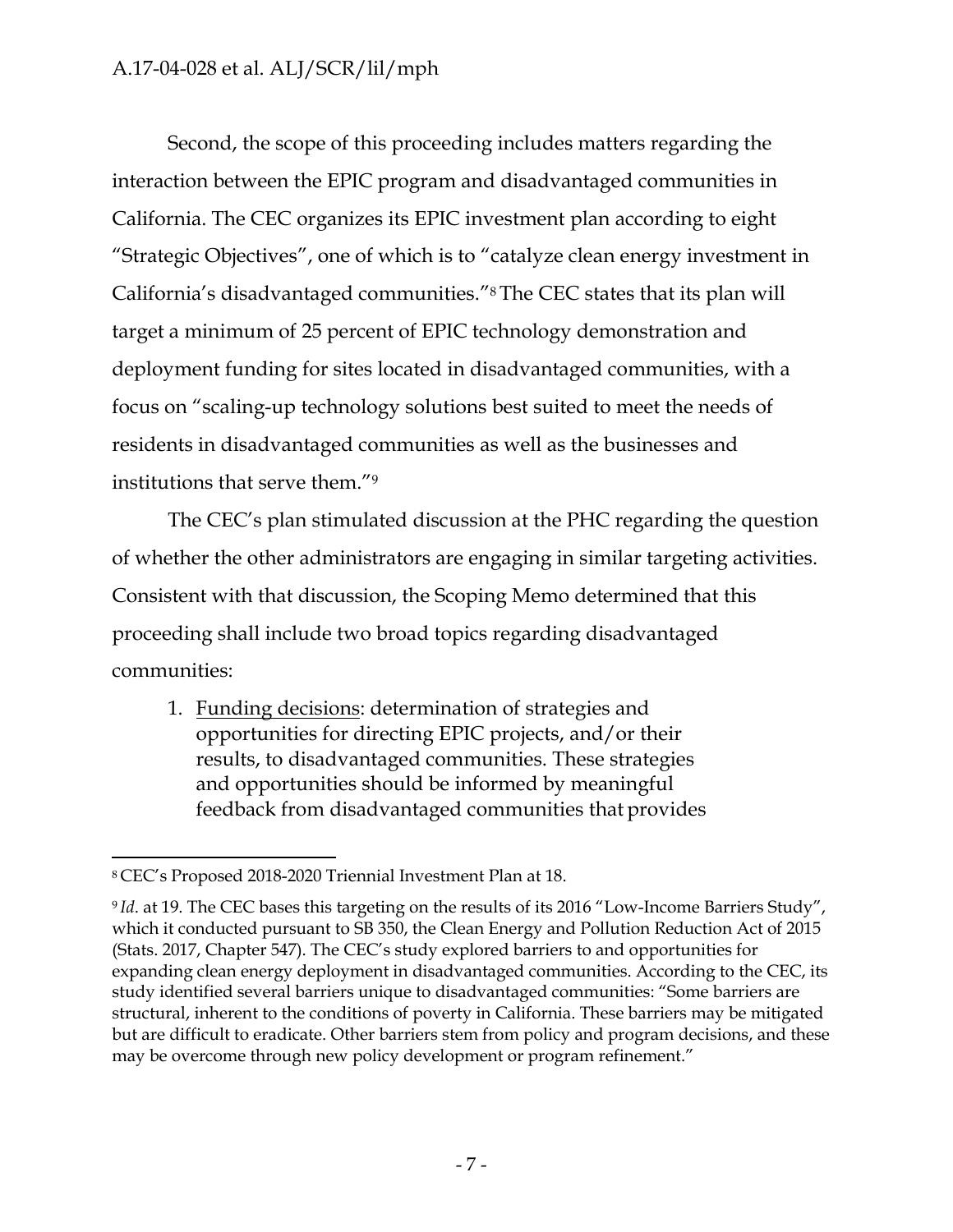greater understanding of the R&D needs of disadvantaged communities.

2. Outreach and engagement: Determination of the best means of conducting outreach and engaging with disadvantaged communities in order to heighten local awareness of the opportunities for community members to (a) apply for EPIC funds, (b) ensure that beneficial projects are sited in their communities, and (c) benefit from the results of all relevant EPIC projects.

Third, the scope of this proceeding includes items identified by ORA in its

consolidated protest to the four administrators' applications (we do not repeat

issues raised by ORA that we list elsewhere):

- Whether the 3rd EPIC Plans sufficiently describe policy justifications for proposed projects;
- Whether the EPIC administrators adequately inform the Commission how the completed projects will benefit ratepayers; and
- Issues regarding the investor-owned utility (IOU) administrators' requests to fund R&D and TD&D outside of EPIC, to ensure compliance with D.12-05-037.

Fourth, the scope of this proceeding includes items identified by the CEC

in its application or at the PHC:

- Clarification of the requirements of D.12-05-037 with respect to whether EPIC funding collection amounts should be adjusted on January 1, 2018 by the amount of the change in the U.S. or California-specific Consumer Price Index for Urban Wage Earners and Clerical Workers (CPI-W); and
- Clarification or modification of D.13-11-025, as necessary, regarding the circumstances under which the CEC may grant licenses to load-serving entities for EPIC-created intellectual property.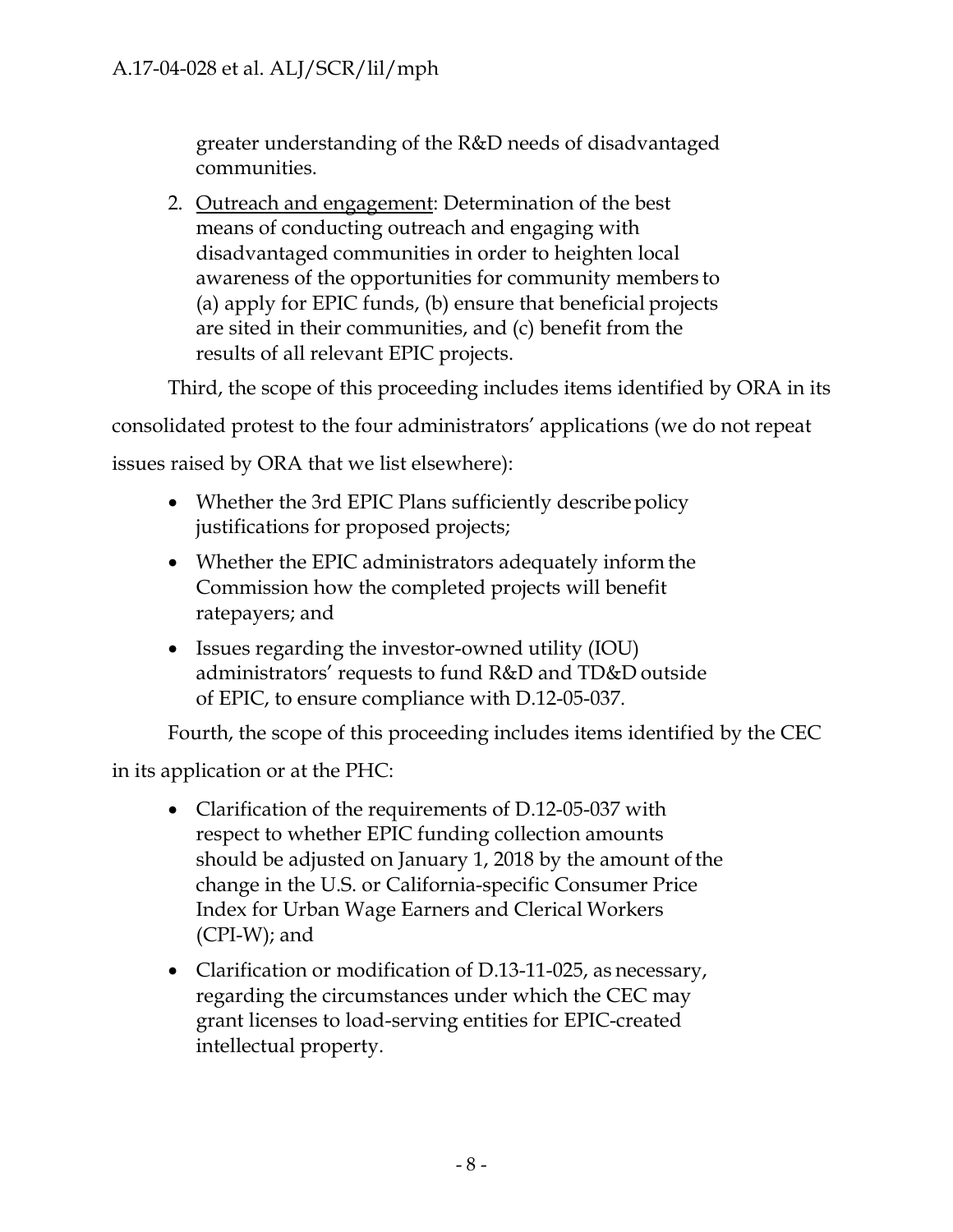Fifth, the scope of this proceeding includes items identified by PG&E in its application:

- Whether to extend the general authorization for EPIC program funding beyond 2020 by rulemaking;
- Whether to provide flexibility for utilities to participate as subcontractors for CEC-funded EPIC projects;
- Whether to approve an increase in PG&E's total approved 2018-2020 budget by \$7 million, which is proposed to be sourced by leveraging the forecasted unspent project and administration funds from the 2012-2014 investment period; and
- Whether to provide a more streamlined, expedited Tier 2 advice letter approval process for new projects initiated between EPIC plan approvals.

# <span id="page-11-0"></span>**2.2. Issues Addressed in D.18-01-008**

Previously in this proceeding, the Commission adopted D.18-01-008,

which completed the following items that are part of the scope of this

proceeding:

- Reviewed and approved the CEC's 2018-2020 investment plan;
- Established the overall three-year funding level of the EPIC program for 2018-2020 at \$555 million;
- Allocated that amount between the CEC, PG&E, SCE and SDG&E;
- Directed the utilities to collect EPIC funds from their ratepayers;
- Modified D.12-05-037 to allow the Commission to use any reasonable method to adjust the triennial EPIC collection amount for inflation; and
- Established a framework for improved research and policy coordination by creating a Policy + Innovation Coordination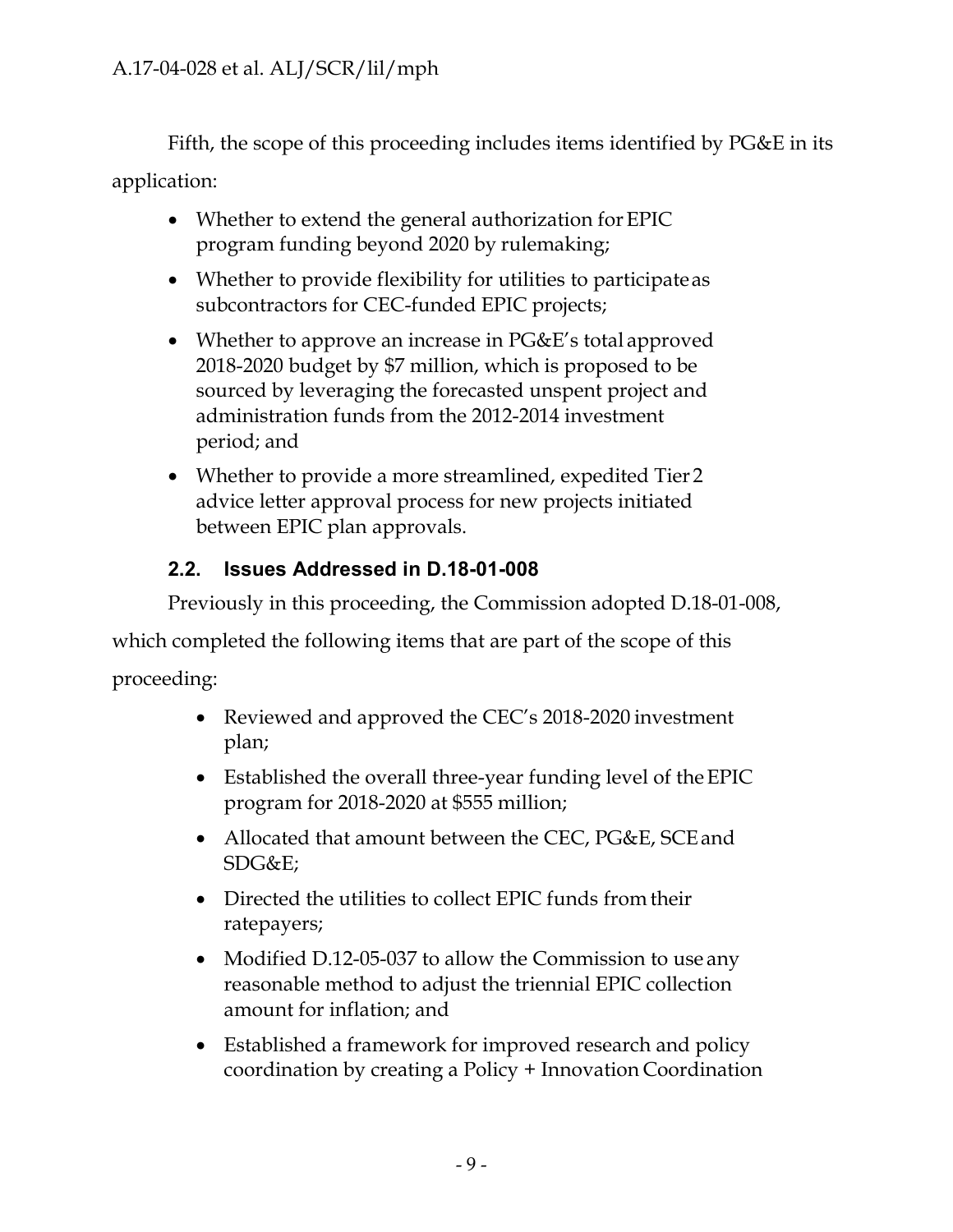Group (PICG) based, in part, on recommendations made in the recent evaluation of the EPIC program.

Decision 18-01-008 deferred other matters to a second decision in this proceeding, including (1) review of the investment plans of PG&E, SCE and SDG&E; (2) consideration of the remaining recommendations made in the EPIC evaluation; (3) consideration of the Energy Division proposal for the PICG, and parties' comments on that proposal; and (4) all the other issues identified in the scoping memo.

#### **2.3. Workshop and Comment Process**

<span id="page-12-0"></span>The Scoping Memo determined that the issues in this proceeding are primarily issues of policy and do not implicate reasonably contested material issues of fact, and for that reason hearings are not necessary. Instead, the proceeding record has been developed through a public workshop process.

On September 8, 2017, the Commission hosted a workshop in order to provide a forum for stakeholders to discuss the administrators' 2018-2020 investment plans. Pursuant to the Scoping Memo, the intent of the workshop was to provide an opportunity for parties to clarify their understanding of the administrators' investment plans and their compliance with the requirements of D.12-05-037, as well as to discuss other implementation and programmatic issues, including investing in disadvantaged communities.

A comparison exhibit filed jointly on September 1, 2017 by the administrators provided additional detail on each proposal in the plans. Following a matrix format, administrators specified the scope and focus of each proposal, identified the Commission proceedings that are relevant to each proposal, explained the policy justification and how the proposal avoids duplication, and provided budget information. The comparison exhibit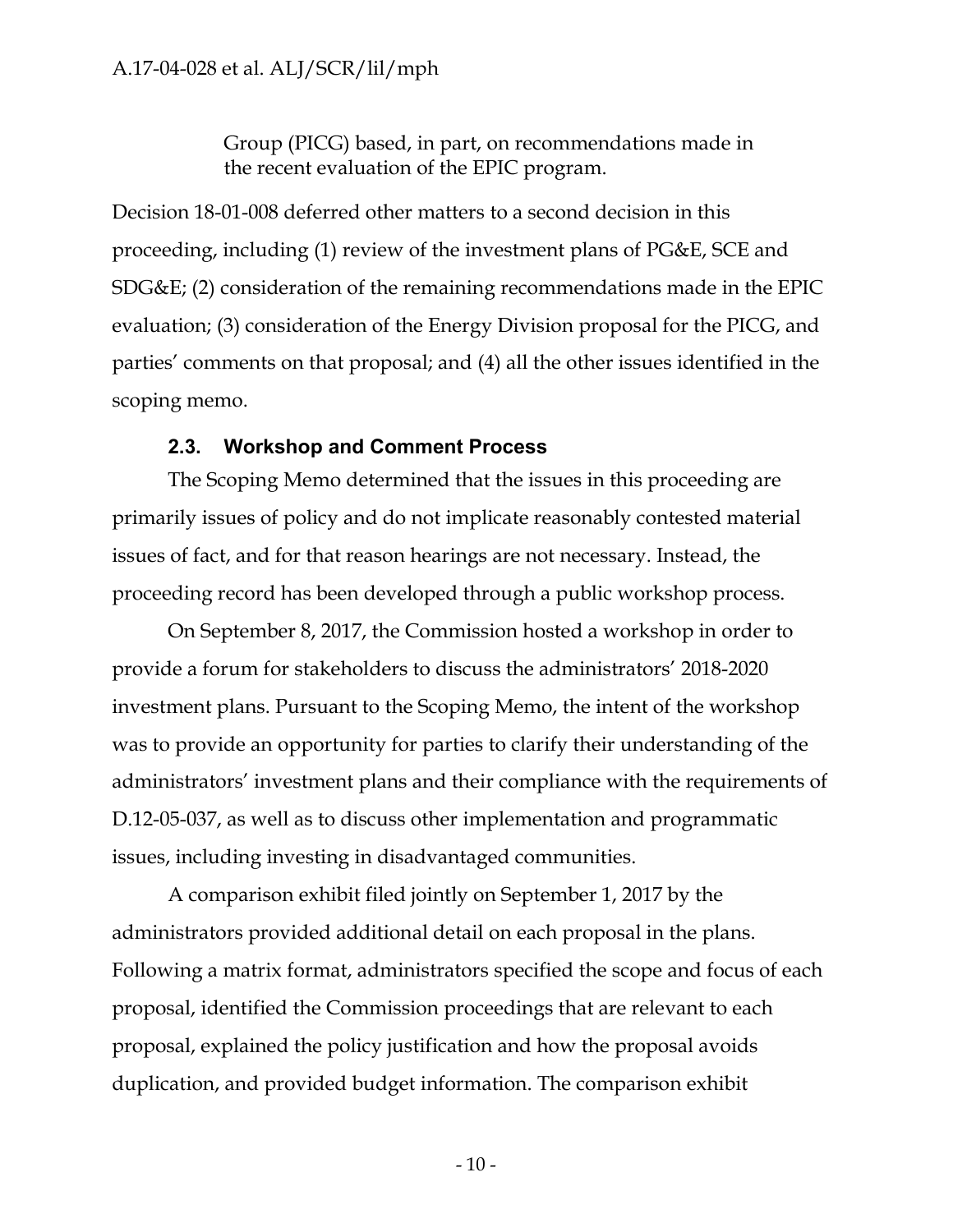facilitated in-depth review and comparison of projects, and the collective effort of the administrators is acknowledged and appreciated.

The Research Center Coalition and Social Science Researchers filed post-workshop comments on September 20, 2017. Each administrator filed post-workshop comments on September 22, 2017, as did ORA, the California Environmental Justice Alliance (CEJA)/The Greenlining Institute (Greenlining) (jointly, as CEJA/Greenlining), Angel Plus LLC and the California Clean Energy Fund.10 Reply comments were filed on October 9, 2017 by each administrator, ORA, the Natural Resources Defense Council (NRDC) and CEJA/Greenlining.11 On October 26, 2017 PG&E and SDG&E filed supplemental reply comments addressing ORA's opening comments.

As a result of the post-workshop comments and reply comments filed by parties, and the joint comparison exhibit, there is a robust record in this proceeding to enable the Commission to review and approve, with any modifications found to be necessary, the 2018-2020 EPIC investment plans. Furthermore, as discussed in the next section of this decision, the Commission received and reviewed a comprehensive independent evaluation of the EPIC program and its results to date.

<sup>10</sup> Mark Miles Consulting Inc. filed comments on September 19, 2017 but they were rejected by the Commission's Docket Office.

<sup>11</sup> NRDC also filed a motion for party status on the same day; NRDC's motion was granted on October 31, 2017.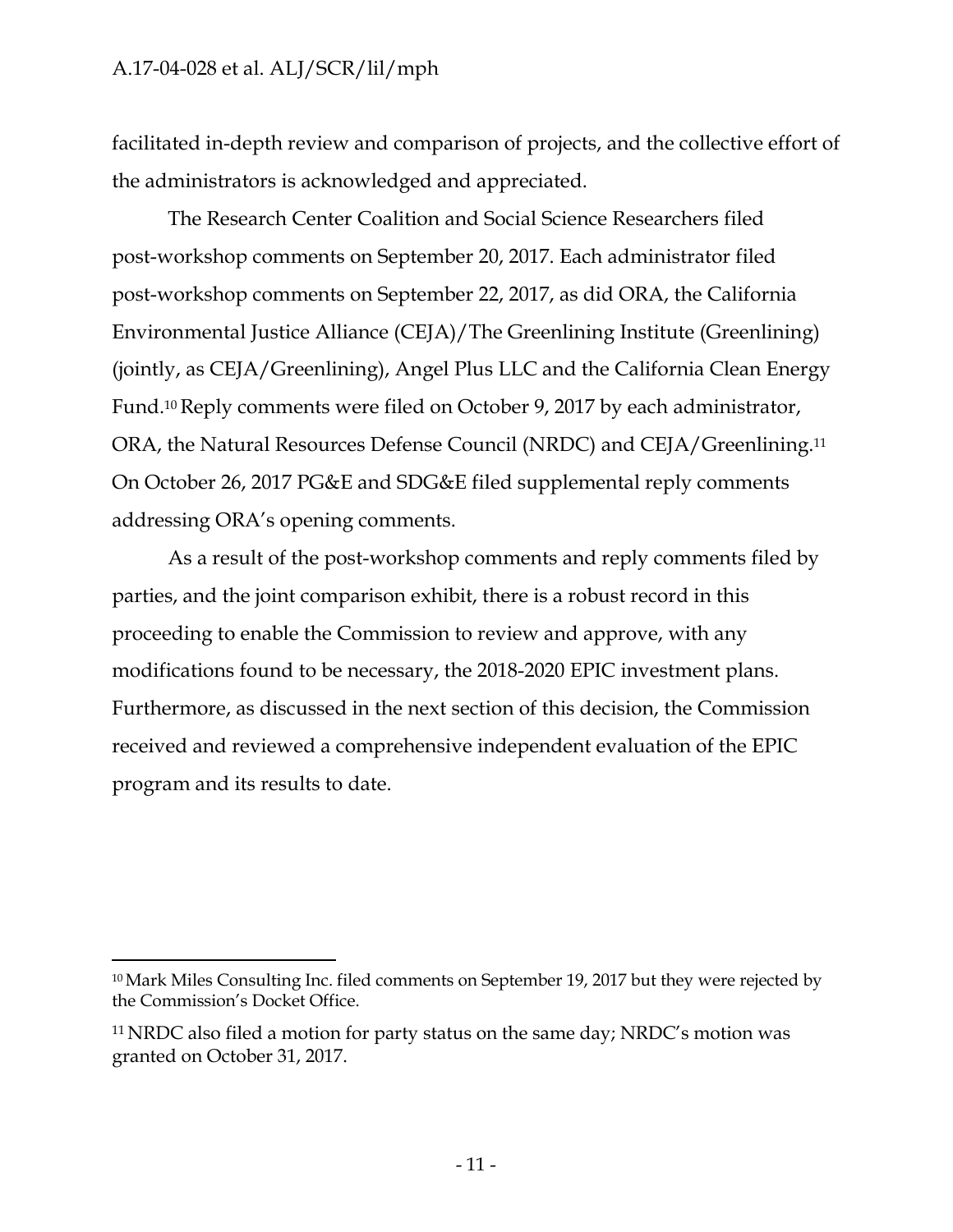## <span id="page-14-0"></span>**3. The EPIC Evaluation**

The Commission determined in D.12-05-037 that an independent evaluation of the EPIC program should be conducted in 2016.12 Commission staff selected Evergreen Economics (Evergreen) to conduct the evaluation; Evergreen distributed its Evaluation on September 8, 2017.13 Following the release of the Evaluation, Commission staff conducted a workshop where Evergreen's consultants presented their findings and recommendations and answered parties' questions. Following the workshop, Commission staff sent parties a number of follow-up questions. Parties filed and served comments and reply comments on the Evaluation and in response to the additional questions posed by Commission staff.14 The Scoping Memo determined that the consultants' findings and recommendations will be addressed in this proceeding, "including whether any findings should be applied retrospectively to any unawarded or unspent funds."

In the Evaluation, Evergreen begins by describing the objectives and research questions that guided its study design. The overall objective of the study was to "conduct a comprehensive evaluation of EPIC to identify opportunities to improve program management and effectiveness."15 The specific objectives of the evaluation included the following:

<sup>12</sup> D.12-05-037, Finding of Fact 12.

<sup>13</sup> Electric Program Investment Charge Evaluation Final Report, September 8, 2017 (EPIC Evaluation, or Evaluation).

<sup>14</sup> Opening comments were filed and served on October 2, 2017 by the CEC, PG&E, SCE, SDG&E, ORA, and (jointly) the Greenlining Institute, the Center on Race, Poverty and the Environment, and the California Environmental Justice Alliance. Reply comments were filed on October 23, 2017 by the CEC, PG&E, SCE, SDG&E, and ORA.

<sup>15</sup> Evaluation at 3-1.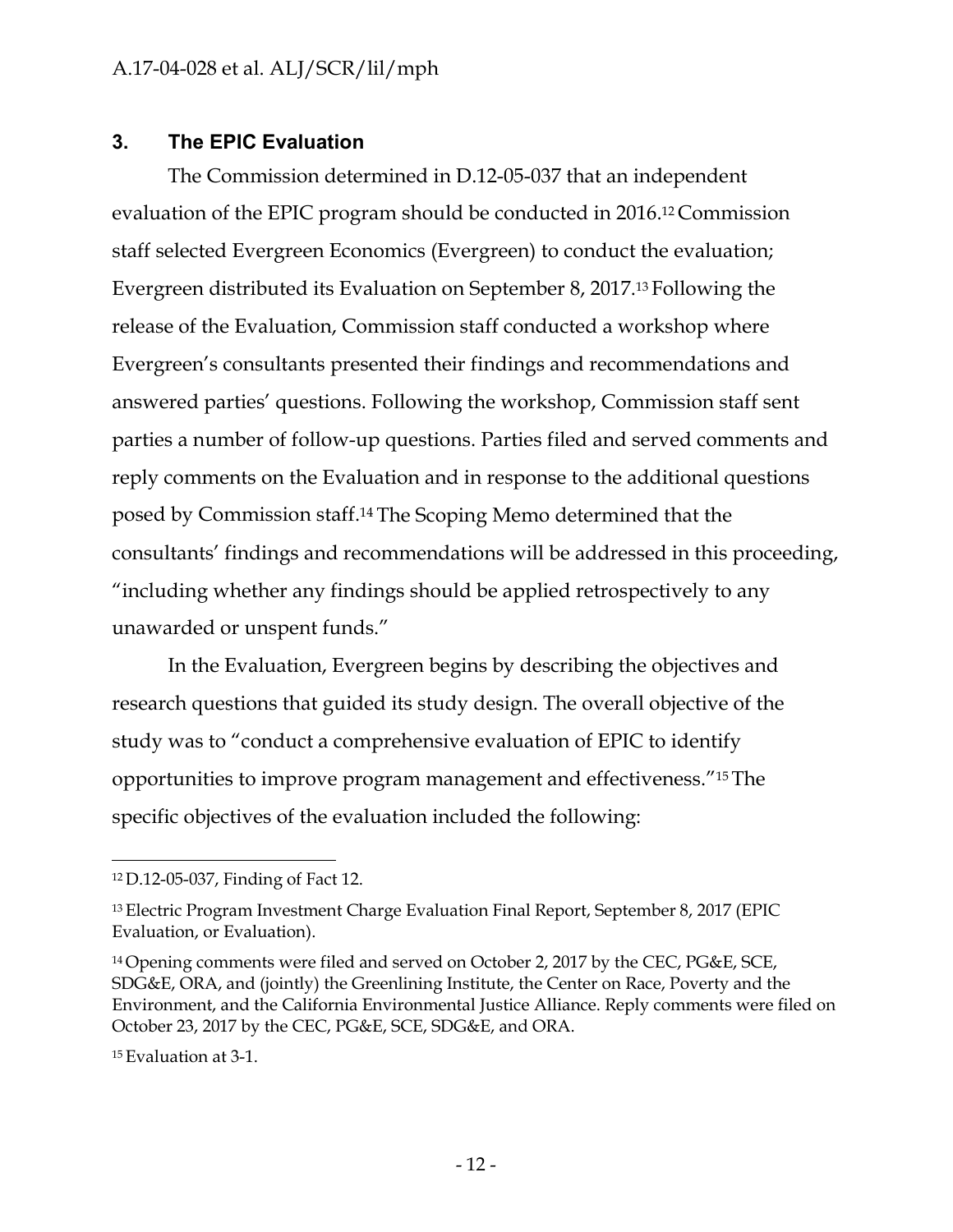- Determining if the Program is being implemented in a manner consistent with the program objectives, requirements and intent of the CPUC and the California Legislature as set forth in a series of CPUC Decisions;
- Assessing the extent to which the Program supports key energy policies and public research code sections;
- Identifying best practices in research administration;
- Assessing the extent to which the Program is on track, thus far, in meeting its objectives to provide ratepayer benefits, advance energy innovation and support California's energy policy goals; and
- Providing recommendations for improvements to program requirements and practices.

As directed by Commission staff, Evergreen focused its Evaluation on

EPIC's core values:

- Providing benefits to ratepayer of the electric investor-owned utilities;
- Advancing energy innovation; and
- Supporting California's energy policy goals.

With this guidance, Evergreen designed the Evaluation to address a series of

specific research questions organized by topic area:

- 1. Program Management and Administration
	- Are the administrators effectively complying with program requirements?
	- Beyond mere compliance, are administrators functioning as world-class energy innovation program managers?
- 2. Investment Planning Process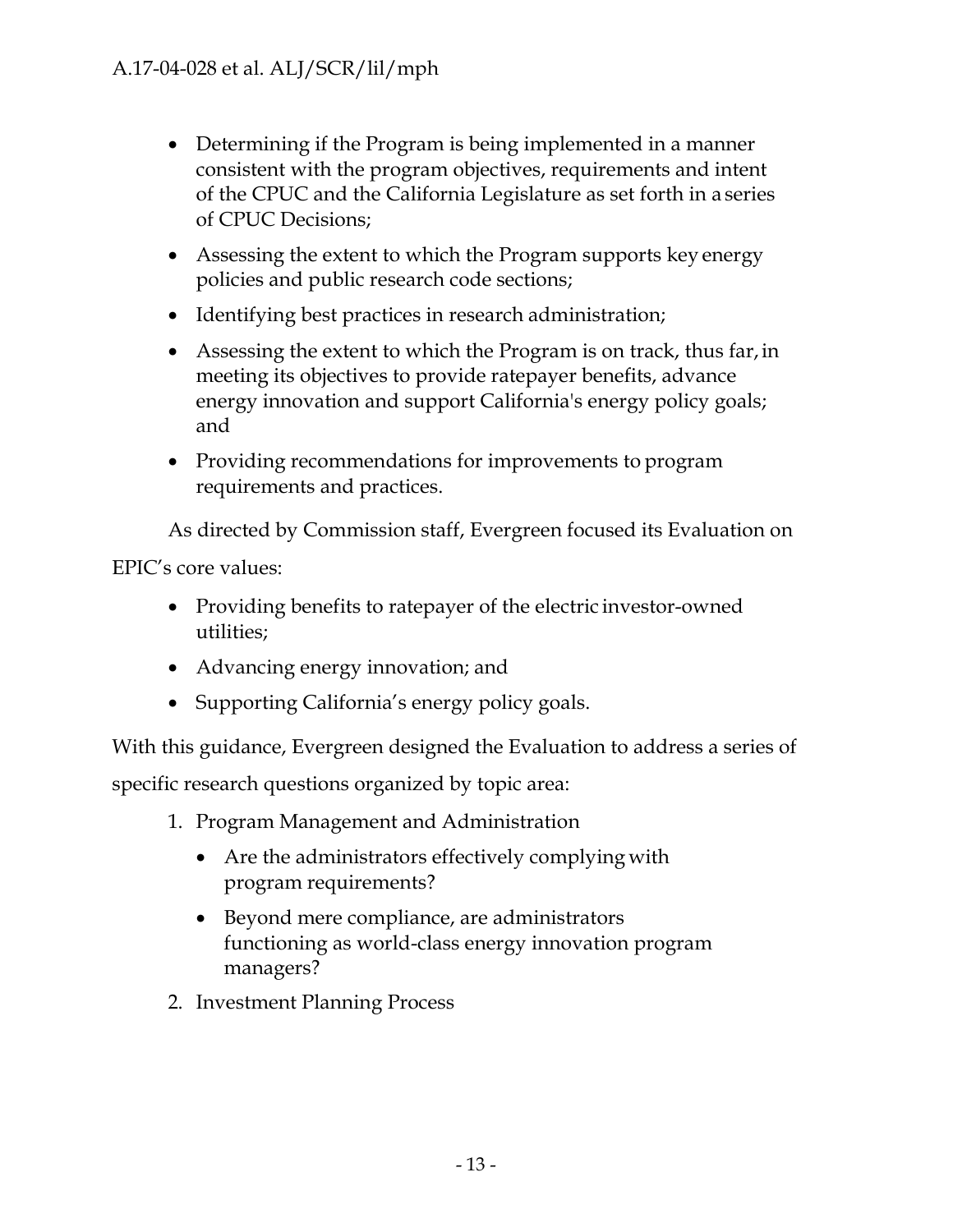- Is the triennial investment planning process effectively identifying a broad range of potential energy RD&D16 objectives, evaluating those objectives according to sensible criteria, and ultimately producing investment plans with a high likelihood of producing benefits for California ratepayers and achieving other EPIC goals?
- 3. Project Selection Process
	- Is the project selection process resulting in funds going to projects that are consistent with EPIC policy objectives and planning processes, in an open, effective and efficient manner?
- 4. Project Assessment Process
	- What is the status of EPIC investments?
	- Do the administrators do everything possible to track the progress of funded work?
	- Are ongoing projects showing reasonable indicators of success?
	- Are processes in place to determine project viability over time and disseminate project results to stakeholders?
- 5. Policy Alignment and Project Impacts
	- Looking beyond project- and administrator-specific considerations, what impacts does the Program overall have in a wider context?
	- How is EPIC situated in the broader innovation and policy landscape?

Having established these research questions, Evergreen next explains its specific research approach:

<sup>16</sup> Evergreen uses the term RD&D to reference "research, development and demonstration" activities, and considers the EPIC program overall to be a RD&D program that covers the three more specific program areas defined by the Commission in D.12-05-037: Applied R&D, TD&D, and Market Facilitation. *See* EPIC Evaluation at page 1-1.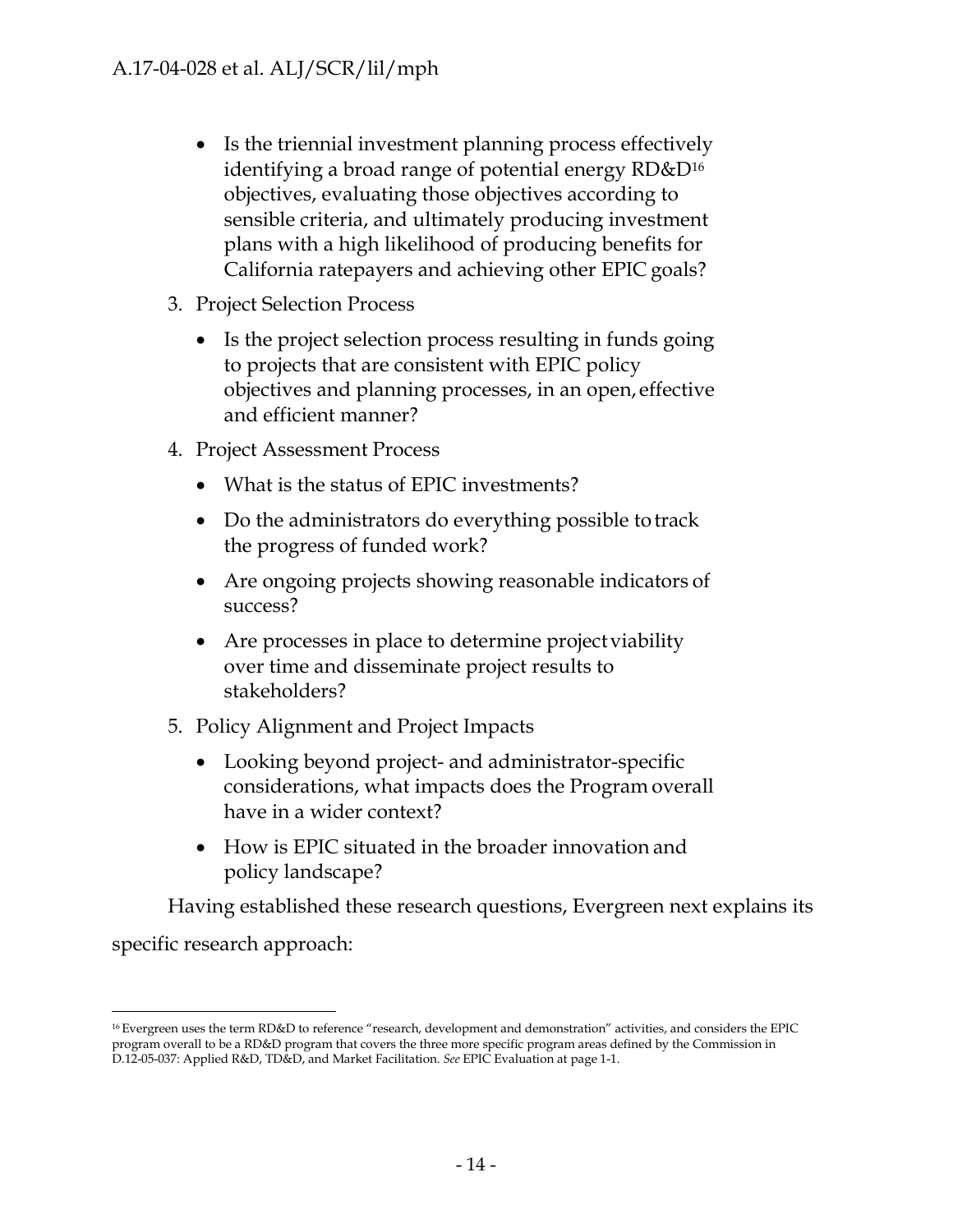The Evergreen team employed a theory-driven evaluation framework within which we assessed the Program's effectiveness.

Guided by a series of logic models that we developed to support the theory-based design, we identified plausible causal mechanisms and tested related hypotheses that the successful implementation of key program activities involving multiple actors will lead to the expected outputs and that these in turn will eventually lead to the achievement of the short-, mid- and long-term benefits.

Absent a logic model, much that can and should be measured in assessing a program's efficacy would be missed.17

The Evaluation reviews each of the topic areas listed above as sequential "steps" in a causal chain that is expected to ultimately lead to the achievement of EPIC's mid- and longer-term outcomes. After evaluating each step, Evergreen presents its findings, including several "key findings," along with recommendations that are responsive to those findings. We summarize Evergreen's findings here before turning to our detailed review of the Evaluation and parties' comments on Evergreen's recommendations. Evergreen's key study findings are listed below, organized sequentially by the study research areas listed above. Evergreen also offers two additional key findings, with associated recommendations, that they describe as "cross-cutting."

1. Program Management and Administration

Key finding: The administrators are in compliance with the letter of EPIC program requirements, but could better fulfill the spirit of some requirements.

2. Investment Planning Process

<sup>&</sup>lt;sup>17</sup> Id. at 3-2. Evergreen's logic models are summarized in Section 4 of the Evaluation, with more detail provided in Appendix B of the Evaluation.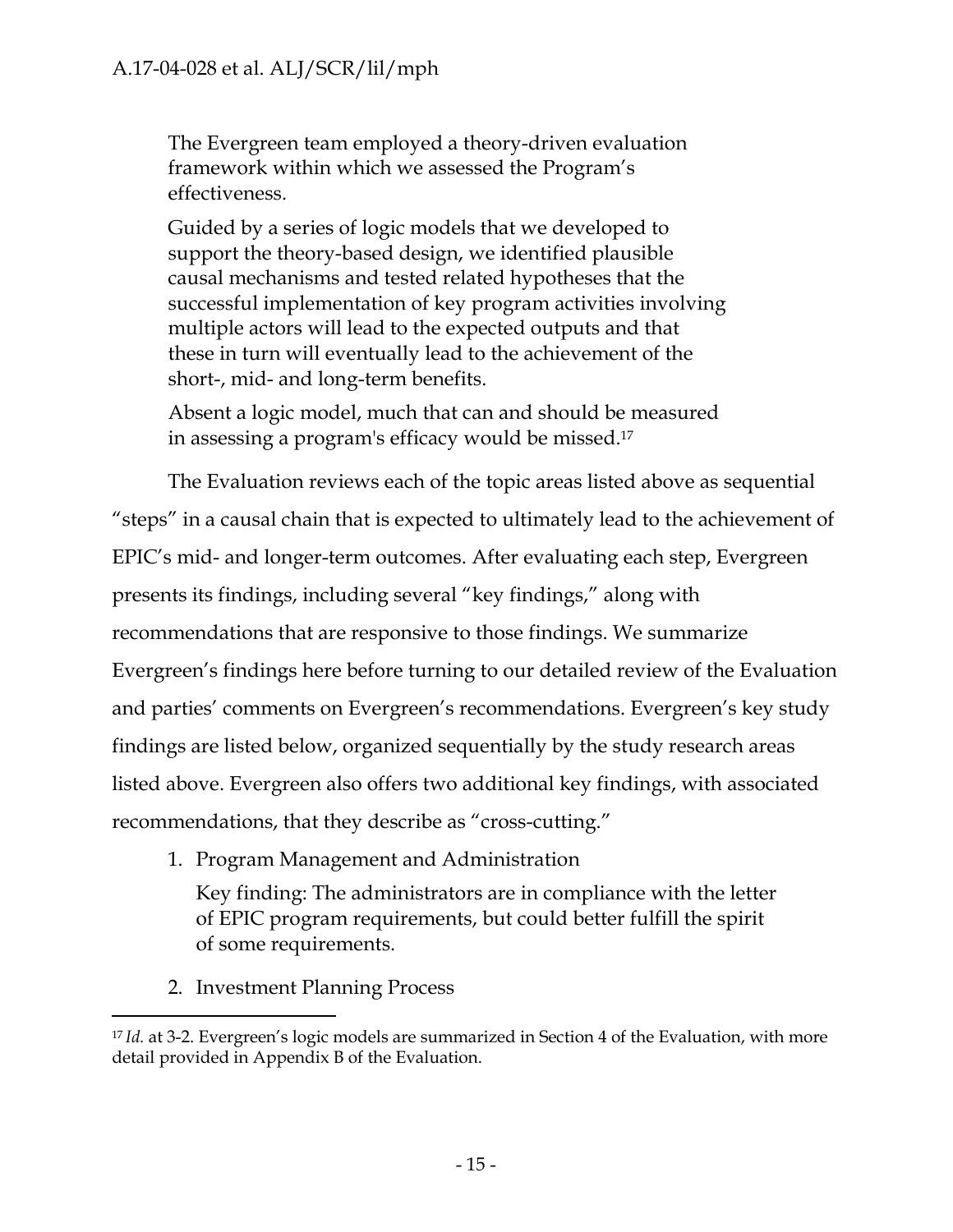Key finding: There is a need to prioritize among EPIC's many objectives

Key finding: The IOUs, while technically in compliance with program requirements, could improve upon information sharing and stakeholder engagement.

3. Cross-cutting: Overarching Coordination and Collaboration

Key finding: There is a need to supplement the administrative structure by convening an independent body to coordinate, facilitate and lend technical expertise.

4. Cross-cutting: On-Going Program Evaluation

Key finding: Each project in the EPIC project portfolio is meeting its objectives, but it is unclear if the portfolio as a whole is optimized.

Evergreen also compared each administrator's processes and projects across the four administrators, with its most noteworthy finding being the difference in how the CEC approaches program administration as compared to the utility administrators. Evergreen also noted some differences in processes across the three utilities, as follows:

- Program management and administration is fairly similar, with only minor differences in administrative spending across IOUs;
- PG&E was the only IOU to submit a request to the CPUC for new and revised projects;
- With respect to investment plans, the IOUs provide a similar level of detail describing their plans; however, SDG&E is the only IOU to include project budget allocations;
- All the IOUs need to share more information about projects;
- All three IOUs are deficient (as is the CEC) regarding justifying their use of non-competitive bidding;
- PG&E and SDG&E have slightly larger organizational networks than SCE with which they engage and share project results, and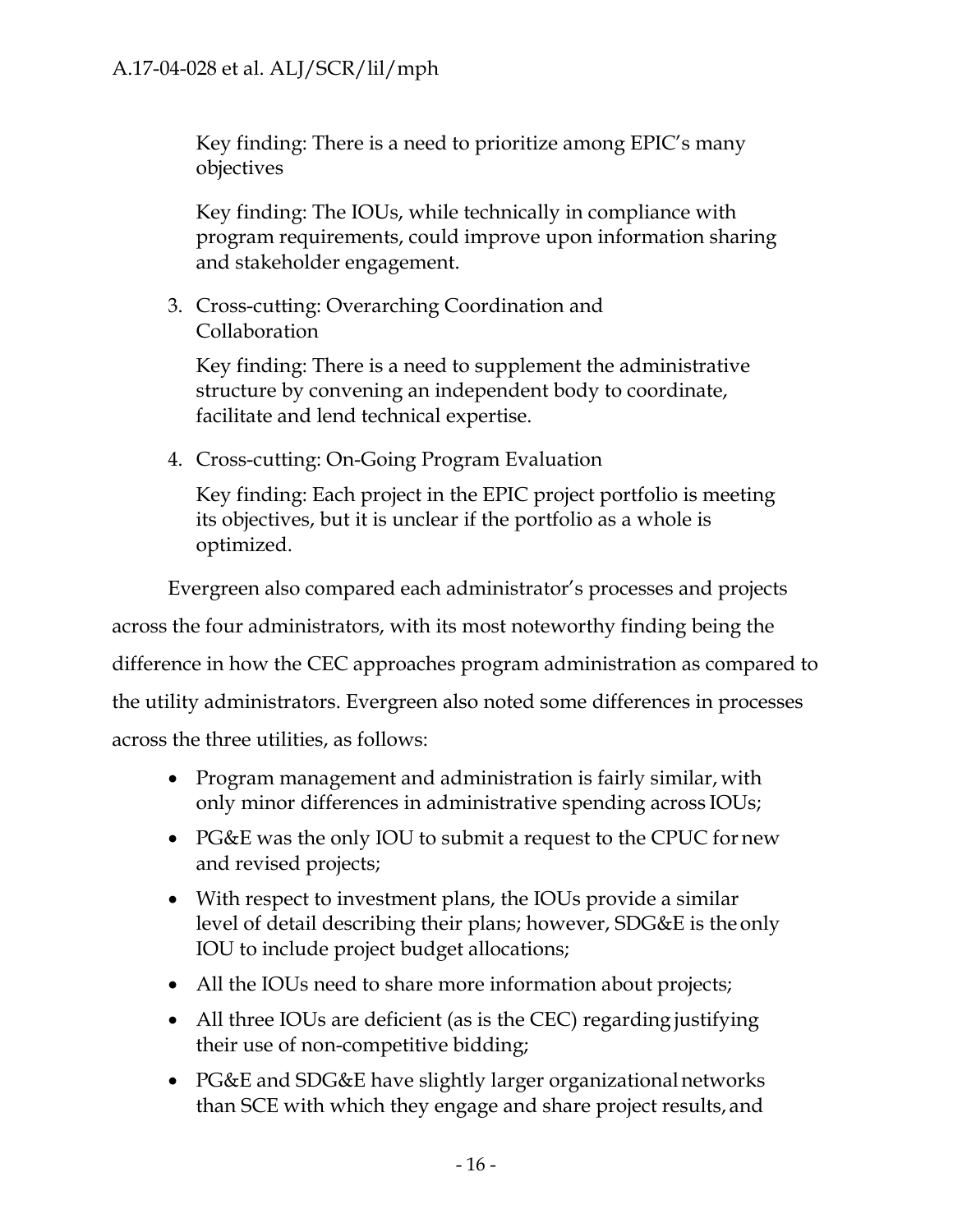PG&E has shared project results more frequently than SCE, although since only a small fraction of projects were completed at the time of Evergreen's research, the sample sizes were small; and

• Finally, nearly all of the IOUs' projects (in EPIC 1 and 2) are not intended to be commercialized.

These observations by Evergreen confirm how important it is for the Commission to periodically evaluate ratepayer-funded programs such as EPIC, because we intend to ensure that program benefits are maximized. Evergreen returns to these fundamental observations as it presents its remaining prioritized items.

As we review Evergreen's evaluation, we note two key findings at the outset: (1) the administrators are in compliance with the letter of EPIC program requirements, but could better fulfill the spirit of some requirements, and (2) the utility administrators, while technically in compliance with program requirements, could improve upon information sharing and stakeholder engagement. As we explain in detail below, we find that it is imperative that the utility administrators immediately develop and implement reasonable process improvements that are responsive to Evergreen's findings and recommendations. Therefore, we require the utilities to prepare and serve a joint application containing a Research Administration Plan (RAP) that identifies the changes they will make to their administrative processes in response to Evergreen's recommendations. We note specific items for inclusion in the joint RAP application as we review the Evaluation.

Finally, at the conclusion of this decision, we discuss whether a new rulemaking should be opened to address post-2020 funding for EPIC. As we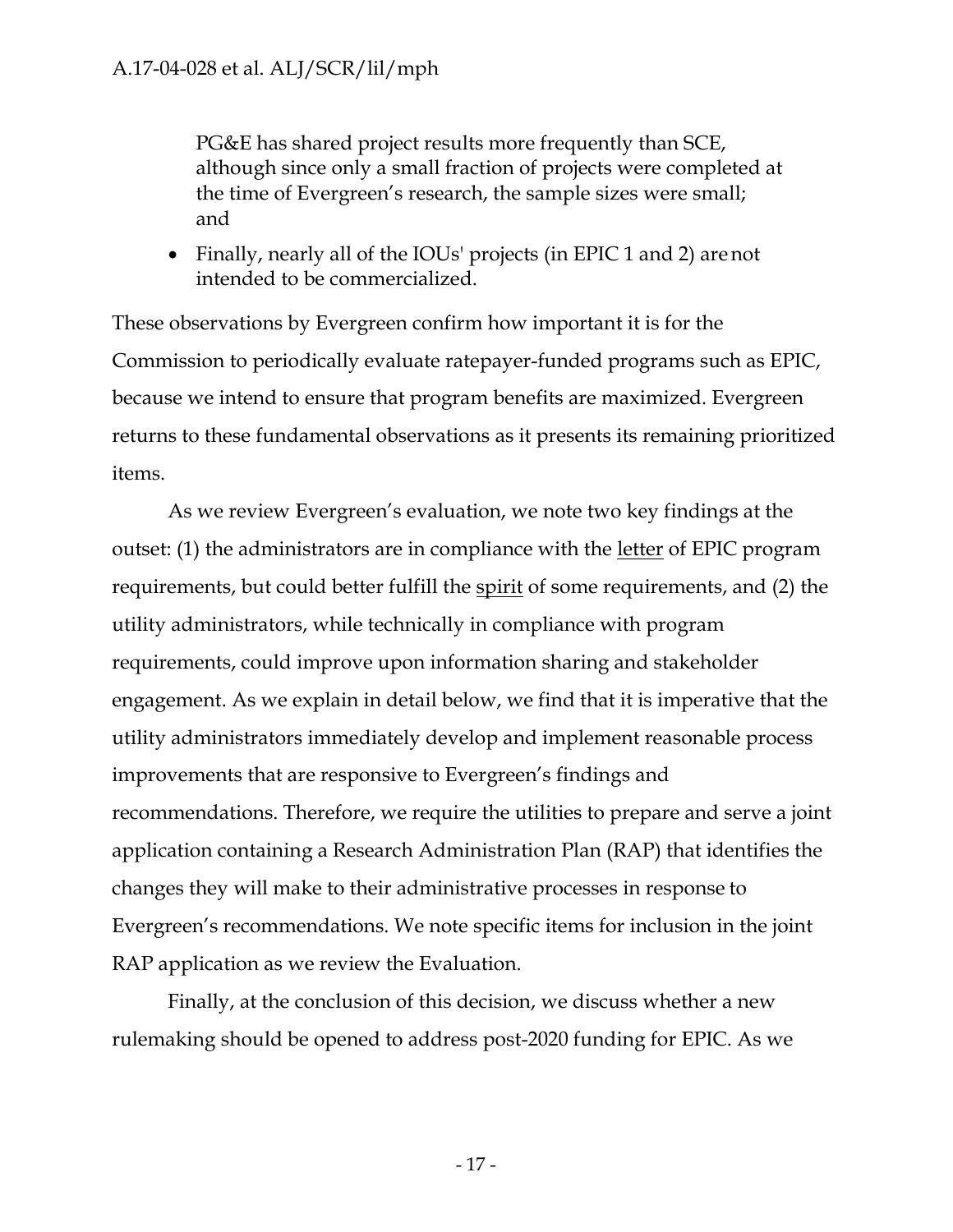review the Evaluation below, we also note the findings or recommendations that would be best considered in such a rulemaking.

# **3.1. Program Administration**

<span id="page-20-0"></span>Evergreen's first step in its study addressed the research question of whether the administrators are effectively complying with program requirements. Evergreen examined the CPUC's EPIC program requirements according to nine categories:

- Statutory guidance
- Investment Plans
- Limitations on projects
- Contracts
- Stakeholder engagement
- Quantifying benefits/metrics
- Budget
- Annual reports
- Miscellaneous

Evergreen verified compliance with these requirements by reviewing program filings (e.g., Annual Reports and Investment Plans), a sample of projects for which Evergreen had more detailed information (supplemented by interviews with grantees, vendors and IOU/CEC project managers) and the sample of CEC solicitations/bids and IOU request for proposals (RFPs) and vendor bids. Evergreen also compared the utilities' administrative practices to other peer RD&D program practices. Here, Evergreen states that it observed a number of areas where performance could be improved.18

<sup>18</sup> Evaluation at page 11-5.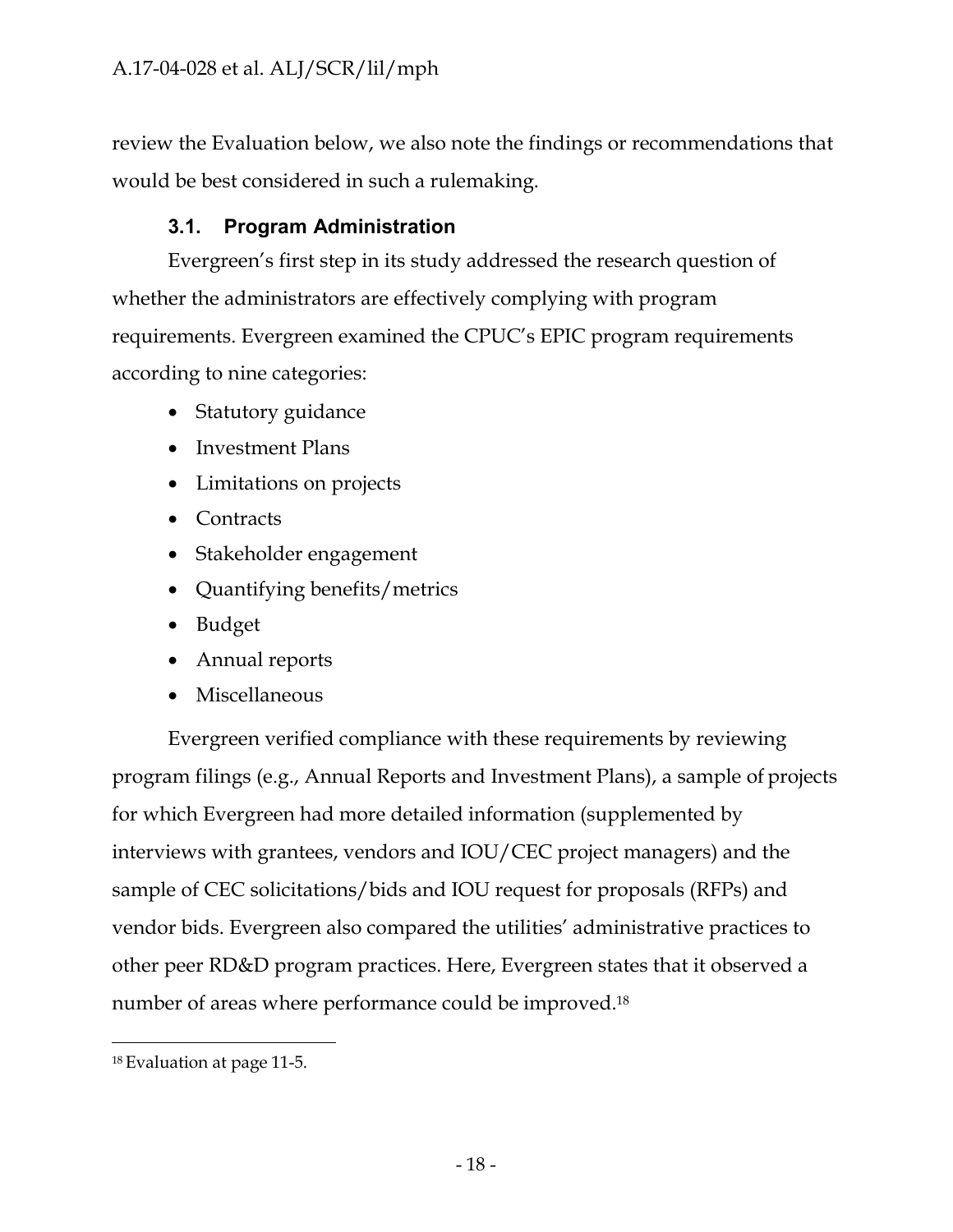On the whole, Evergreen states that its review of program administrative procedures found that the four administrators are in compliance with program requirements. Evergreen also found that the administrators have sufficient administrative and technical expertise and capabilities and devote adequate staffing to EPIC-related positions. However, Evergreen "also identified additional areas where the minimum requirements are not sufficient to ensure best-in-class program administration (such as stakeholder engagement, coordination and information sharing.) In these cases, the administrators are technically compliant but could better fulfill the spirit or intent of the requirements."19 We address these items identified by Evergreen as they come up in each study research area reviewed below.

Turning to Evergreen's recommendations regarding Program Administration, Evergreen identified two areas where the administrators are technically compliant, but are not meeting the intent of the requirements: non-competitive bidding practices (all administrators) and benefits tracking (the utilities). We address Evergreen's recommendations regarding benefits tracking in our discussion of Project Assessment Processes later in this decision; here, we address the Evaluation's recommendations regarding non-competitive bidding practices.

The Evaluation found that the utilities made excessive use of the direct award process. The Commission directs in D.12-05-037 that competitive bidding should be the selection process of choice, with limited exceptions justified separately and clearly in Investment Plans. However, the Evaluation found that

<sup>19</sup> *Id.* at 11-6.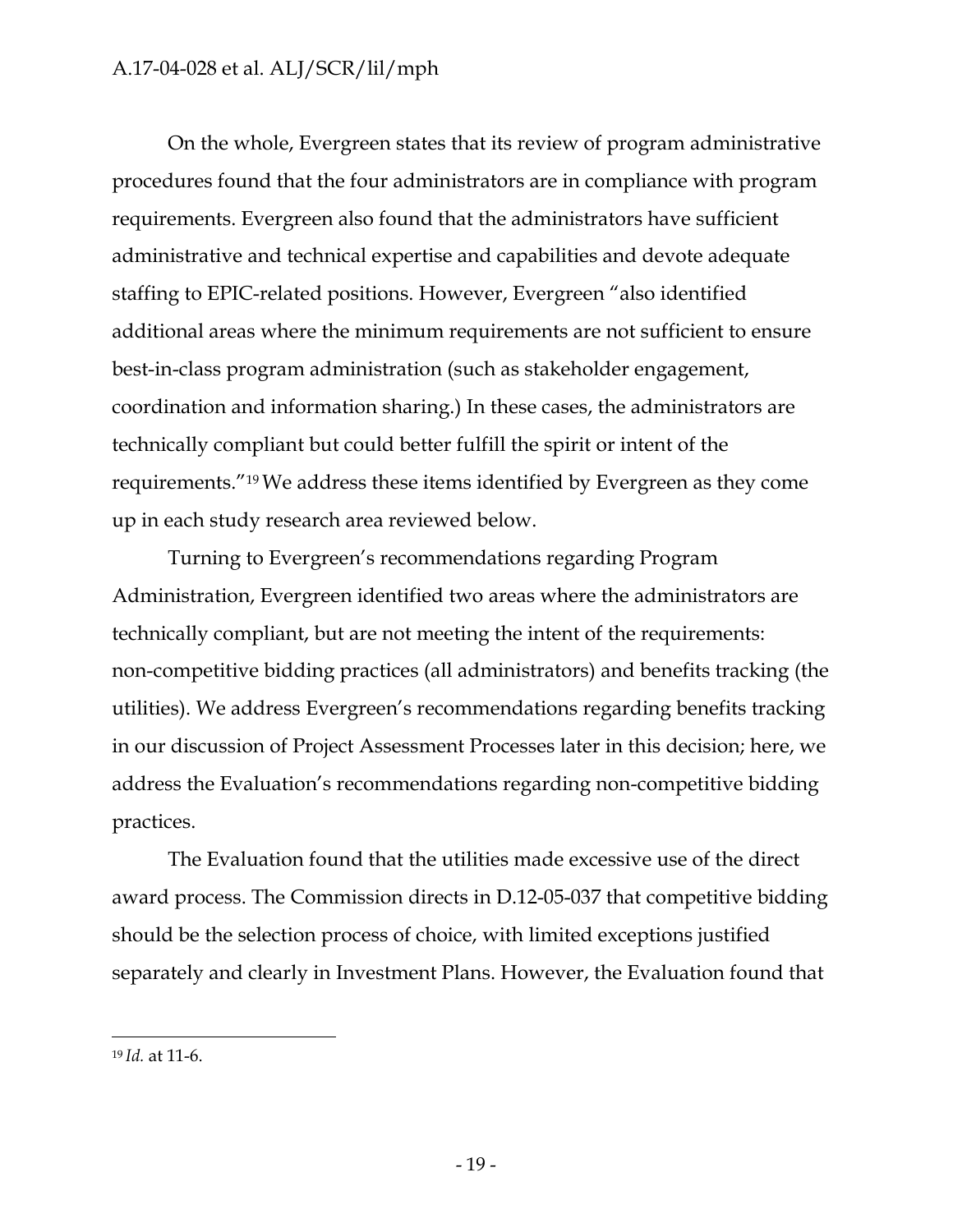18 out of 96 utility projects (almost 19%) were sole-sourced and that justifications were uneven and sometimes not included in Investment Plans. Evergreen makes three recommendations to address these concerns:20

Recommendation 1a: The administrators should provide more detailed justification for non-competitive bidding in their Annual Reports. The current administrative processes do not provide enough information to allow for appropriate oversight.

Recommendation 1b: The CPUC should consider requiring a review of the non-competitive bidding cases before they are contracted, since they are not being presented in the Investment Plans, where the CPUC could review these cases before contracts are awarded. By the time the administrators report on such cases in their Annual Reports, it is too late for review. (The CPUC intended that administrators indicate their noncompetitive bidding plans in their Investment Plans, but typically, the CEC and the IOUs are not far enough along with project plans to provide the determination and possible justifications in the Investment Plans.) We note that if there is a lengthy review period, there is the potential risk of delaying a project.

Recommendation 1c: The CPUC should require the IOUs to specify the funding amount for the noncompetitive award to make it easier to assess the fraction of funding that is being directly awarded. (SDG&E provides budget information for vendors in its Investment Plans, so such information is available for SDG&E. However, budgets may change once projects are implemented and vendors are selected, so the actual budget amount being sole sourced should be confirmed.) Such information would be useful to determine how much project funding is being directly awarded versus competitively bid.

These recommendations are addressed by the CEC, PG&E and SDG&E.

<sup>20</sup> *Ibid.*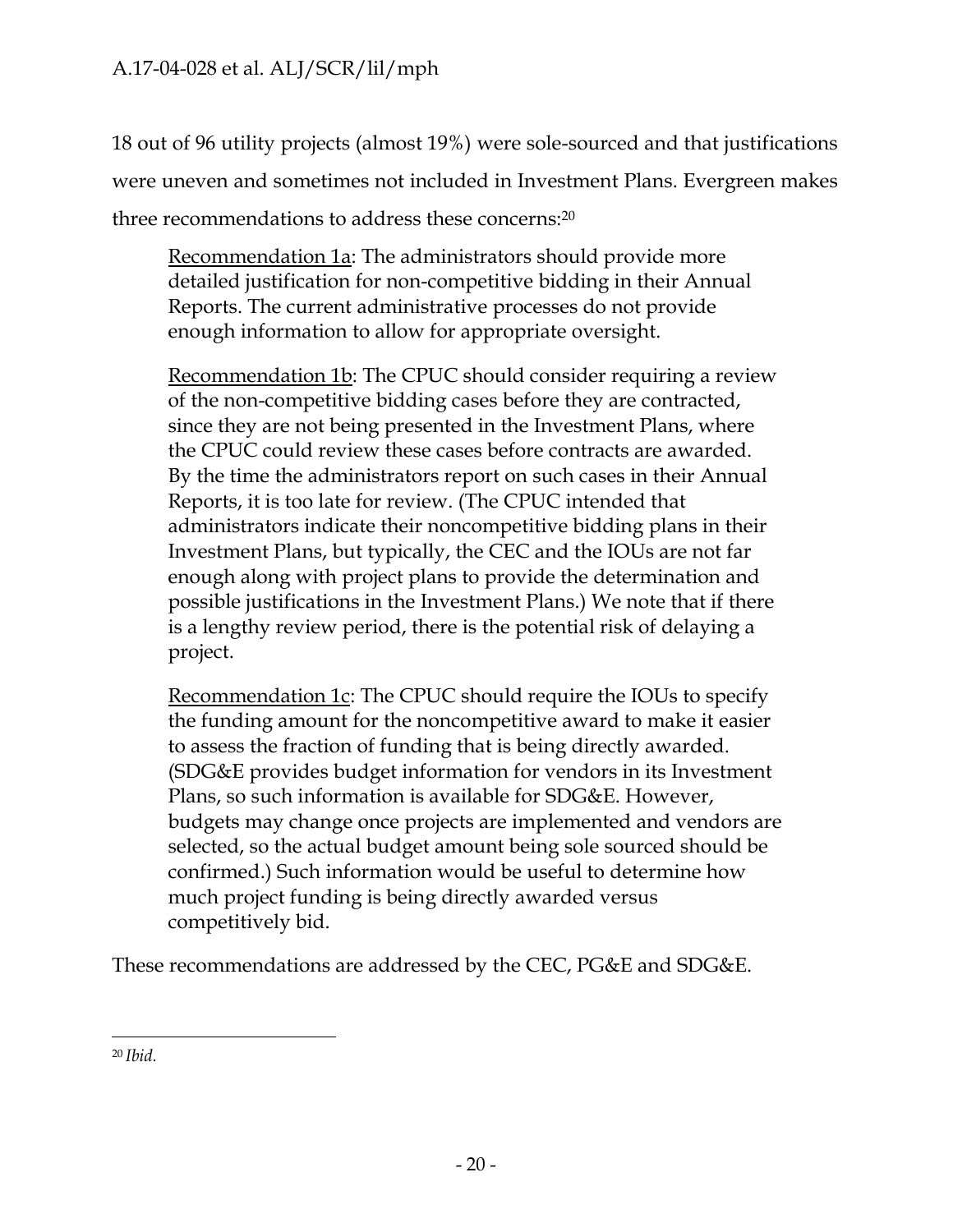First, regarding more detailed justification for not competitive bidding, the CEC states that while it does not object to providing details on non-competitive bids, the Evaluation's finding that the CEC is deficient regarding its justifications for its use of non-competitive bidding is incorrect. According to the CEC, the evaluator incorrectly relies upon D.12-05-037, instead of D.13-11-025. Pursuant to D.13-11-025 and Pub Res. Code section 25711.5, the CEC is allowed to use a sole source or interagency agreement to award funds if the project cannot be described with sufficient specificity so that bids can be evaluated against specifications and criteria set forth in a solicitation for bid, and if both the following conditions are met: (a) the CEC, at least 60 days before making an award pursuant to this subdivision, notifies the Joint Legislative Budget Committee and the relevant policy committees in both houses of the Legislature, in writing, of its intent to take the proposed action; and (b) the Joint Legislative Budget Committee either approves or does not approve the proposed action within 60 days from the date of the notification. The CEC states that it satisfied these conditions when it made non-competitive awards.

SDG&E states that the Commission should analyze the reasons the utilities must resort to non-competitive bids, as explained in the Evaluation and in the utilities' annual EPIC reports. SDG&E recommends that the Commission modify the EPIC rules to de-emphasize competitive bids for certain types of projects (e.g., projects that require a specific type of contractor and the field of competitors is small, or projects that require a contractor with unique qualifications, or projects where the work to be completed is small scale).

Second, regarding the recommendation that the Commission consider reviewing non-competitive bidding cases before they are contracted, the CEC does not believe this is necessary. The CEC has statutory reporting and approval

- 21 -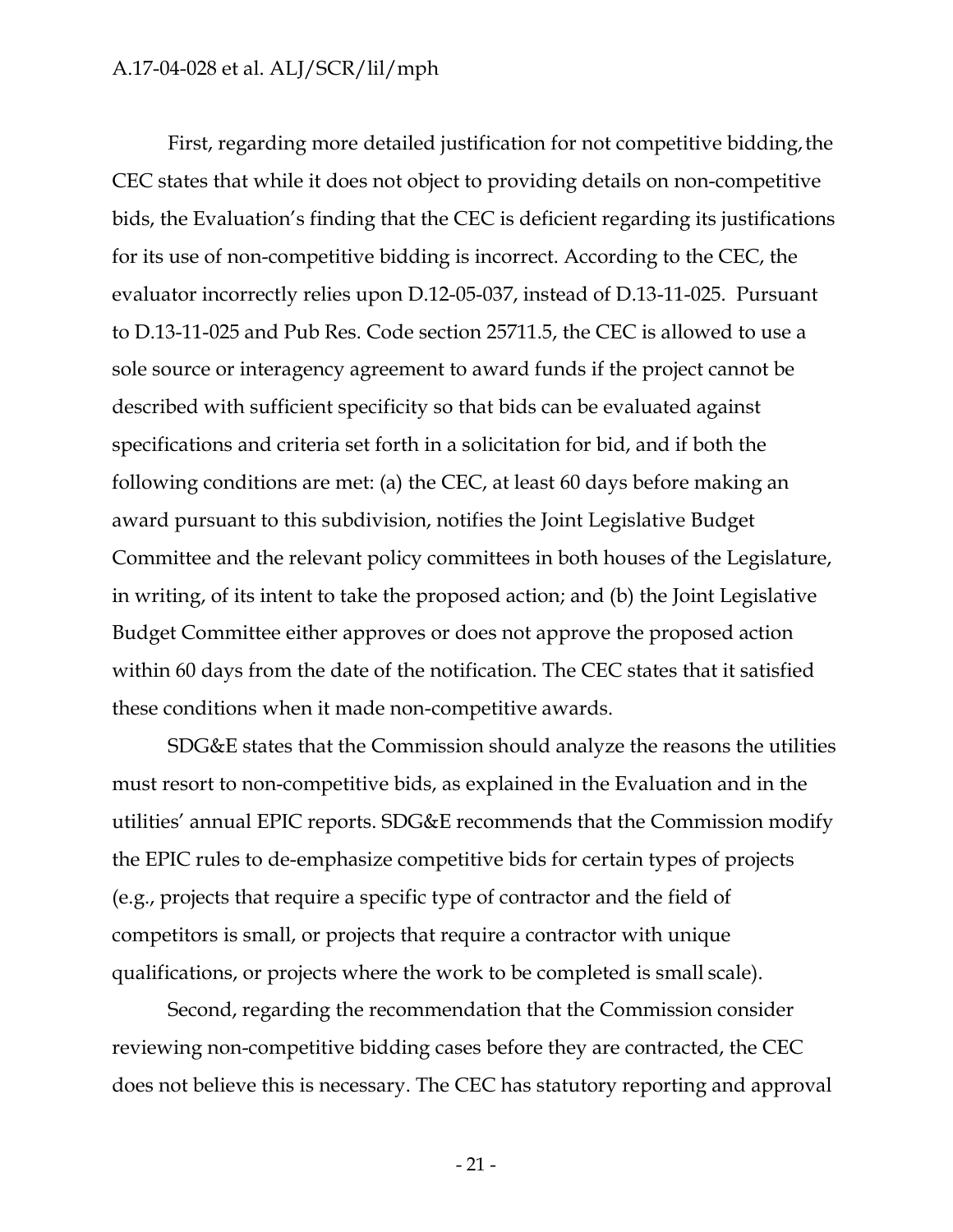requirements and only uses non-competitive bids in extraordinary circumstances. For these reasons, the CEC recommends that the Commission not implement any new non-competitive award requirements for the CEC that would potentially conflict with the authority and legislative oversight contemplated by Pub Res. Code section 25711.5(h)(2).

PG&E also suggests that this review is unnecessary and inconsistent with the Commission's existing standards of review of EPIC and non-EPIC contracting. PG&E notes that it follows the Contractor Solicitation and Evaluation Guidelines adopted for utilities in D.13-11-025, and that standard competitive bidding requirements have already been adopted in the EPIC decisions. Further Commission review would be administratively costly in comparison to a case-by-case after-the-fact auditing approach.

Third and finally, regarding the recommendation that the Commission require the utilities to specify the funding amount for non-competitive awards, the CEC believes this recommendation is reasonable and consistent with current CEC reporting requirements. The utilities did not comment on this recommendation.

We find that the CEC is correct on this issue, and that there is no evidence that its use of the non-competitive bid process is improper. We are generally concerned with the divergence between our requirements on non-competitive bidding and the reality of its use by the IOUs. We seek to bring these into alignment while improving the program and increasing administrator accountability. We clarify that the preference and rules for competitive bidding (including the requirement that limited uses be proposed in Investment Plans) in our prior decision stands. With regards to the specific recommendations, we determine the following: for 1a, we adopt it. Annual reports should include a

- 22 -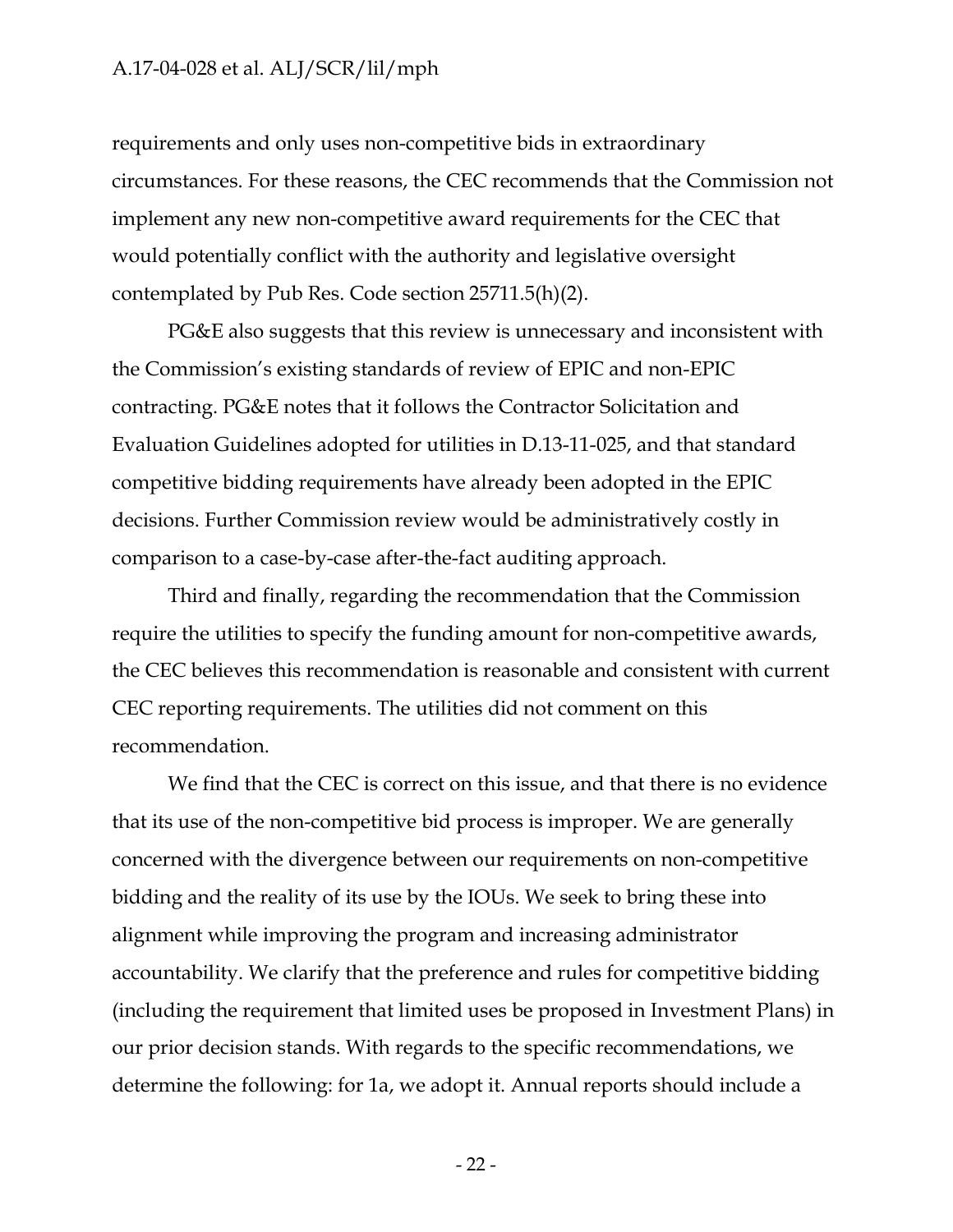detailed explanation for why non-competitive processes were used, in every case. We do not adopt Recommendation 1b, since it would not be feasible for the Commission to review individual cases of non-competitive bids between application cycles, and doing so would cause administrative delays. We adopt Recommendation 1c and will require the IOUs to provide budget breakdowns for all competitively and non-competitively directed funding, by project.

At the same time, there are some cases where it is difficult to anticipate in advance the need for a direct award, and as SDG&E notes there are specific types of needs that are suited to direct award. We need to improve general notifications in advance as well as transparency about specific use of this process. First, the issue of non-competitive, direct awards would be appropriate for the future rulemaking contemplated in this decision, where we would expect the IOUs to offer proposals for (1) the types of uses for which they will employ non-competitive awards, which would be specified in advance in Investment Plans; and (2) the specific notification process the IOUs would use to notify the Commission whenever they award funds directly. Second, however, if the IOUs include any additional use of non-competitive bidding during the 2018-2020 investment cycle, they should include notification of the Commission in the joint RAP application that they will submit pursuant to this decision. This notification should include the specific justification for its use, the funding amount being directly awarded, the total project budget, and an overall updated total for direct awards and competitive awards for this investment plan cycle.

Such improvements, both in the short term and in any future investment cycles, would increase transparency and administrator accountability, and facilitate Commission oversight of funding processes.

- 23 -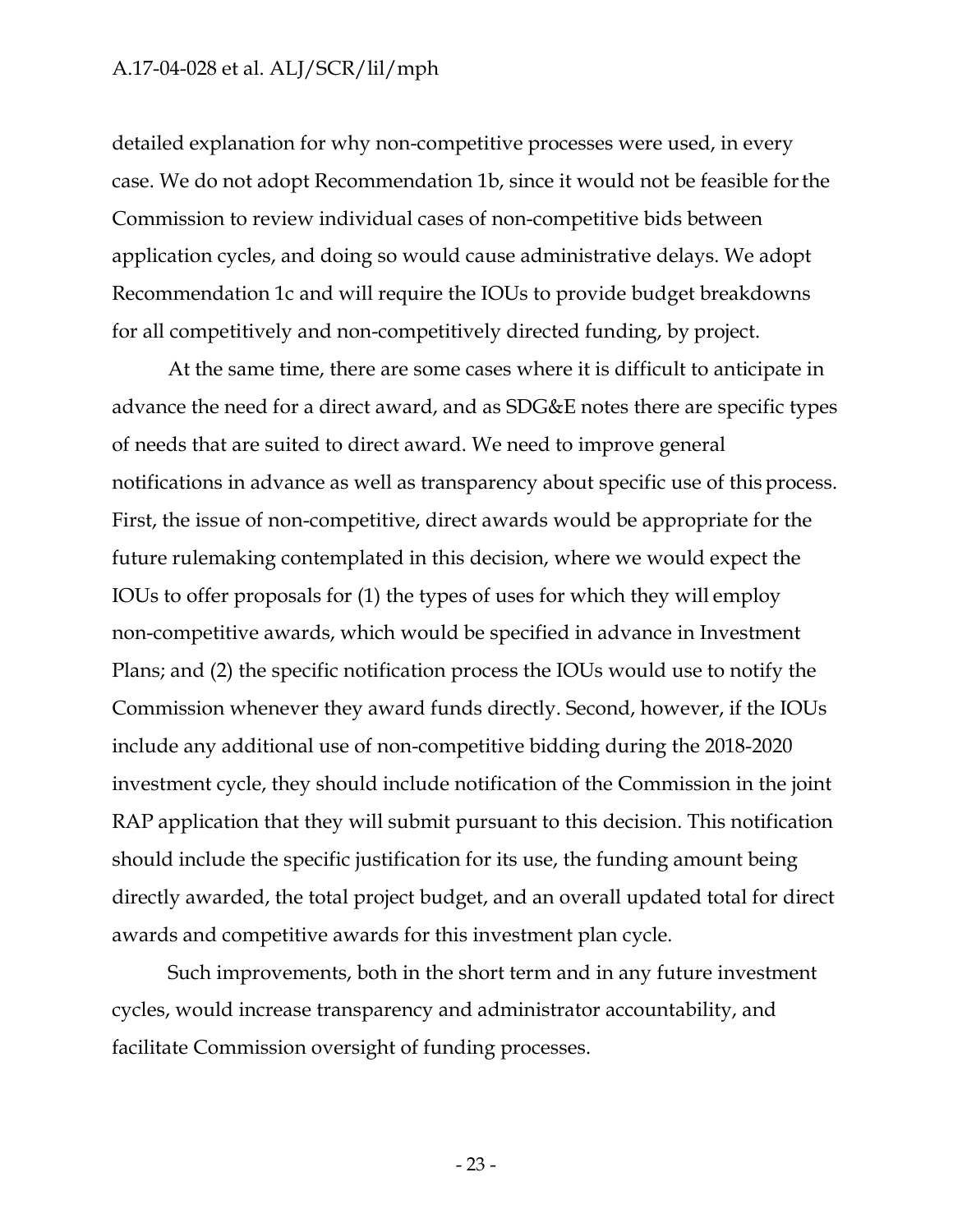# **3.2. Investment Planning Process**

<span id="page-26-0"></span>Evergreen's second step in its study addressed the research question of

whether the triennial investment planning process is

- effectively identifying a broad range of potential energy RD&D objectives;
- evaluating those objectives according to sensible criteria; and
- ultimately producing Investment Plans with a high likelihood of producing benefits for California ratepayers and achieving other EPIC goals.

<span id="page-26-1"></span>Evergreen addressed these questions in three sub-sections of the Evaluation.

# **3.2.1. Administrators Investment Planning Processes**

Evergreen's findings distinguish between the planning process followed by the CEC and the processes followed by the utilities.

On the one hand, "the CEC's investment planning process produces plans that have a high likelihood of producing benefits for California ratepayers and achieving other EPIC goals." Evergreen finds that the CEC's administrative model is consistent with other peer RD&D programs in that there is strong explicit alignment of program initiatives with relevant energy policy goals and transparency in investment planning.21

On the other hand, "while each IOU project is related to at least one area of the state's energy policy, their TD&D portfolios focus on a much narrower set of investment areas compared to the CEC."22

<sup>21</sup> Evaluation at 11-7.

<sup>22</sup> *Ibid.*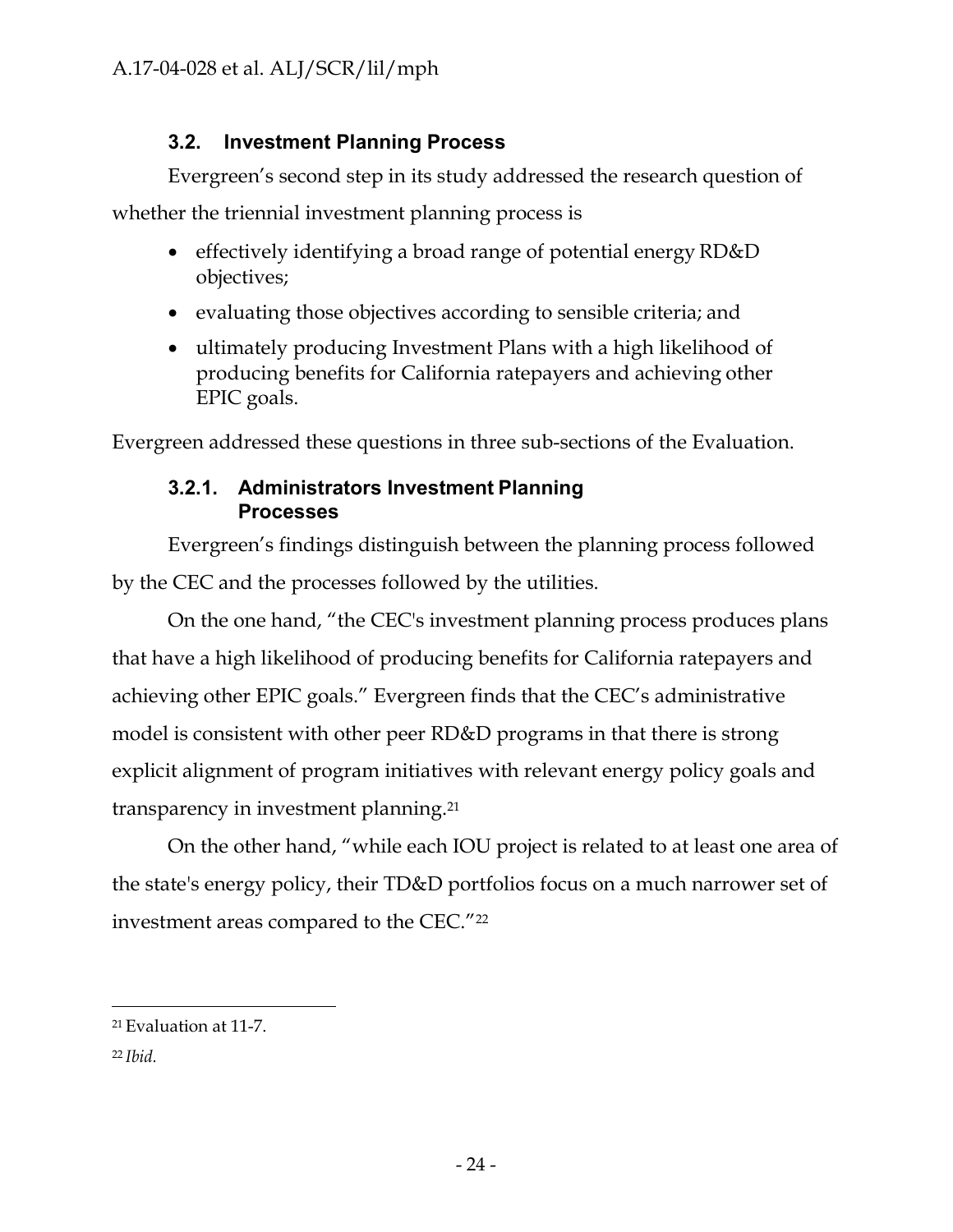Evergreen finds that IOU project ideas predominantly originate from internal IOU staff, and are organized according to the joint framework developed by the IOUs, which includes four investment framework elements (all within the TD&D area), each of which the IOUs have mapped to the electric system value chain. Evergreen finds that this process results in IOU projects that are more narrowly focused, primarily on grid communications and interactivity and grid maintenance, optimization, planning and management. Evergreen relays the utilities' response to its finding: "the IOUs noted that, while their projects are narrowly targeted toward the unique needs of their respective systems, they are certainly relevant to the needs of the other utilities both inside and outside California and benefit all ratepayers."23

Evergreen makes no recommendations on whether the utilities' TD&D portfolios should resemble the CEC's broader focus, noting that this is the Commission's policy decision to make. With regards to this finding, we clarify that although we have previously approved (and do so again in this decision) the IOUs' projects as organized by their investment framework, we may in the future reconsider whether their focus should be broader, as Evergreen suggests. Certainly, we do not intend for the existing IOU framework to limit or preclude improvements discussed elsewhere in this decision.

## **3.2.2. Portfolio Optimization**

<span id="page-27-0"></span>Evergreen next examines the question of whether the administrators' investment planning frameworks are effective in creating a portfolio that has the optimal mix of projects. Here, Evergreen offers a challenging finding: although

<sup>23</sup> *Ibid.*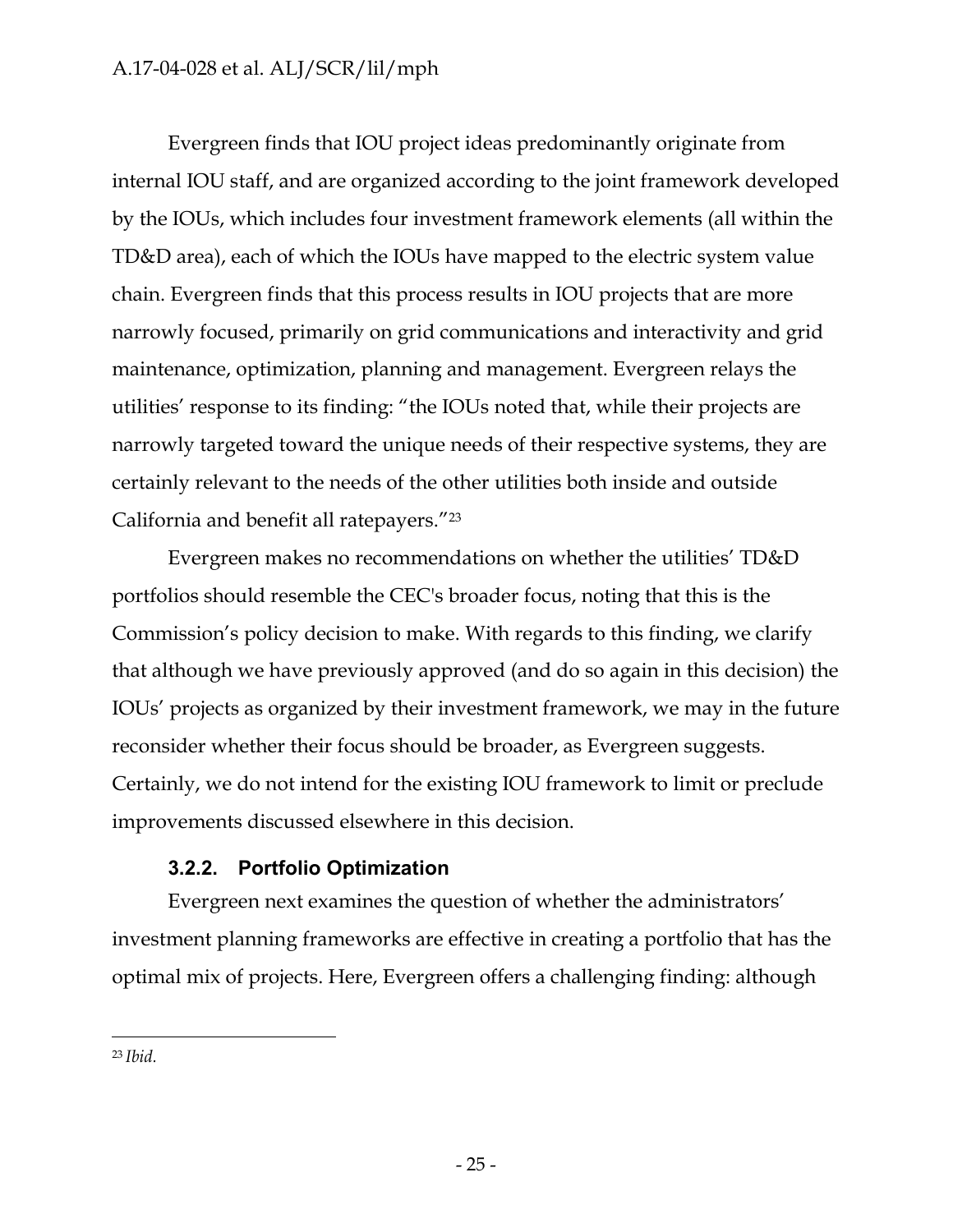the administrators' investment planning processes "result in a collection of projects that together meet all the various EPIC program requirements," it is not possible to determine if the administrators' investment planning frameworks are effective in creating a portfolio that has the optimal mix of projects because the CPUC has not established priorities among many "principles, policies and strategic objectives" for investment in RD&D and/or emerging technologies.<sup>24</sup> Evergreen captures these observations in one of its "key findings": there is a need to prioritize among EPIC's many objectives. Evergreen explains its reasoning as follows:

We have identified a need to prioritize the principles, policies and strategic objectives and operationalize what it means for a portfolio to be optimized, though we acknowledge that such prioritization must also balance the desire to "allow a thousand flowers to bloom" to ensure sufficient opportunities to sow broad innovation.

Once prioritized, the administrators could then assess the extent to which each project addresses these principles, policies and strategic objectives. Doing this would assist decision makers in gaining a better understanding of what it means for a portfolio to be integrated into the broader innovation and policy landscape and the extent to which the EPIC portfolio meets that standard.

A more refined assessment of the policy alignment then could be conducted to determine whether the portfolio is optimized.25

Evergreen makes three recommendations based on these findings; we review each in turn, assisted by parties' comments:

Recommendation 2a: In this "priority recommendation" Evergreen recommends that "the CPUC establish priorities

<sup>24</sup>*Id.* at 11-7 to 11-8.

<sup>25</sup> *Id.* at 11-8.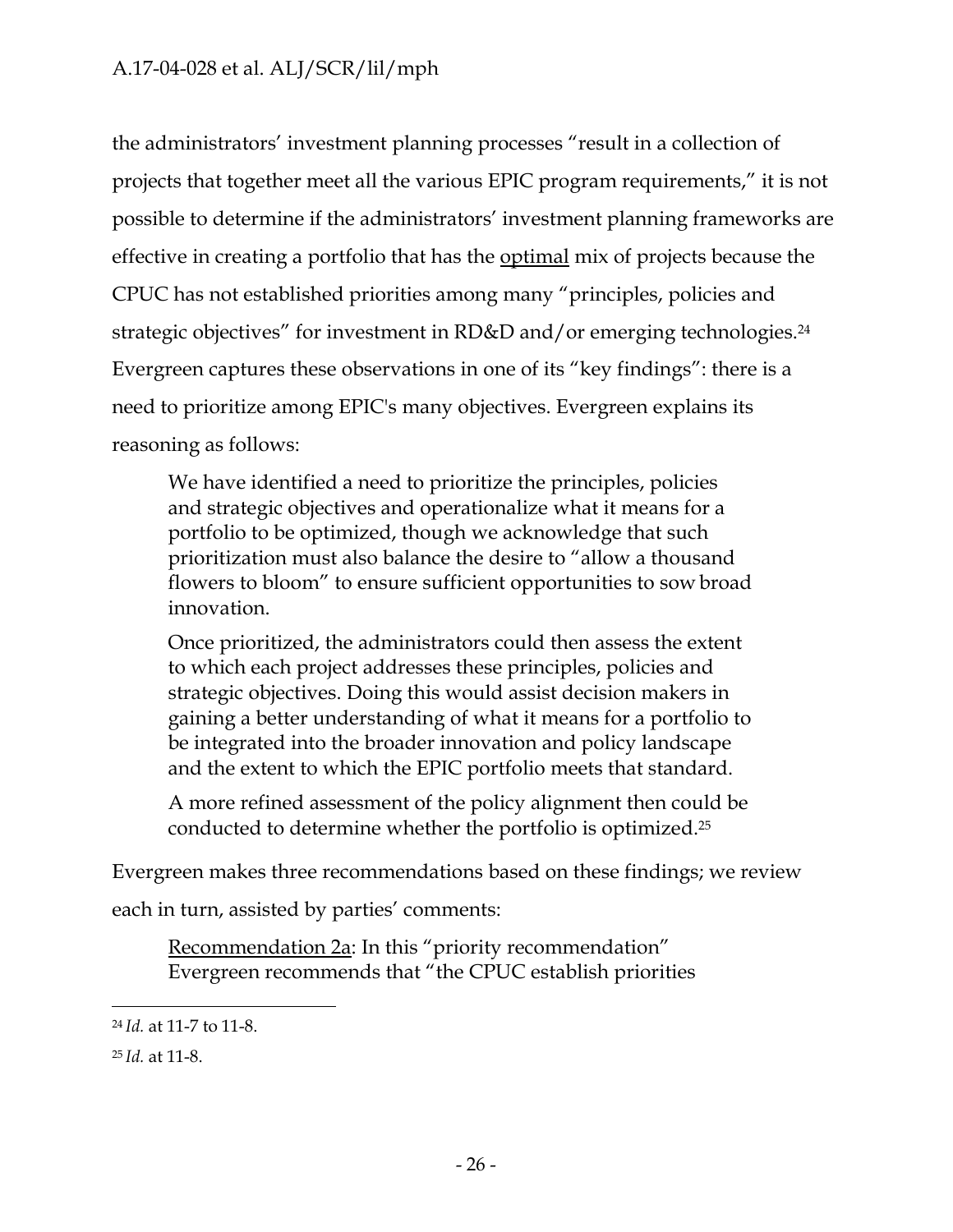among its current policy goals and funding criteria to better guide the administrators in their investment planning."26

Evergreen explains the "each project is vetted, and they all meet the various criteria. However, funding is finite, and allocating that funding across too many policy goals and funding criteria runs the risk of diluting EPIC's impact."27 For example, the Evaluation found that there is no clear set of priorities EPIC is seeking to address, or prioritization of research gaps or needs, stating:

- Every EPIC project may be likely to provide ratepayer benefits, but there is variation in how broad and/or direct those benefits are;
- Every EPIC project supports at least one energy policy area, but there are many relevant policy areas that lack clear prioritization;
- Projects are not categorized or tracked by technology or policy area, making it difficult to assess the effectiveness of EPIC on advancing key policy;
- EPIC focuses less on commercialization than peer RD&D programs, though EPIC's objectives are much broader.28

Evergreen describes its recommendations as intended to ensure that EPIC is generating the optimal mix of projects that maximize ratepayer benefits, lead to energy innovation and support the state's key policy goals.

In its comments on the Evaluation, the CEC states that it does not believe that prioritization of current policy goals is needed, but rather prioritization of strategies that support multiple policy goals:

<sup>26</sup>*Ibid.*

<sup>27</sup>*Ibid.*

<sup>28</sup> Evaluation at 1-5.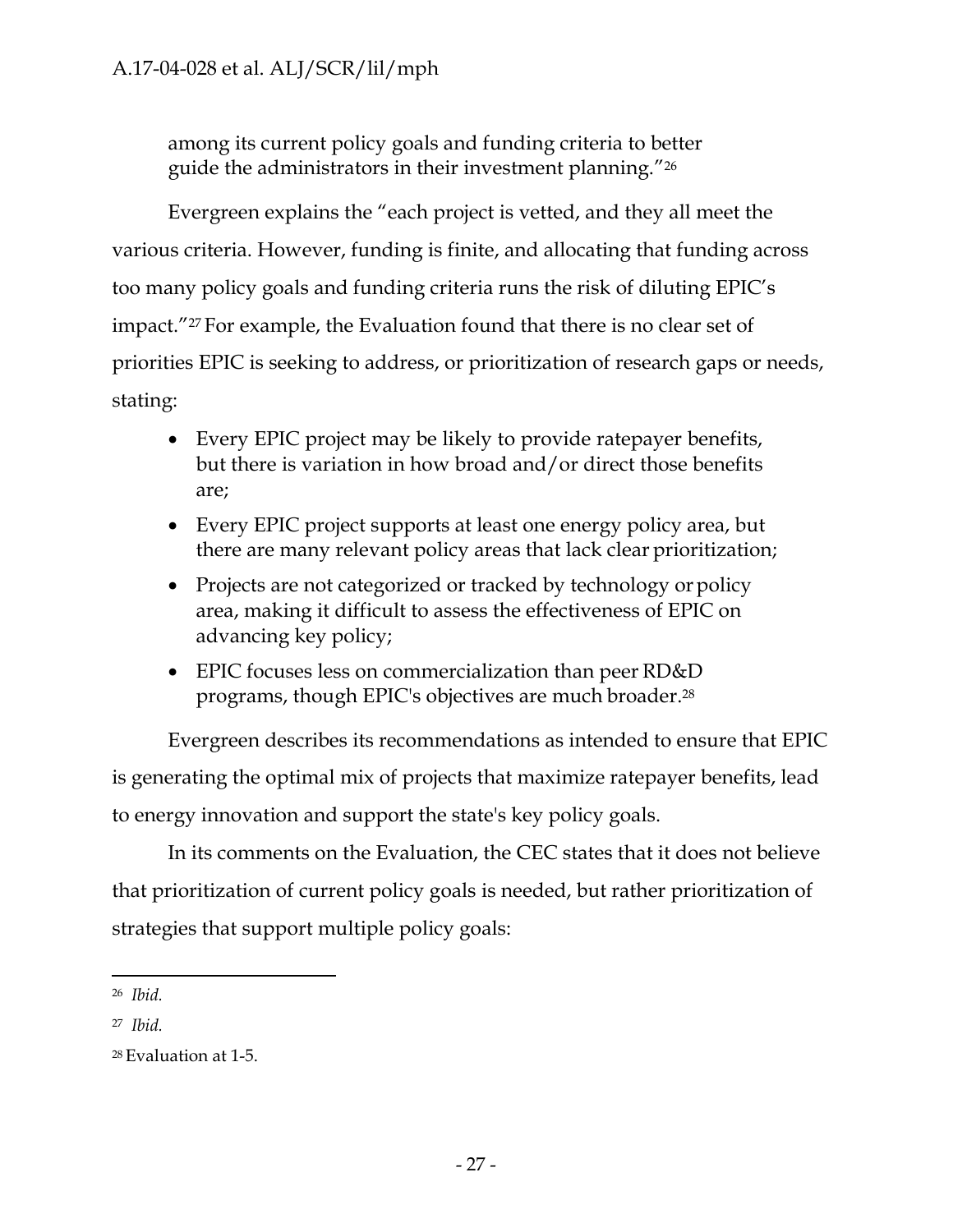For example, to achieve the GHG (greenhouse gas) reduction targets of Senate Bill (SB) 32 (Statutes of 2015, chapter 547), the renewable energy generation target of SB 350 (Statutes of 2016, chapter 249), and the EPIC primary ratepayer benefits of lower costs and increased reliability, a suite of technology advancements are needed.29

The CEC believes it has effectively prioritized various technology strategies. The CEC states that as the state's primary energy policy and planning agency, it regularly consults with stakeholders and the public through the Integrated Energy Policy Report and other public and transparent forums to identify challenges to and strategies for achieving the state's energy policy goals. These challenges and strategies form the foundation of CEC's EPIC initiatives.

The utilities all support more precise prioritization, but all recommend that this be implemented after the current investment cycle. SCE also asserts that the joint IOU framework is already mapped to key policy objectives at the funding area and initiative levels, so modifications of those existing environmental and energy policy goals would significantly impact the progress of the investment plans that we are reviewing in this decision. The CEC agrees with the IOU comments.

We take recommendation 2a seriously, and agree that clearer Commission direction on program priorities could be greatly beneficial to the program. We do not intend to remake EPIC into a fully directed program, since as the Evaluation notes we must balance the narrowing of focus that results from prioritization with the value of broad R&D investments. We also do not intend to re-order EPIC priorities during the current investment cycle, given the timing

<sup>29</sup> CEC Comments at 7.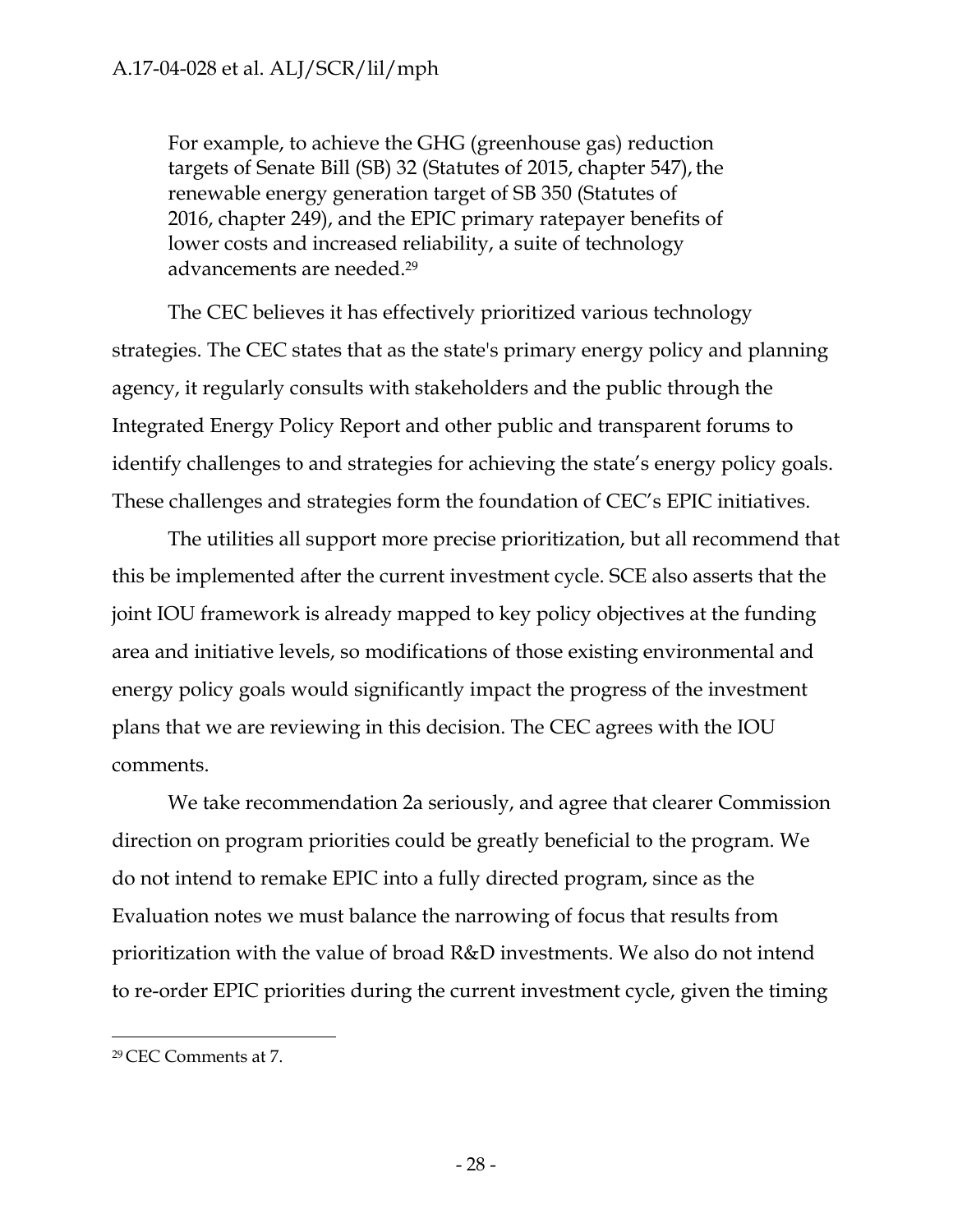considerations raised by the administrators. We intend to focus closely on Evergreen's optimization recommendations and the overall question of directing more priorities within EPIC as part of the rulemaking contemplated in this decision. That said, we note that Recommendation 2a has not gone fully unaddressed: providing greater focus on and coordination around our priorities is a key purpose of the PICG.

Evergreen's second recommendation to support optimizing EPIC's portfolio is targeted at improving the basic information that is made available regarding the EPIC portfolio:

Recommendation 2b: The administrators should collaborate in categorizing and summarizing projects (such as by technology type and/or policy area) and review projects by topic areas to ensure that the portfolio of projects effectively supports key policy goals.30

Evergreen notes that the independent body it recommended be created by the Commission could also support an effort to categorize projects.

In its post-workshop comments, the CEC supports modifications to current CEC processes, as long as the resources required are not onerous. The CEC also notes that the Commission should specify the intended audience for these additional requirements, because the CEC already presents information on its EPIC funded projects via the EPIC Annual Report and the Energy Innovation Showcase. In similar fashion, PG&E and SDG&E state that the recommended collaboration is unnecessary because this on-going collaboration already takes place. Both cite the project comparison matrix that the EPIC administrators compiled and submitted earlier in this proceeding.

<sup>30</sup> Evaluation at 11-8.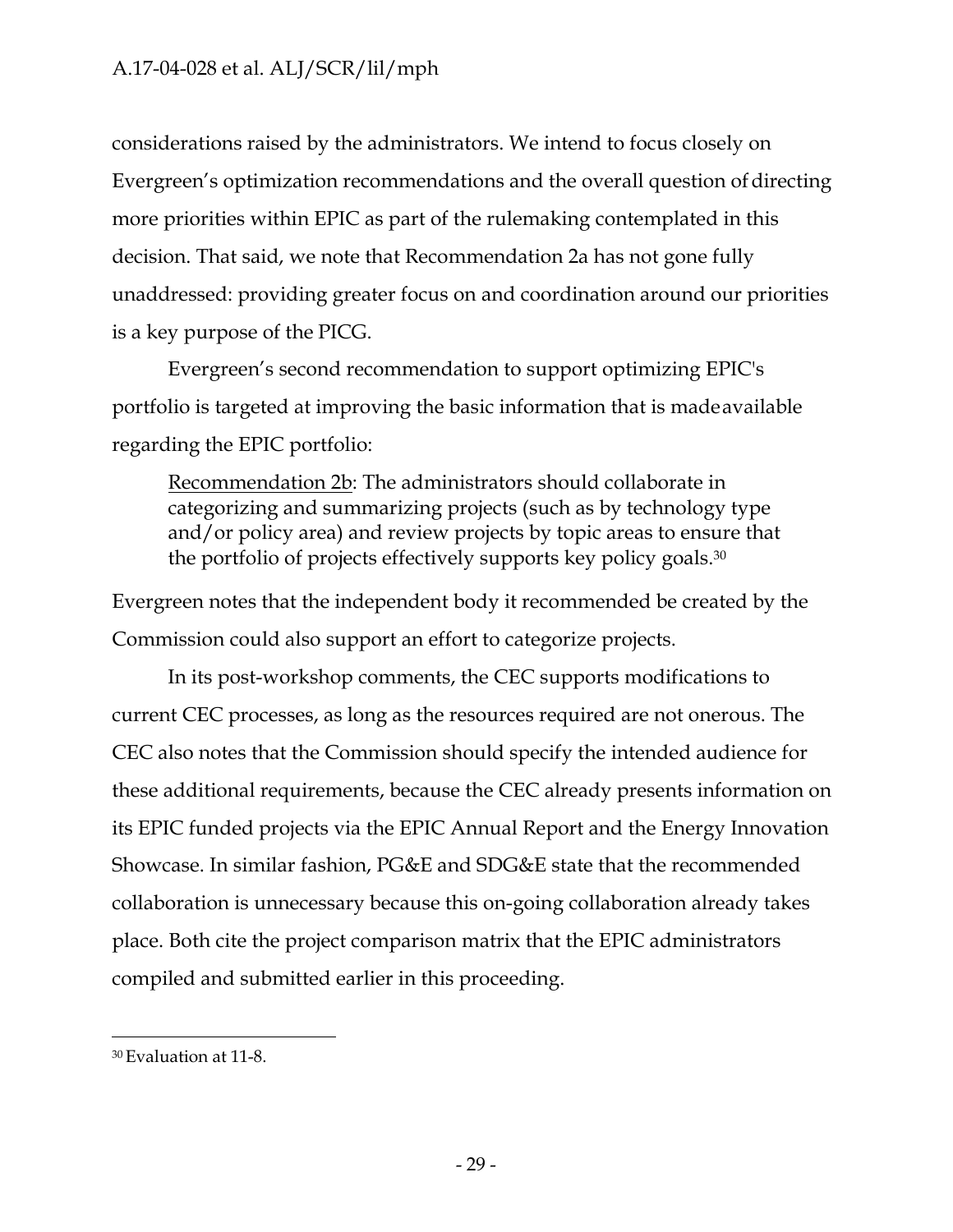Recommendation 2b is based on Evergreen's portfolio characterization analysis, which showed little clear prioritization of projects or a consistent way of characterizing investments across administrators. Evergreen's analysis is an improvement over the existing project comparison matrix, which is simply ajoint compilation of each administrator's list of projects. We find that improvements in this area would better allow the Commission and administrators to assess and coordinate EPIC work. The PICG Project Coordinator scope of work includes some synthesis activities that may inform this effort, which may especially be addressed by its website/database-related tasks. The administrators should engage with the PICG process to support that outcome. The Commission can consider additional steps to ensure that the overall portfolio of EPIC projects effectively supports key policy goals in the rulemaking contemplated in this decision.

Evergreen's third and final recommendation regarding portfolio optimization is more general:

Recommendation 2c: the administrators' Investment Plans should be closely reviewed to ensure they not only meet program requirements, but that they are also effective in advancing the energy policy priorities that the CPUC identifies.<sup>31</sup>

By way of example, Evergreen notes that its recommended review "could focus on ensuring the CEC's strategic objectives are in line with state priorities and are not overly responsive to priorities that may be temporary (such as tree mortality). The review could ensure that IOU projects are effectively advancing

<sup>31</sup> *Ibid.*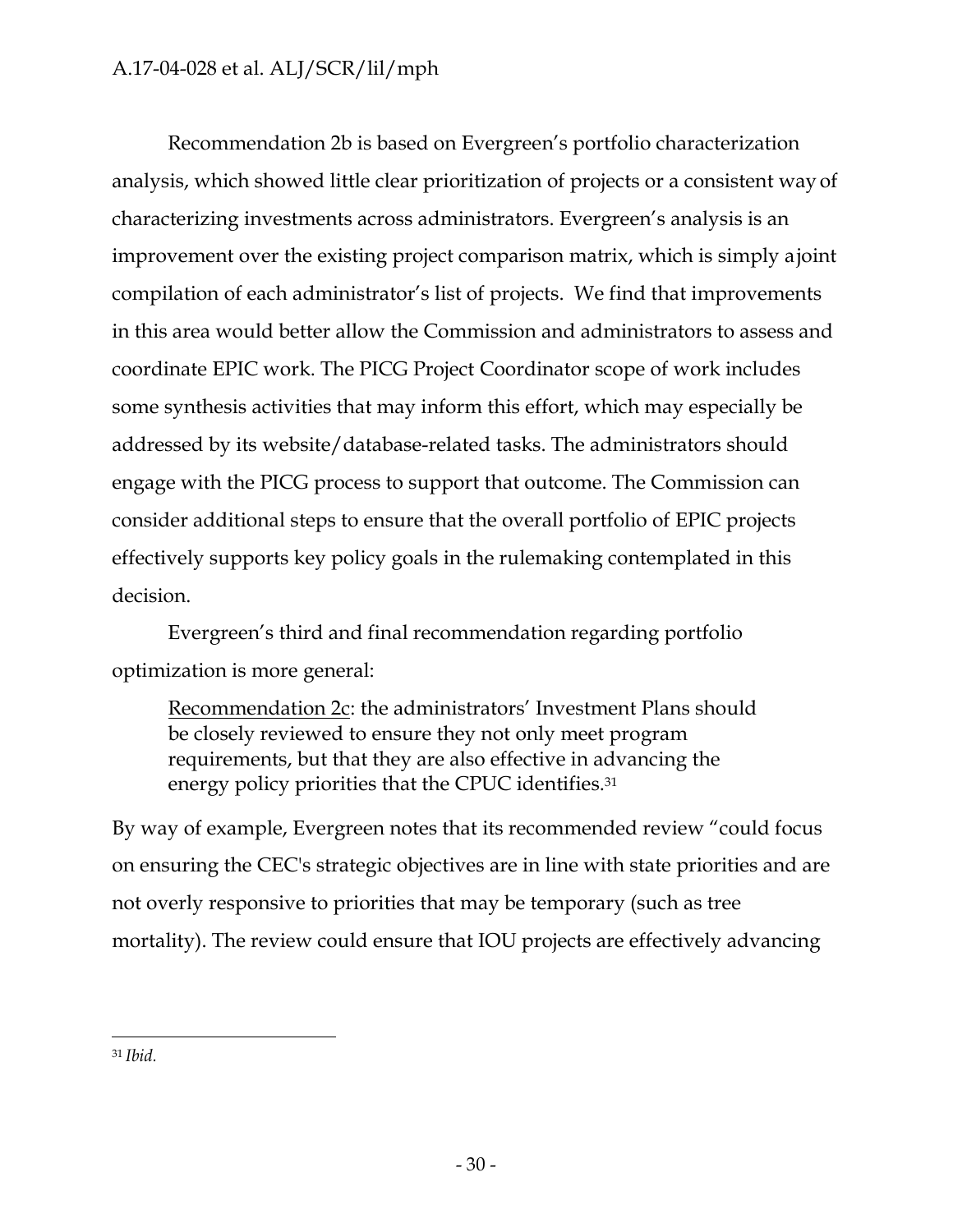state policy, beyond just being related to policy and proceedings."32 Evergreen ties this recommendation to its recommendation elsewhere in the Evaluation that EPIC be independently evaluated on a regular basis, which would provide an opportunity for on-going assessment of EPIC program planning and implementation.

The CEC and ORA commented on this recommendation. The CEC states that its investment plan process is already subject to close review through both the CEC and Commission proceedings. ORA recommends that before extending the EPIC program beyond 2020, the Commission should conduct a more thorough assessment of its overall effectiveness relative to EPIC's stated goals.

The Commission has always acted consistently with Evergreen's recommendation from the inception of the EPIC program, subjecting the investment plans to close review. That said, we acknowledge the overarching findings and recommendations of the Evaluation that indicate a need for greater direction and prioritization—in effect, clearer and more intentional direction of EPIC at a broad level—and we can pursue these future-facing considerations in the rulemaking contemplated in this decision.

## **3.2.3. Stakeholder Engagement**

<span id="page-33-0"></span>The third and final subsection of the Evaluation that addresses the administrators' investment planning processes concerns stakeholder engagement. This is another area where Evergreen identifies significant differences between the CEC and the three utility administrators.33

<sup>32</sup>*Ibid.*

<sup>33</sup> In D.12-05-037 the Commission identified key stakeholders with whom the EPIC administrators would be expected to consult for strategic and technical advice and feedback on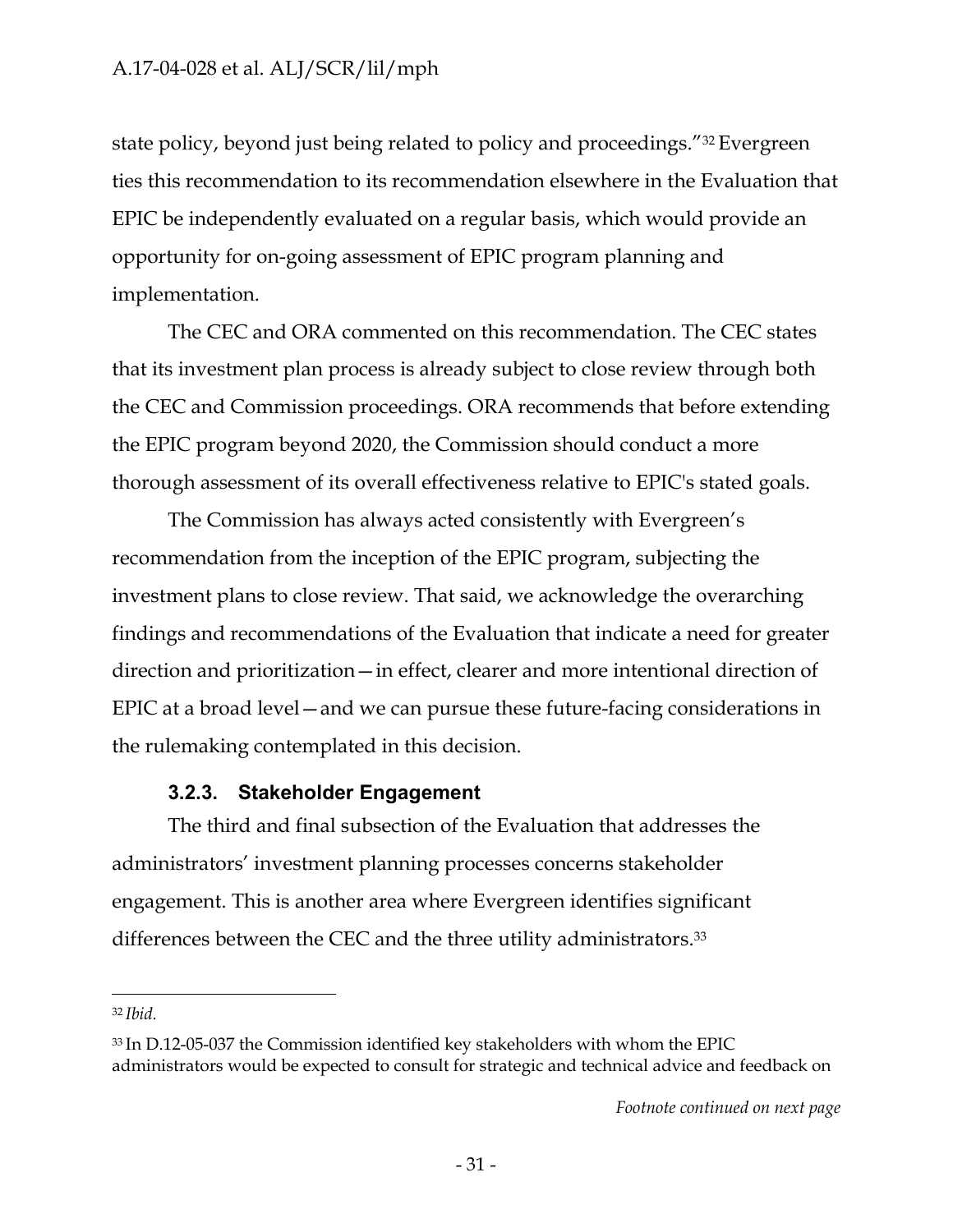First, Evergreen finds that the CEC provides comprehensive information to a broad array of stakeholders about its Investment Plans, and its processes are consistent with other peer RD&D programs.

The IOUs have a much narrower stakeholder group on which they typically rely for input: "the internal IOU stakeholders and EPRI (Electric Power Research Institute, which Evergreen describes as 'an electric utility-focused organization') are the main sources of expertise on which the IOUs rely to determine their EPIC investment priorities [where] EPRI identifies gaps and any redundancies with other utility efforts nationwide."

However, Evergreen also observes that both the CEC and IOUs engage stakeholders (besides EPRI) relatively late in their investment planning processes, and plans have not changed significantly as a result of stakeholder input:

The EPIC administrators hold stakeholder workshops, document public comments and respond to these remarks in each of their Investment Plans, as required by the CPUC.

However, the IOUs do not provide comprehensive information about their draft plans when they conduct stakeholder workshops, and, according to stakeholders, allow little time for input.

The CEC also allows little time for input, though it offers more information and gives more time for input than the IOUs.

the investment plans and their implementation, and any other aspects of the program. The Commission listed the following entities: members of the Legislature, to the extent their participation is not incompatible with their legislative positions; government, including state and local agency representatives; utilities; investors; the California Independent System Operator; consumer groups; environmental organizations; agricultural organizations; academics; the business community; the energy efficiency community; the clean energy industry and/or associations; and these industry associations.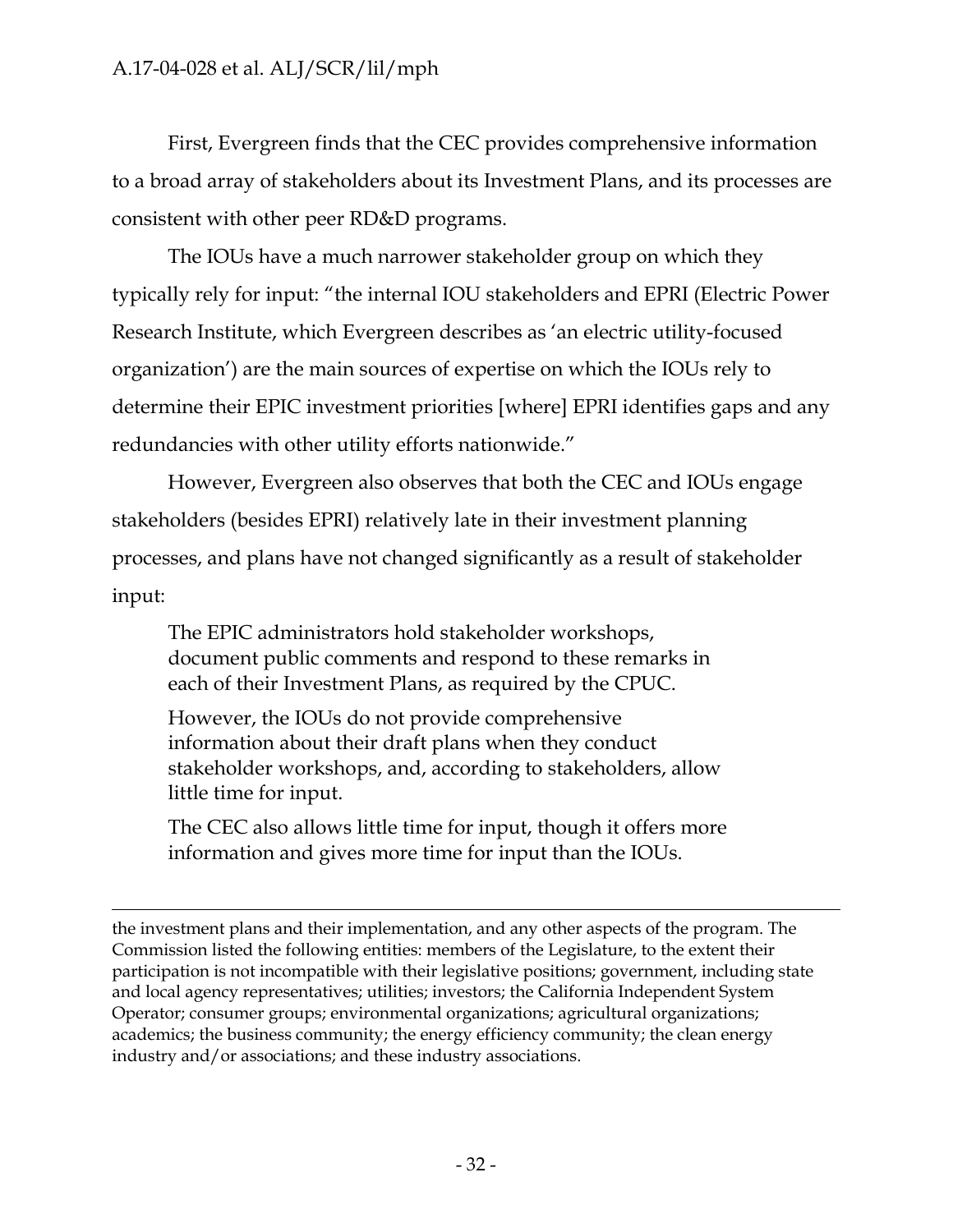Compared to other peer RD&D programs, the EPIC administrators appear to rely more on their own internal technical experts (and for the IOUs, EPRI), seeking input from external stakeholders after investment planning goals are established.34

On the positive side, Evergreen does note that the administrators' internal staff routinely collaborate with other external subject matter experts; this is consistent with the other peer RD&D programs reviewed by Evergreen, which also engage industry experts to help shape the focus of their initiatives.

Based on its review, Evergreen reaches another "key finding": the IOUs, while technically in compliance with program requirements, could improve upon information sharing and stakeholder engagement. Evergreen offers four "priority recommendations" based on this finding; two fall within the investment planning process section of the Evaluation, and two fall within the following section, the project selection process, so we discuss those separately below.

Regarding the investment planning process, Evergreen recommends as follows:

Recommendation 2d: The administrators should engage more stakeholders earlier in the investment planning process; and

Recommendation 2e: The IOUs should provide more comprehensive information, to allow time for more meaningful engagement.

Evergreen explains that "with the current IOU approach, the Investment Plans are so close to final that stakeholder input at workshops does not

<sup>34</sup> Evaluation at 11-9.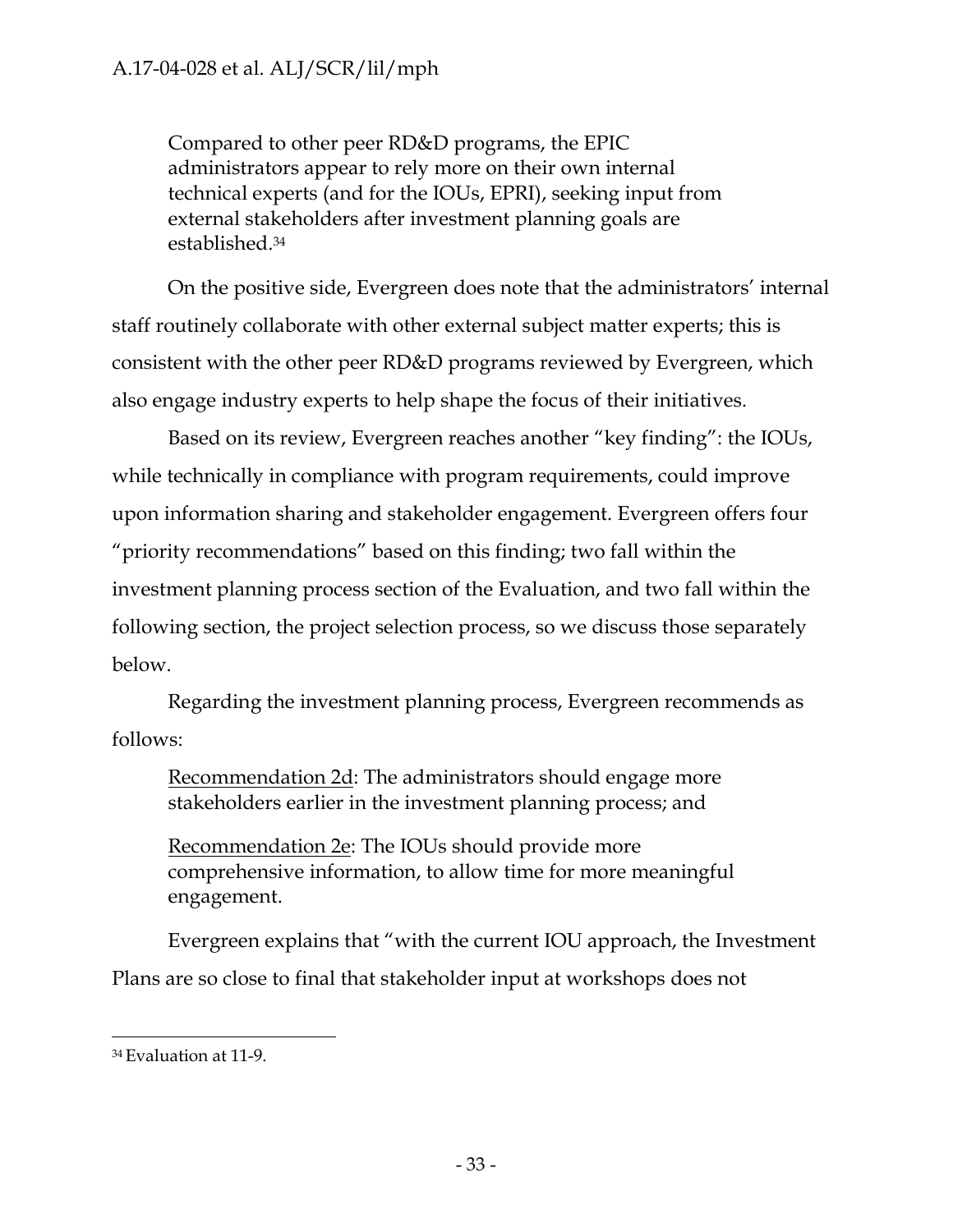materially change their plans. This issue is exacerbated by the fact that once the plan is approved, little information is shared with the public until the projects are described in the IOUs' Annual Reports."35

In comments, the CEC states that it is open to earlier engagement of stakeholders, but also believes that the Evaluation did not consider the input that occurs before the start of the formal investment plan development process. The CEC asserts that this input also informs the investment plan (e.g., the CEC's EPIC Idea Exchange, workshops, and Requests for Comments). PG&E suggests that the proposed EPIC advisory group (i.e., the PICG established by D.18-01-008) can support earlier stakeholder engagement in the process by coordinating input from members and other relevant stakeholders such as those representing DACs.36 SCE makes a similar suggestion.37 SDG&E suggests that EPIC program rules should be modified to allow utility administrators to propose investments in the areas of applied research and development (R&D) and/or Market Facilitation, in order to help EPIC reflect and address a wider set of stakeholder priorities, needs and gaps.38

The CEC responds to SDG&E's suggestion by restating its belief that EPIC Market Facilitation funds should continue to be administered by the CEC alone, because—as the Commission previously noted in this regard--the CEC does not

<sup>35</sup>*Ibid.*

<sup>36</sup> Opening Comments of Pacific Gas and Electric Company on Electric Program Investment Charge Evaluation Report and Workshop at 6.

<sup>&</sup>lt;sup>37</sup> Comments of Southern California Edison Company to the Electric Program Investment Charge Evaluation Report Workshop at 6.

<sup>38</sup> Opening Comments of San Diego Gas and Electric Company on the Electric Program Investment Charge Evaluation Report at 5.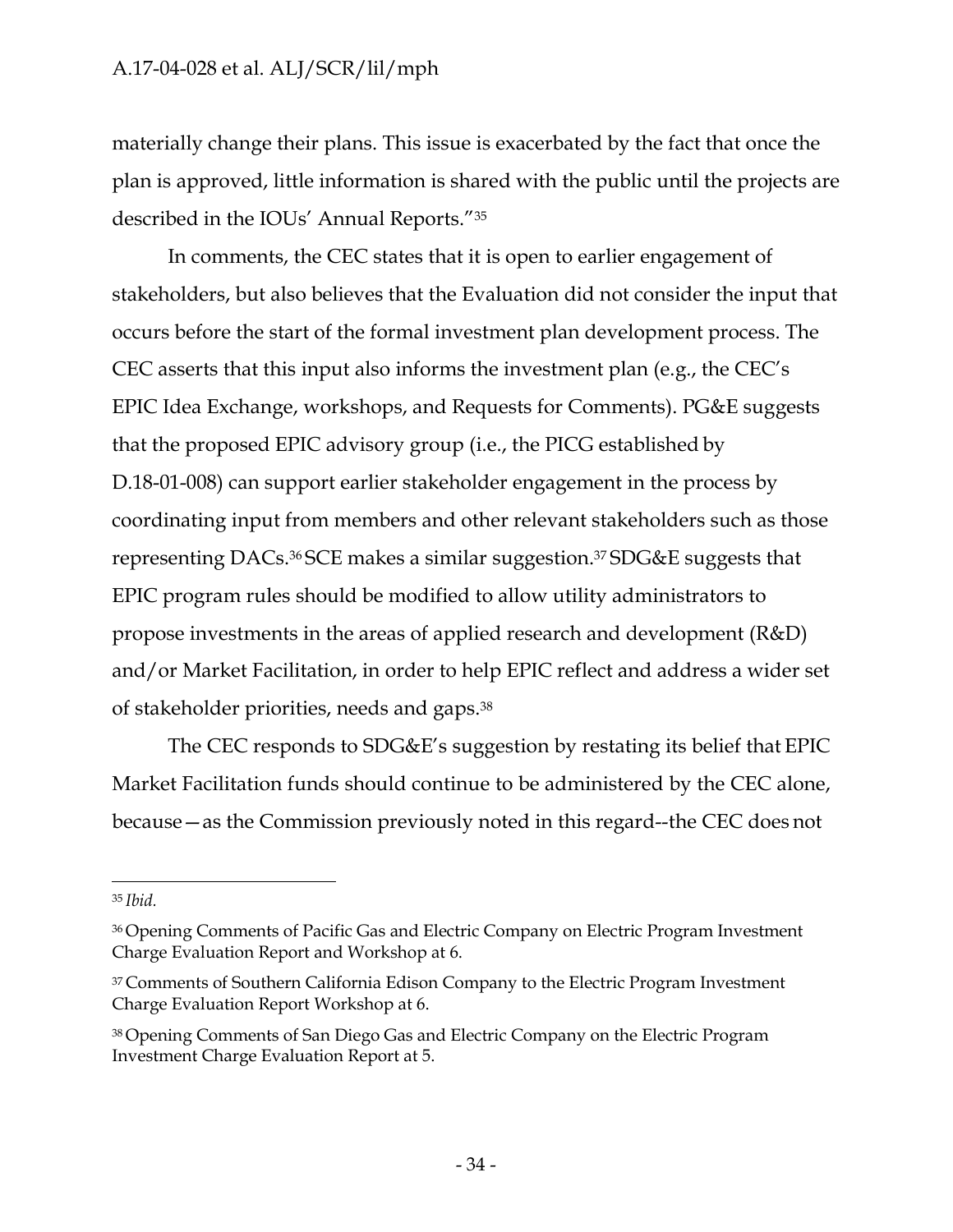have an inherent incentive to bias its investments to favor itself over competitors.39 We agree and we do not revisit our determination in D.12-05-037. SDG&E also fails to explain why broadening the areas it can fund would improve its stakeholder engagement.

ORA replies to PG&E and SCE's recommendations regarding advisory group support for an earlier and more engaging stakeholder process by noting that the Evaluation does not fault stakeholders for failing to participate at earlier stages of the investment planning process. Rather, the Evaluation finds that the IOU administrators rely more on their own internal technical experts andElectric Power Research Institute (EPRI), and provide insufficient time and information to stakeholders, which results in late participation and insufficient opportunities for active and informed stakeholder engagement. Therefore, ORA does not believe that the independent body is a solution to the issue of stakeholder noninvolvement.40

We address parties' comments on these particular Evergreen recommendations immediately below, after introducing the two additional related recommendations.

## **3.3. Project Selection Process**

Evergreen's third step in its study addressed the research question of whether the administrators' project selection process is being conducted in an open, effective, and efficient manner and resulting in funds going to projects that

<sup>39</sup> Reply Comments of the California Energy Commission Regarding Electric Program Investment Charge Evaluation at 6, citing D.12-05-037 at 42.

<sup>&</sup>lt;sup>40</sup> Reply Comments of the Office of Ratepayer Advocates Addressing the Electric Program Investment Charge Program Evaluation Report at 7-8.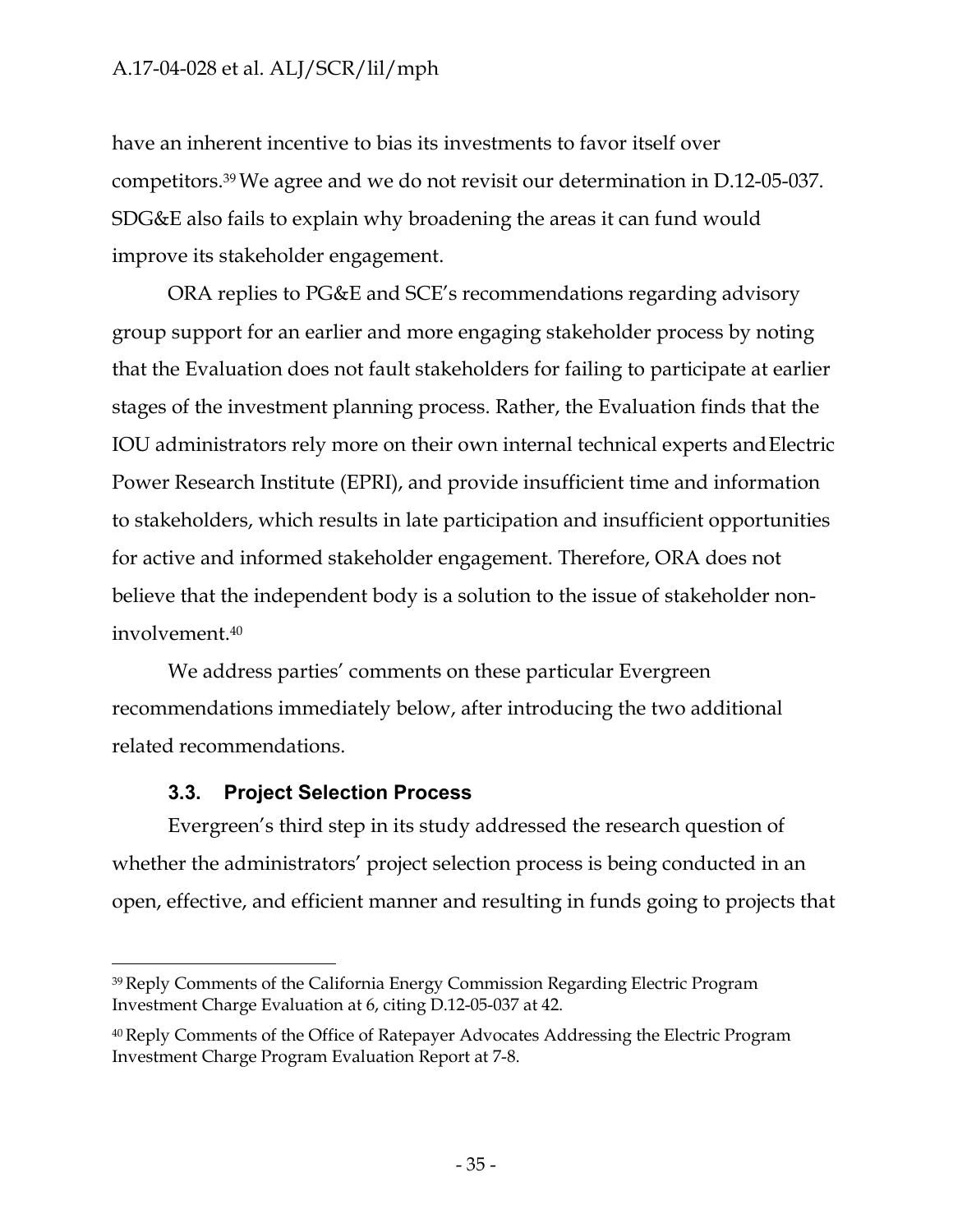are consistent with EPIC policy objectives and planning processes. Evergreen presents its analysis of this question in five subsections.

# **3.3.1. Administrator Project Selection Processes**

In this section of the Evaluation, Evergreen presents its third and fourth "priority recommendations" that follow from its key finding that the IOUs, while technically in compliance with program requirements, could improve upon information sharing and stakeholder engagement.

Evergreen first notes that the CEC's project selection processes are rigorous and transparent, and are consistent with other peer RD&D programs: the CEC has established rigorous selection criteria, strong alignment with overall program goals and objectives, and a peer review process for selecting and awarding project grants.

On the other hand, Evergreen finds that the IOUs' project selection criteria are not as robust as other peer RD&D programs or the CEC's: "there is a lack of transparency in the IOUs' project selection and research planning processes. The IOU project selection criteria could also be more transparent."

Evergreen offers the following "priority recommendations" based on these findings:

Recommendation 3a: The utilities should develop more transparent project selection criteria, which determine the project areas that are described in their Investment Plans as well as the specific projects that are eventually implemented.

Evergreen notes that once the CPUC establishes priorities, these criteria could be reviewed and revised over time to ensure an appropriate focus on the highest priority areas for advancing state energy policy.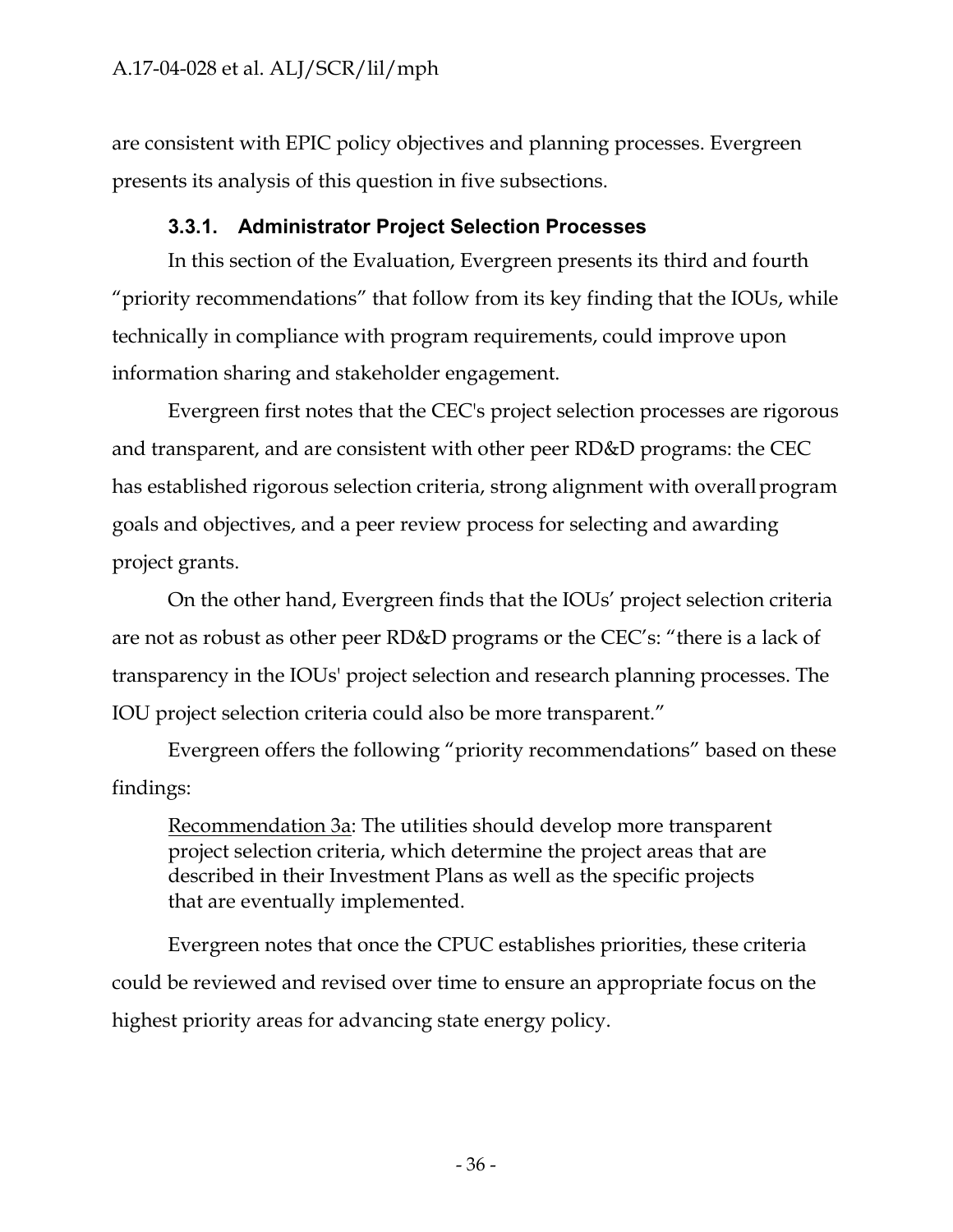Recommendation 3b: The utilities should share project research plans and budgets with the Commission and the public, at least one month prior to launch.

Evergreen explains this recommendation as follows:

- There is typically a substantial lag between the time when the IOUs decide whether or not to launch a project once their Investment Plans are approved and when they share information about each project in their Annual Reports, including such information as the budget, overview of project scope, and its current status (active, completed, cancelled or on hold).41
- The IOUs do not share their detailed project research plans publicly or with the CPUC, so there is less transparency as compared to CEC projects (where detailed scopes of work are posted publicly once they are developed).
- The brief description in the Investment Plans and Annual Reports are all that is available to the CPUC and the public (with the exception of projects that are featured in presentations at EPIC workshops and the annual symposium or ad hoc communications).
- The IOUs may not conduct all projects that are described in the Investment Plans, so the Annual Reports are the best sources for determining which projects are being implemented.
- Though the IOUs comply with EPIC program requirements, Evergreen identifies the need for more timely reporting on projects after the Investment Plans are approved to increase transparency and ensure more effective CPUC oversight.

In its post-workshop comments, the CEC agrees that increased transparency on active utility projects and outcomes will be helpful in ensuring that the projects of all EPIC administrators are coordinated to avoid duplication

<sup>41</sup> Evergreen notes that SDG&E does provide project budget information (including a breakdown of SDG&E versus vendor budget) in its Investment Plans.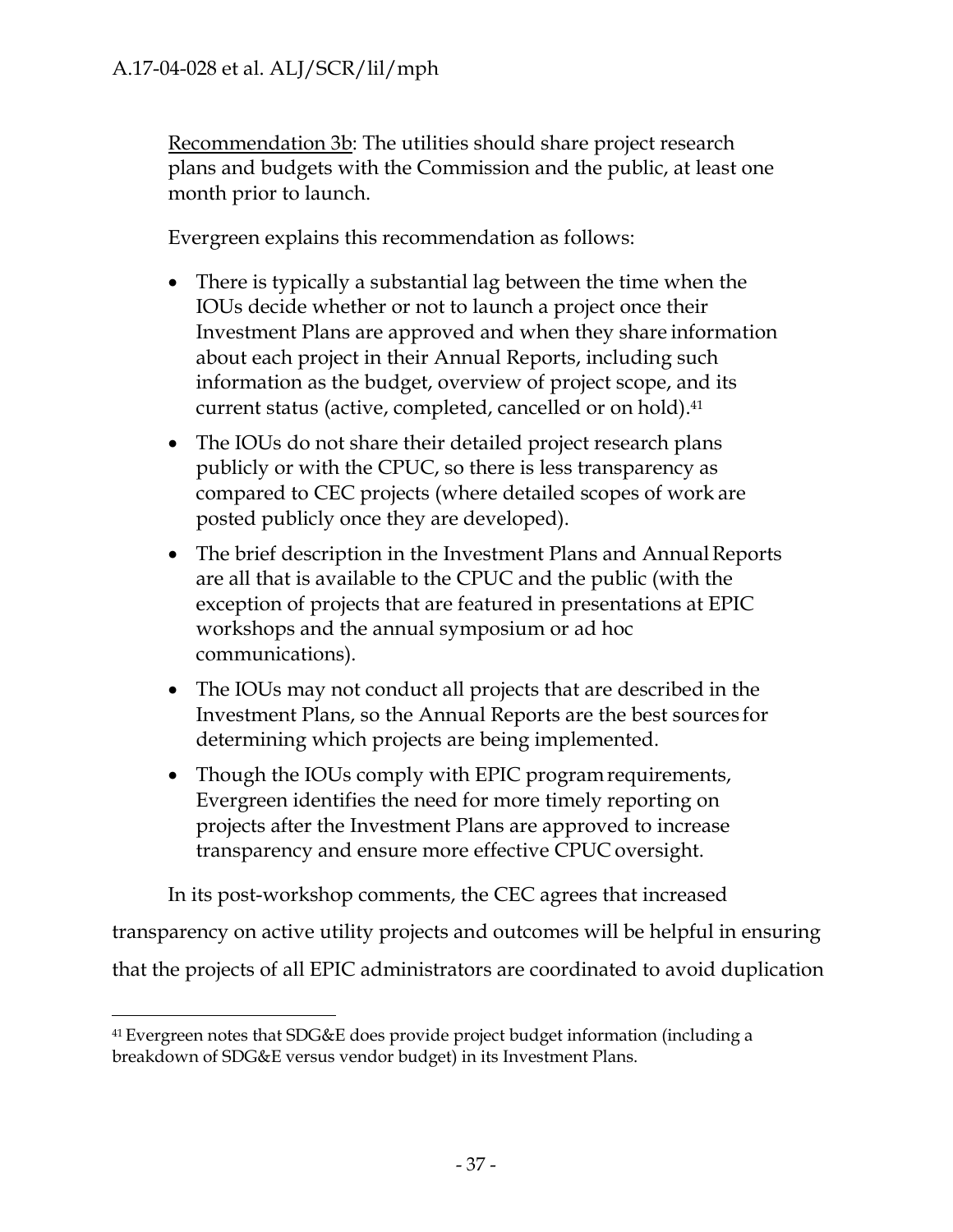and ensure that the research is helpful and used. The CEC adds that it would also be helpful if the utilities also shared project information from related non-EPIC programs such as pilots on energy efficiency, demand response, energy storage, electric vehicles, and the Emerging Technologies program. The CEC suggests that this will lead to greater visibility and more commercialization and deployment by utility incentive programs, customers and others.

The utility administrators offered only limited responses to Evergreen's observations and recommendations. PG&E and SCE were silent on two-thirds of the 32 recommendations made by Evergreen; SDG&E was slightly more responsive, responding to approximately half of the recommendations. In some instances, Evergreen singled out specific utilities, but that utility did not respond to Evergreen.42 The utilities' limited engagement with this central aspect of this proceeding has had the effect of slowing our review of the Evaluation. As explained below, we add an additional filing requirement for the utility administrators so that they can address Evergreen's findings and recommendations in sufficient detail.

### **3.3.2. Research Administration Plan**

We have no intention to continue a situation where the utilities' administration of their respective EPIC programs falls short of peer program best practices. Therefore, we direct a number of remedial actions to be taken now, during the current investment cycle, while remaining mindful of the administrators' shared recommendation to avoid disruptive changes during the

<sup>&</sup>lt;sup>42</sup> For example, Recommendation 4f suggests that SCE share its project results more widely with interested stakeholders, including delivering presentations at conferences and workshops, based on a finding that SCE was the least transparent in this regard. SCE did not respond to or comment on this recommendation.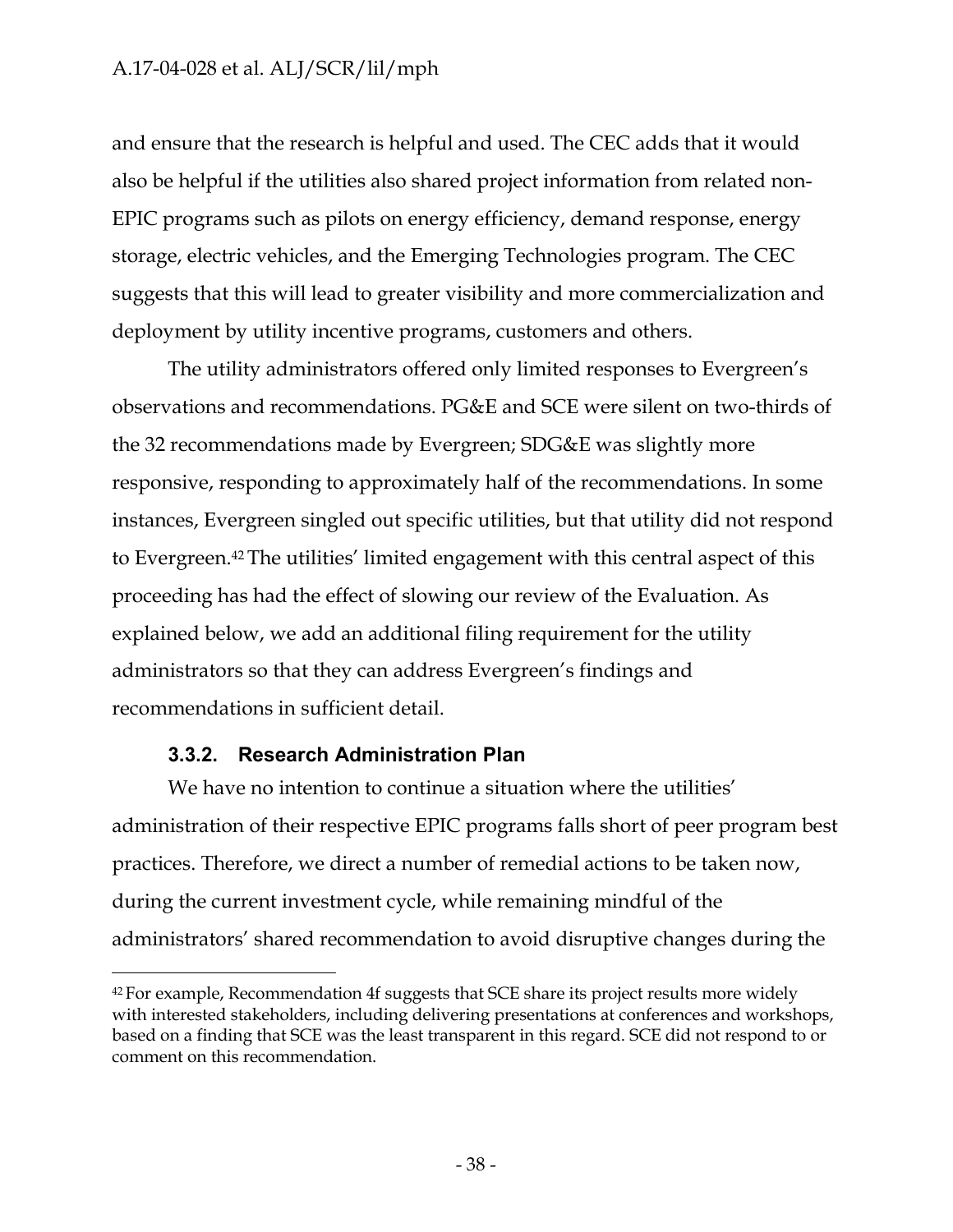current investment cycle. The original intent behind requiring the EPIC evaluation was to inform our consideration of the plans submitted by the administrators for this investment cycle. Requiring that administrative process improvements be developed and implemented during the current cycle will not derail the investment plans for the next three years. The actions we require are limited to reasonable responses to the shortfalls identified by Evergreen.

First, we endorse each of Evergreen's recommendations 2d, 2e, 3a, and 3b. However, these recommendations are in many ways most appropriately implemented at the outset of a future investment cycle, if the Commission ultimately decides that EPIC funding should continue. To ensure that the utility administrators act expeditiously to develop and implement reasonable process improvements in the short term, in this decision we require the utilities to file a joint application containing a Research Administration Plan (RAP) that identifies the changes they will make to their administrative processes in response to each of Evergreen's recommendations, and how those changes will address the shortfalls identified by Evergreen.

The utilities shall follow the following process to jointly develop and submit their RAP application:

## Required Application elements

- The following outline shall be followed in the joint RAP application:
	- Introduction and Summary
	- EPIC Evaluation Recommendations: for each of Evergreen's recommendations which the utilities are directed in this decision to address in the RAP, each utility shall provide its response to the Evaluation, and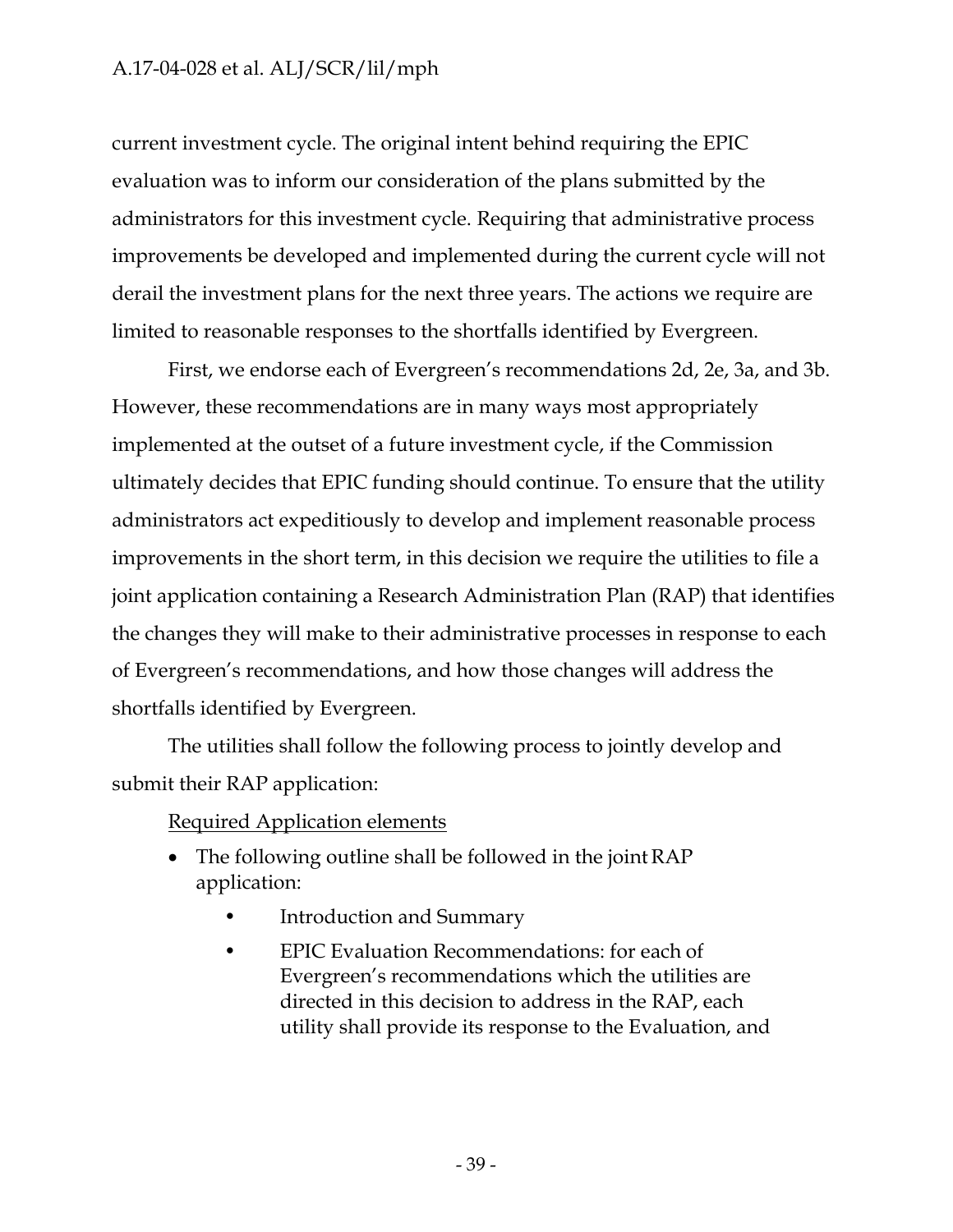detail the immediate steps it is taking to modify its program administration to implement the recommendation, as appropriate.43

- Elements shall be detailed. For example, each utility needs to develop a plan for tracking and reporting benefits; these plans must include specific details about what will be tracked and how it will be reported.
- Elements shall be coordinated. We direct a joint application in the interest of coordination and efficiency. Each utility does not need to re-create the wheel when developing its process for tracking benefits, as an example, and we would appreciate consistency in the processes.
- Utility-specific Modifications to 2018-2020 Investment Plans:
	- In separate sections, each utility shall identify any proposals included in its April/May application that the utility believes should be modified or withdrawn/replaced.

For modifications, the utility shall explain how the modifications were developed in a manner consistent with the intent of the Evaluation recommendations adopted in this decision.

For withdrawn proposals, the utility shall provide an explanation for that necessity.

For any replacement proposals, the utility shall explain how it developed the proposal in a manner consistent with the intent of the Evaluation recommendations adopted in this decision.

<sup>&</sup>lt;sup>43</sup> Appendix B of this decision provides a summary of the Commission's direction regarding each of Evergreen's recommendations 1a through 7e, including which shall be addressed in the RAP application.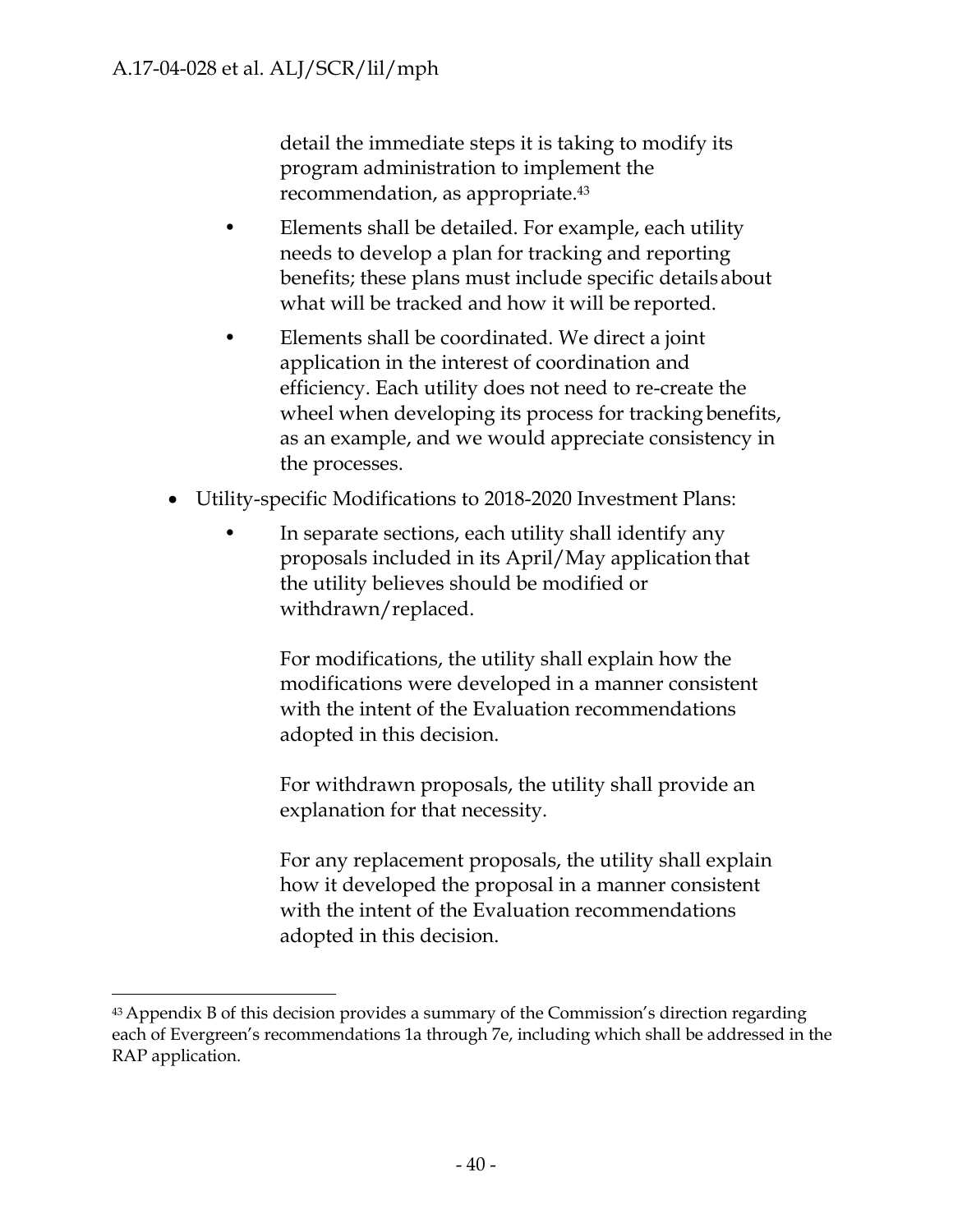Application Timeline and Process

- The joint RAP application shall be filed and served no later than 180 days after the effective date of this decision.
- Engagement with stakeholders:
	- The utilities shall consult with CEC as they prepare their application, especially on those elements directed in this decision to be developed jointly with the CEC's input. We also intend that the IOUs adopt the best practices already in use by the CEC, as identified in the Evaluation and appropriate for the IOUs.
	- The IOUs shall jointly conduct a pre-development technical workshop for initial input and recommendations, inviting California stakeholders and representatives from peer R&D programs such as those identified in the EPIC Evaluation. The purpose of this engagement is to gather other program administration insights that should inform the RAP.
	- The joint RAP application shall document stakeholders consulted and their input into the application; parties representing or familiar with the interests of DACs, as directed for specific elements in the RAP, shall be consulted for their input.
	- The IOUs shall share their completed draft application in a second workshop and document and respond to the feedback and input received at that workshop.

In order to ensure that reasonable, practical improvements are undertaken immediately, we also direct the utility administrators not to spend, commit or encumber one-third of their respective EPIC program budgets, as established and allocated in D.18-01-008, until the Commission approves their joint RAP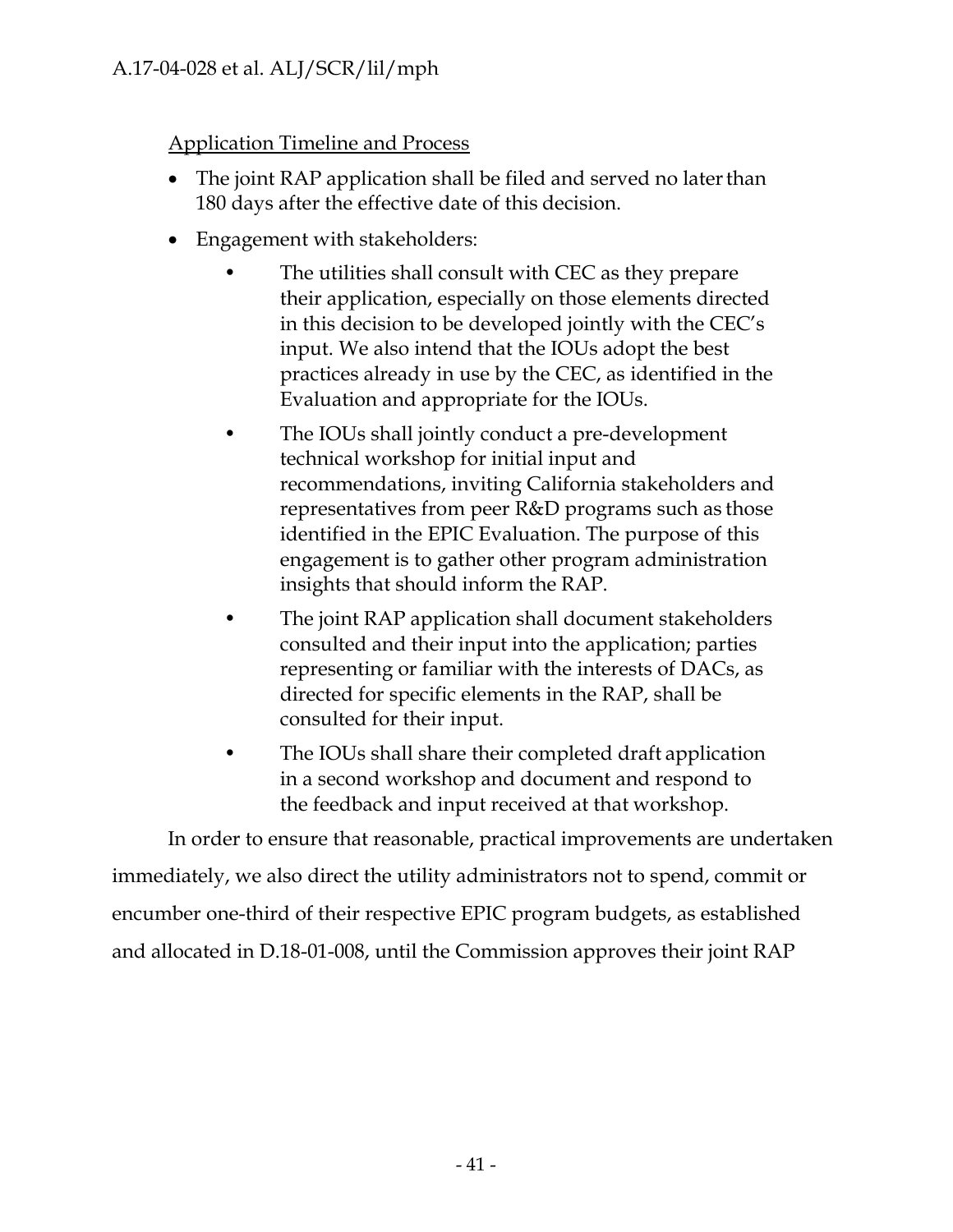application.44 In plain terms, one-third of each utility's budget is not authorized for any use unless and until the RAP is approved. This will allow each utility's highest priority projects to move forward while ensuring the utilities are focused on and motivated to make these essential improvements to their administrative processes. Given the expected timeline for the RAP application and the triennial nature of funding collections, we find that one third of each utility's budget is a reasonable amount to leave unspent. To be clear: we resolve all substantive matters regarding each utility administrator's EPIC investment plans later in this decision. It is only one-third of the funding for those investments that we direct remain unencumbered pending our approval of the joint RAP application.

With respect to Recommendation 3b, we also agree with the CEC that the utilities should share project information from related non-EPIC programs such as pilots on energy efficiency, demand response, energy storage, electric vehicles, and the Emerging Technologies program. The utilities should include a proposal in their joint RAP application regarding how the utilities will share this information in a productive, efficient manner during the current EPIC investment cycle.

<sup>44</sup> In D.13-11-025 (Finding of Fact 115) we stated that "encumbered funds" should be defined as funds that are specified within contracts and grants signed during a previous triennial investment plan cycle and associated with specific activities under the contractor grant. Consistent with this definition, the utilities shall not sign any contracts or grants proposed within their 2018-2020 investment plans that would cause them to exceed two-thirds of their respective budgets. This differs from "committed funds", which we stated in D.13-11-025 (Finding of Fact 114) should be defined as funds identified during the planning for a specific project that will be needed to fund that project at the conclusion of a planned or released development or solicitation of the project.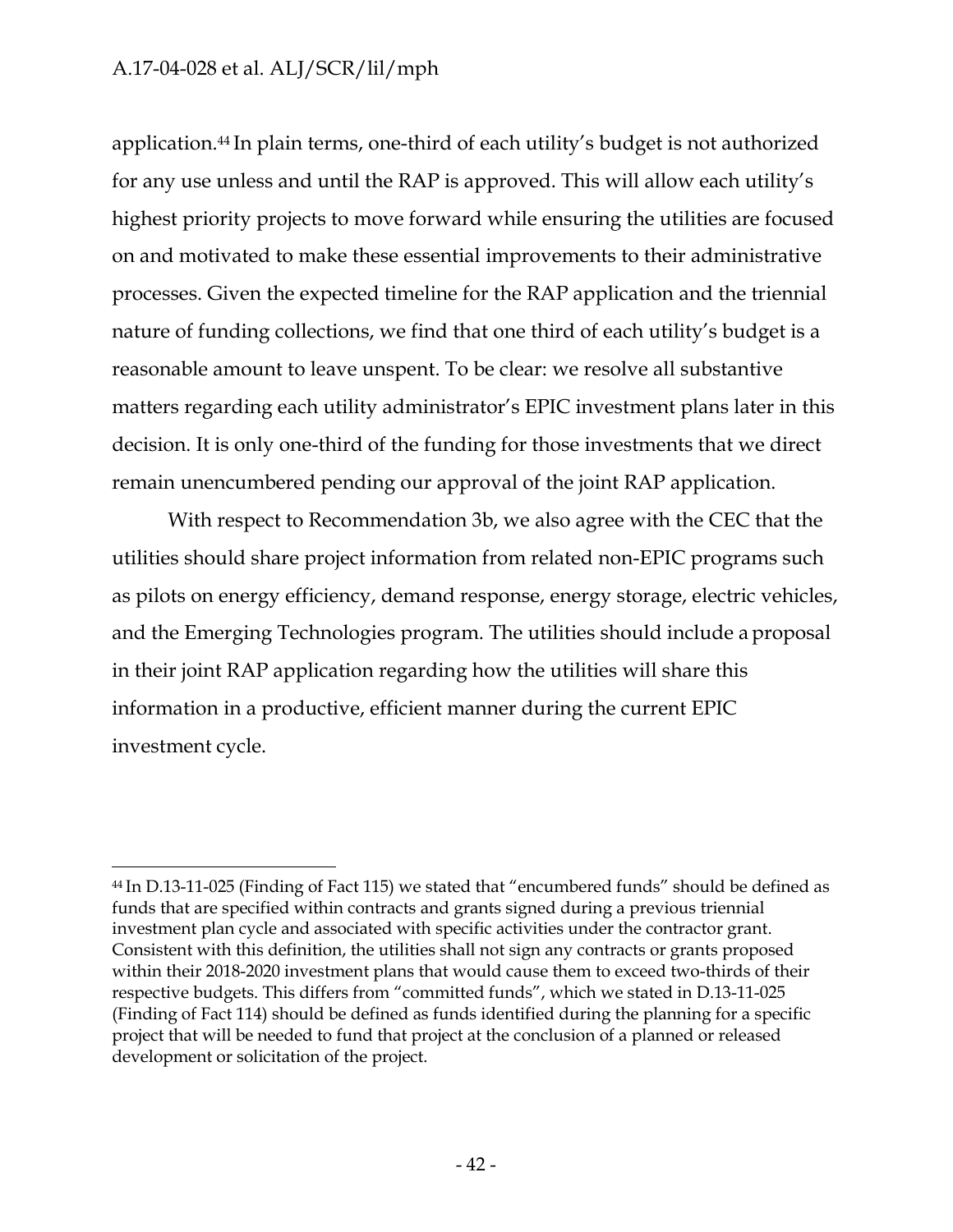# **3.3.3. Administrator Coordination**

The second part of Evergreen's review of the project selection process examined coordination between the four administrators. While Evergreen found that all four administrators coordinate program administrative activities on a regular basis, and the IOUs coordinate on individual projects, its study also found that there is less coordination between the IOUs and the CEC at the project planning level. Evergreen also identified the potential for increased coordination between the IOUs and the CEC in the future, once Applied R&D projects begin to mature. Finally, Evergreen suggests that it may have identified some cases of "apparent" duplication in the utilities' 2018-2020 investment plans.45 Based on these findings, Evergreen offers the following recommendation:

Recommendation 3c: The Commission should review the utilities' project research plans (which Evergreen recommends be made public as they are developed) to ensure that there is no unnecessary duplication in their 2018-2020 projects.

No party commented on this recommendation. Our review of the utilities' plans did not reveal any unnecessary duplication, and we have always closely reviewed plans with this in mind. Finally, changes ordered in this decision will support the earlier, more in-depth review envisioned by Evergreen.

# **3.3.4. Match Funding**

The third part of Evergreen's review of the project selection process examined match funding. The CEC explicitly seeks match funding from project applicants: it is required for TD&D projects, while for the other project types,

<sup>45</sup> Evaluation at page 11-11: "we did note some cases of *apparent* duplication in the IOUs' EPIC 3 plans. Once the projects are launched and more detailed research plans are developed, the IOUs should make those plans available (similar to what the CEC does) to allow for more vetting of projects." (emphasis in the original)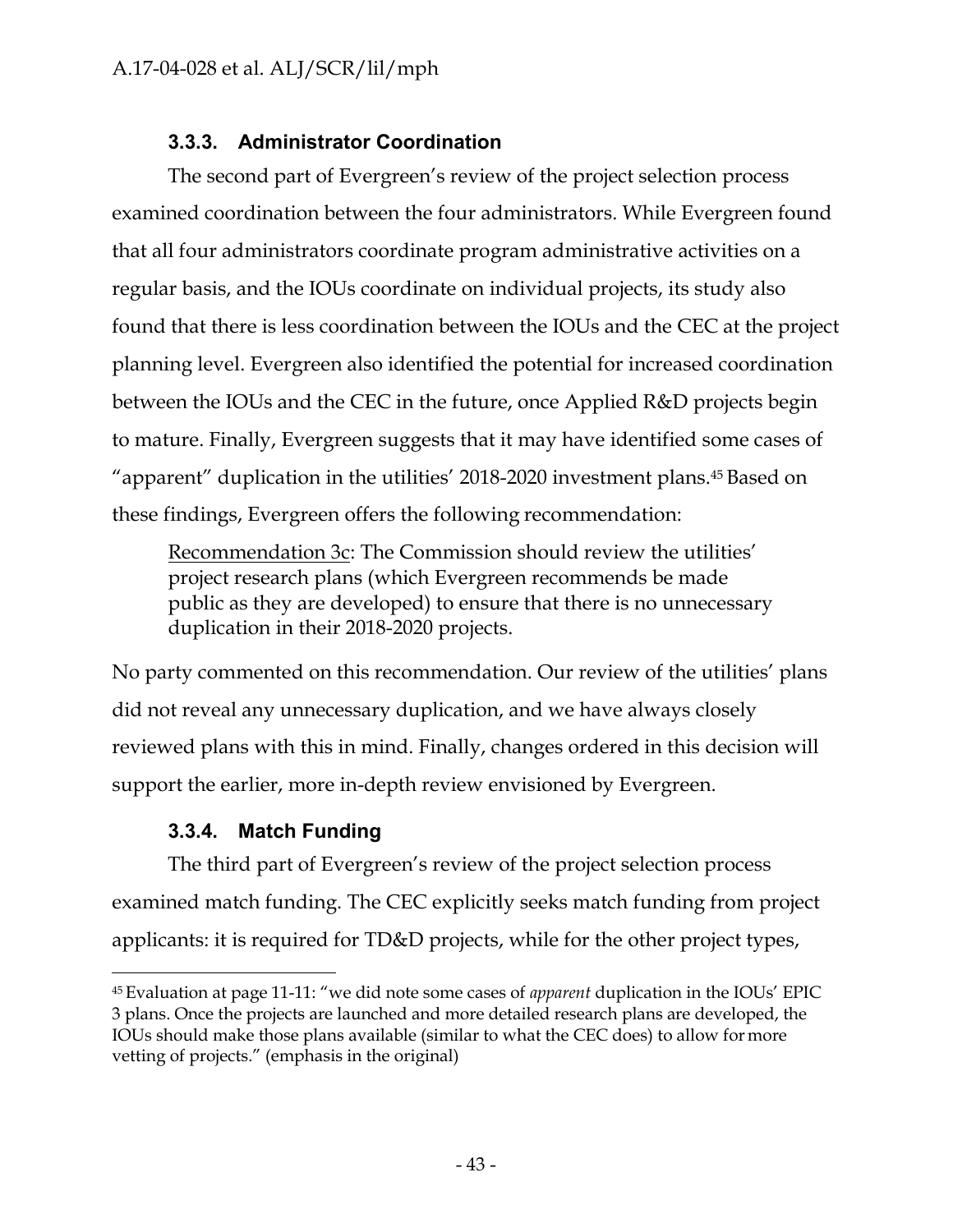applicants receive bonus points for offering it. Evergreen finds this to be consistent with three of the seven peer RD&D programs it reviewed for the Evaluation. The utilities do not require match funding (e.g., "cost sharing" or "in kind support"). Instead, they use informal means to negotiate cost sharing from their vendors. The utilities do not track any support received in this manner.

Evergreen reports that some stakeholders indicated that the CEC's match funding requirements may be too onerous, especially for small companies that lack the resources or track record to attract such funding. Evergreen's review of best practices of other peer RD&D programs found that two primary peer programs which focus on small businesses, the U.S. Department of Energy's Small Business Innovation Research [SBIR] and Small Business Technology Transfer [STTR] Programs, do not mandate match funding during the projects' Phase I implementation, but encourage it during Phase II when these projects are more established and better positioned to secure such funding.

Based on these findings and observations, Evergreen offers the following recommendation:

Recommendation 3d: The CEC should consider modifying the match funding requirement for TD&D projects and make it optional.

Evergreen suggests that the CEC could instead give bonus points to TD&D project scores, as they typically do for Applied R&D and Market Facilitation projects, to ensure they are not rejecting good projects that are unable to secure funding (such as those from small businesses). Evergreen suggests that this might encourage more bids, especially from small businesses that in general have fewer options for securing match funding.

In its comments, the CEC acknowledges that there may be special circumstances in which waiving match funding is warranted, but cautions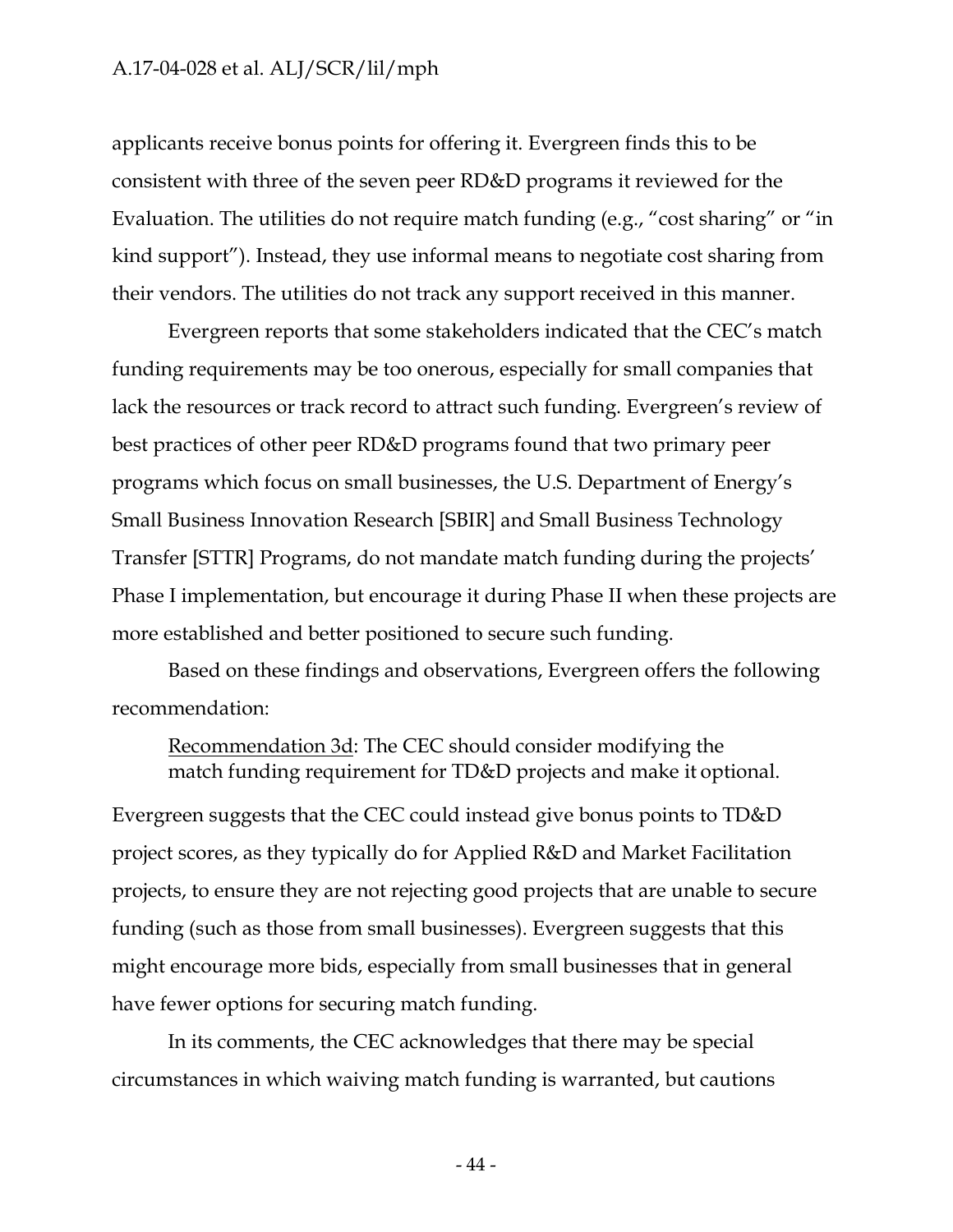against wholesale elimination of match funding requirements. The CEC explains that EPIC funding for TD&D projects is used to verify and evaluate performance and cost effectiveness at or near commercial scale: "at this stage, it is important to ensure that there are other financial backers, partners, and stakeholders involved who can help deploy the project more broadly post-EPIC funding. The ability of a project to attract match funds provides a crucial signal that the private sector is interested and potentially willing to finance subsequent deployments if the project is successful."46 Finally, the CEC cites other RD&D programs besides those cited by Evergreen to support its position that match funding is an integral requirement in other government programs besides EPIC.47

We do not find it necessary in today's decision to direct any changes in the approaches to match funding utilized by the CEC. The CEC offers a well-reasoned response to Evergreen, defending its current approach. We find it reasonable to require the utility administrators to track match funding during the current investment cycle. The joint RAP application should describe their proposed method for doing so. More broadly, this issue should also be explored in greater detail in our future rulemaking, especially in order to learn more from the small business community regarding the challenges reported by Evergreen.

#### **3.3.5. Intellectual Property Terms**

As the CEC notes in its comments, intellectual property (IP) "has been a heavily debated topic since the beginning of EPIC."48 We agree, and in this

<sup>46</sup> CEC Comments at 11.

<sup>47</sup>*Id*. at 11-12, citing (1) DOE, Office of Energy Efficiency and Renewable Energy, (2) DOE, Advanced Research Projects Agency-Energy Program (ARPA-E), and (3) the New York State Energy Research and Development Authority's Technology and Market Development Program.

<sup>48</sup> CEC Comments at 37.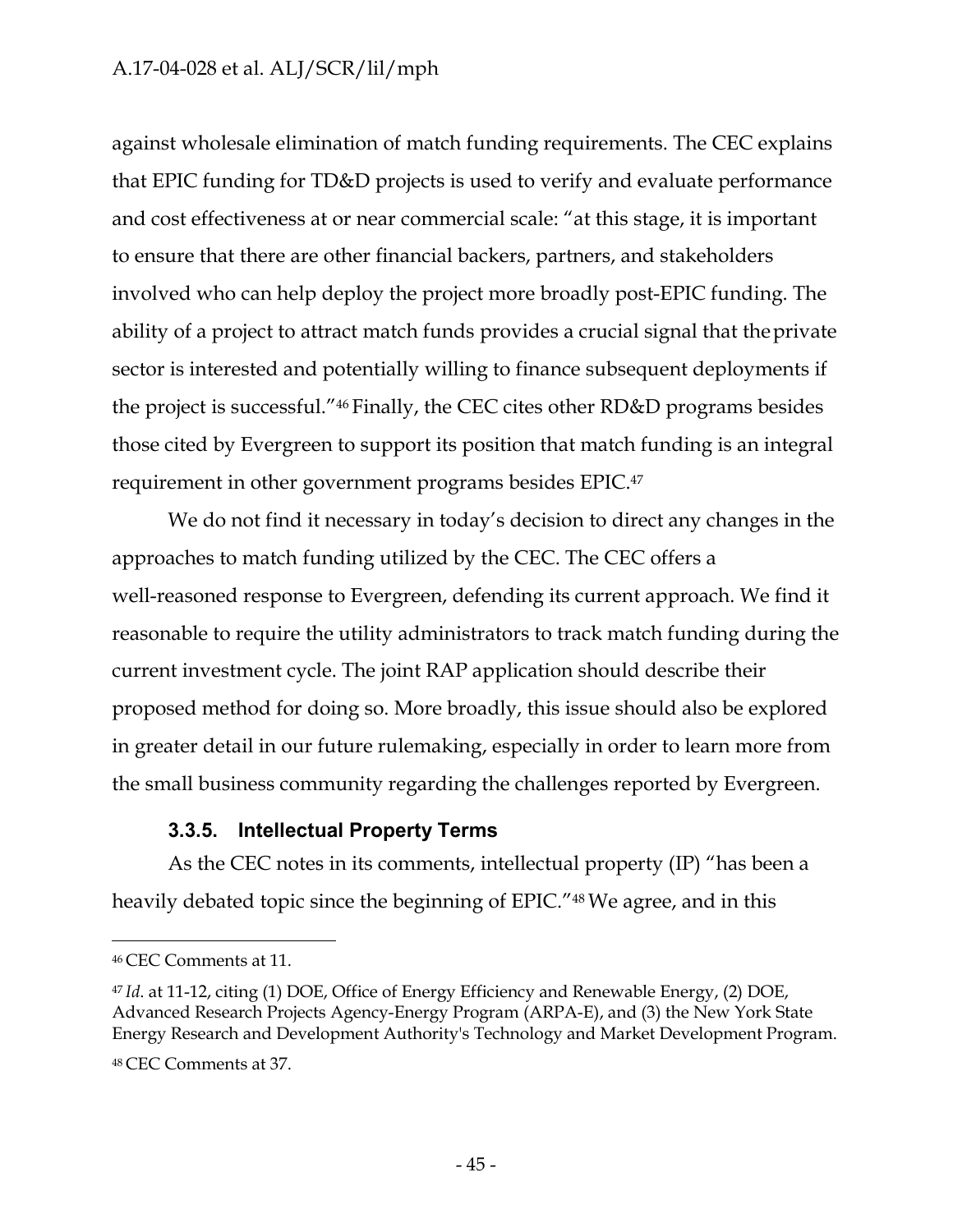section we put that debate to rest, albeit to be renewed, we expect, in any future rulemaking.

As explained in detail below, we address the IP issue included in the scope of this proceeding by stating, in unequivocal agreement with the CEC, that the CEC may grant load-serving entities a free license to use models and analytical tools that can inform distribution planning and decision-making that benefits electric ratepayers. No licenses are to be granted by the CEC for any other type of developed technology.

We begin our explanation by reviewing the procedural history of this issue within the EPIC proceeding.

### **3.3.5.1. Procedural History**

Questions regarding the proper approach to IP date to the inception of the EPIC program. When the Commission issued R.11-10-003 it invited interested entities to file responses to a number of detailed questions regarding the predecessor to the EPIC program, the CEC-administered Public Interest Energy Research (PIER) Program. One of those questions asked whether "any program changes need to be made on the issue of intellectual property rights?"49

The Commission subsequently framed the issues from its point of view in D.12-05-037:

Intellectual property policy is a complex issue area with legal and practical implications.

Retaining ownership of intellectual property by the administrators of EPIC, as well as requiring royalty payments from any technologies that are supported by EPIC funds and are

<sup>49</sup> R.11-10-003 at 13.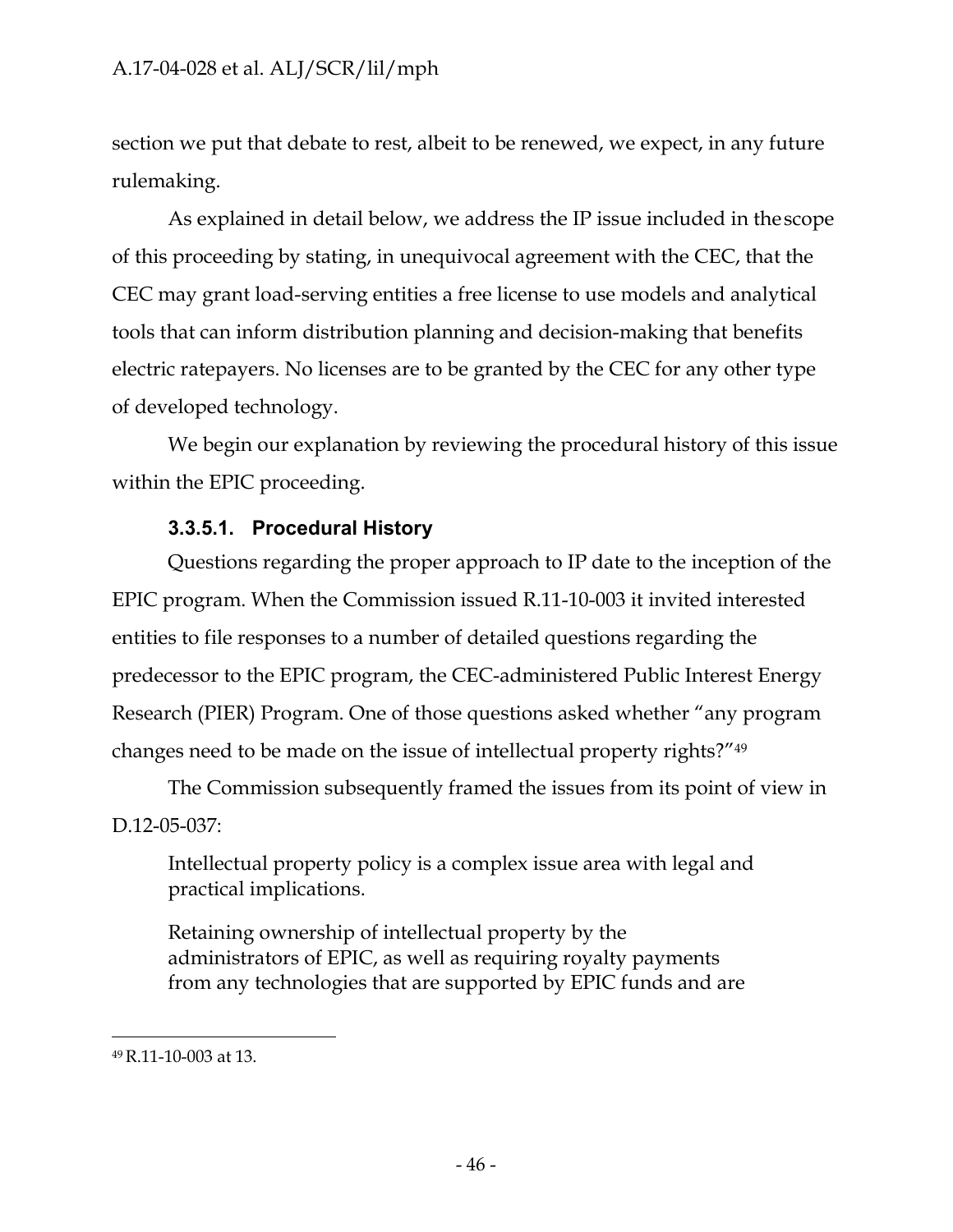ultimately commercialized, may serve to discourage private entities from participating in the EPIC program in the first place.

On the other hand, the opposite policies may result in a loss of ratepayer value for contributions made to technology development or other research areas.

It is also the case that intellectual property policy may appropriately differ depending on whether the administrator of the funds is the CEC, conducting public interest RD&D, or whether it is a utility, investing in a technology to serve its customers' needs.50

In part because that decision also established the initial requirements for EPIC investment plans that were yet to be submitted, the Commission declined to establish an overall policy for IP in D.12-05-037.51 Instead, the Commission found that the administrators should be required to make specific proposals for IP rights in each investment plan, where the specific types of projects proposed will be provided in more detail.<sup>52</sup> The Commission ordered that each administrators' triennial investment plan include a recommended approach to IP rights depending on the specific types of projects and funding proposed.53

The four administrators complied with the Commission's direction in their first triennial investment plan applications (A.12-11-001, et al., covering 2012-2014). Indeed, "each EPIC Administrator's application propose[d] various approaches for the treatment of IP realized or that may be realized from efforts

<sup>50</sup> D.12-05-037 at 78-79.

<sup>51</sup>*Id.* at 79.

<sup>52</sup>*Id.*, Finding of Fact 40.

<sup>53</sup> *Id.*, Ordering Paragraph 12.d.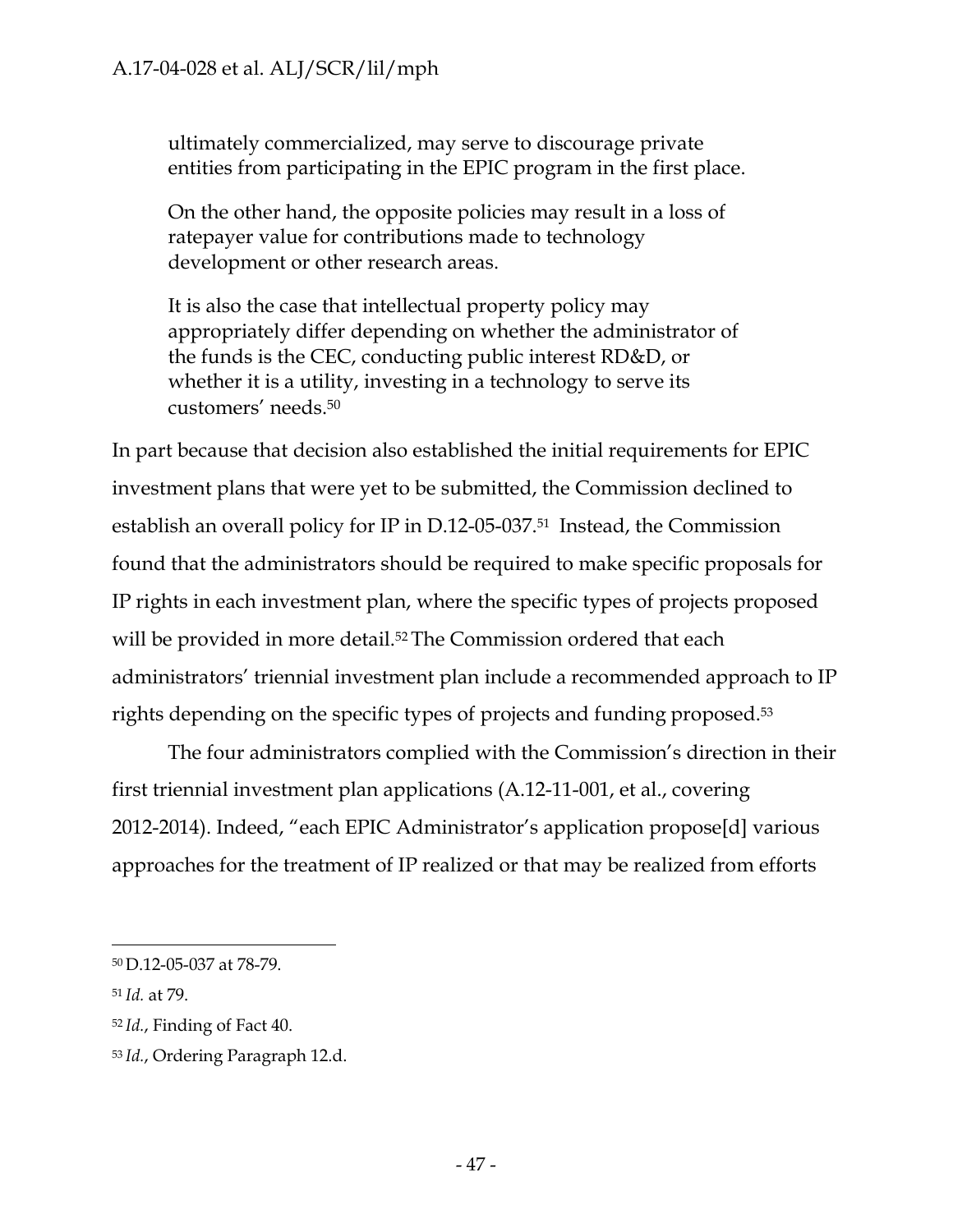supported by EPIC funds."54 However, while the applications were still

pending, legislation passed in 2013 added section 25711.5 to the PRC. In relevant

part, Section 25711.5(b) provides

25711.5. In administering moneys in the fund for research, development, and demonstration programs under this chapter, the commission shall develop and implement the Electric Program Investment Charge (EPIC) program to do all of the following:

[…]

(b) In consultation with the Treasurer, establish terms that shall be imposed as a condition to receipt of funding for the state to accrue any intellectual property interest or royalties that may derive from projects funded by the EPIC program. The commission, when determining if imposition of the proposed terms is appropriate, shall balance the potential benefit to the state from those terms and the effect those terms may have on the state achieving its statutory energy goals. The commission shall require each reward recipient, as a condition of receiving moneys pursuant to this chapter, to agree to any terms the commission determines are appropriate for the state to accrue any intellectual property interest or royalties that may derive from projects funded by the EPIC program.

The Commission acknowledged the Legislature's directive, stating that although it had created and would oversee the EPIC program pursuant to its own Constitutional and statutory authority, "[a]t the same time, the Legislature has clearly placed PRC § 25711.5's directives for the appropriate treatment of IP generated by CEC awards and associated royalties on the CEC. The Commission accordingly incorporates the Legislature's directive into the EPIC program and this decision on the CEC's 2012-2014 investment plan."55

<sup>54</sup> D.13-11-025, the Commission's decision addressing these applications, at 69. 55 D.13-11-025 at 70-71.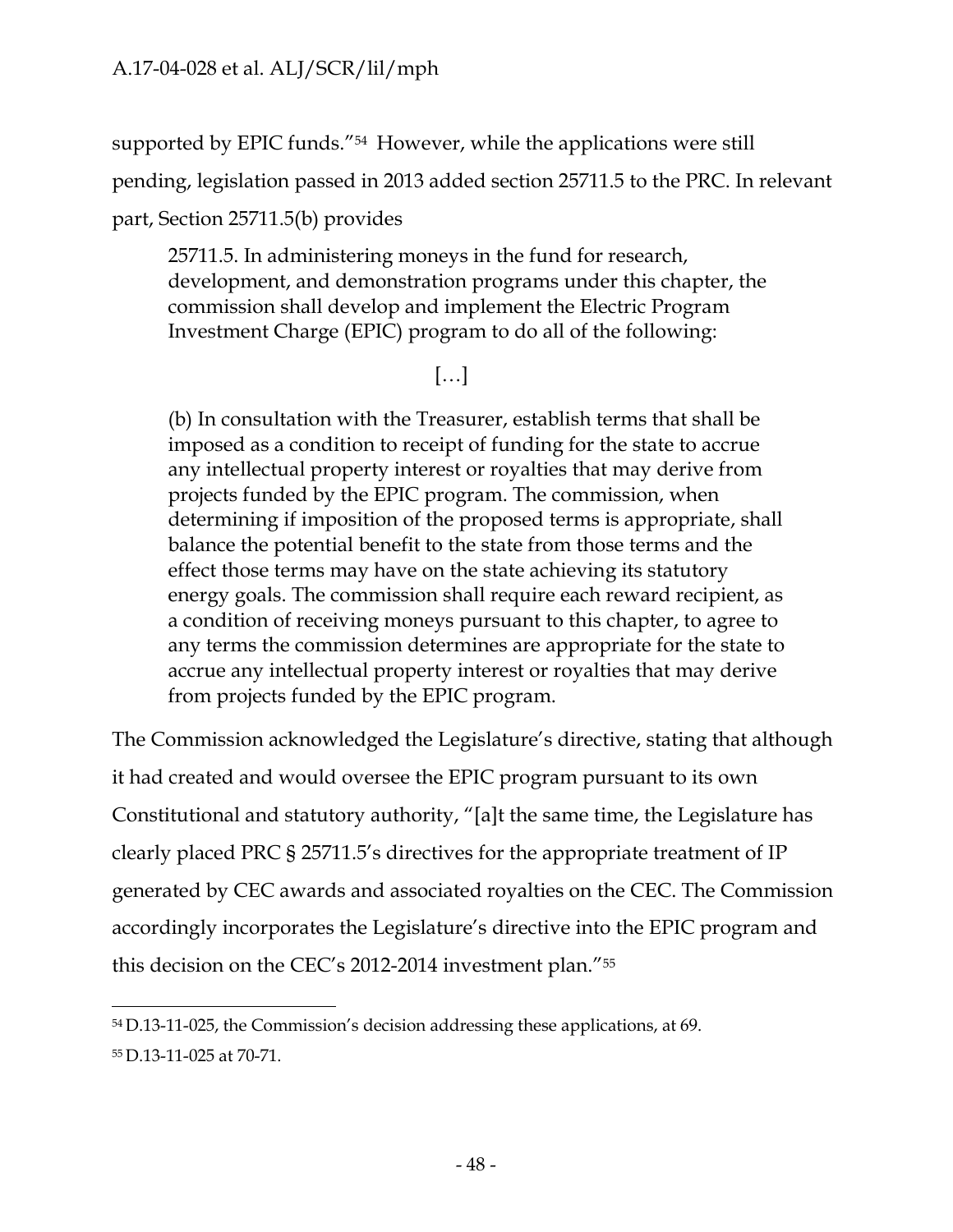Consistent with the legislative developments just described, the Commission articulated its revised approach to IP in several Ordering Paragraphs of D.13-11-025.

First, in OP 30 the Commission stated that PRC section 25711.5 requires IP rights and royalties that may derive from EPIC-funded projects to accrue to the State and directed that "[t]o the extent that CEC determines that such IP rights and royalties should or may be licensed to PG&E, SCE, SDG&E, other LSEs, or other persons or entities, the CEC must grant and administer such licenses and royalties as part of its role as an EPIC administrator."

Second, in OP 32 the Commission required that the utility administrators must either own the IP developed by EPIC-funded investments for the benefit of ratepayers, or, absent IOU ownership of the IP for the benefit of ratepayers, the IOUs must, at a minimum, hold a nonexclusive, transferable, irrevocable, royalty- and cost-free, perpetual license to be used for the benefit of the ratepayers that funded the IP.

Finally, in OP 50 the Commission directed that "[c]onsistent with state law and our decision concerning the fair licensing of IP to LSEs or other utility competitors serving ratepayers, to the extent the grantees' proprietary and competitive interests are appropriately and adequately protected, the licensing of IP must be done on fair, reasonable, and non-discriminatory terms, including but not limited to fair and reasonable licensing costs charged to LSEs or other utility competitors."

The Commission provided further clarification of its EPIC IP policy and requirements in D.15-04-020, its decision addressing the four administrators' 2015-2017 triennial investment plans (A.14-04-034, et al.). The Commission responded to IP-related requests by SCE and PG&E, as follows: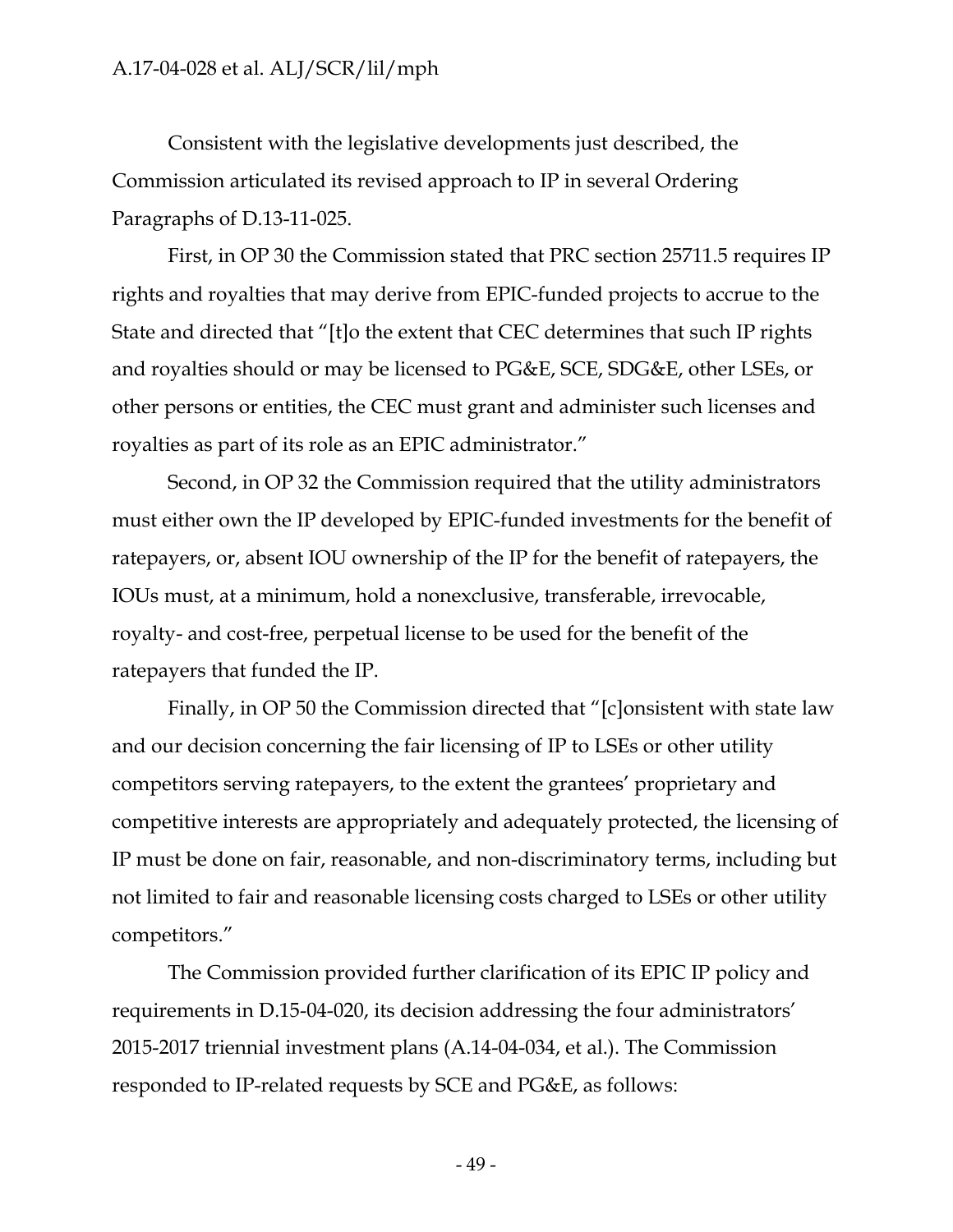First, SCE requested that the Commission allow for flexibility for the administrators to forgo their IP ownership rights when the benefits therein are outweighed by other benefits. PG&E suggested that the Commission authorize administrators to file a Tier 1 Advice Letter (AL) when they wish to request a waiver or additional flexibility of the Commission's EPIC IP standards and criteria. The Commission responded by requiring that a Tier *3* Advice Letter must be filed when an administrator identifies a compelling need for a specific waiver of EPIC IP requirements, at the individual project/solicitation level (the CEC must file the non-IOU equivalent, which the Commission terms a "business letter").56 Waiver requests must detail the specific requirements at issue and include a demonstration of quantifiable benefits that are at risk should the waiver not be granted.<sup>57</sup>

Second, the Commission responded to SCE's concern that "administrator access to nonexclusive licensing rights may deter potential bidders, who may fear the administrator will compete against them by sublicensing the IP to others" by clarifying that "the nonexclusive licenses granted to the IOUs do not require the IOUs to sublicense the IP to third parties."58

Third, the Commission responded to SCE's concerns about the EPIC IP requirement to indemnify the state of California (because many universities and laboratories cannot indemnify a third party for their actions) by stating that EPIC IP requirements should include an exception for the third party

<sup>56</sup> D.15-04-020, OP 18.

<sup>57</sup>*Id.*, OP 19. As will be clear from our discussion below, while the CEC must use the business letter process if, at its discretion, it wishes to document a specific grant of a waiver, it is not required to use that process for any waiver.

<sup>58</sup> *Id.*, Finding of Fact 15.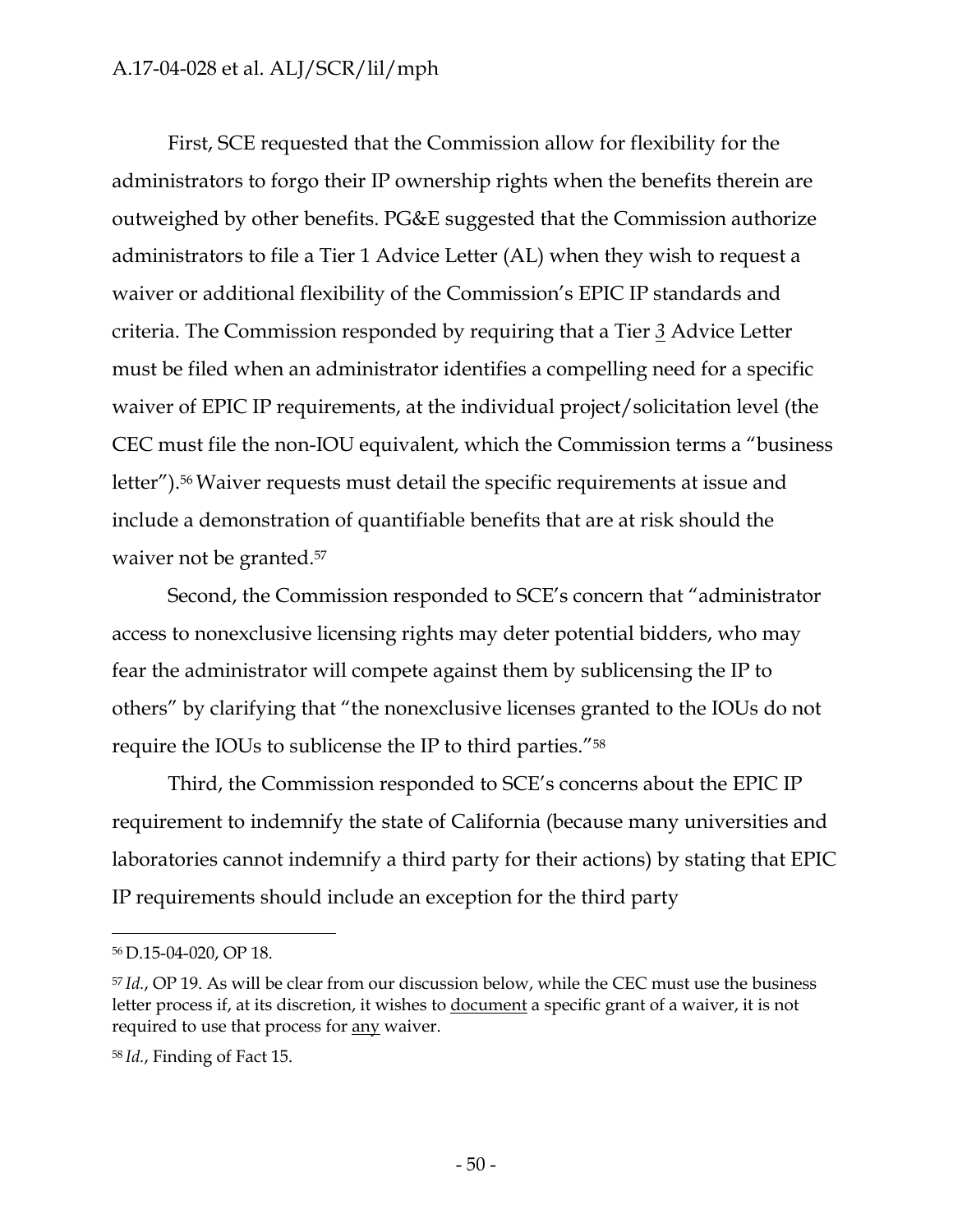indemnification/hold harmless requirement for government entities that are

prevented legally from indemnifying a third party.59

# **3.3.5.2. Clarification of D.13-11-025 Regarding Intellectual Property**

The CEC's perspective on IP essentially mirrors that of this Commission,

as first expressed in D.12-05-037 and quoted above. In the CEC's view:

One of the basic benchmarks of any RD&D program is whether it results in new, commercially successful technology. IP rights play a significant role in commercialization.

For example, IP rights that inappropriately share ownership or make proprietary information public would prevent the commercialization of new technologies. An entity would no longer have a competitive advantage, and thus no longer have the impetus for developing new technology.

However, IP rights must also allow the sharing of new scientific knowledge which fosters further advances and prevents duplication of efforts by others, which in turn preserves RD&D funds for new efforts.60

Currently, the CEC's "EPIC Standard Grant Terms and Conditions" allows

the CEC and the CPUC to grant IP licenses to LSEs, including the IOUs, that

provide electricity to EPIC ratepayers. The licenses allow LSEs to utilize

EPIC-funded IP "to enhance the entities' service to EPIC ratepayers."61 The CEC

requested that the scope of this proceeding include clarification or modification

of D.13-11-025, as necessary, regarding the circumstances under which the CEC

may grant licenses to LSEs for EPIC-created IP. Specifically, the CEC seeks

<sup>59</sup>*Id.*, Conclusion of Law 18.

<sup>60</sup> A.17-05-003, Attachment 1, CEC Proposed 2018-2020 Triennial Investment Plan at 260.

<sup>61</sup> CEC's EPIC Standard Grant Terms and Conditions, Section 21.b.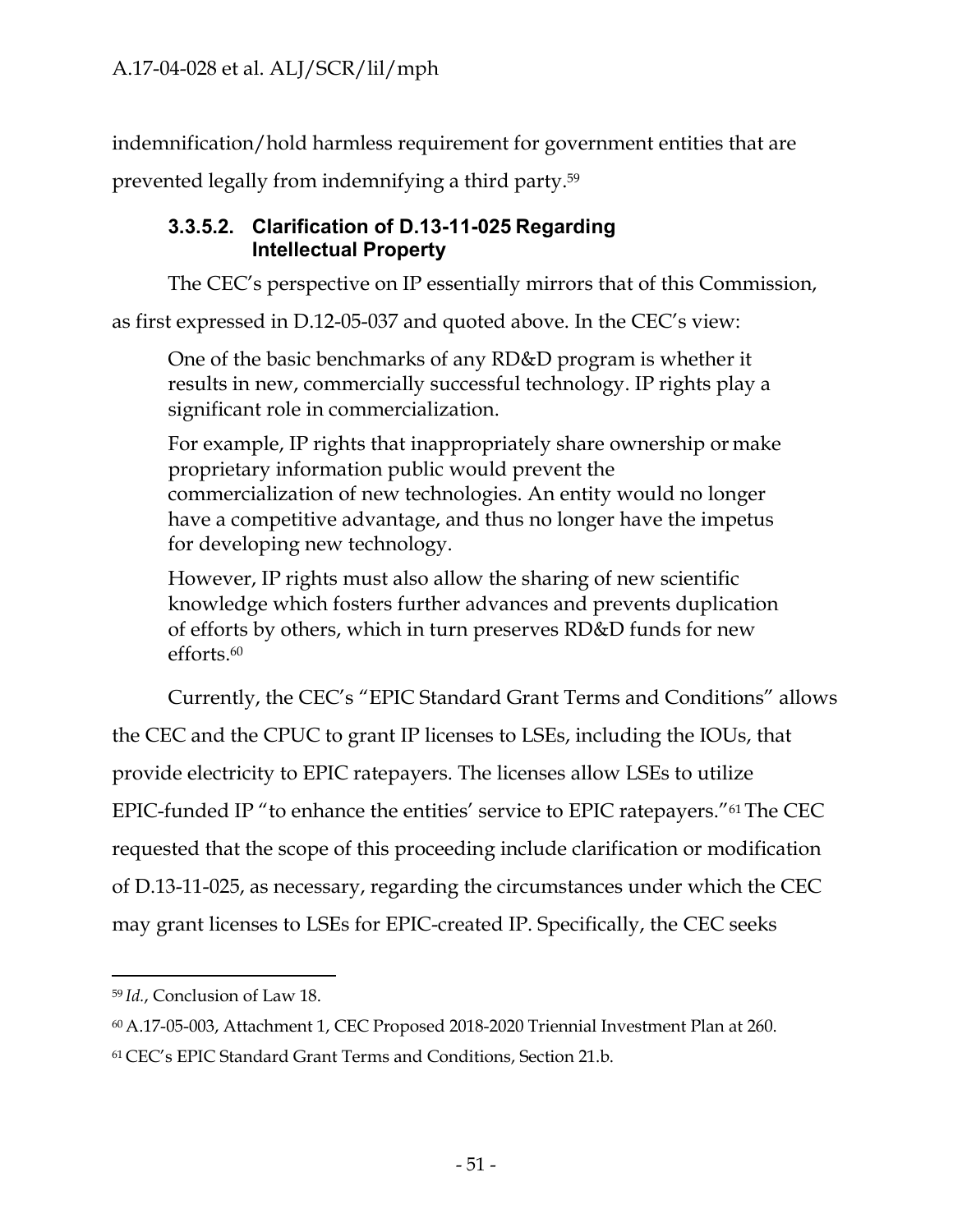Commission support for the CEC's interpretation of D.13-11-025: the CEC may grant LSEs a free license to use models and analytical tools that can inform distribution planning and decision-making that benefits electric ratepayers, but no licenses are to be granted by the CEC for any other type of developed technology.

The CEC explains in its application that its request is based on input it received when it conducted a public workshop in September 2016, in order to better understand potential barriers that may deter private sector companies from applying for EPIC funding opportunities. The CEC reports that workshop participants, including entrepreneurs and private investors, raised concerns that the EPIC Standard Grant Terms and Conditions provision that allows the CEC and the CPUC to grant IP licenses to LSEs deters EPIC applicants. More specifically, "[i]nvestors are hesitant to fund companies with pre-exiting IP commitments, which prevents companies, especially entrepreneurs and startups, from securing follow-on funding to advance early stage technologies and inhibits commercialization."62

Parties addressed the CEC's request in comments on the EPIC investment plans (filed separately from parties' comments on the Evaluation), but we address all IP issues in this section of our decision because Evergreen discussed related concerns in its Evaluation.

The fourth part of Evergreen's review of the project selection process examined IP terms because some stakeholders reported that these terms were a barrier to participation. Evergreen reviewed public comments submitted to the

<sup>62</sup> CEC Comments at 37.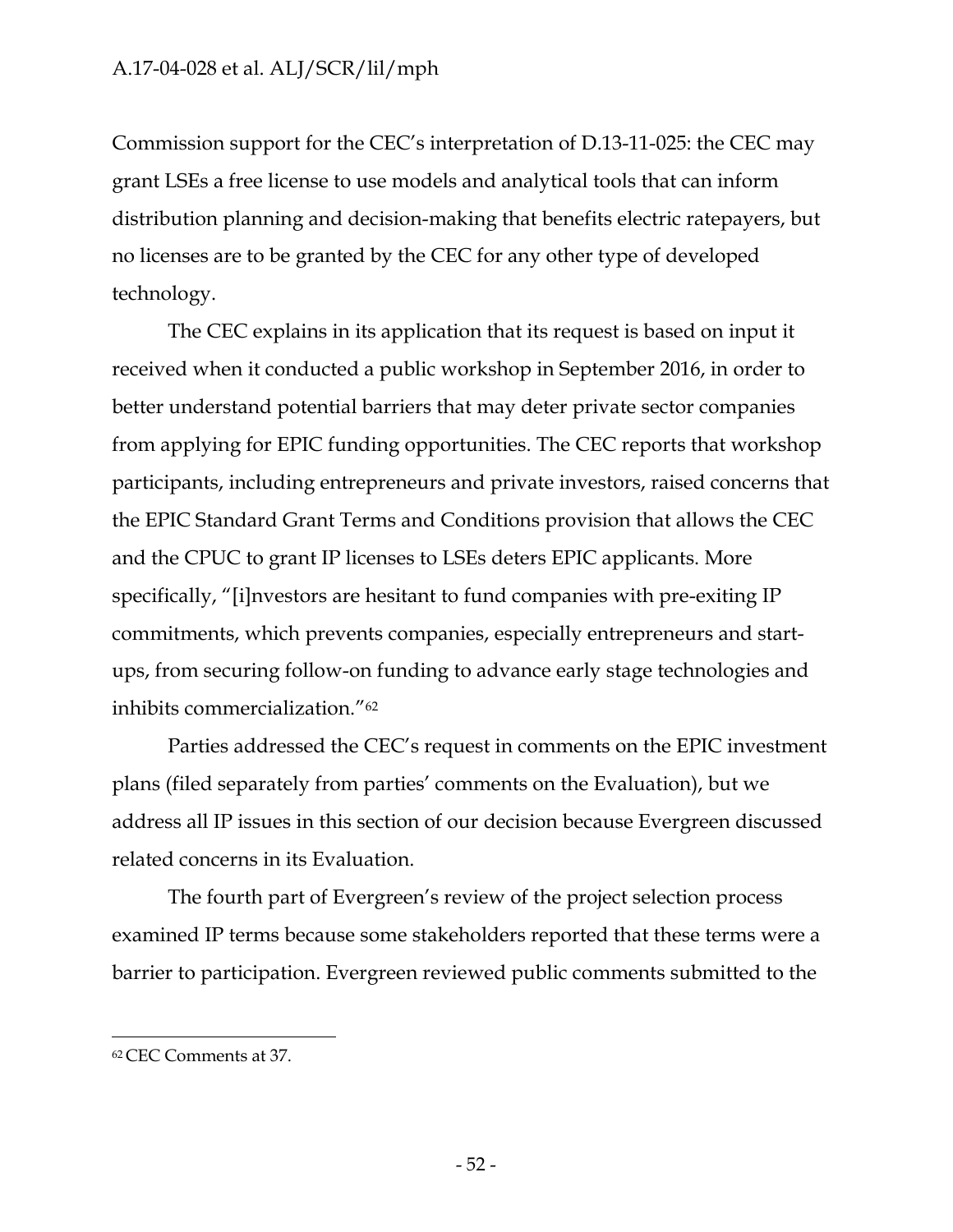CEC's EPIC Idea Exchange Docket, which is an electronic forum for stakeholders to provide public comments on the CEC's RD&D and Market Facilitation initiatives and on the EPIC program in general. According to Evergreen, its study determined that the second most commonly cited challenge for private sector companies was related to IP terms and conditions (first on the list was the combination of EPIC proposal requirements and the match fund requirement). According to Evergreen,

Three respondents stated that the IP terms and conditions are a significant barrier to applying to or participating in EPIC. In general, they thought that the terms and conditions were "onerous" and rather limiting for potential grantees. Two of these individuals stated that the IP provisions very likely inhibit or prevent small business and entrepreneurs from even applying for grant funding.63

Evergreen notes that although peer RD&D programs have more flexibility regarding IP terms, "EPIC is very different from its peers because of the legislatively mandated ratepayer benefit requirement, which effectively constrains how IP may be treated for EPIC-funded projects."64 Evergreen concludes by suggesting that there may be more flexibility than what the CPUC has communicated in EPIC Decisions, and makes the following recommendation:

Recommendation 3e: The CPUC should review IP rules or guidance developed for the Department of Energy's Small Business

 $63$  Evaluation at 7-21. One respondent suggested adopting IP language developed for the federal Small Business Innovation Research (SBIR) Program have developed template for a "Model Agreement for Property and Commercialization Rights," which is designed to help in the development of an agreement for allocating between small business concerns and research institutions' intellectual property rights and rights, if any, to carry out follow-on research, development, or commercialization.

<sup>64</sup> *Id.* at 11-12.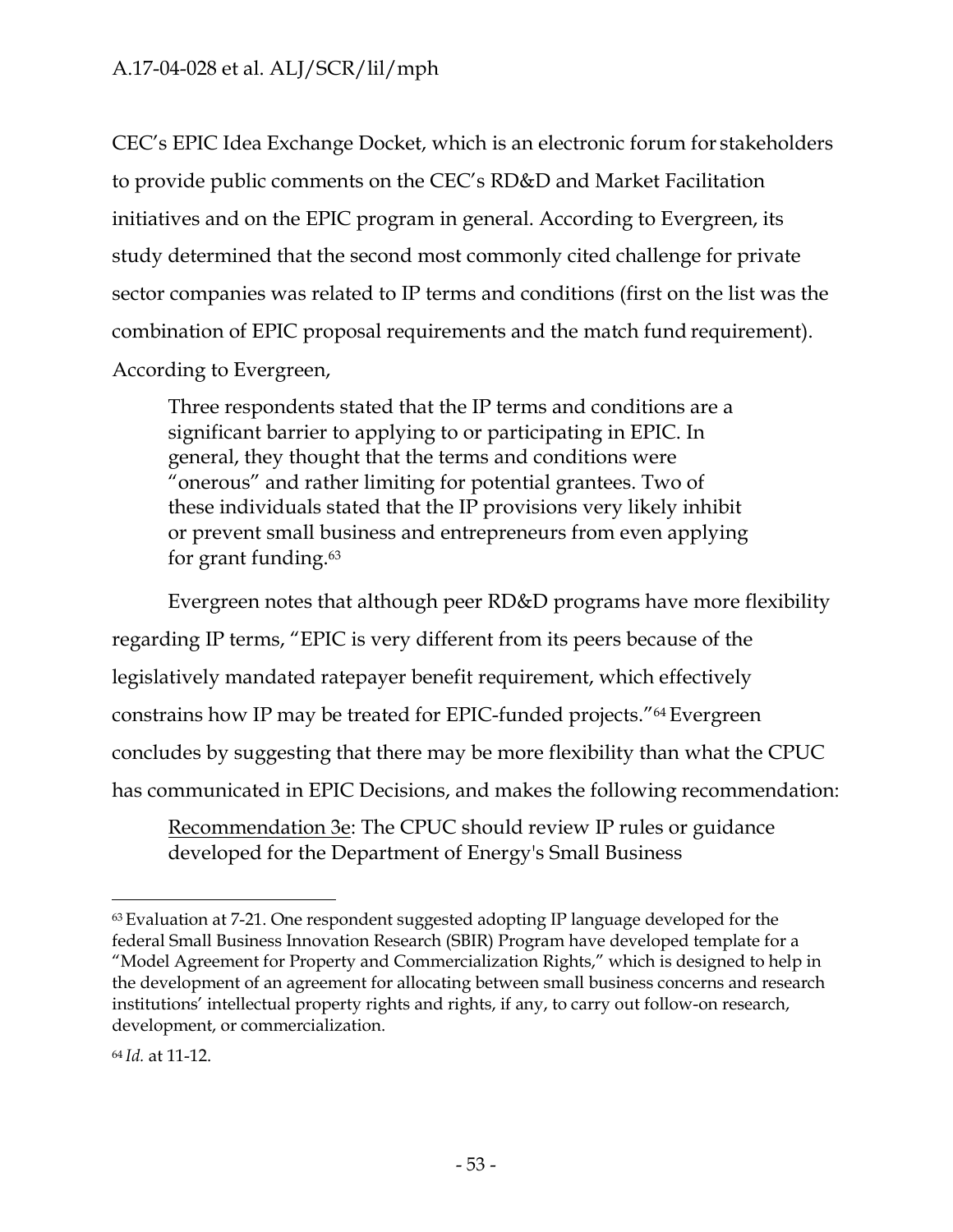Innovation Research (SBIR) Program to explore possible opportunities for easing IP requirements. Regardless of the outcome of any such efforts, the CPUC should ensure that IP requirements are communicated effectively.

Thus, based on their respective encounters with entrepreneurs and other stakeholders, both Evergreen and the CEC are informing us that the Commission's current IP requirements are presenting challenges to prospective EPIC participants. And as the CEC observes, "fewer applicants mean less competition. Less competition can mean EPIC ratepayers are not receiving the best projects for their funds."

Regarding Evergreen's Recommendation 3e, the CEC agrees that IP rules should be revised for the EPIC program; however, the CEC directs the Commission to the CEC's own proposed clarifications regarding IP rights.65 PG&E opposes any changes to current IP terms, recommending instead that any possible exemptions or modifications regarding the IP requirements be reviewed on a case-by-case basis, as provided for in D.15-04-020. We decline to adopt Evergreen's recommendation, because we are affirming the CEC's intended approach to IP, and because we expect to address IP matters again in the near future, if the Commission opens a new rulemaking. There, the suggestions of Evergreen and the various approaches suggested by the CEC can be considered for adoption.

We turn finally to the matter upon which the CEC seeks clarification of D.13-11-025, namely that the CEC may grant LSEs a free license to use models and analytical tools that can inform distribution planning and decision-making

 $65$  CEC Comments on Evaluation at 12, citing the proposals in its application and its September 22, 2017 comments on the EPIC investment plans.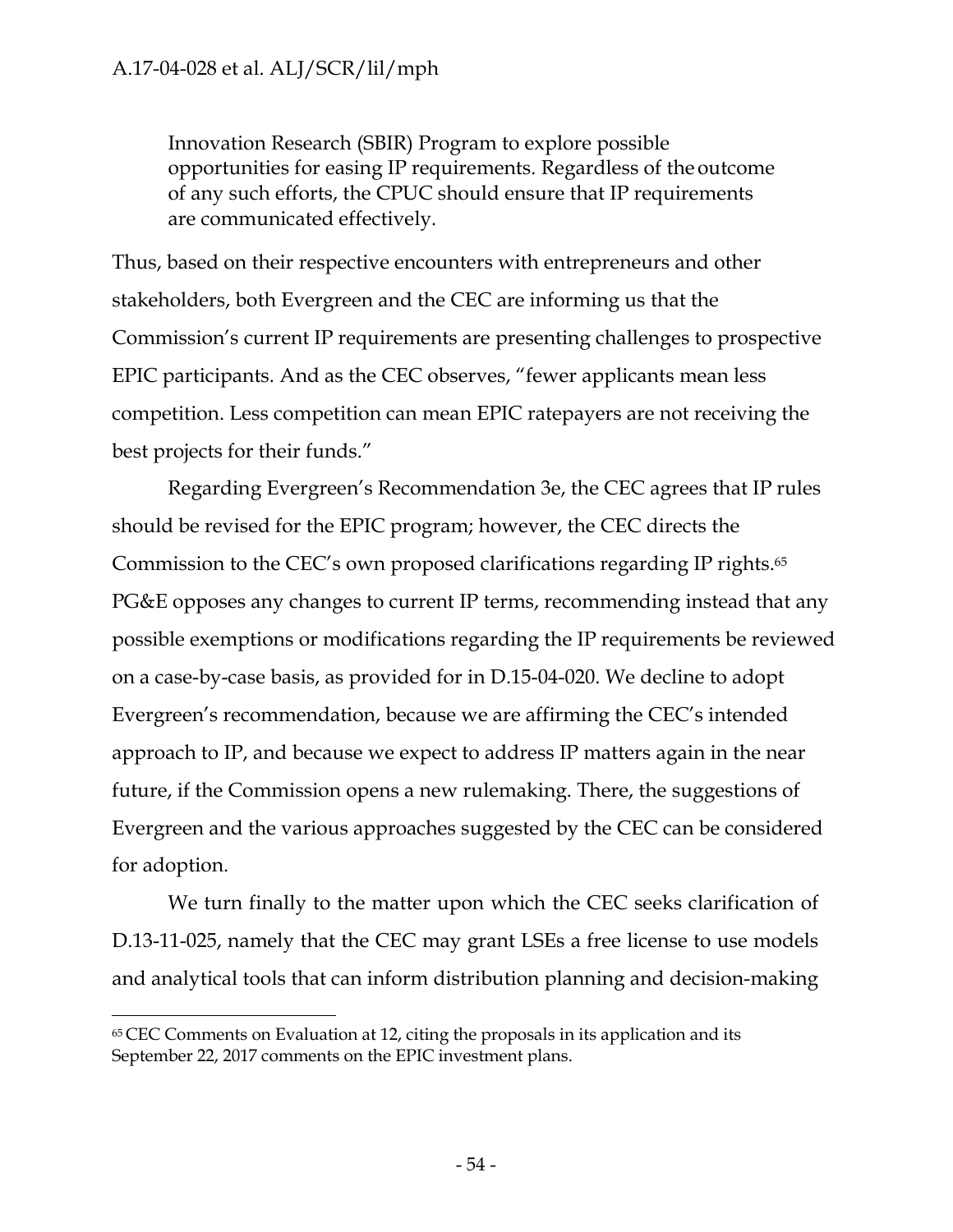that benefits electric ratepayers, but no licenses are to be granted by the CEC for any other type of developed technology.

Comments addressing the CEC's request were filed on September 21 and 22, 2017 by the CEC, PG&E, SCE, SDG&E, California Clean Energy Fund (CalCEF), Angel Plus, LLC and Mark Miles Consulting, Inc. Reply comments addressing this issue were filed on October 9, 2017 by the CEC and PG&E.

PG&E opposes CEC's proposal, contending that "California ratepayers fund the new research and development and should benefit from the outcomes of the funding if IP is generated."66 PG&E's recommendation matches its response to the Evergreen recommendation: instead of providing the CEC with the generic discretion to restrict access to IP, the CEC should be required to use the existing "case-by-case" waiver process that is applicable to utility-administered EPIC IP.67 SCE makes the same recommendation, stating that while it understands there may be individual cases where it is necessary to waive the IP rules, utility customers are investing in the EPIC program and it is critical that these investments benefit those customers: if customers are investing in a technology within EPIC, they should not be asked to purchase this same technology's IP again.68 SDG&E states that it "generally does not support such a narrow intellectual property licensing provision."69 Like PG&E and SCE, SDG&E contends that all intellectual property, not just models and analytical

<sup>66</sup> Opening Comments of Pacific Gas and Electric Company on Electric Program Investment Charge 2018- 2020 Applications at 9-10.

<sup>67</sup>*Id.* at 10.

<sup>68</sup> SCE Response to the Electric Program Investment Charge Workshop, September 8, 2017, at 1-2.

<sup>69</sup> SDG&E comments in support of its 2018-2020 EPIC investment plan at 8.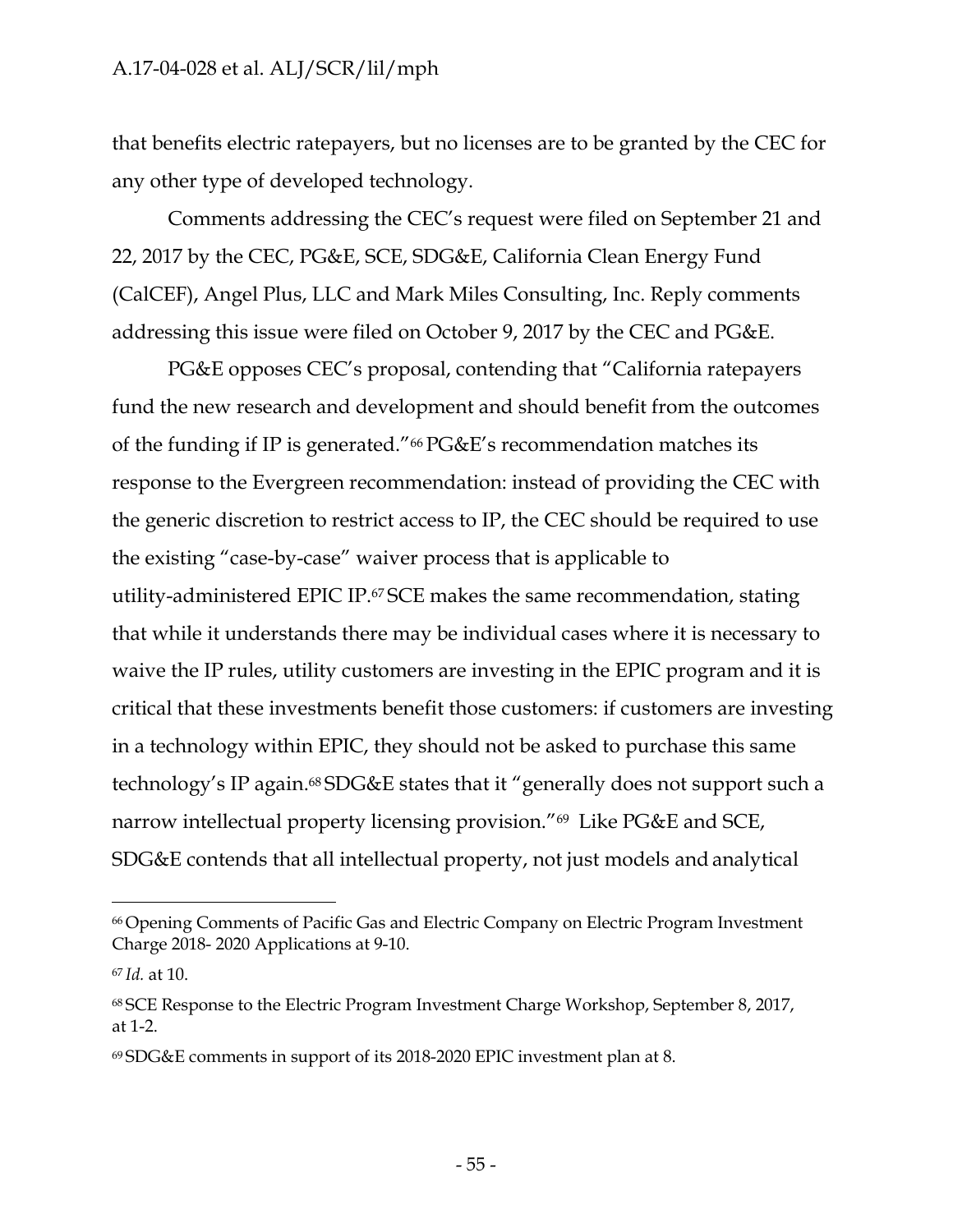tools, is funded by EPIC and should be available for the benefit of ratepayers "who have already paid for it."70

A number of parties in this proceeding approach IP issues from the perspective of the entrepreneurial and investment communities, and their comments recommended that the Commission significantly loosen or remove IP restrictions entirely. CalCEF recommends that the Commission remove the IP language that allows the CEC and the CPUC to grant IP licenses to LSEs that provide electricity to EPIC ratepayers, for two reasons:

- Some of the brightest entrepreneurs do not apply, or do apply and are selected but do not accept the award once they see the Terms & Conditions because they think they will prevent their commercial success; and
- They accept the money, but struggle to commercialize because future investors and funding sources see a red flag when they perform due diligence given this IP language and do not invest.71

Angel Plus, LLC supports removing the same language, as well as language providing for royalties, and adding language intended to ensure that ratepayers would still benefit from future success of projects. Angel Plus stresses that its recommendations are intended to forestall investor perceptions of EPIC-funded innovators as "a company whose assets have already been prematurely eroded or its revenue potential already compromised" by EPIC's current IP terms.72

<sup>70</sup>*Ibid.*

<sup>71</sup> Opening Comments of California Clean Energy Fund on 2018-2020 EPIC applications at 5. CalCEF administers the California Sustainable Energy Entrepreneur Development (CalSEED) initiative, an EPIC-funded program intended to support 100 early stage clean technology entrepreneurs over the next 5 years (*see*, CalCEF comments at 4).

<sup>72</sup> Opening Comments of Angel Plus, LLC on 2018-2020 EPIC applications at 6.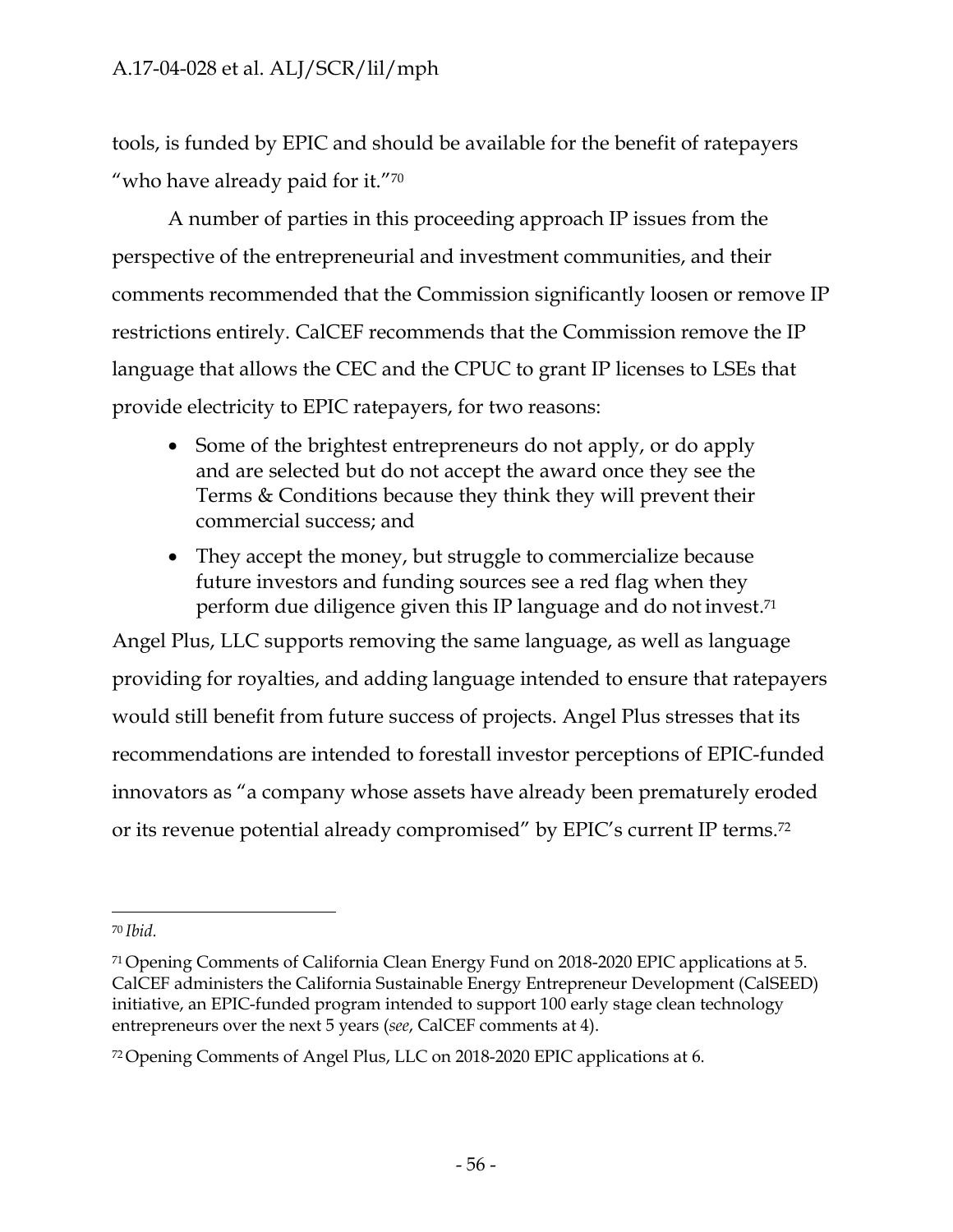Mark Miles Consulting, Inc. recommends that the Commission adopt language equivalent to the SBIR language identified in the EPIC Evaluation.73

In reply comments, the CEC addresses the waiver process recommendations and the "ratepayers shouldn't pay twice" arguments of the utilities.

First, the CEC objects to the "case-by-case" waiver process recommended by PG&E and SCE because the CEC's responsibilities regarding IP are already established in PRC section 25711.5: pursuant to section 25711.5 the CEC, in consultation with the State Treasurer, has the right to establish IP terms for projects funded under EPIC.74 The CEC contends that PG&E's and SCE's recommendation contradicts that authority.75 Furthermore, the CEC contends that "[t]he IOUs are requesting access to all IP with no regard to the grantee's interests and the impact that kind of IP licensing would have on the EPIC program at large, which contradicts the Commission's direction to the CEC."76 The CEC references D.15-04-020, where the Commission discussed the need for exceptions to IP requirements and stated "we agree this could be desirable in some cases. The benefits of public interest RD&D programs extend far beyond those provided by IP, and the value of IP first depends upon the successful growth of the technology or approach it covers."77 The CEC builds on the Commission's observation and states its own perspective, that public interest

<sup>73</sup> Opening Comments of Mark Miles Consulting, Inc. on 2018-2020 EPIC applications at 2.

<sup>74</sup> Reply Comments of the CEC in Support of its Application for Approval of Electric Program Investment Charge: Proposed 2018 Through 2020 Triennial Investment Plan, at 2. <sup>75</sup>*Ibid.*

<sup>76</sup>*Id.* at 3.

<sup>77</sup> *Id.* at 2, citing D.15-04-020 at 43.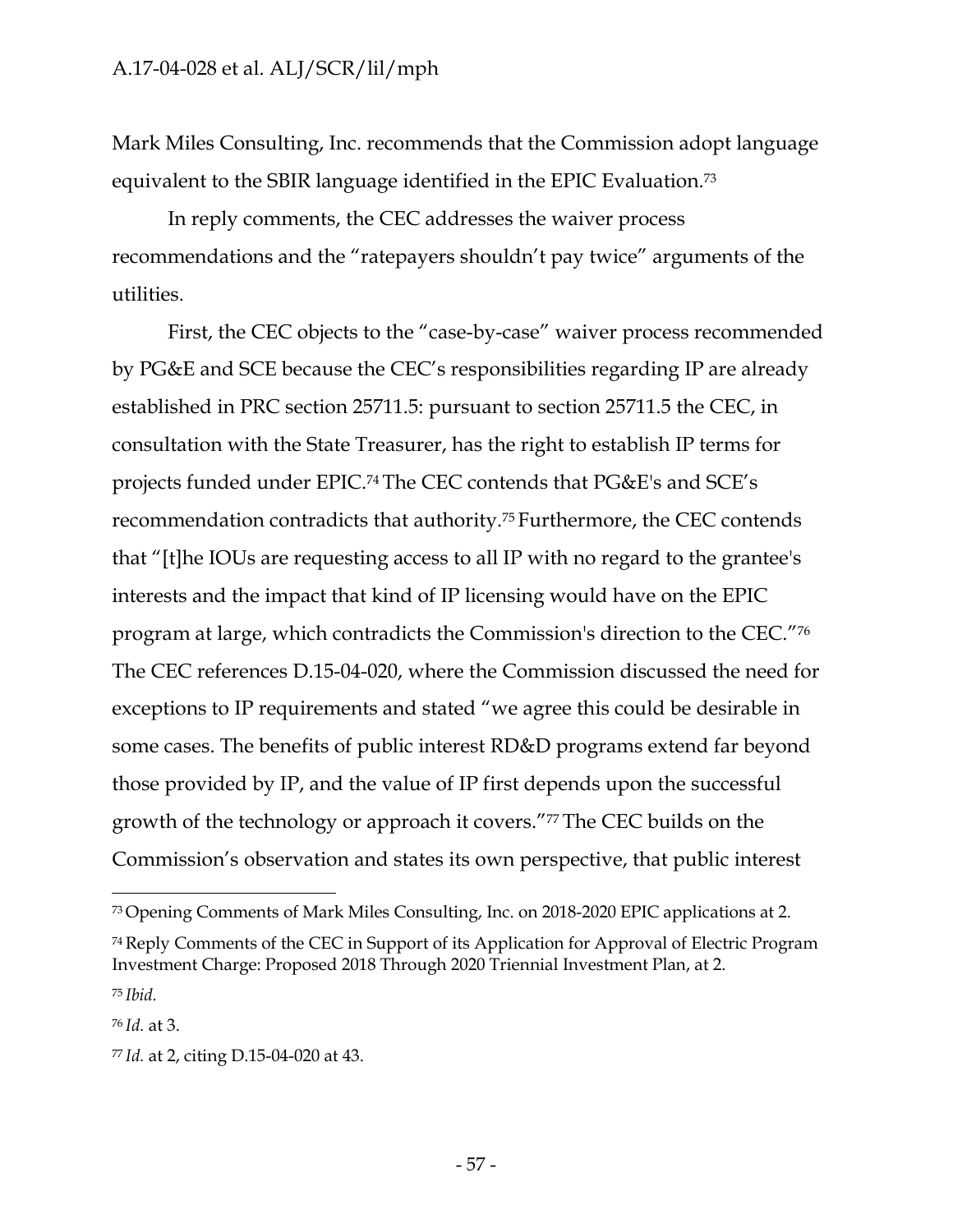RD&D "necessarily requires a balancing of IP rights with benefits from projects." The CEC also notes that stakeholders have provided "numerous examples" of the burden IP limitations place on participation in EPIC and achieving growth for early stage technologies.78 Finally, the CEC returns to PRC section 25711.5(b) and asserts that it is within the CEC's discretion to balance the potential benefit to the state from IP terms and the effect those terms may have on achieving the state's statutory energy goals.

Although the CEC has clearly stated its position on LSE licensing policy, the CEC nevertheless also provided an extensive "clarification on intellectual property rights" in its opening comments following the investment plan workshop. The CEC acknowledged that "for the most part, stakeholder feedback from the Commission's September 8, 2017 EPIC workshop indicated that CEC's proposed LSE license clarification is only a start, and that the CEC needs to consider further IP changes. Stakeholders repeatedly stated the need for the IP terms to not interfere with EPIC recipients' ability to obtain future funding from sources such as venture capitalists. Many indicated the current IP terms can prevent such follow-on funding."79

Based on the above, the CEC states that it may consider making additional IP changes, if warranted, such as the following:

- further limiting LSE licenses to only grid modeling analytical tools;
- limiting the license for governmental purposes;
- limiting all licenses to a certain timeframe;

<sup>78</sup>*Ibid.,* citing the comments of CalCEF, Angel Plus, LLC and Mark Miles Consulting, Inc.

<sup>79</sup> Opening Comments of the CEC in Support of its Application for Approval of Electric Program Investment Charge: Proposed 2018 Through 2020 Triennial Investment Plan, at 39.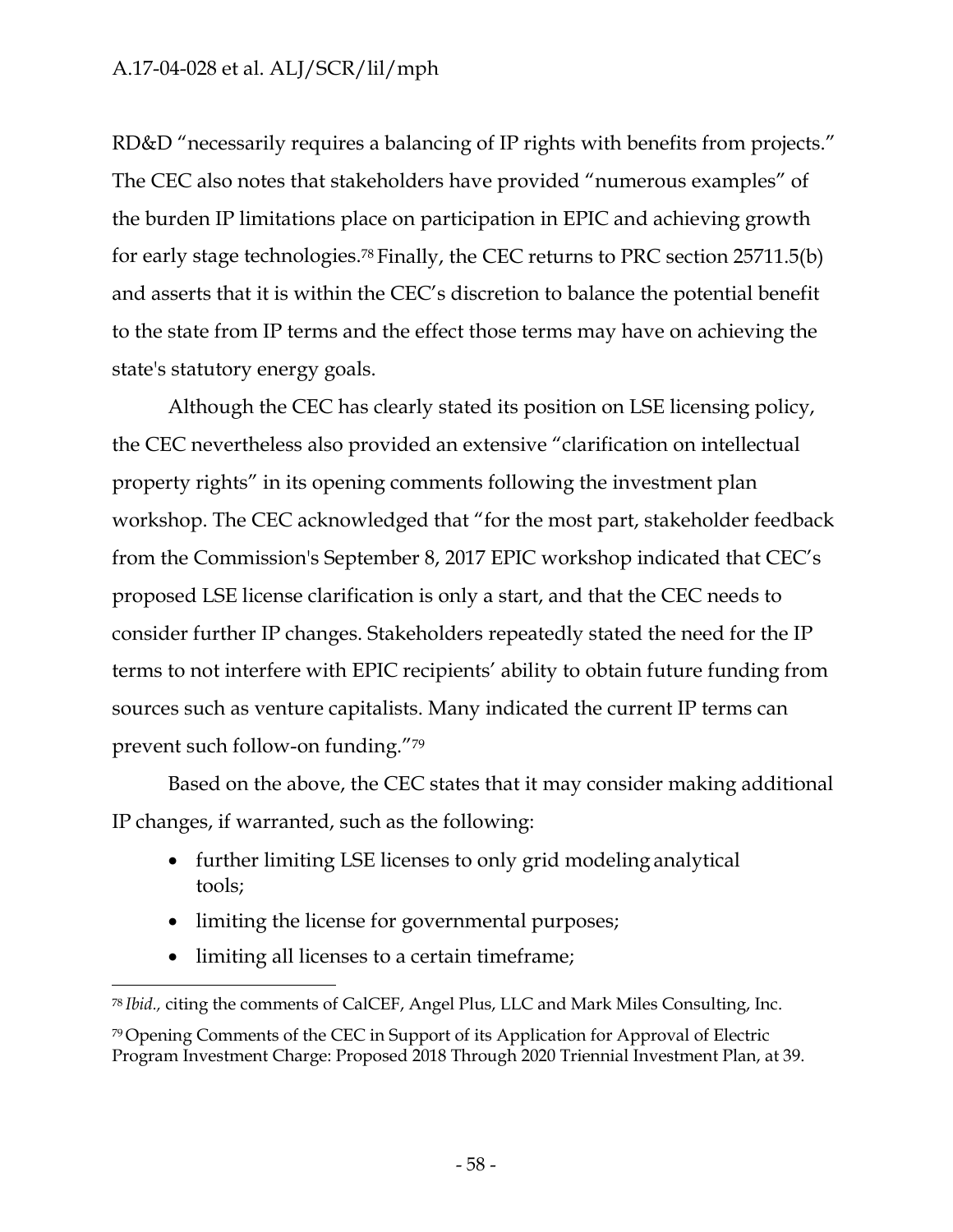- limiting licenses so they do not include free upgrades and support; and
- eliminating all licenses and instead increasing royalties, or giving recipients a choice between the two.

Before we resolve this issue, we review the CEC's response to the claims by PG&E, SCE and SDG&E that IP funded by EPIC should be available for the benefit of ratepayers and that ratepayers should not have to "pay twice" for the same IP. The CEC contends that "[r]atepayers receive a return on their investment through the successful commercialization of new energytechnologies that provide cost and performance improvements over benchmark technologies or that provide a solution to a previous unmet customer need."80 As such,

The primary benefits to EPIC ratepayers come from successful projects. Successful projects can result in new products, information, jobs, and other improvements. IP rights can provide secondary benefits such as royalties and licenses…However, IP rights should be designed to increase, not hinder, the primary EPIC ratepayer benefits by helping to increase, not reduce, the number of successful projects.<sup>81</sup>

## **3.3.5.3. Discussion**

We appreciate the CEC's willingness to first raise this issue at the inception of this proceeding, and then to engage with parties in an open-minded and thoughtful manner throughout this proceeding. As we stated at the beginning of this section of the decision, we are in complete agreement with the CEC that it may grant load-serving entities a free license to use models and analytical tools that can inform distribution planning and decision-making that benefits electric

<sup>80</sup> CEC Reply Comments at 3.

<sup>81</sup> CEC Opening Comments at 37.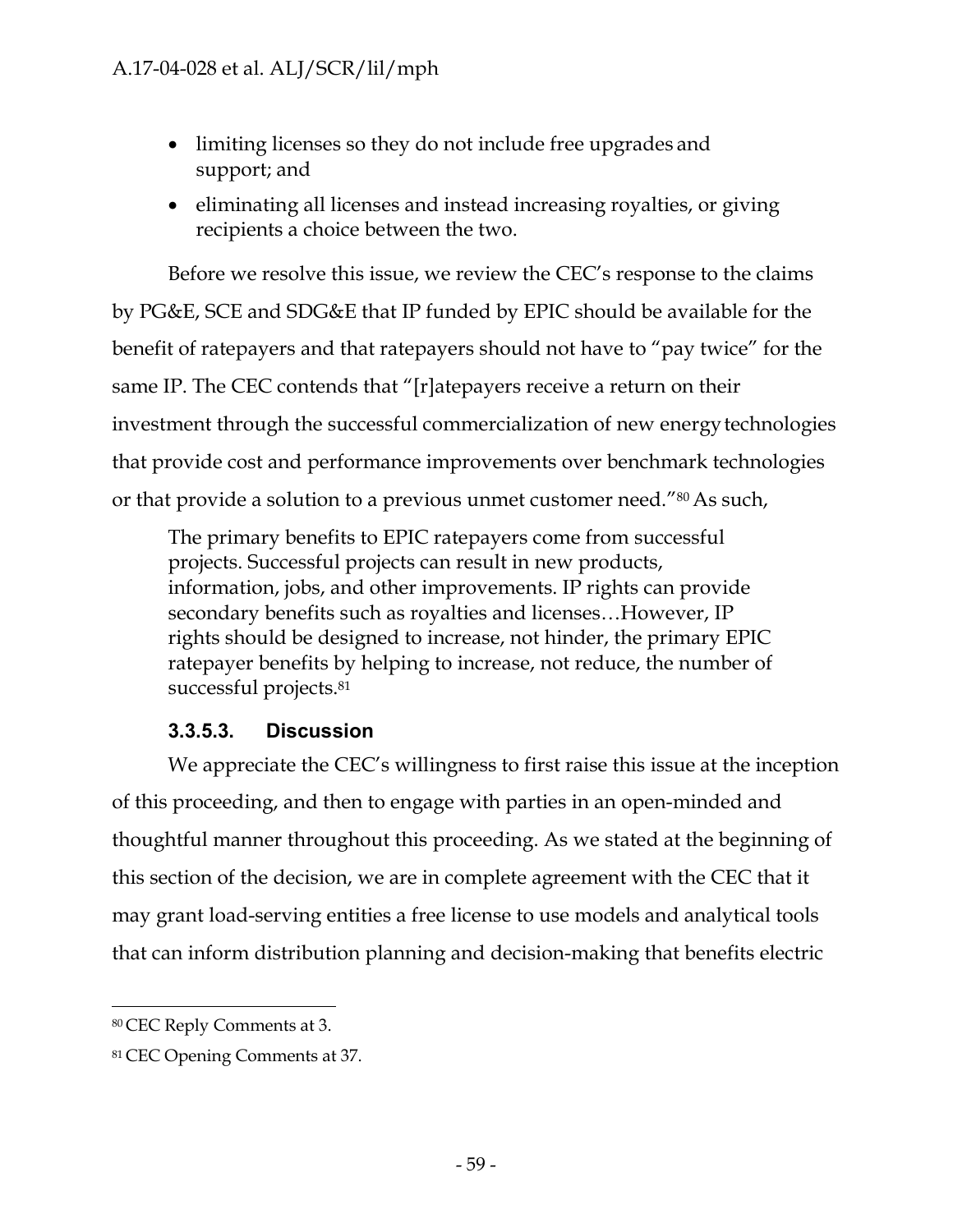ratepayers. No licenses are to be granted by the CEC for any other type of developed technology.

The utilities expressed concern that ratepayers might "pay twice" for IP developed with support of EPIC funding, but offered no example of this having occurred, and do not describe a specific situation where it could hypothetically occur. More fundamentally, this Commission has already clearly stated its support for the CEC's statutorily-based prerogative to make its own decisions about licensing. In D.13-11-025 the Commission addressed PG&E's mischaracterization of the ALJ's Revised PD (where PG&E found a requirement that "any and all intellectual property developed using the Energy Commission's share of EPIC ratepayer funds must be licensed to and/or royalties shared with the utilities for the benefit of the ratepayers that funded the intellectual property") and stated

As already discussed at length in this decision, only where the CEC "determines licenses may be granted to LSEs serving EPIC-funding ratepayers, then the CEC must, on behalf of the State, grant and administer such licenses and royalties as part of its role as an EPIC administrator." We do not order that the CEC require in all instances that grantees give licenses to the State; instead, the CEC will establish IP terms in accordance with [Public Resources Code] § 25711.5.82

With this clarification on our part, we consider this matter closed for the current investment cycle, and the administrators should now concentrate on implementing their respective investment plans. The CEC has also offered a number of ideas that it is considering regarding further IP policy changes. We

<sup>82</sup> D.13-11-025 at 85-86, footnote 85.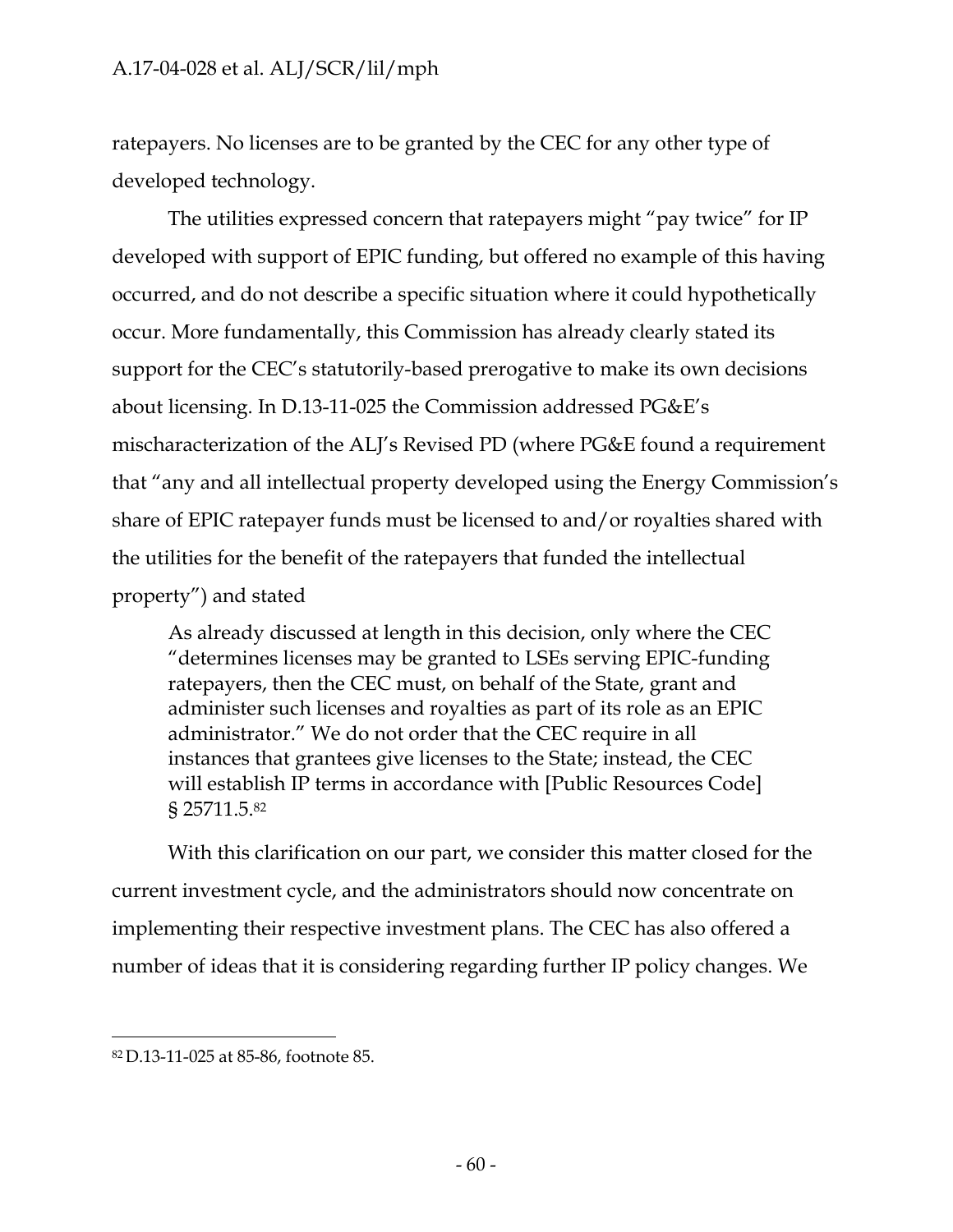look forward to additional dialog on this matter in the future rulemaking contemplated in this decision.

# **3.3.6. Flexibility**

The fifth and final section of Evergreen's review of the project selection process addressed issues regarding whether the administrators currently have sufficient flexibility to change projects. Currently, the administrators are permitted to add, modify or cancel a project by filing a Tier 3 Advice Letter with the CPUC.

This issue was also included within the scope of this proceeding at the request of PG&E, which requested that the Commission consider whether to provide a more streamlined, expedited Tier 2 advice letter approval process for new projects initiated between EPIC plan approvals:

As a modification to D.15-09-005, PG&E requests that the Commission re-assess the level of approval process required when proposing project additions to an approved portfolio. PG&E proposes the CPUC revise the requirements to a Tier 2, instead of Tier 3, advice letter, which will still allow adequate time for evaluation of a proposed project based on that project's merits, while also making the approval process more nimble. This approach helps PG&E and the other IOUs stay current with new RD&D developments and propose projects that meet evolving customer needs and California's aggressive energy policy goals.83

SCE joins PG&E in asserting that the current Tier 3 advice letter process for initiating new projects does not provide the utility administrators the flexibility needed to react to new technology, energy policy goals, Commission

<sup>83</sup> A.17-04-028, Attachment 1, PG&E EPIC Triennial Plan (2018-2020) at 8-9.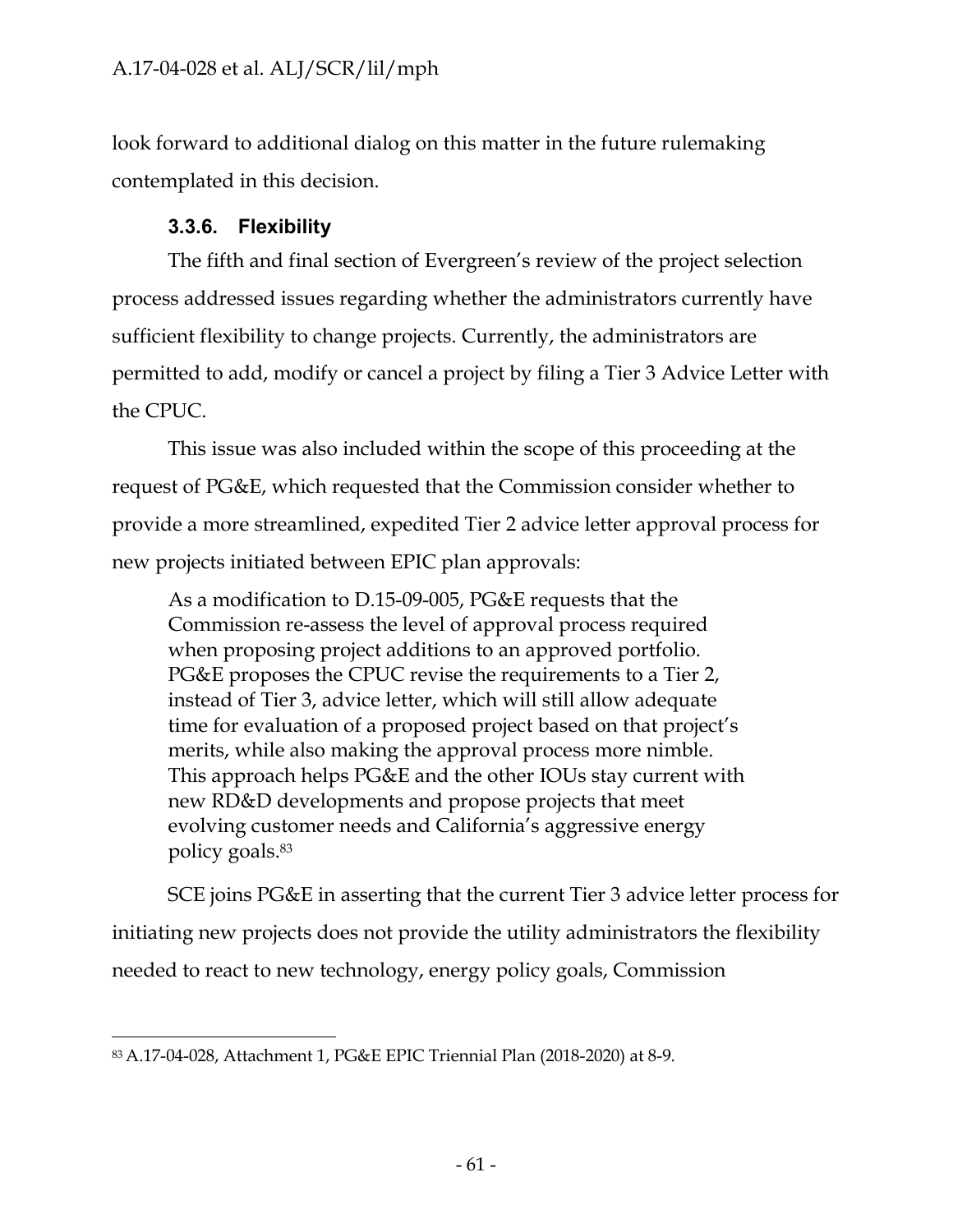proceedings, and outside funding opportunities. Like PG&E, SCE recommends the Commission lower the threshold from a Tier 3 to a Tier 2 approval.

SDG&E also believes that the current advice letter process does not provide sufficient flexibility for implementing new EPIC projects between application cycles, and supports revising the current Tier 3 advice letter process to a Tier 2 advice letter process: "the EPIC administrators need flexibility to rapidly respond to the dynamically changing technology evolution and the sporadic co-funding opportunities from federal agencies, other utilities, and other funding sources. The current Tier 3 advice letter requirement undermines the needed flexibility."84 SDG&E also makes the broader point that "confining the program structure to triennial cycles is counterproductive in that it makes it difficult to establish significant long-term projects with greater potential payoff."85

The CEC states in comments that it cannot speak from experience to whether the approval process specified in D.15-09-005 is working well, but notes that the approval process must be flexible enough to approve new projects expeditiously so that the opportunity and value of the new projects is not lost to EPIC ratepayers.86

ORA recommends that the Commission deny the utilities' request. ORA reviews the Commission's previous decisions on this question and asserts that as a matter of law, the Commission concluded that the review and authorization of

<sup>84</sup> Opening Comments of SDG&E in Support of its Application for Approval of its EPIC Triennial Plan for Years 2018-2020, at 7.

<sup>85</sup>*Ibid.*

<sup>86</sup> CEC September 22, 2017 Comments at 21.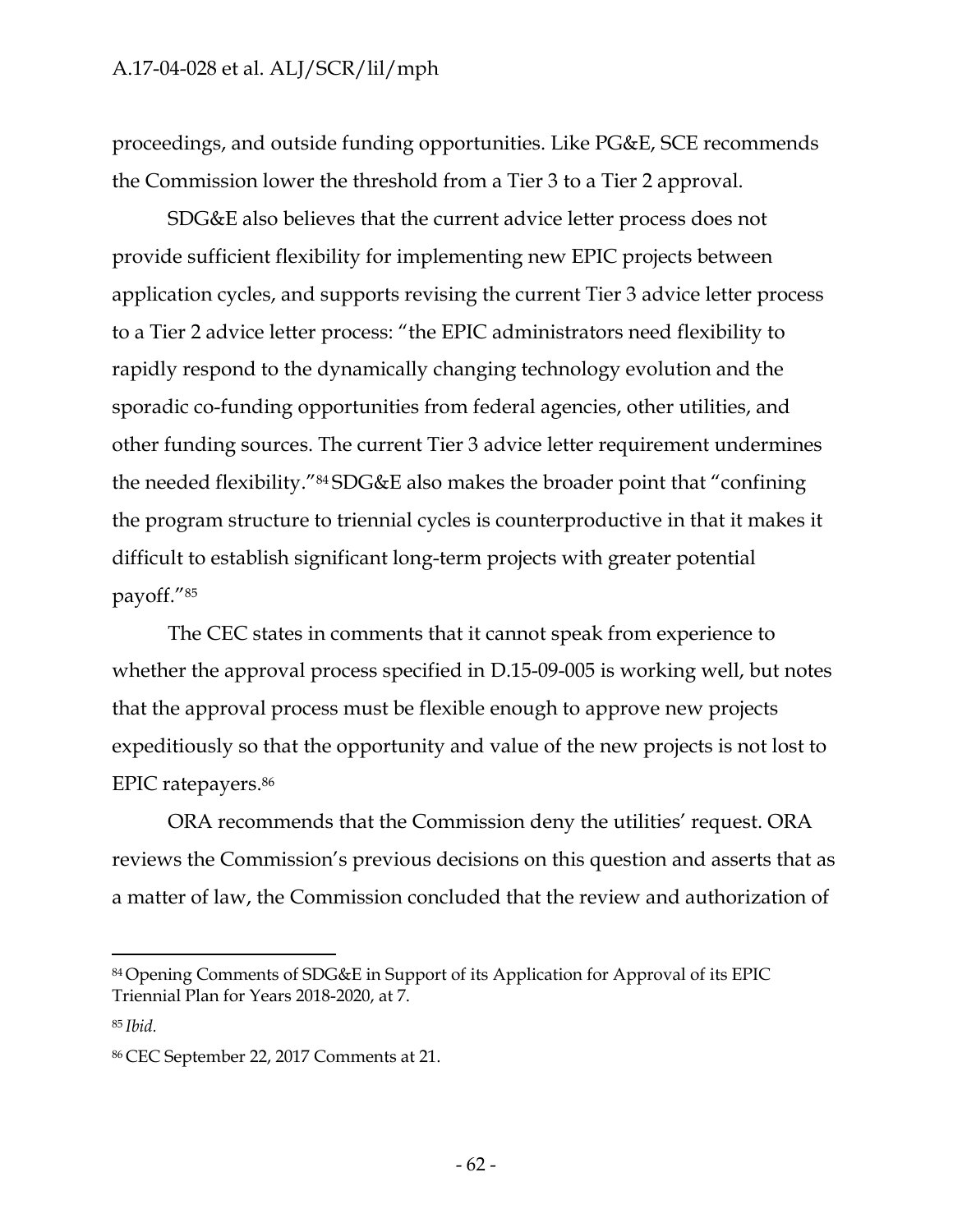EPIC projects is a discretionary, not ministerial matter, and therefore the authority to approve new EPIC projects is the sole discretion of the full Commission and cannot be delegated to Staff through a Tier 2 advice letter.87 ORA also contends that the utility administrators failed to justify a need to modify D.15-09-005.

PG&E suggests in its own reply comments that ORA's objections miss the point of the administrators' request for flexibility for new projects between EPIC plan approvals, which is that "innovative technology opportunities under EPIC come up rapidly and need to be addressed much sooner than the Commission's Tier 3 advice letter process allows. California's global-leading clean energy and environmental policies provide significant opportunities for research and development on new and innovative technological 'solutions' to the challenges facing California's utilities - but only if the utilities, the Energy Commission and researchers can move fast to take advantage of the opportunities."<sup>88</sup>

Returning now to Evergreen's evaluation of this issue, for the utility administrators, Evergreen found that "despite the IOUs' assertion that the need to submit an Advice Letter to add, modify or cancel a project is onerous, the evaluation team found that the IOUs have sufficient flexibility to make changes to projects that have been described in their Investment Plans as well as to put projects on hold indefinitely. Evergreen interprets the Commission's current requirements as stating that the administrators "would [only] need to submit an

<sup>87</sup> Comments of ORA Addressing Applications of the CEC, PG&E, SDG&E and SCE for Approval of their Triennial Investment Plans for the EPIC Program for the Years 2018 Through 2020, at 9-13.

<sup>88</sup> Supplemental Reply Comments of PG&E to ORA Opening Comments on 2018-2020 EPIC Applications at 2.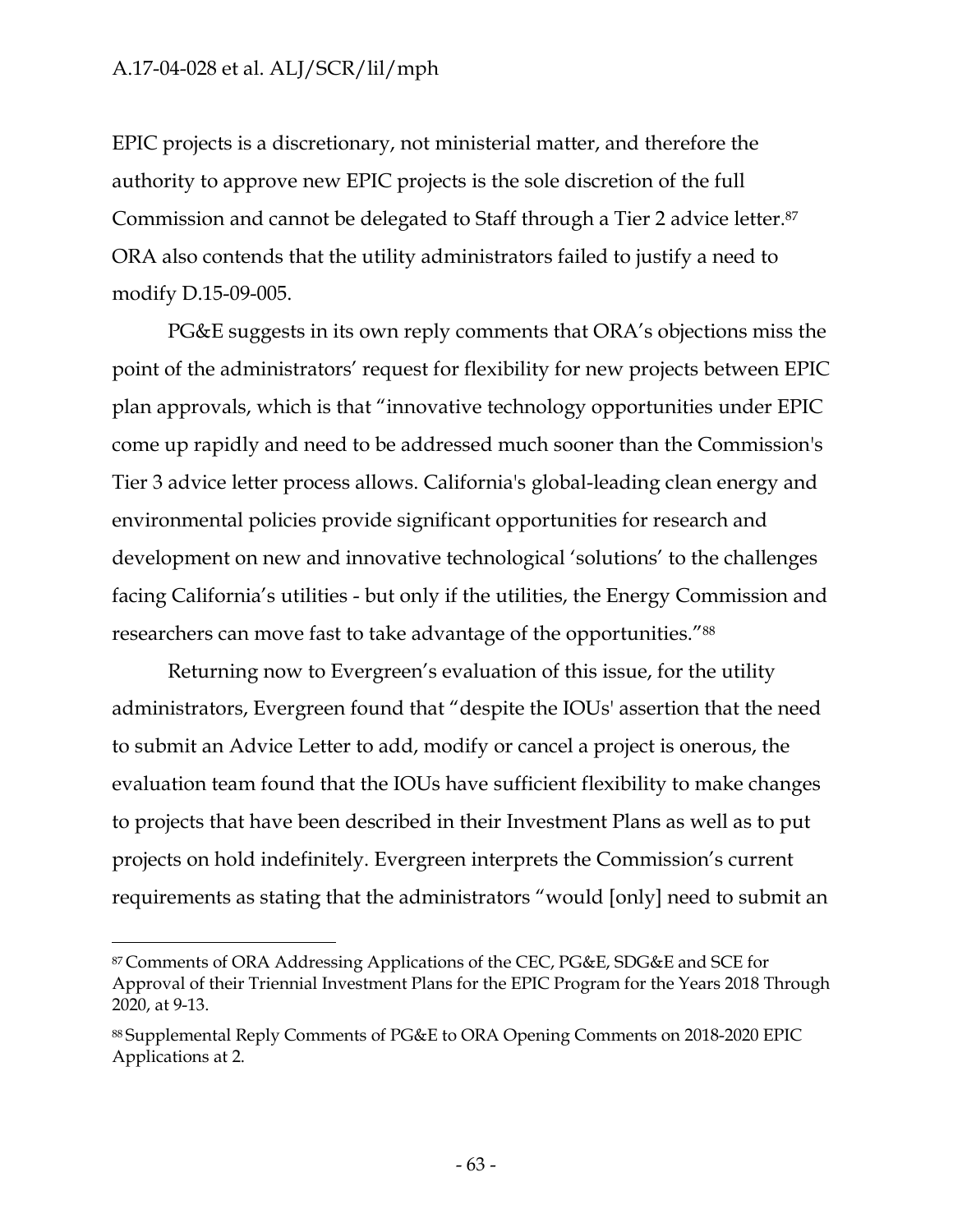Advice Letter to add a completely new project that is not covered by one of the existing general descriptions in their Investment Plans. In such cases, Evergreen concedes that a lengthy review period could be a problem.

Nevertheless, Evergreen recommends that before the CPUC considers any changes to this process, the IOUs should address the issues Evergreen has identified related to transparency and information sharing. Specifically, Evergreen recommends the following:

Recommendation 3f: The administrators should use the Advice Letter process only for requesting substantive changes to projects or adding new projects that are not covered by one of the existing general descriptions in their Investment Plans.

After considering the arguments on both sides of this matter, we conclude that the current Tier 3 review process should remain in place. The process has been used only once (with PG&E Advice Letter 5015-E filed in February 2017), and while PG&E asserts that our review of that Advice Letter was not "timely," we disagree. The Advice Letter contained six new complex project proposals, raised budget issues, and failed to demonstrate the immediate need for two of the projects. The Advice Letter process would likely move more quickly if submittals were streamlined and met the basic requirements, which include "a demonstrable justification for why a project must be considered immediately outside the regular application process."89 We also agree with ORA's wellsupported argument that nothing has changed to justify modifying the Commission's previous determinations that it cannot delegate its authority to

89 Resolution E-4863, August 10, 2017

[http://docs.cpuc.ca.gov/PublishedDocs/Published/G000/M193/K790/193790420.PDF.](http://docs.cpuc.ca.gov/PublishedDocs/Published/G000/M193/K790/193790420.PDF)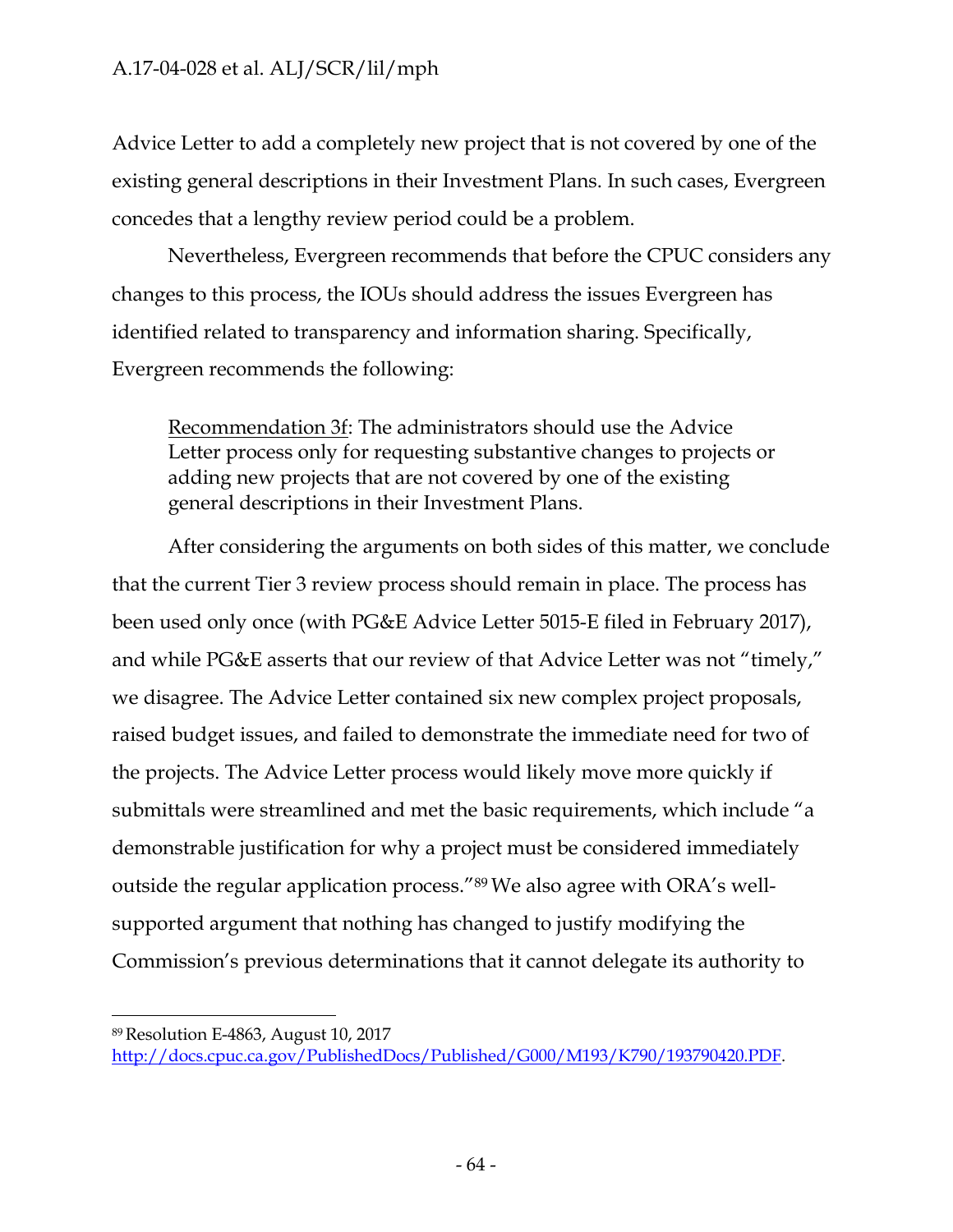approve new EPIC projects to Commission staff by adopting a Tier 2 advice letter process. Such approvals must remain the sole discretion of the full Commission.

Evergreen also reviewed the same issues of flexibility as experienced by the CEC:

As a public agency, the CEC does not always have the necessary flexibility to adjust a project scope of work to respond to rapid changes in technologies and markets. Other peer RD&D programs have structures in place to help projects identify and capitalize on opportunities to change course, when needed, to maximize a projects' success.

Evergreen acknowledges the contentions of the CEC and the other administrators that the technology innovation process often requires program administrators, grantees and others involved in the RD&D process to be able to quickly modify their scopes of work to maximize benefits. For the CEC specifically, Evergreen makes the following recommendation:

Recommendation 3g: The CEC should explore how and whether it could add more flexibility to its grant request forms and/or research planning process to be able to respond to market and technology changes that occur between the time the project is proposed and the project is launched.

In its comments, the CEC appears reluctant to embrace Evergreen's recommendation. The CEC agrees that "there may be circumstances where changes are needed to respond to market and technology changes between the time of a project proposal and project start." Similarly, changes may need to be made to a project agreement to facilitate its success. However, in the CEC's view "significant changes that alter the intended purpose of the project potentially undermine the competitive process through which the project was originally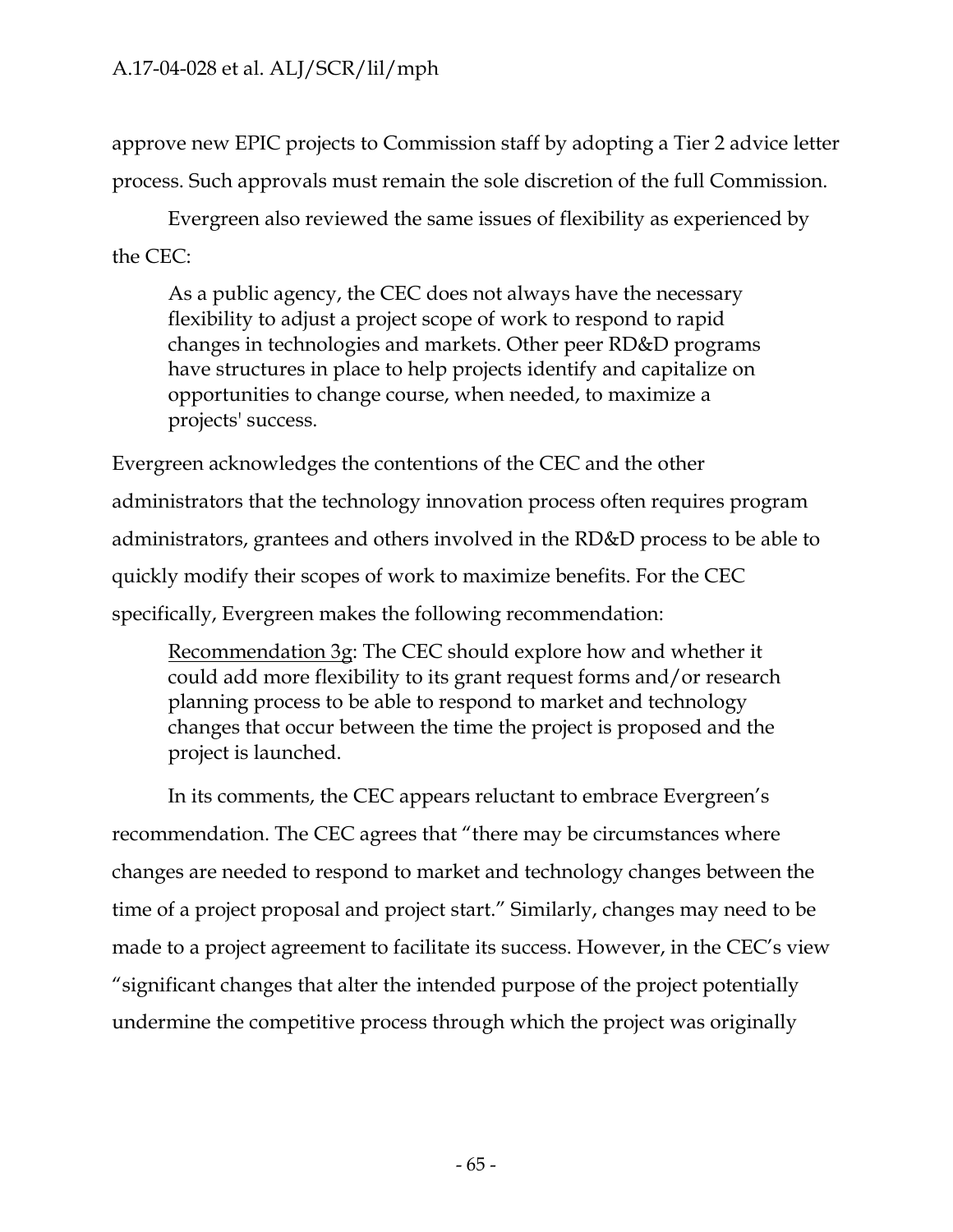selected."90 We interpret the CEC's response as an expression of its confidence in its project selection and management process; while we defer to its own experience regarding how to best pursue whatever flexibility is needed in its own rules to allow it to adjust a project scope of work, we suggest that the CEC include a more detailed discussion of the pros and cons of Evergreen's recommendation as part of its next annual report.<sup>91</sup>

# **3.4. Project Assessment Process**

Evergreen describes project assessment as a critical third step in the causal chain that is expected to ultimately lead to the achievement of EPIC's mid- and longer-term outcomes. Evergreen formulated a series of key research questions related to the assessment of EPIC projects, the first being simply "what is the status of EPIC investments?" Evergreen provides the following summary:

- As of the end of 2016, based on the project status reports included in the administrators' 2016 Annual Reports, 250 projects were active and 19 projects have been completed (1 CEC project and 18 IOU projects).
- Of active projects, about half are scheduled to be completed by the end of 2018 and the remainder in 2019 or later.

<sup>90</sup> CEC Comments at 13.

<sup>&</sup>lt;sup>91</sup> We clarify that although the CEC correctly notes that the CPUC's Advice Letter process does not apply to the CEC (*Id.* at 12) in D.15-09-005 the Commission specified that the CEC is authorized to submit the business letter equivalent of a Tier 3 advice letter for approval of new EPIC projects between triennial EPIC applications and for material changes to existing approved projects. Protests to such business letters shall be considered on the same basis as protests to Tier 3 advice letters, and a Commission resolution shall be required to resolve such business letters. D.15-09-005, Ordering Paragraph 2.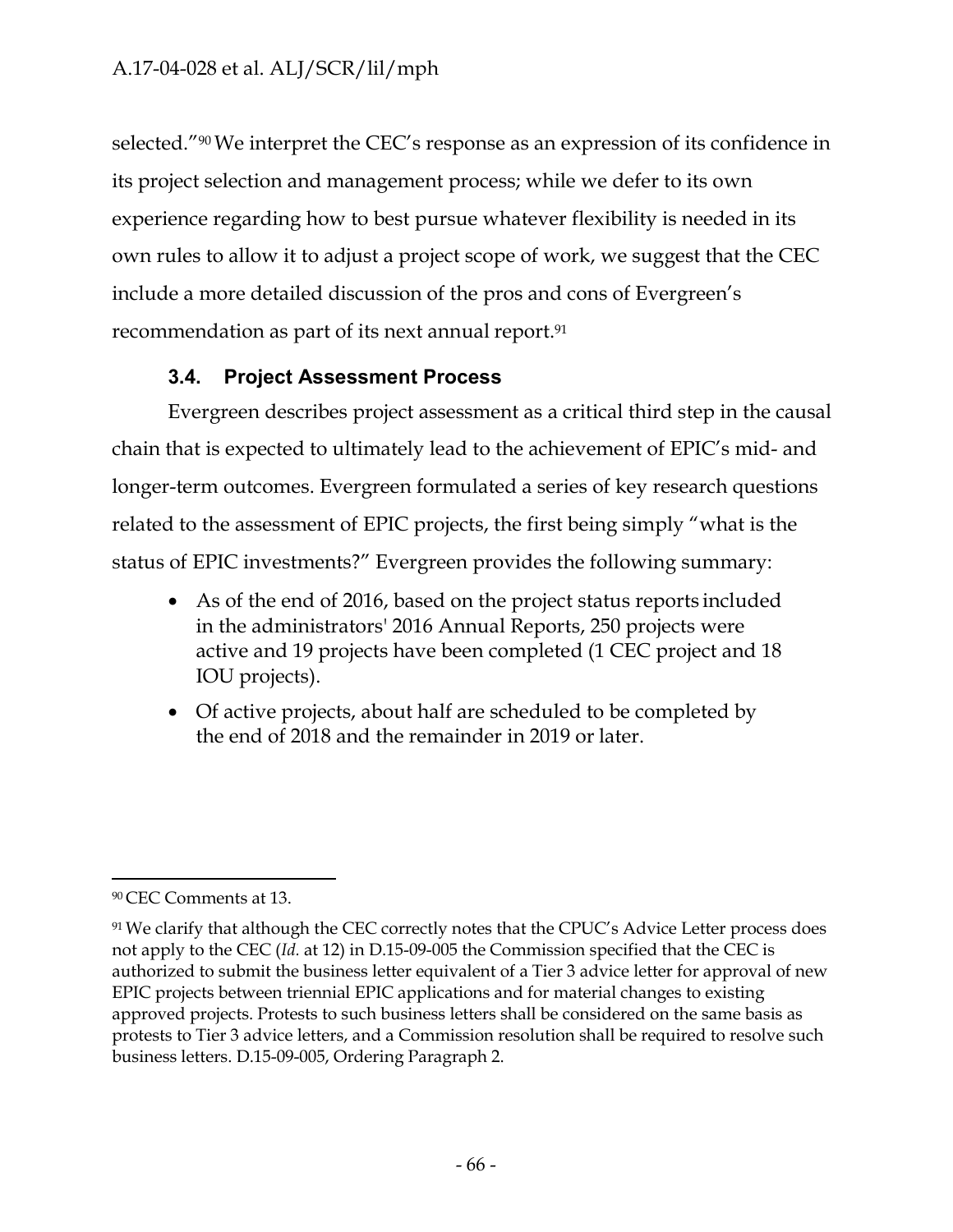## **3.4.1. Project Status Reports**

Evergreen's second key research question related to the assessment of EPIC projects was "do the administrators do everything possible to track the progress of funded work?"

Evergreen found that the administrators each have adequate processes in place to internally track the progress of projects and ensure effective project implementation, but all of the administrators could also improve upon the frequency, usefulness and transparency of project status reports. Evergreen explains that EPIC's four-administrator model makes it more difficult to classify and summarize projects across the overall EPIC portfolio. Furthermore, the EPIC Annual Reports that are the primary way that the CPUC and stakeholders monitor project status, consist of four different reports, posted to four different websites and distributed to different listservs, without any categorization of projects (beyond by investment period and investment area), such as by policy or technology area.

Evergreen finds that this process is not effective and impedes the ability of stakeholders and the public to fully engage with the Program. Evergreen also notes that providing key project information on a more frequent basis would be consistent with the peer RD&D programs it reviewed. Based on its findings, Evergreen provides two additional "priority recommendations":

Recommendation 4a: The administrators should share information while projects are in progress with the CPUC and the public on a more frequent basis, such as quarterly.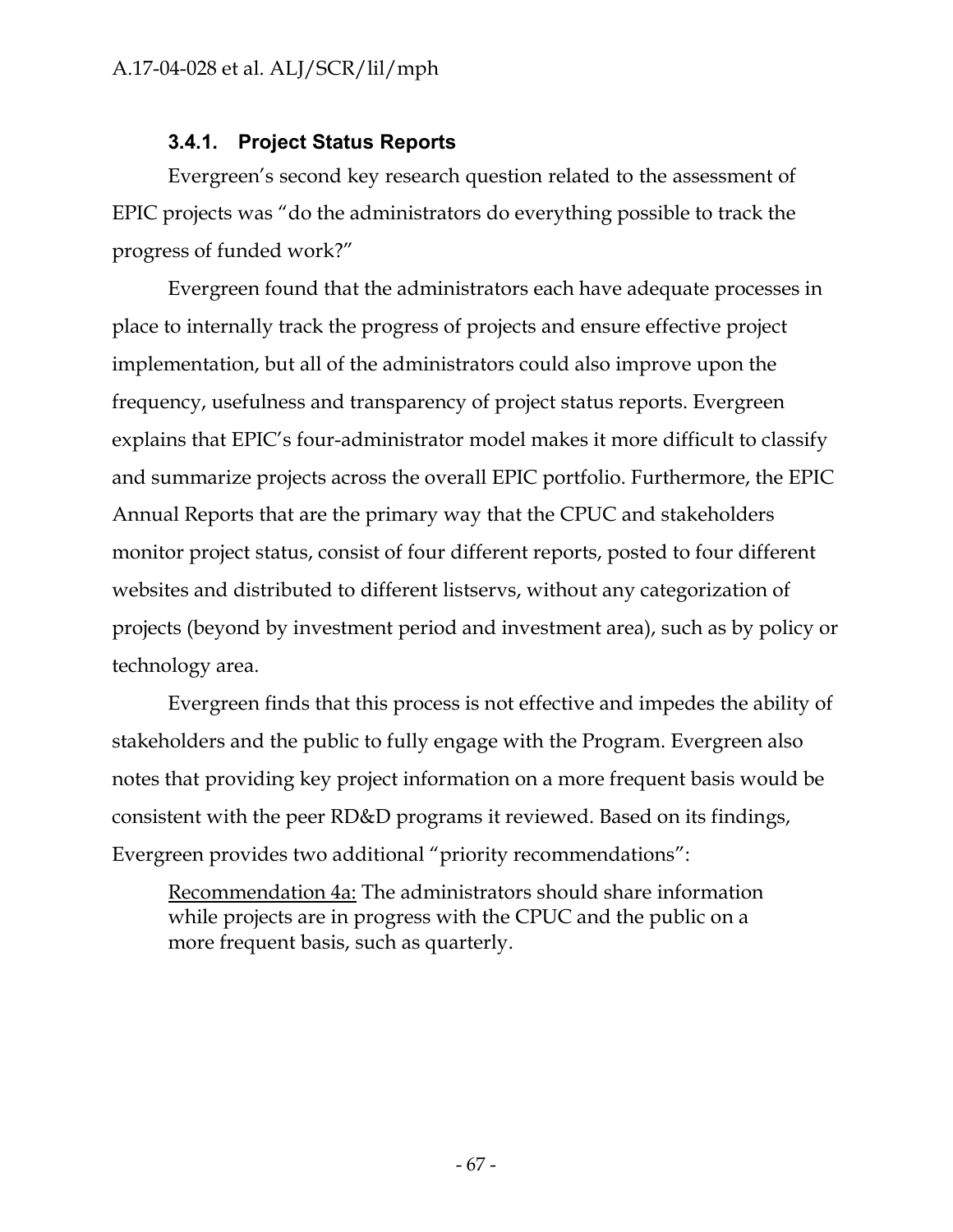Evergreen emphasizes that the Annual Reports, on their own, are not the most effective way to disseminate information about EPIC projects. It envisions quarterly reports with the following features: 92

- The reports would be distributed via a single EPIC website and listserv, so that the CPUC and stakeholders can more easily obtain information about all projects without having to review four separate reports;
- The reports would categorize projects by technology and/or policy, with sort/filter capability, so the CPUC and stakeholders can more easily obtain information about projects in a particular category without having to search through long lists of individual projects; and
- The reports would include current information about project outcomes such as recent or upcoming presentations, publications and interim knowledge dissemination.

Recommendation 4b: The administrators should collaborate and jointly convene a quarterly workshop to share results about project status and lessons to-date on a topical basis, with engagement from stakeholders on topics that are of interest.

Such workshops should be publicized in advance along with the topic or topics to be covered. All EPIC projects that fall under the announced topic should be discussed and organized topically. This process will ensure that: 1) information about EPIC projects is conveyed to the appropriate audiences, and 2) stakeholders can better anticipate the types of information that will be shared at EPIC workshops and thus be better prepared to participate in discussions about future research needs and EPIC investment areas.

In its post-workshop comments, the CEC states that it does not believe that regular updates to a form or a report are the best means to increase the frequency

 $92$  Evergreen provides an example of a quarterly status report in Appendix D of the Evaluation.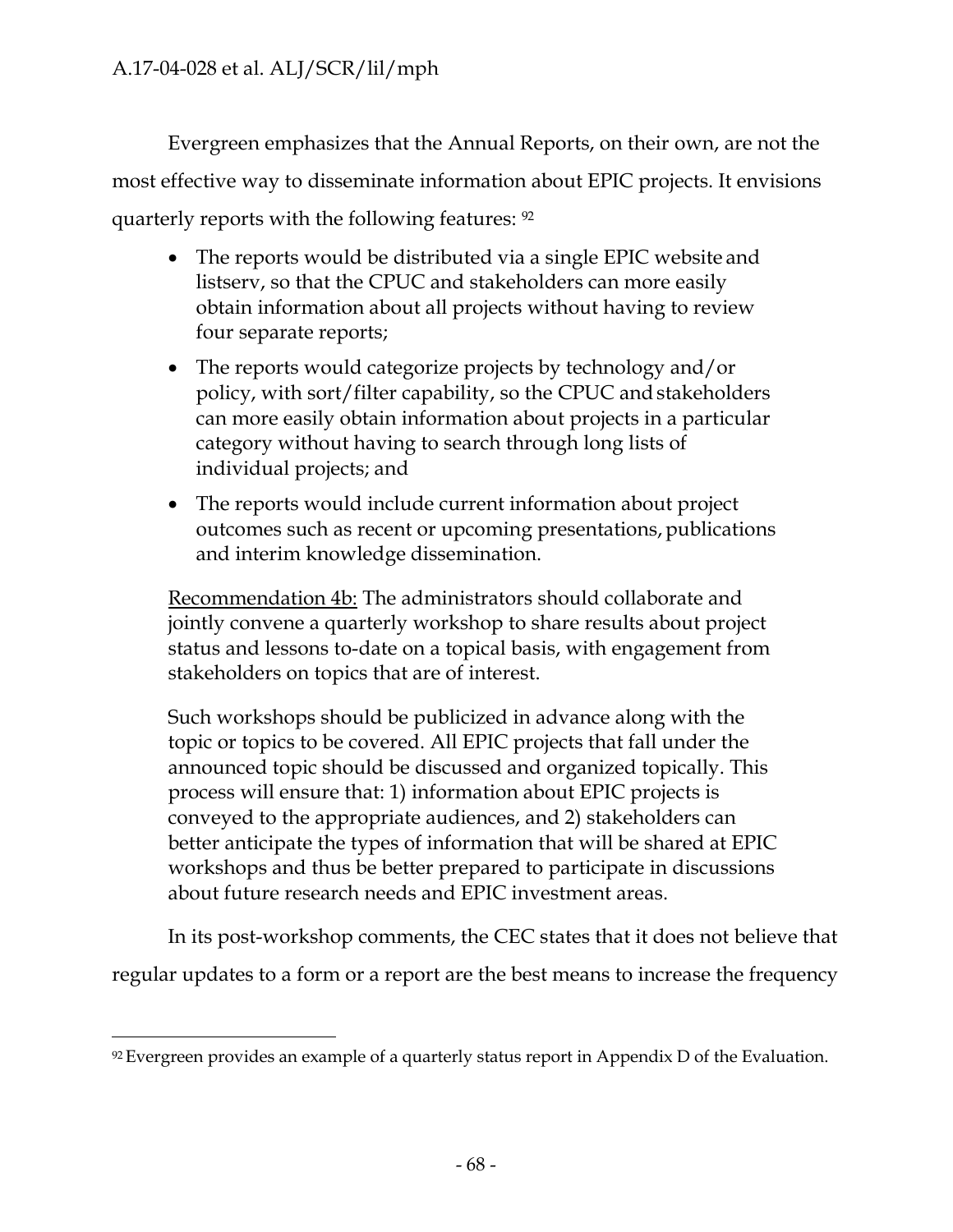and effectiveness of information dissemination regarding EPIC funded projects. If the Commission prefers to use the template provided by the Evaluation Report in Appendix D, the CEC is open to modifying its annual reports to fit this template, but the CEC still recommends this reporting be done annually. The CEC believes that updates would be most effective in the form of thematic in-person or online meetings/webinars.

PG&E suggests biannual reporting rather than quarterly reporting, due to the limited updates anticipated for each project that averages 2-3 years in duration and the expected additional costs for more frequent reports. SDG&E echoes these two concerns, and also notes that EPIC currently requires two workshops per year and the "comprehensive" annual report, so before changing these requirements the Commission should assess how the current reports are being used and how often they are referenced. SDG&E is also open to other ideas on how to inform the public of the progress of EPIC projects, but such ideas should balance time and resource requirements with benefits gained.

In its reply comments, the CEC agrees with regarding the burdens of quarterly reporting, and again suggests that updates would be most effective in the form of thematic in-person or online meetings/webinars. The CEC also states that its online database, the Energy Innovation showcase, is currently updated on an annual basis but the CEC is open to updating it on a rolling basis to reflect new developments or provide new information. The CEC suggests that the IOUs create a similar database of their EPIC-funded projects.

ORA submitted reply comments that recommend biannual reporting, at a minimum, as a reasonable means to provide more transparency, and to allow better regulatory and public scrutiny of the EPIC program and the projects it is funding.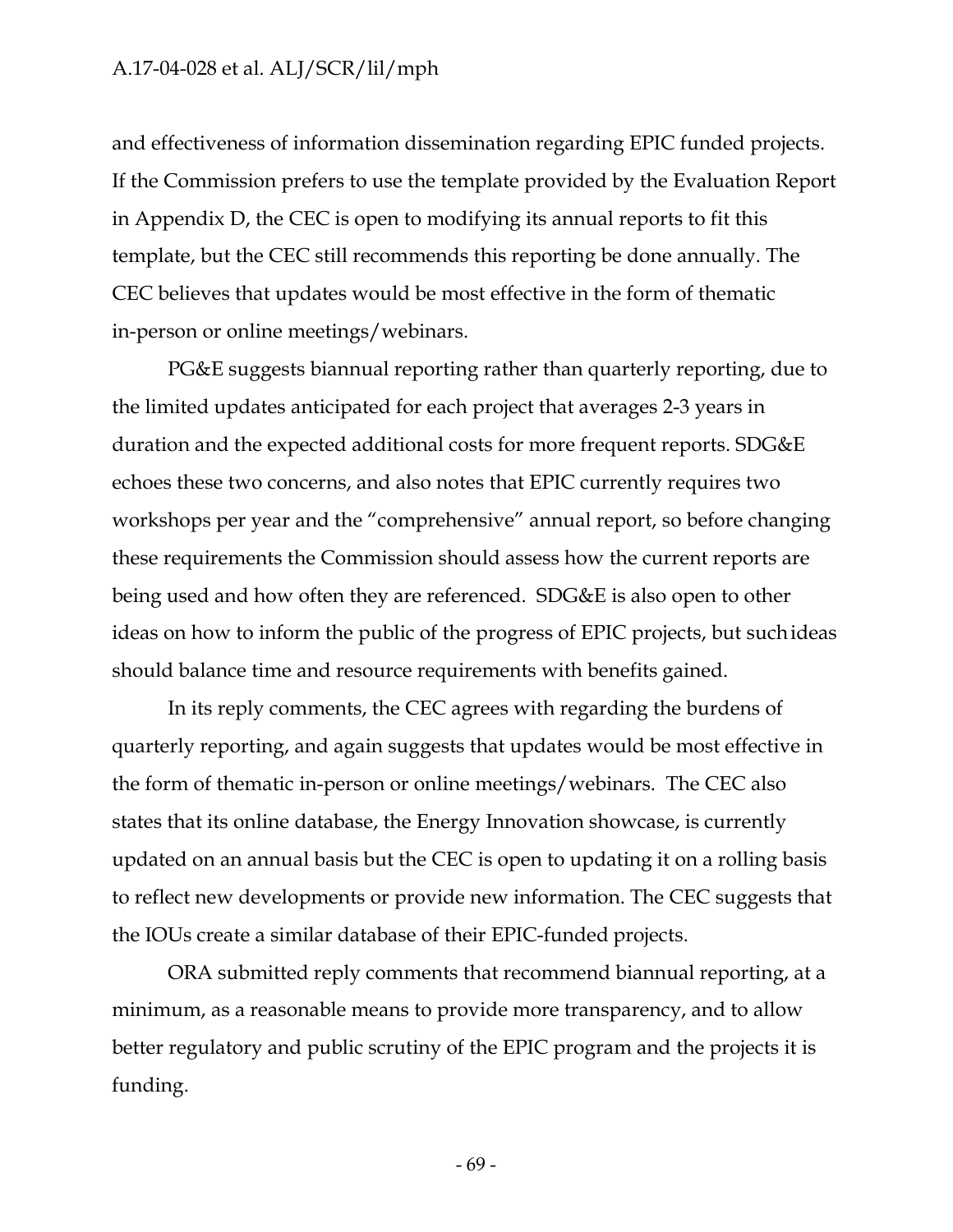Regarding Recommendation 4a, we endorse the substance of Evergreen's findings and suggested response, but at this point we also agree with parties' comments that quarterly reporting would be too frequent. We expect that the PICG will address this matter and develop a workable solution.

Our observation regarding the burdens of quarterly activities (here, workshops) also applies to Recommendation 4b. Only the CEC commented on this recommendation, stating that it currently has a solicitation out for bid that will select a contractor to develop and execute a plan to increase sharing of EPIC project status and results.

We address the substance of Recommendation 4b below in our discussion of the PICG, where we establish requirements for additional public information sharing meetings and events as part of the PICG's activities. This will have the advantage of ensuring that these meetings are targeted on high-value and timely innovations. We agree with Evergreen that events should be better publicized, beyond the minimum approach of emailing a notice to service lists ten days in advance. While this meets agency notice requirements, it is not a standard best practice in outreach and stakeholder engagement. Therefore, we will additionally require that all EPIC workshops and the PICG forum be publicized as far in advance as possible including more detailed information about agendas, expected outcomes, and the intended audience.

#### **3.4.2. Benefits Quantification**

Evergreen's third key research question related to the assessment of EPIC projects was "are processes in place to assess project viability over time and disseminate project results to stakeholders?"

Evergreen found that the CEC has an effective, structured and transparent process in place for tracking project benefits, but the utilities are not effectively

- 70 -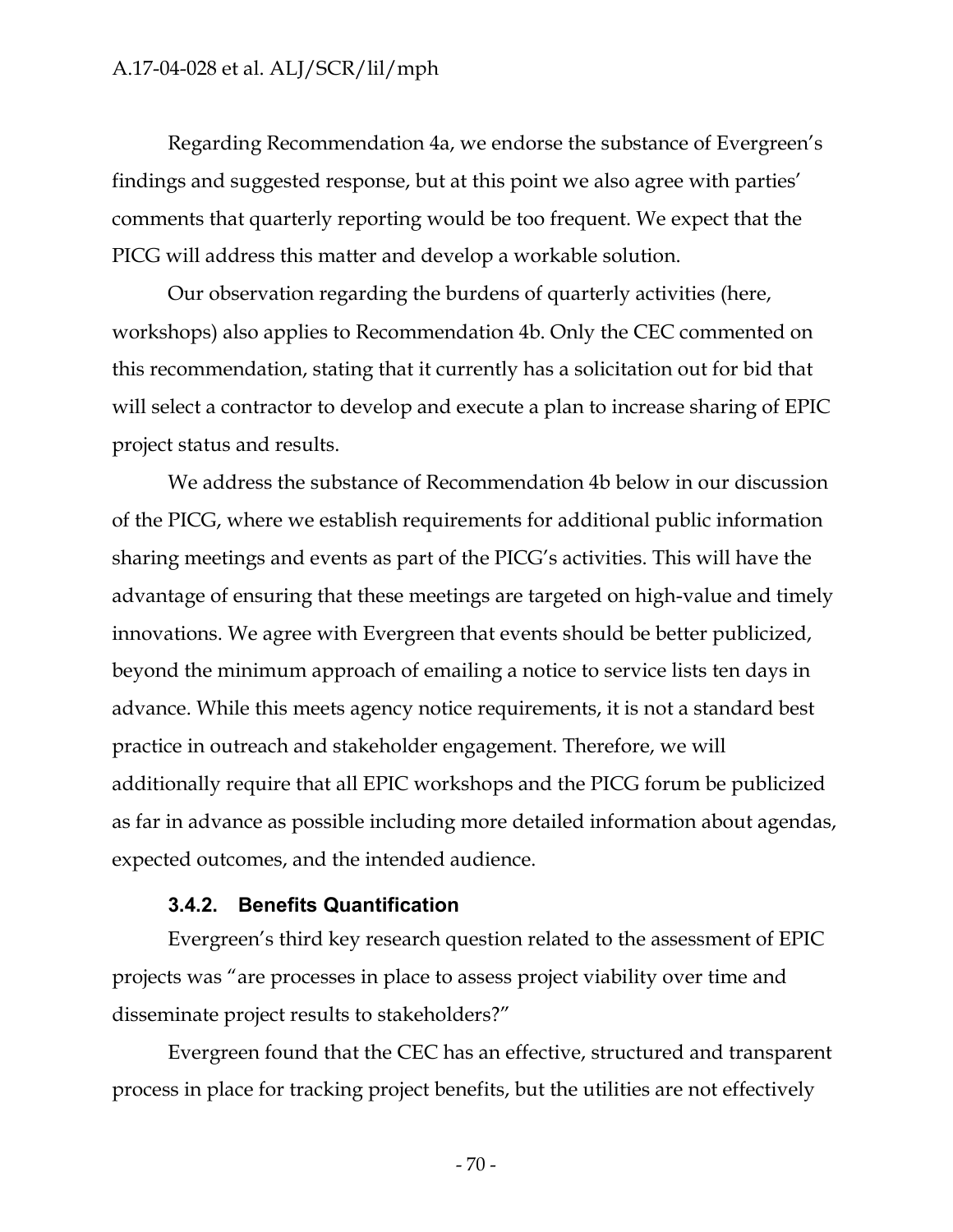tracking and reporting on benefits metrics. Evergreen also identified a need for the administrators to coordinate on compiling and jointly reporting on project benefits.

The CEC's process for tracking project benefits consists of three project benefits questionnaires that grantees are required to complete. The IOUs track and report on project results and provide some information related to project benefit metrics in their project closeout reports, as required by the CPUC. However, Evergreen identifies room for improvement with respect to measuring project success and reporting on the metrics, suggesting that the IOUs may need to conduct additional data and information gathering in order to estimate and report project benefits. This is a consistent practice among other peer RD&D programs. Evergreen makes the following recommendation:

Recommendation 4c: The IOUs should develop more detailed processes to quantify benefits associated with their projects. This would include:

- The types of data that would be necessary and how they will collect these data;
- A reporting structure and process that would document and report those benefits to all relevant stakeholders;
- A plan to collect and report on project benefits metrics should be included in the IOUs' project scopes of work; and
- The IOUs should analyze and report on benefits in their project closeout reports and follow-up reports as necessary (since some benefits may take more time after project completion before they can be quantified).

PG&E disagrees with Evergreen's finding that the IOUs are not effectively tracking and reporting on benefits metrics, and Evergreen's resulting recommendation, "given that TD&D projects typically do not have large scale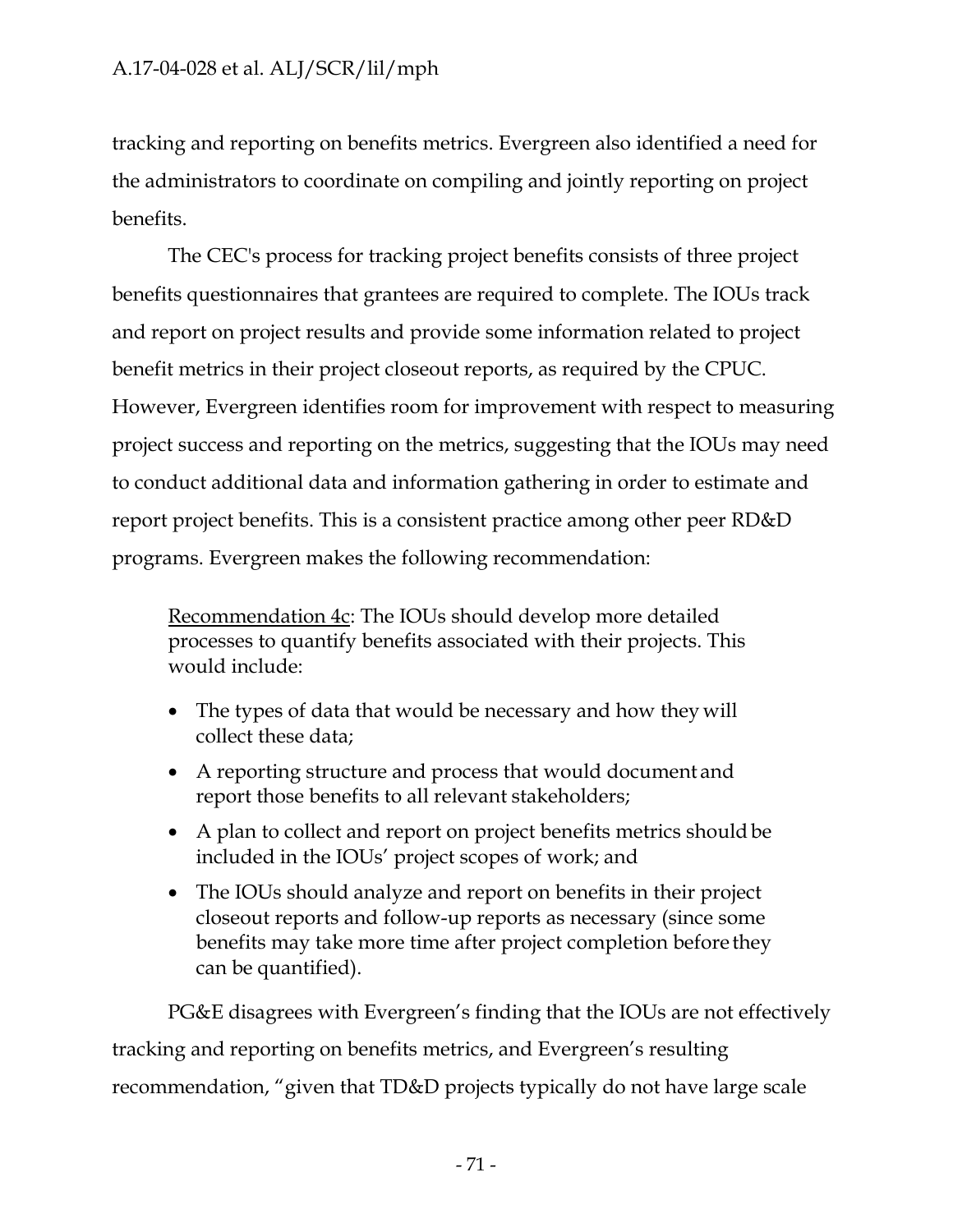benefits."93 PG&E does note, however, that EPIC projects have established metrics and necessary data for determining benefits at scale, which is currently included in EPIC annual reports and detailed project final reports. These benefits will then be further developed and covered in workpapers submitted through the general rate case (GRC) process (if project results indicate that is a required next step to implementing at a commercial scale).

We disagree with PG&E's comments. As an administrator, PG&E is accountable for ensuring that its investments create ratepayer benefits, but PG&E cannot reasonably do this without a process for assessing those benefits. We also reject SDG&E's suggestion that the independent body (the PICG) should be responsible for this task.94 We find it critically important that the IOUs act now to make improvements in this area, and direct the IOUs to propose a specific process for improving their benefits tracking in their upcoming RAPapplication.

Regarding the need for the administrators to coordinate on compiling and reporting on project benefits, Evergreen suggests that this information should be shared with the CPUC, key stakeholders and the general public to widely publicize the Program's collective benefits. Again, this would be consistent with peer RD&D program practices. However, Evergreen notes that unlike EPIC, peer RD&D programs have a single administrator, making it much easier to produce a single report publicizing program benefits: it is more challenging for EPIC to categorize and summarize project benefits across the four administrators. Based on these findings, Evergreen makes another "high priority" recommendation:

<sup>93</sup> PG&E Comments at 8.

<sup>94</sup> SDG&E Comments at 7-8.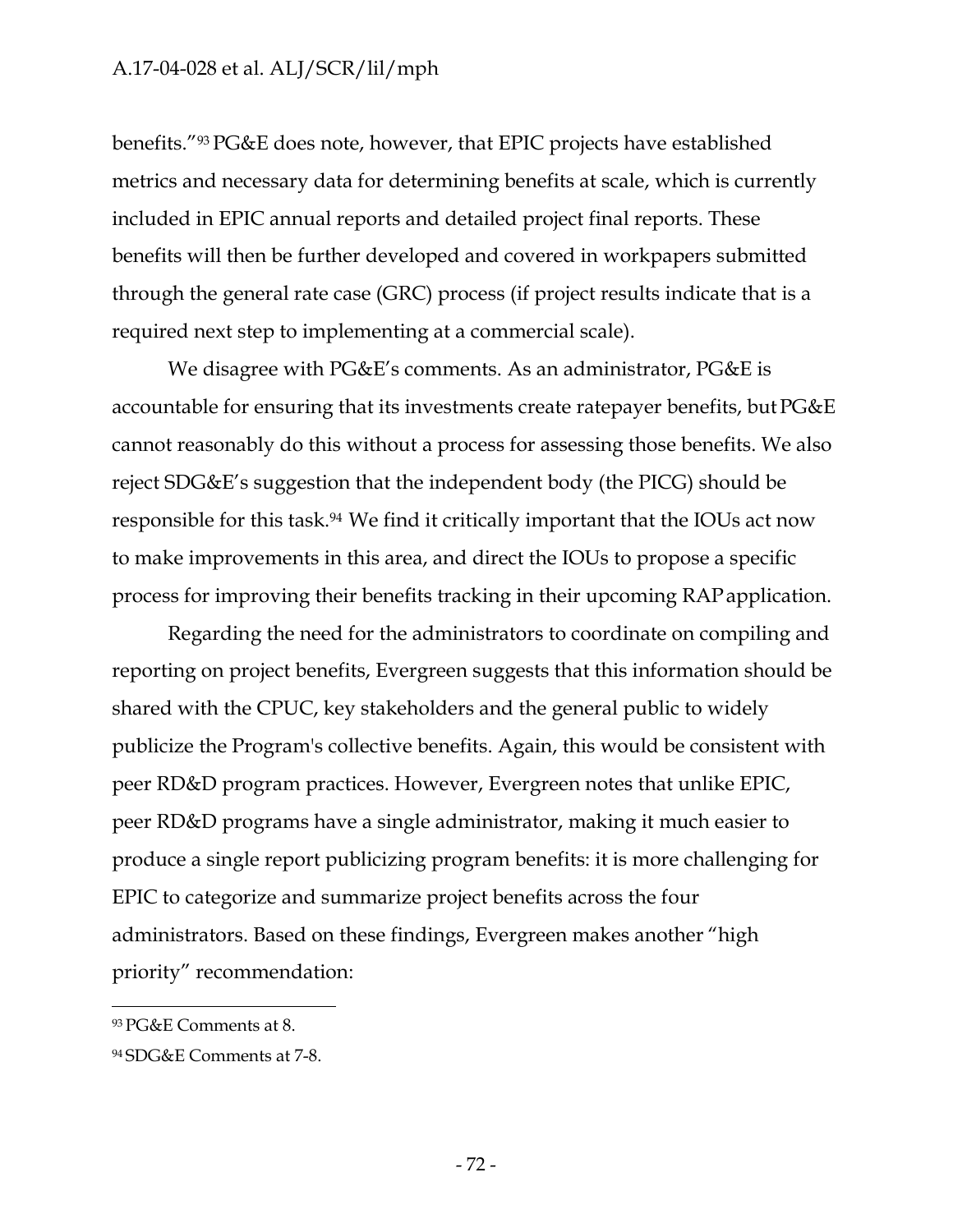Recommendation 4d: The administrators should develop a process to jointly report on EPIC's short-, mid- and long-term project benefits across the portfolio on a routine basis (e.g., annually) to the CPUC, relevant stakeholders and the general public.

In its comments, the CEC reiterates its belief the best way to improve on current communication methods on EPIC projects, including their benefits to California ratepayers, is to conduct regular topical workshops. The CEC also notes that the Evaluation states that "The CEC's process [for benefits tracking] appears to be well thought out and thorough, and addresses the CPUC's requirements to measure and report on project benefits."95 The CEC also notes the following:

- The Energy Innovation Showcase lists the expected benefits identified at the outset of the project;
- Subsequent reporting on benefits is included in the EPIC Annual Report and could be included in a project update field that can be added to the Energy Innovation Showcase; and
- Project final reports will include a complete description of ratepayer benefits resulting from the research.

We agree with Evergreen's findings that improving the tracking and reporting of benefits is an important goal. The CEC was found to have a sufficient process for tracking, and we have directed the IOUs to develop improvements for metrics tracking elsewhere in this decision. Jointly sharing short-, mid-, and long-term benefits would be a new activity for all the administrators. The PICG will provide a forum for the administrators to develop a joint process for doing so. We acknowledge, however, that it is not necessarily valuable for the possible benefits of every single project to be disseminated while

<sup>95</sup> CEC Comments at 14, citing the Evaluation at 9-9.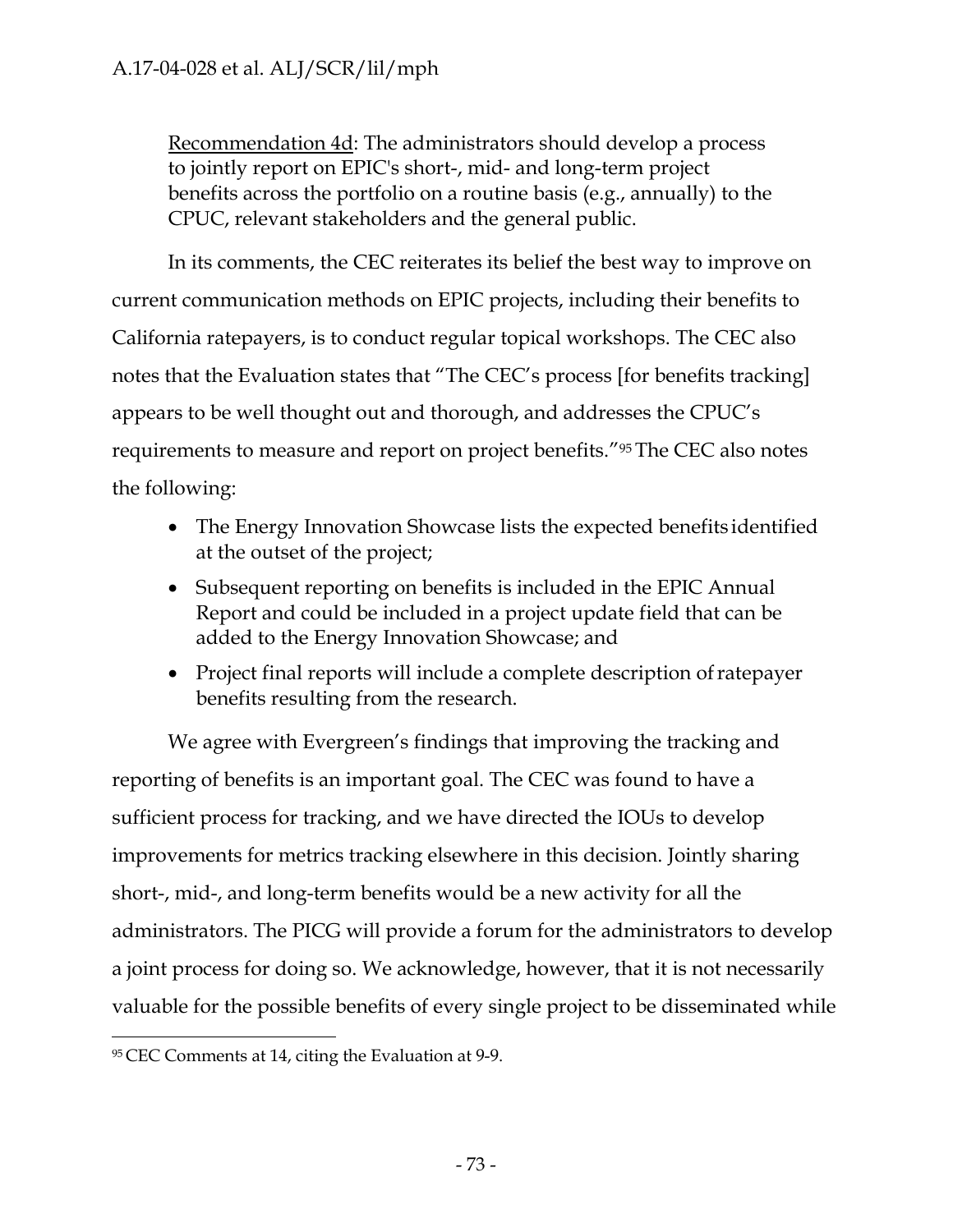the project is ongoing. The program area and portfolio-level benefits may be more useful.

#### **3.4.3. Results Dissemination**

The second half of Evergreen's research question regarding assessment of EPIC projects was whether processes are in place to disseminate project results to stakeholders.

Evergreen suggests that EPIC's four-administrator model may create some barriers and limitations to information dissemination since there is no programwide communications mechanism or central repository of project information. That said, Evergreen found that the CEC has a robust process in place to disseminate project results and track knowledge gained. On the IOU side, PG&E has disseminated project results widely, while SCE has not. SDG&E had not yet completed projects at the time Evergreen conducted its research.

Evergreen qualifies its finding that the CEC's robust results dissemination processes are consistent with peer RD&D programs by noting that it is premature to determine whether the CEC's project dissemination tracking processes are effective at achieving their mid- and long-term objectives. This leads to the following recommendation:

Recommendation 4e: the CEC's project benefits quantification process should be reviewed again once more projects are completed

In its comments on this recommendation, the CEC suggests that additional formal review of its project quantification process "is an appropriate topic for the post 2020 program discussion." The CEC believes its benefits quantification process is well aligned with peer R&D programs and it will continue internally to refine the process. The CEC is also planning to conduct in-depth case studies of several EPIC projects with external support. We understand this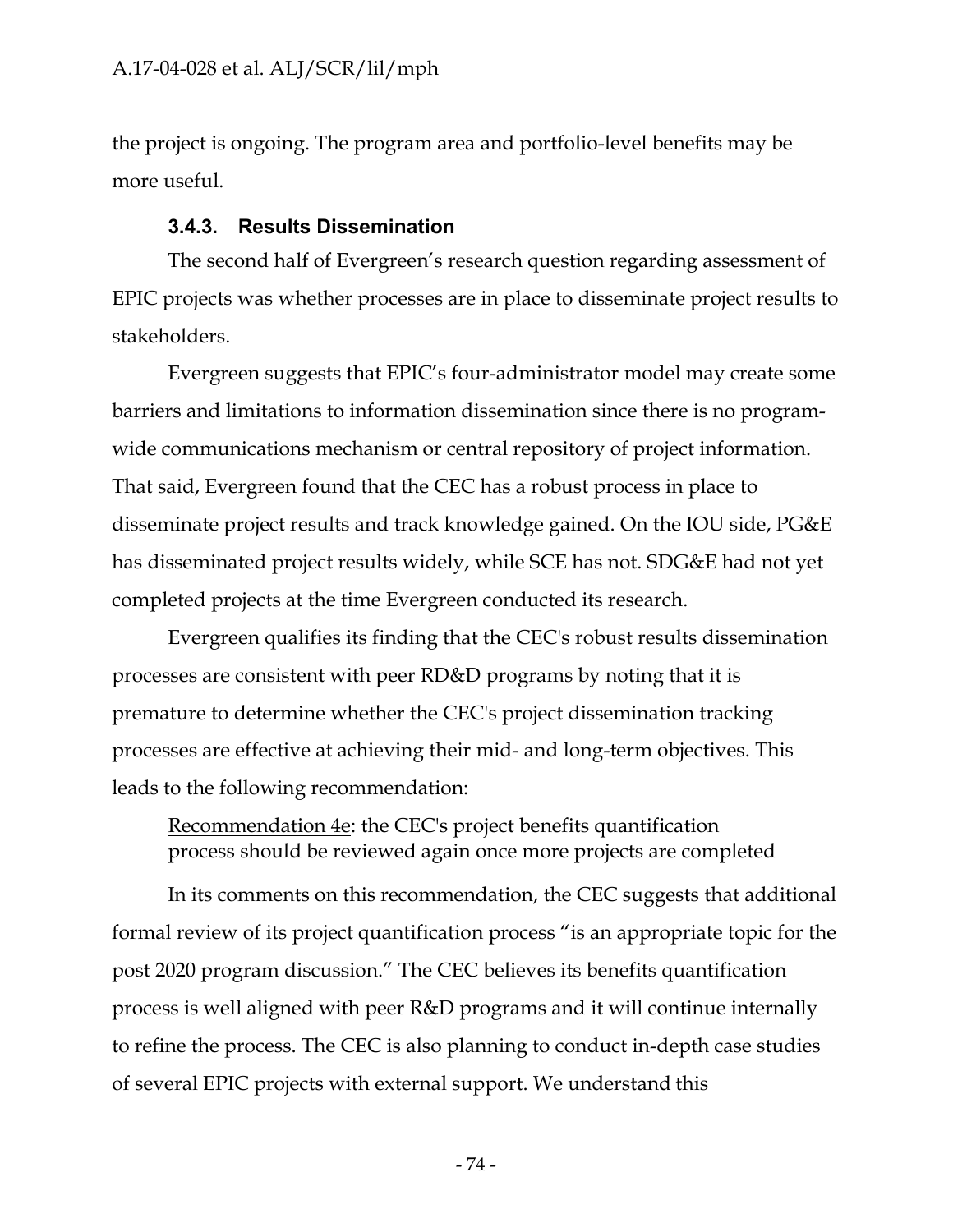recommendation to reference an element that should be included in any future EPIC program evaluation, and we agree that is appropriate.

Regarding the IOUs' approaches to results dissemination, Evergreen reports that the IOUs document the results of their dissemination plans in their project closeout reports by identifying presentations they have made or plan to make: PG&E appeared to identify several external conferences to share results, whereas SCE reported far fewer information sharing plans.

Evergreen describes these results as consistent with its analysis of information dissemination by each IOU, with SCE sharing information about projects much less frequently compared to PG&E and SDG&E. On this basis, Evergreen makes the following IOU-specific recommendations:

Recommendation 4f: SCE should share its project results more widely with interested stakeholders, including delivering presentations at conferences and workshops.

Recommendation 4g: SDG&E's project closeout reports should be reviewed once projects are completed to ensure that results are widely disseminated.

SCE did not respond to Evergreen's recommendation in its comments. SDG&E states that it intends to widely share and distribute final results to interested stakeholders by making the final comprehensive report widely available and by publishing technical papers in serial publications and presenting at conferences. SDG&E believes this is another area where a potential independent body could assist the EPIC administrators by facilitating the dissemination of the final project reports and technical papers. In addition, the Commission should consider whether the independent body could serve as a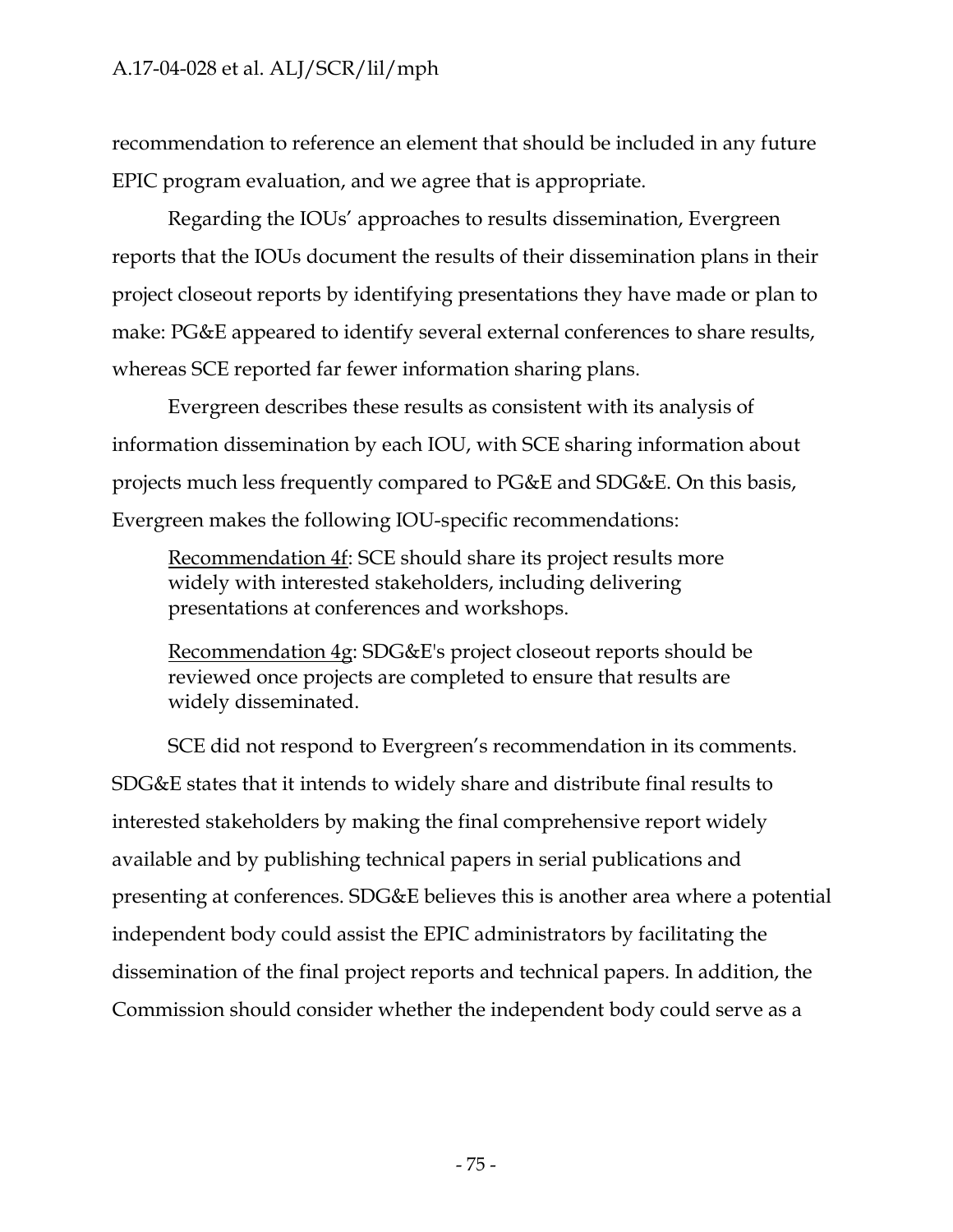sustainable entity to archive and maintain EPIC project results for public reference via a website.96

Evergreen concludes its review of the administrators' dissemination of project results by addressing what it sees as the inefficiencies of the fouradministrator model regarding this task: each administrator uses its own website and listserv(s) to distribute information, but typically only about its own projects. Similarly, outreach prior to collaborative EPIC symposia is conducted separately even though there is possible overlap in stakeholder interest across technologies investigated by the administrators. These observations lead to Evergreen's final recommendation in this area:

Recommendation 4h: The administrators should jointly develop a single EPIC website and listserv to post and distribute project information for the CEC and IOU projects.

Included on this website would be a single, downloadable Excel spreadsheet that contains key information for all EPIC projects. This would ensure that stakeholders have an easy way to obtain all relevant information about EPIC projects that support their particular areas of interest.

Evergreen suggests that more stakeholders might engage with the Program if it is easier for them to receive and organize all relevant information about the performance of individual projects, as well as the entire EPIC portfolio.

In comments, the CEC states that it believes the creation of a new EPIC website and listserv would be duplicative of what the CEC has already done, so

<sup>96</sup> SDG&E Comments at 8-9.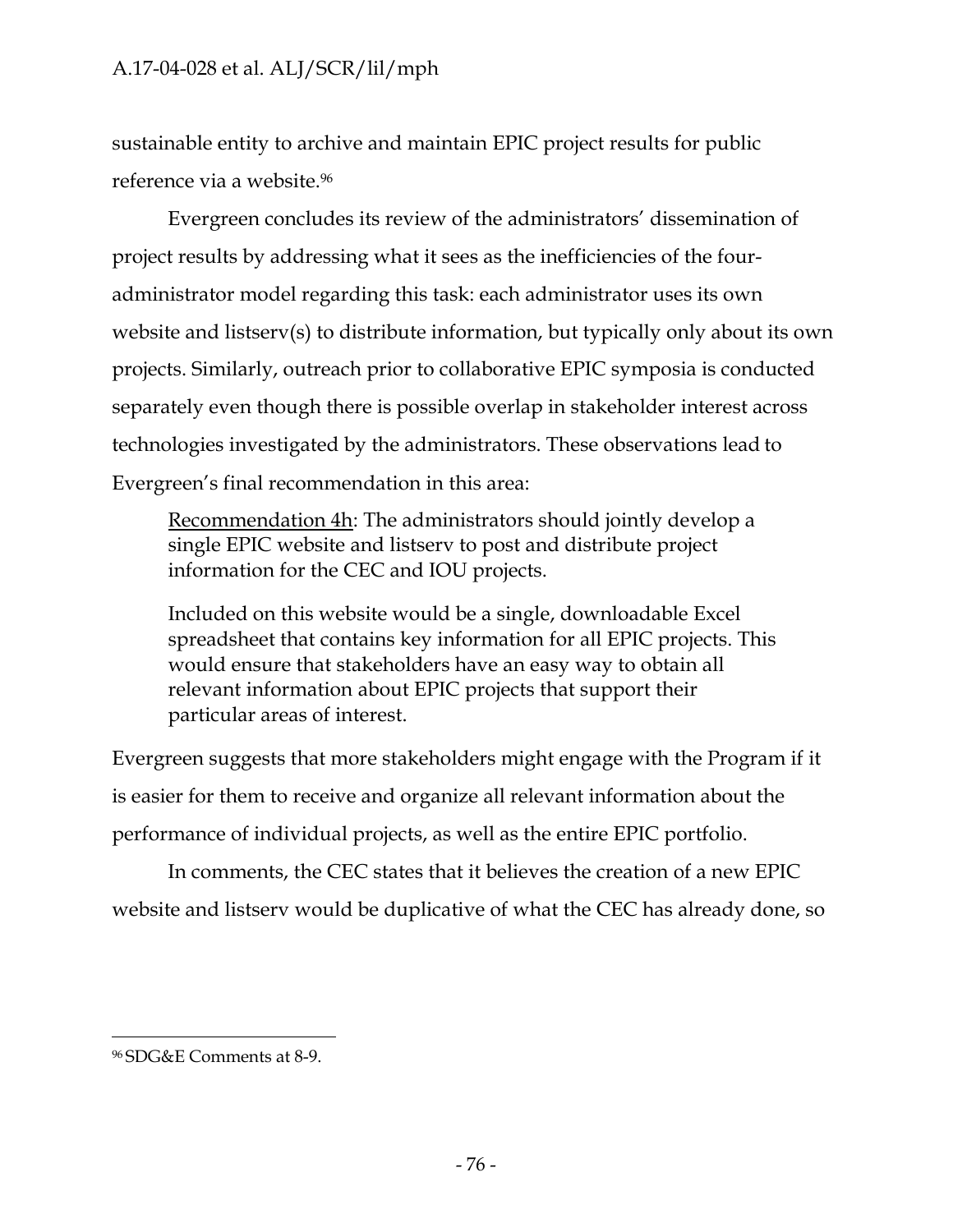the focus of this recommendation should be on creating a comparable resource for the IOU projects:97

- The CEC, as a public agency, has specific requirements with regard to issuing public notices before workshops.
- For joint workshops that include all EPIC administrators, the CEC sends out notices on its listserv and posts them on its website on behalf of all EPIC administrators.
- The Energy Innovation Showcase received over 18,000 visits to date in 2017, and
- the CEC's "research," "EPIC," and "opportunity" listservs had 8,559 subscribers as of January 2016.

We agree with the Evaluation that a single database would support transparency, information dissemination and stakeholder engagement. While the CEC may have an online project-level database, the other administrators do not: Evergreen recommends creating a single resource encompassing all four portfolios. As discussed in the PICG section, this is a task that can be addressed within the scope of that group's work.

# **3.4.4. Project Networks**

Evergreen notes that "for programs such as EPIC to be successful, they must collaborate to some extent with other experts and transfer the knowledge gained from their investigations to other stakeholders. The diffusion of such information is critical if others are to adopt these technologies and tools and/or to conduct further research to improve upon them."98 To this end, the IOU and CEC EPIC project teams make formal and informal connections with a wide

<sup>97</sup> CEC Comments at 15-16.

<sup>98</sup> Evaluation at 3-15.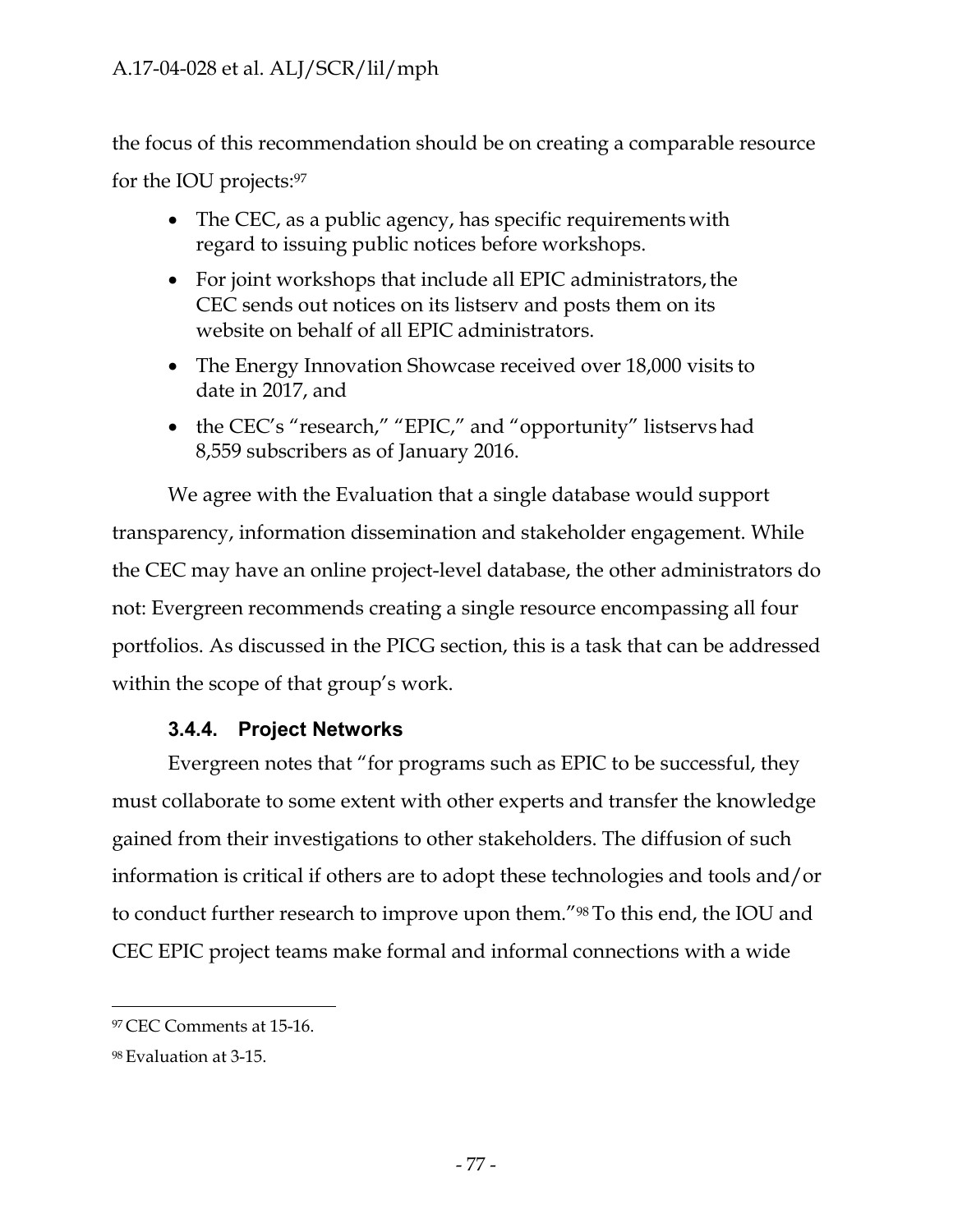range of other organizations beyond the project team to share knowledge and experience. Organizations such as government research laboratories, private research and consulting companies, universities, utility associations and manufacturers are included in these project networks.

Evergreen states that its analysis of knowledge dissemination activities and the relational networks of projects that it sampled and interviewed suggests that projects are developing broad networks of stakeholders and other market actors: "the wide range of entities that is already engaged in projects suggests that the projects are well positioned to lead to wide dissemination of knowledge once projects are completed."99 In short, Evergreen finds that the administrators have been effective even at this early stage of the Program's implementation in developing networks and disseminating knowledge.

Evergreen does note that the CEC engages with more organizations than the IOUs, with much more focus on public organizations; Evergreen sees this as corroborating its findings regarding the much narrower focus of IOU projects and the lack of transparency of IOU projects compared to the CEC:

- On average, the CEC engages with 18 organizations per project during implementation, while IOUs engage with 7.
- The type of organizations with which the CEC and IOUs engage also differs to a great extent. Ninety percent of organizations that the IOUs engage are private compared to 36 percent for CEC TD&D projects.
- The IOUs' networks consist mainly of manufacturers, private companies and other utilities, with very few government/policymaking organizations included.
- The CEC engages more often with its project networks as compared to the IOUs, which may be due to having fewer formal relationships with

<sup>99</sup> *Id.* at 11-18.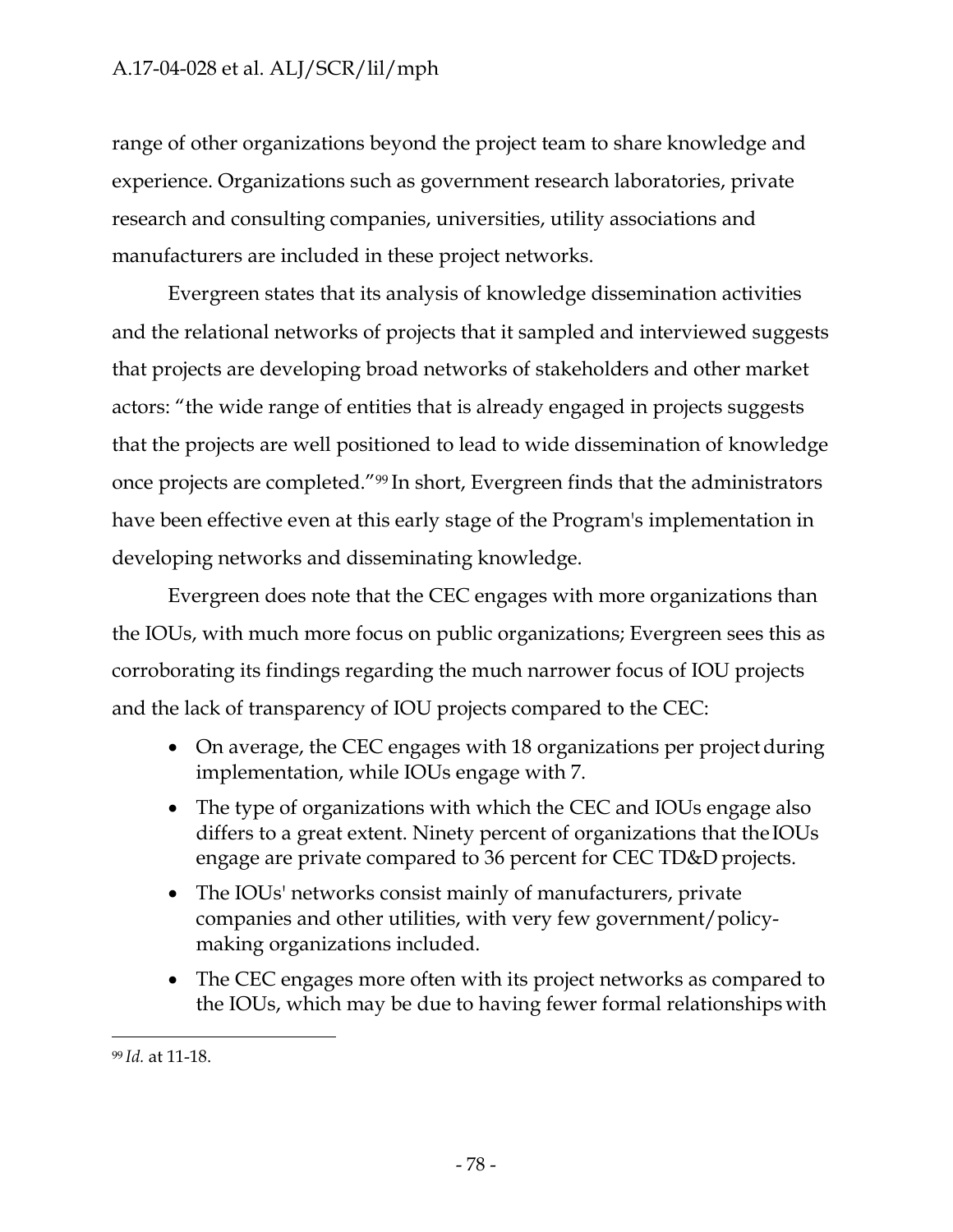external organizations (20 percent formal agreements in place for the IOUs versus 57 percent for the CEC).

Evergreen makes no recommendation on whether the IOUs shouldengage a higher percentage of public agencies in line with the CEC's approach, since the program rules regarding the dissemination of information do not distinguish between public versus private organizations. Based on our own review, we agree that the utilities should increase and improve stakeholder engagement. While the utilities' focus and approach is intentionally utility-focused, their EPIC investments would still benefit from more transparent, formal networking. The upcoming RAP application should explain how the utilities plan to improve in this respect.

#### **3.5. Project Impacts and Policy Alignment**

In this section of the Evaluation, having addressed program administration, investment planning, project selection, and project assessment, Evergreen examines the wider impact of the EPIC projects. The key research questions that Evergreen addressed were (1) are ongoing projects showing reasonable indicators of success, and (2) looking beyond project- and administrator-specific considerations, what impacts does the Program overall have in a wider context?

Evergreen finds that the overall EPIC portfolio appears to be on track in meeting its short-, mid- and long-terms objectives: EPIC is both broad and deep, and administrators take steps to integrate projects into the broader innovation and policy landscape.

While projects appear to be consistent with the Program's objectives and core values, Evergreen also finds that "the Program as a whole is not consistent with other peer RD&D programs, which have a much greater focus on support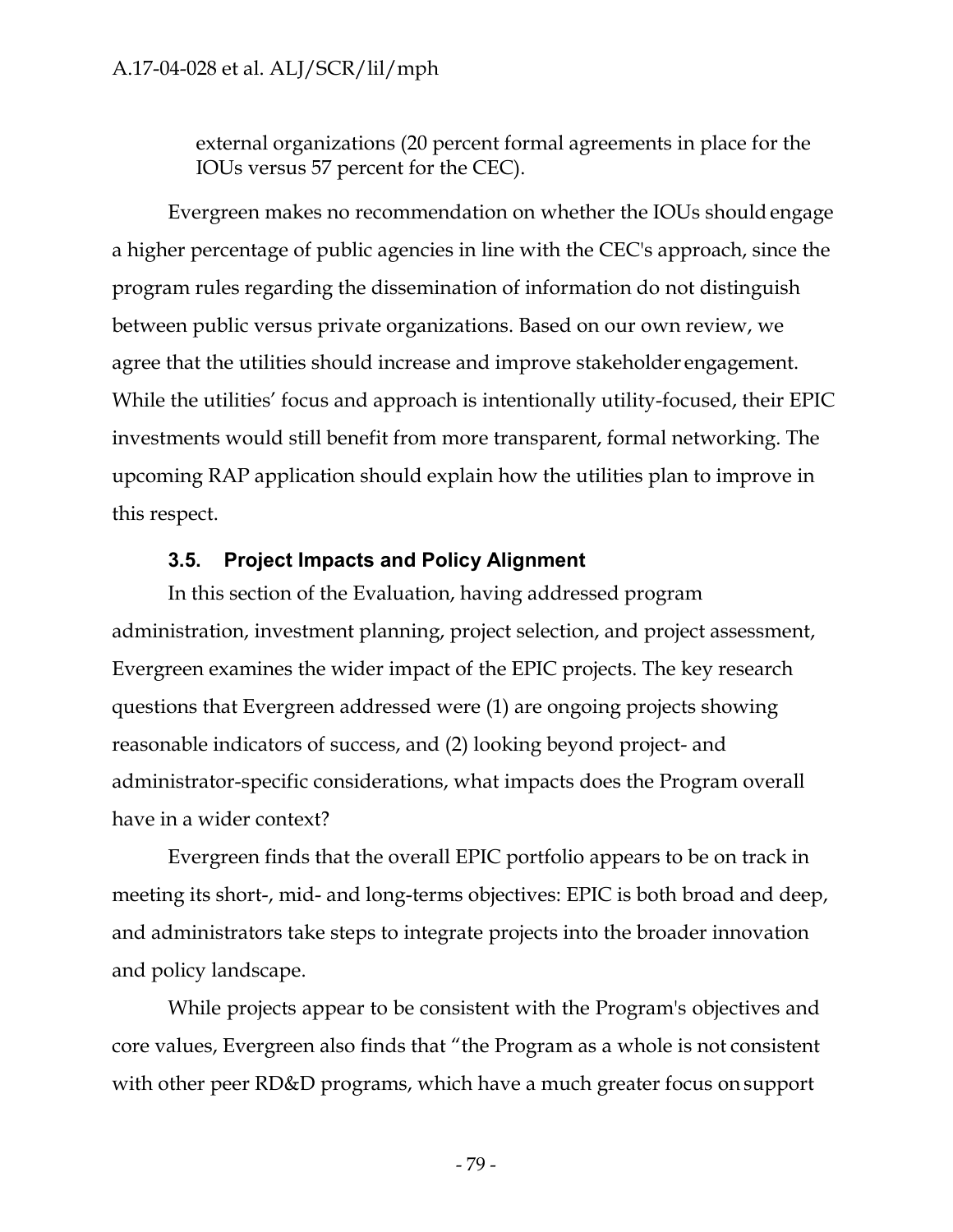for commercialization." Evergreen explains this observation by noting that "EPIC reflects the diversity of projects encouraged by CPUC Decisions, which contain a more broadly defined set of objectives." For this reason, Evergreen reiterates the need to prioritize the principles, policies and strategic objectives and operationalize what it means for a portfolio to be optimized.

With respect to each of the three investment areas designated by the CPUC, Evergreen reports the following:

- Overall, when viewed as a portfolio, EPIC's Applied R&D projects show some progress with respect to knowledge and awareness among potential users, follow-on research and development, technology demonstrations, potential private investment, patents and early adoption.
- In general, the **TD&D** portfolio also appears to be on track, thus far, in meeting its short-, mid- and long-terms objectives.
- EPIC's <u>Market Facilitation projects</u> are clearly consistent with the goal of addressing non-technical barriers with projects aimed at enhancing permitting and market and technical analysis predominating, thus far. We found that projects generally are on track to achieve their research objectives and expected benefits.100

On the whole, Evergreen found that "the diversity of projects with respect to technologies and commercialization in the EPIC portfolio adequately addresses EPIC's multiple policy goals. However, Evergreen also concluded that until the Commission prioritizes its policy goals, it cannot be determined "whether each administrator is expending the right level of effort to address each of these policy goals, delivering project results quickly enough and bringing important

<sup>100</sup> *Id.* at 11-19.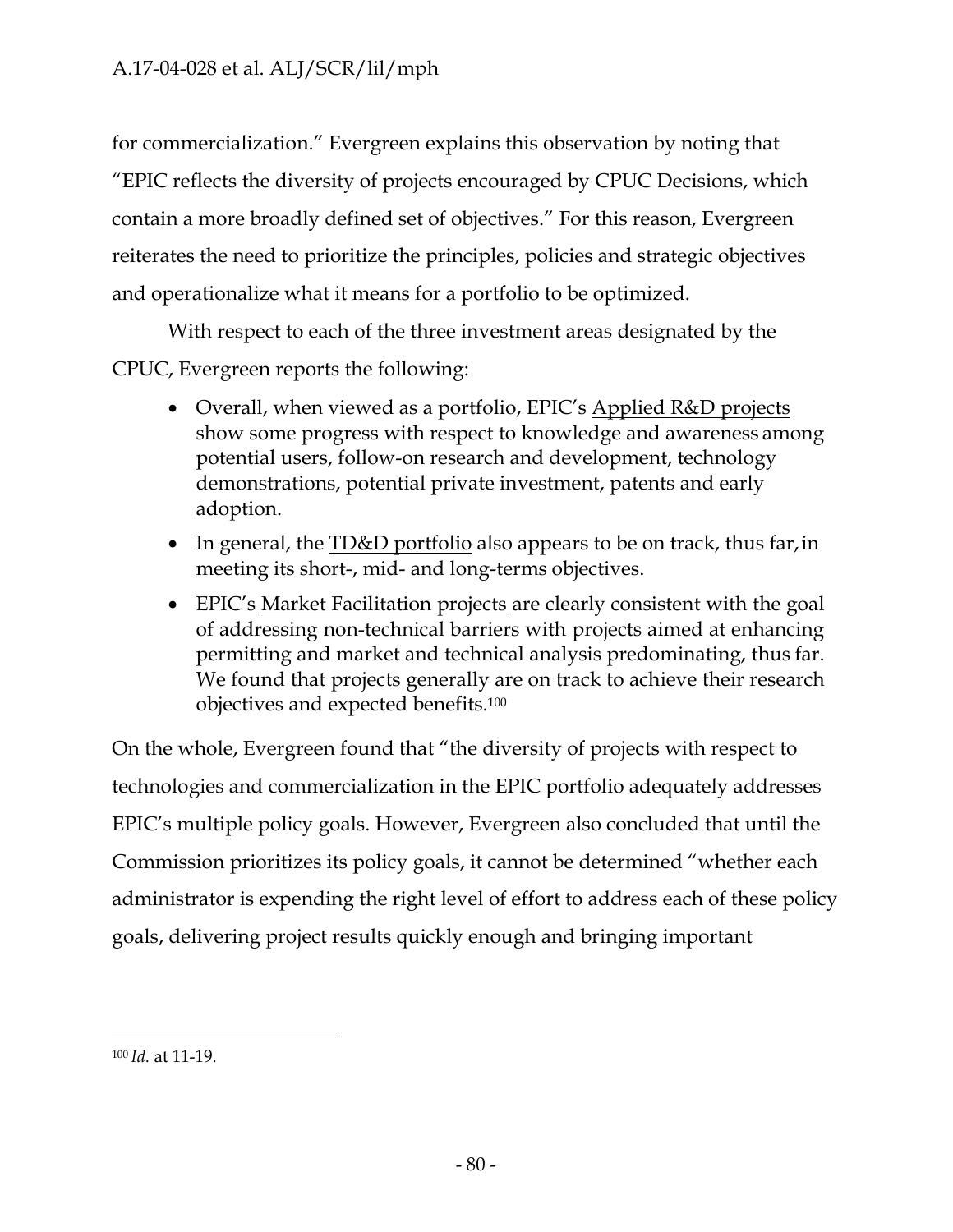innovations to market or the public domain.101 On this basis, Evergreen offers the following recommendation:

Recommendation 5a: The Commission should consider characterizing the EPIC portfolio by types of technologies and their commercialization status as baselines against which to compare future EPIC iterations.

In its comments, the CEC agrees that characterizing by technology type can be a useful baseline to compare future EPIC iterations, as long as there is flexibility to account for the potentially non-linear and unexpected nature of research. The CEC's Energy Innovation Showcase categorizes projects by technology type; the Joint Comparison Matrix also characterizes the proposed projects/initiatives by technology type.

Recommendation 5b: The Commission should regularly evaluate EPIC to confirm that the CEC is ensuring the Market Facilitation Projects are effectively connected to and serving the needs of the Applied R&D and TD&D projects.

In its comments, the CEC states that it is not opposed to the CPUC evaluating Market Facilitation projects in the next periodic review to ensure they are effectively connected and serving the needs of the Applied R&D and TD&D projects. However, the CEC does not consider Market Facilitation to be strictly the third stage of the energy innovation pipeline, but rather to be strategic support at key stages of a new technology's development to increase the likelihood of market adoption and commercial success.

Finally, Evergreen identified future opportunities for more coordination at the project level between the CEC and the IOUs, with the IOUs considering

<sup>101</sup> *Ibid.*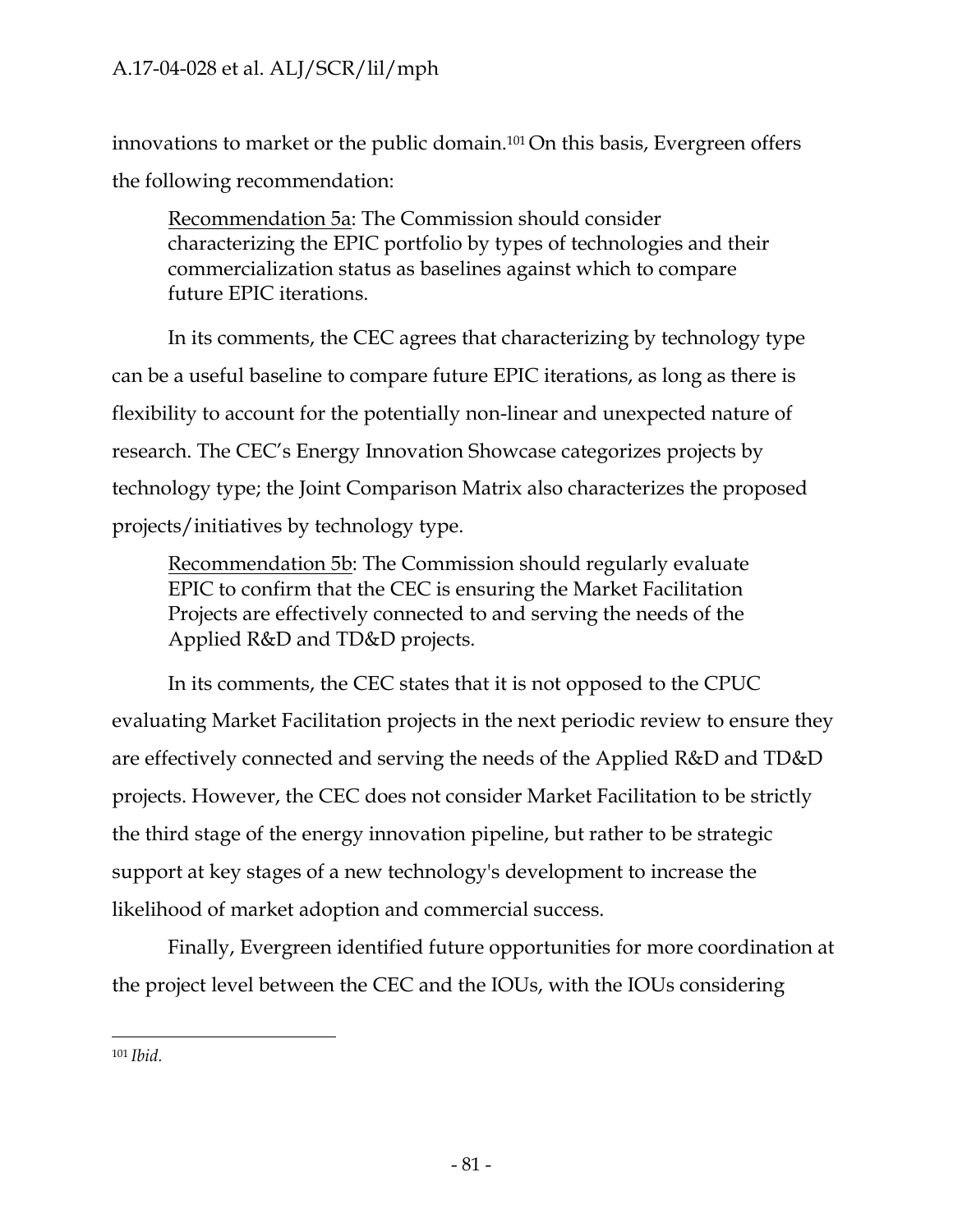demonstration projects that could build on CEC Applied R&D projects, once those are further along. Given the current lack of extensive coordination between the IOUs and the CEC at the project level, such opportunities may not happen unless a more formal process is introduced. This leads to the following recommendation:

Recommendation 5c: EPIC administrators should establish a process to ensure that once Applied R&D projects are completed by the CEC, administrators consider the results and identify potential TD&D projects.

Evergreen suggests that its recommended process "would ensure that projects that have evaded the Technological Valley of Death do not subsequently fall into the Commercialization Valley of Death." Evergreen contends that this view is consistent with the underlying theory that supports the three phases of the administrator's innovation pipeline.

In its comments, the CEC agrees that further coordination among EPIC administrators at the project level can help identify Applied R&D projects that may serve as good candidates for IOU TD&D projects. The broad programmatic Recommendations made in 5a, 5b, and 5c should be considered in any future EPIC rulemaking. However, the administrators can take immediate steps to identify possible ways to address Recommendation 5c now; the IOUs' upcoming RAP application should suggest potential approaches to coordinate their TD&D investments with Applied R&D efforts.

#### **3.6. Overarching Coordination and Collaboration**

Having proceeded through each of the sequential steps in its causal chain that should ultimately lead to the achievement of EPIC's mid- and longer-term outcomes, Evergreen ties together the themes that emerge from the findings and recommendations discussed above by presenting another "key finding": there is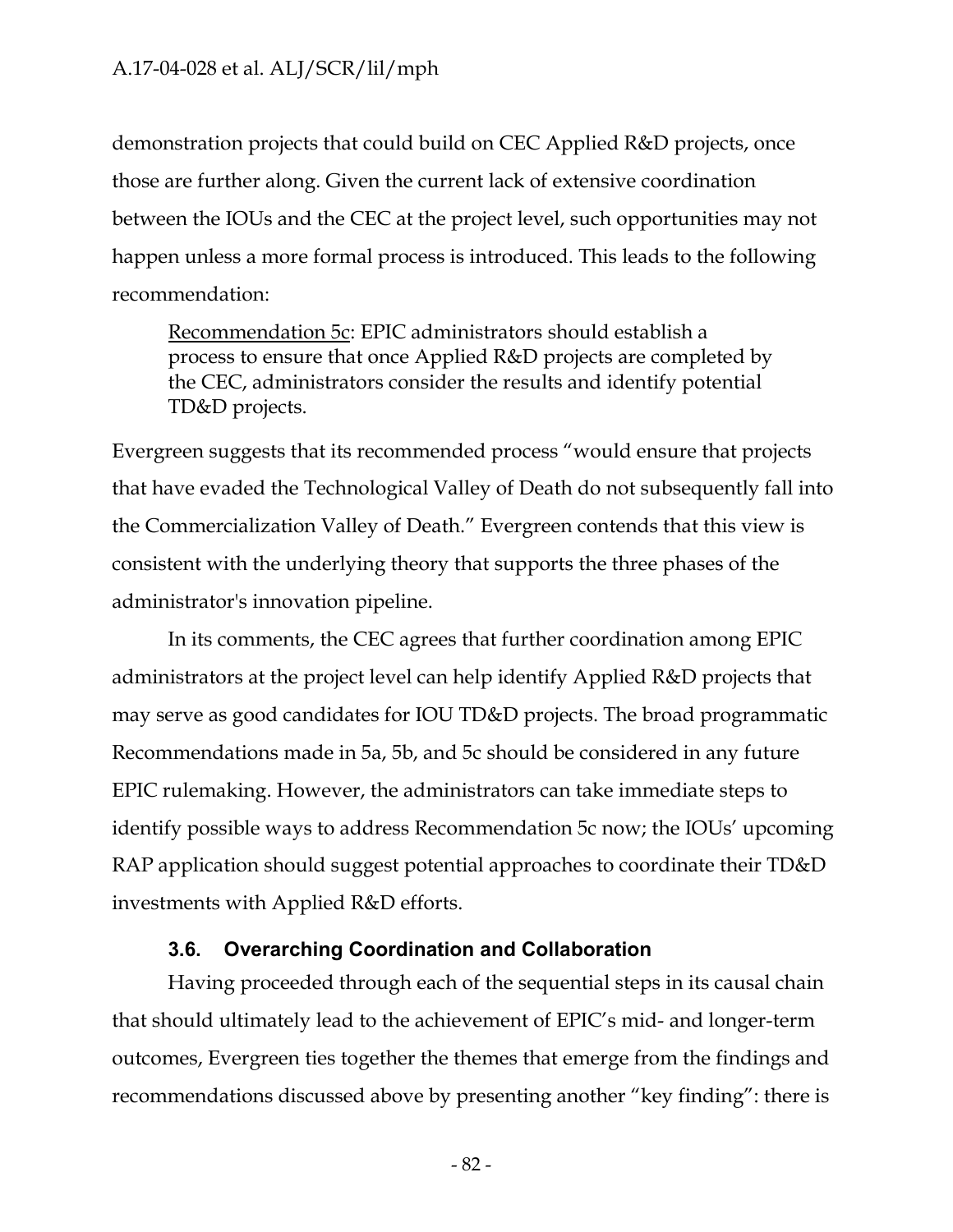a need to supplement EPIC's administrative structure by convening an independent body to coordinate, facilitate and lend technical expertise.

Evergreen states that its Evaluation "has identified a critical need for improving administrative coordination and stakeholder engagement that the administrators are not currently addressing due to limitations associated with the administrative model and their reliance on minimum project reporting procedures, [and to] supplement the existing administrative structure by convening an independent body that provides coordination and facilitation support to the administrators and compiles and helps disseminate information."102 This finding leads to the following "high priority" recommendation:

Recommendation 6a: The CPUC and/or the administrators should fund and convene an independent body to coordinate, facilitate and lend technical expertise.

Evergreen envisioned that such a body would be able to increase transparency and stakeholder engagement and ensure the Program is most effectively directing EPIC funds toward energy innovation that meets the highest priority state policy goals.

We responded to Evergreen's recommendation in D.18-01-008 by creating the Policy + Innovation Coordination Group (PICG) and directing Commission staff to develop and circulate a detailed organizational proposal for consideration by parties. We address the results of that process below.

<sup>102</sup> Evaluation at 1-7.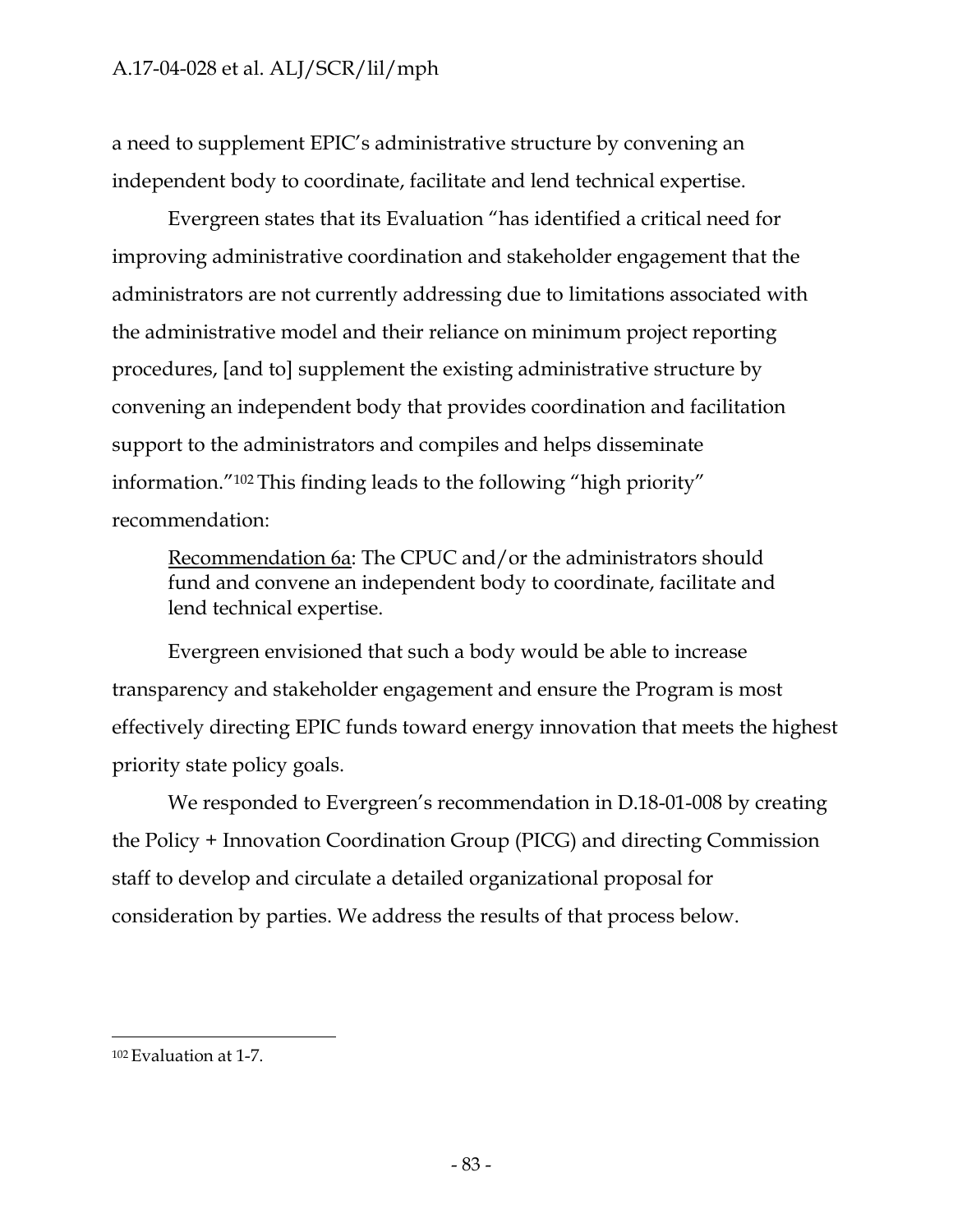## **3.6.1. PICG Framework**

As noted, in D.18-01-008 the Commission established a framework for a new PICG in order to create a formal process to improve overall coordination of the EPIC program.103 The Commission envisioned that the PICG would "conduct specific coordination functions to achieve one overarching goal: to ensure that EPIC investments are optimally aligned with and informed by key Commission and California energy innovation needs and goals."104 As explained by the Commission,

The framework we adopt in this decision focuses on two related goals: establishing a coordination-focused working group with an overarching view of the program, and ensuring targeted coordination among EPIC and the Commission while avoiding creating an additional administrative burden for the administrators.105

The Commission directed the Energy Division to prepare a Staff Proposal to provide further detail regarding how the PICG framework should be implemented. The proposal would be circulated for parties' comments, after which the Commission would adopt the final operational structure, tasks, budget and a competitive selection process for the PICG in a subsequent decision in this proceeding.106

The Energy Division prepared its Staff Proposal and the assigned ALJ issued the proposal by ruling on February 22, 2018. The CEC, PG&E, SCE, SDG&E, ORA, and CEJA/Greenlining filed and served comments on March 8,

- <sup>105</sup> *Id.* at 26.
- <sup>106</sup> *Id.*, OP 3.

<sup>103</sup> D.18-01-008, Ordering Paragraph (OP) 2.

<sup>104</sup> *Id.* at 24.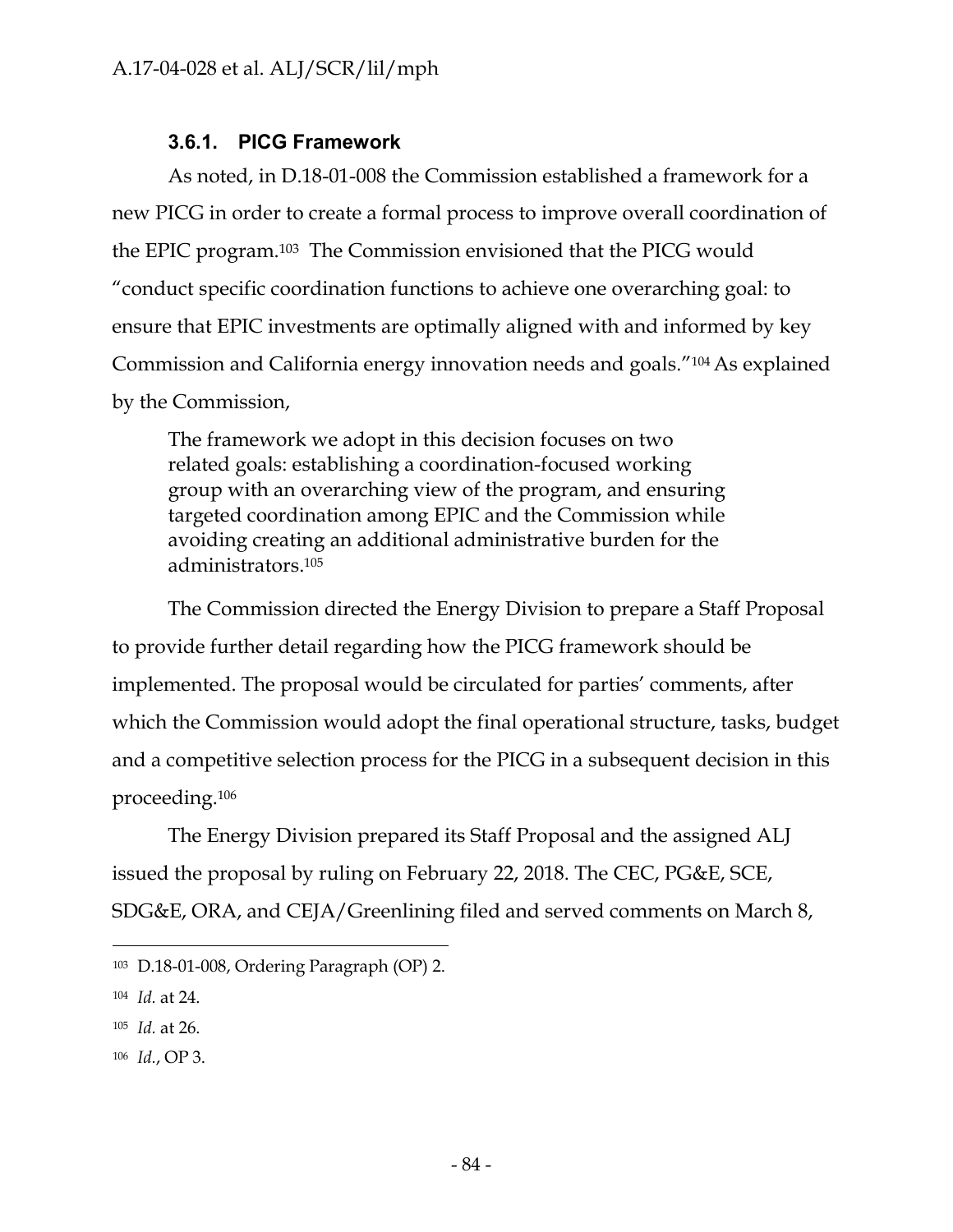2018. The CEC, SCE, and ORA filed and served reply comments on March 15, 2018. Those comments and reply comments also included responses to a number of additional questions posed by Commission staff regarding the proposal.

#### **3.6.1.1. Comments on the PICG Framework**

The CEC is supportive of the goals of the PICG and Staff Proposal, but opposes some elements of the approach and work areas outlined in the Staff Proposal. In particular, the CEC has concerns that the approach implies the PICG would have the power to adjust research in the middle of an investment plan cycle, which they assert is contrary to the limitations and framework articulated in D.18-01-008. More specifically, the CEC suggests that the proposals for an annual PICG forum, a new public listserv, and a consolidated database are redundant to existing procedures and mechanisms. The CEC suggests that it could host the utilities' EPIC research products in the CEC's database, if the Commission were to augment its administrative budget for this purpose.

The utilities generally caution that the Commission's decision on PICG matters should not delay approval of the utilities' EPIC 3 investment plans. They generally support the Staff Proposal, and otherwise their input includes suggestions about additional administrative tasks the PICG could take over for the administrators.

ORA recommends that the Staff Proposal be amended to direct the PICG to ensure that the EPIC administrators are identifying and documenting ratepayer benefits, as well as subsequently verify that those benefits are actually accruing to ratepayers. ORA also wants to see greater feedback and coordination

- 85 -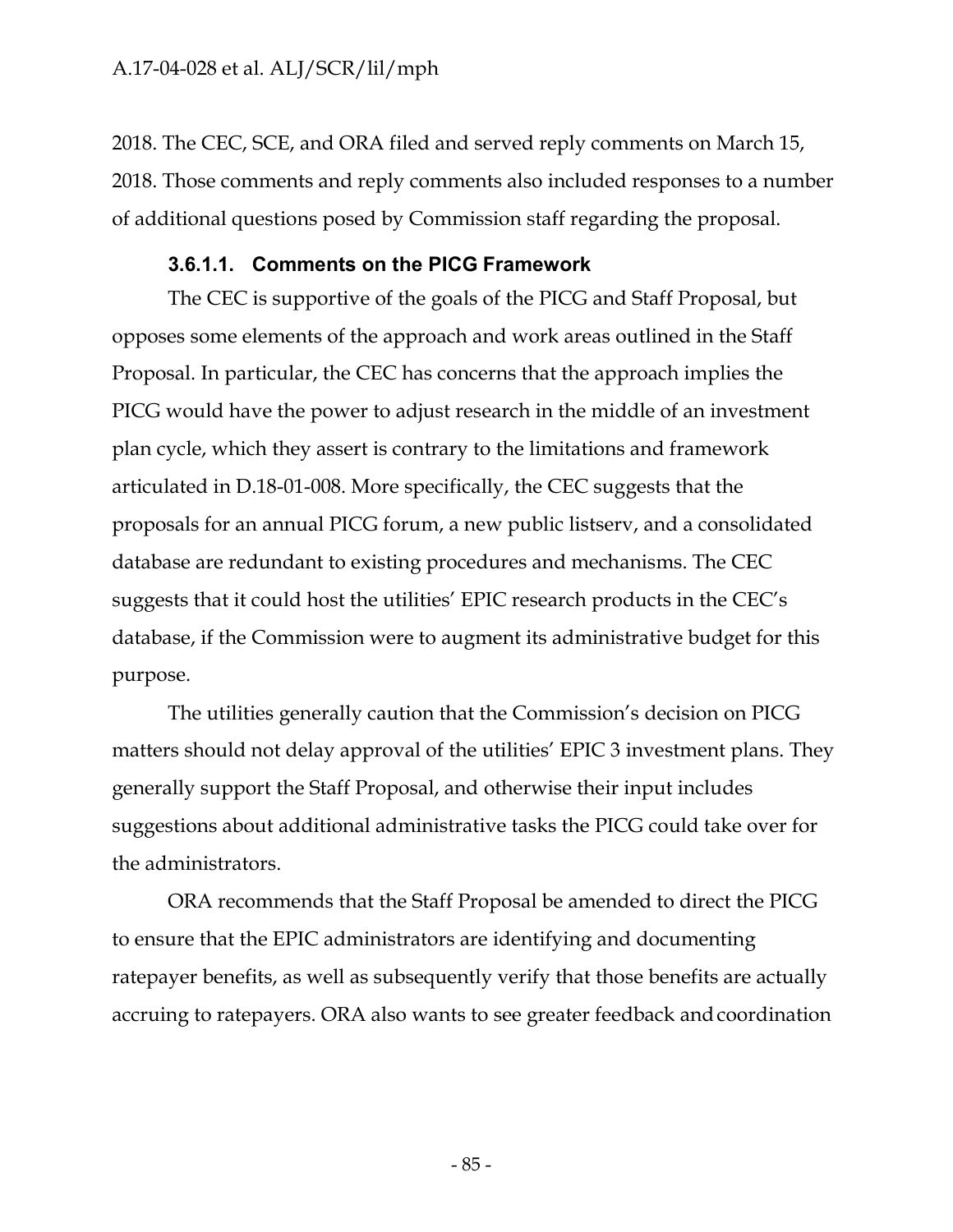between Commission proceedings and programs and the EPIC administrators' triennial investment plans.107 Finally, ORA proposes that the PICG should compile a complete list of the EPIC administrators' approved and executed EPIC projects. This list should be categorized by policy and Commission proceeding to avoid duplication, to assess the level of attention and investments on particular policies, and identify investment gaps.

CEJA/Greenlining request revision of the Staff Proposal to provide additional information on how the Project Coordinator will use DAC Advisory Group feedback, and whether the Project Coordinator will solicit feedback from DACs directly. We address these suggestions below in our discussion of the process for PICG stakeholder engagement.

With regard to the CEC's concern that the PICG would have authority to re-direct research or otherwise modify the Commission's approval of an Investment Plan, we clarify that the PICG would not have that authority. At the same time, good-faith coordination that yields new knowledge may naturally lead to changes in the focus of a research effort, and we intend the PICG to support this kind of productive coordination. For example, if an administrator learns that learning more about a particular inverter communication process is of high importance to Commission staff or stakeholders, and placing more focus on that area of a project is consistent with the approved investment plan, we expect

<sup>107</sup> For example, ORA notes that in R.14-10-003 the Commission ordered the utilities to execute one distribution deferral demonstration project and up to three additional demonstration projects. ORA asserts that the utilities have failed to explore the EPIC Program as an appropriate vehicle for these projects. ORA also asserts that EPIC was underutilized to serve the TD&D needs of the distributed resources planning (DRP) proceeding.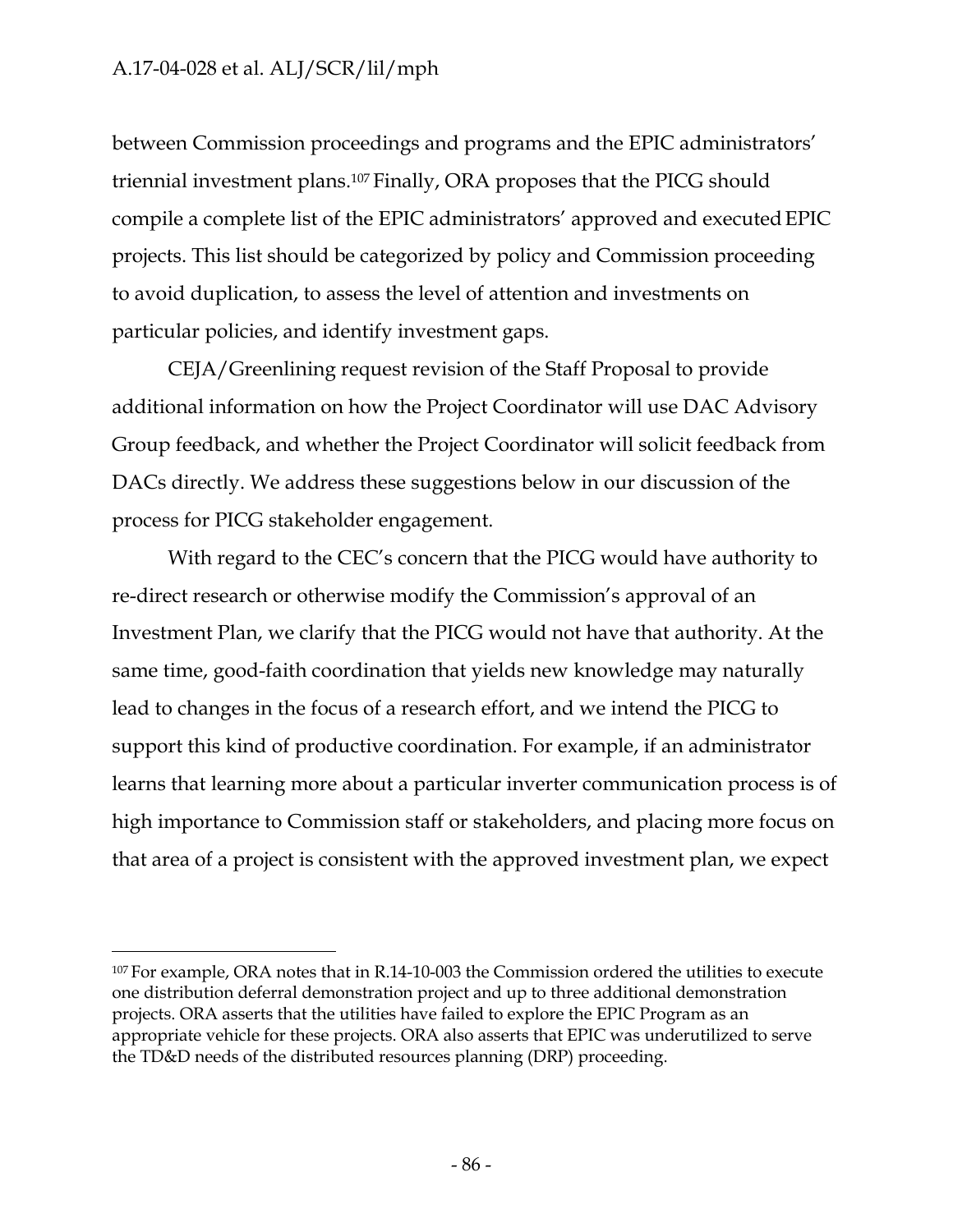the administrator to make a demonstrable effort to do so. We urge the administrators to support our intentions here.

We disagree with the CEC's comments that some aspects of the PICG are redundant to existing procedures and mechanisms. While Evergreen's evaluation did credit the CEC for developing and implementing many best practices, this is not the case for every EPIC administrator. Our focus is on overall program improvements, and the Evergreen evaluation makes clear that such improvements will benefit even an administrator like the CEC that is already well down the road toward an effective program structure.

Regarding the IOUs' suggestions that the PICG take on administrative tasks such as benefits tracking and reporting, and information dissemination, and other, that is not the role we envision for the PICG. Such activities would be inconsistent with the clearly limited framework we established in D.18-01-008. Elsewhere in this decision, we have established the joint Research Administration Plan process for the IOUs to address these improvements in program administration, as part of their non-delegable administrative responsibilities.

We also decline suggestions from ORA that would inappropriately broaden the PICG's tasks beyond its narrowly defined mission statement. Benefits tracking is an administrative task, and program oversight is exclusively a Commission responsibility. However, ORA's suggestion that the PICG should compile a complete list of projects is an appropriate task. The Staff Proposal suggested that we direct the creation of a single website-based database for all EPIC projects. The PICG coordinator will necessarily review all EPIC reports and Investment Plans, and will be circulating other program-wide information as well. It would be most efficient to provide the resulting compiled information

- 87 -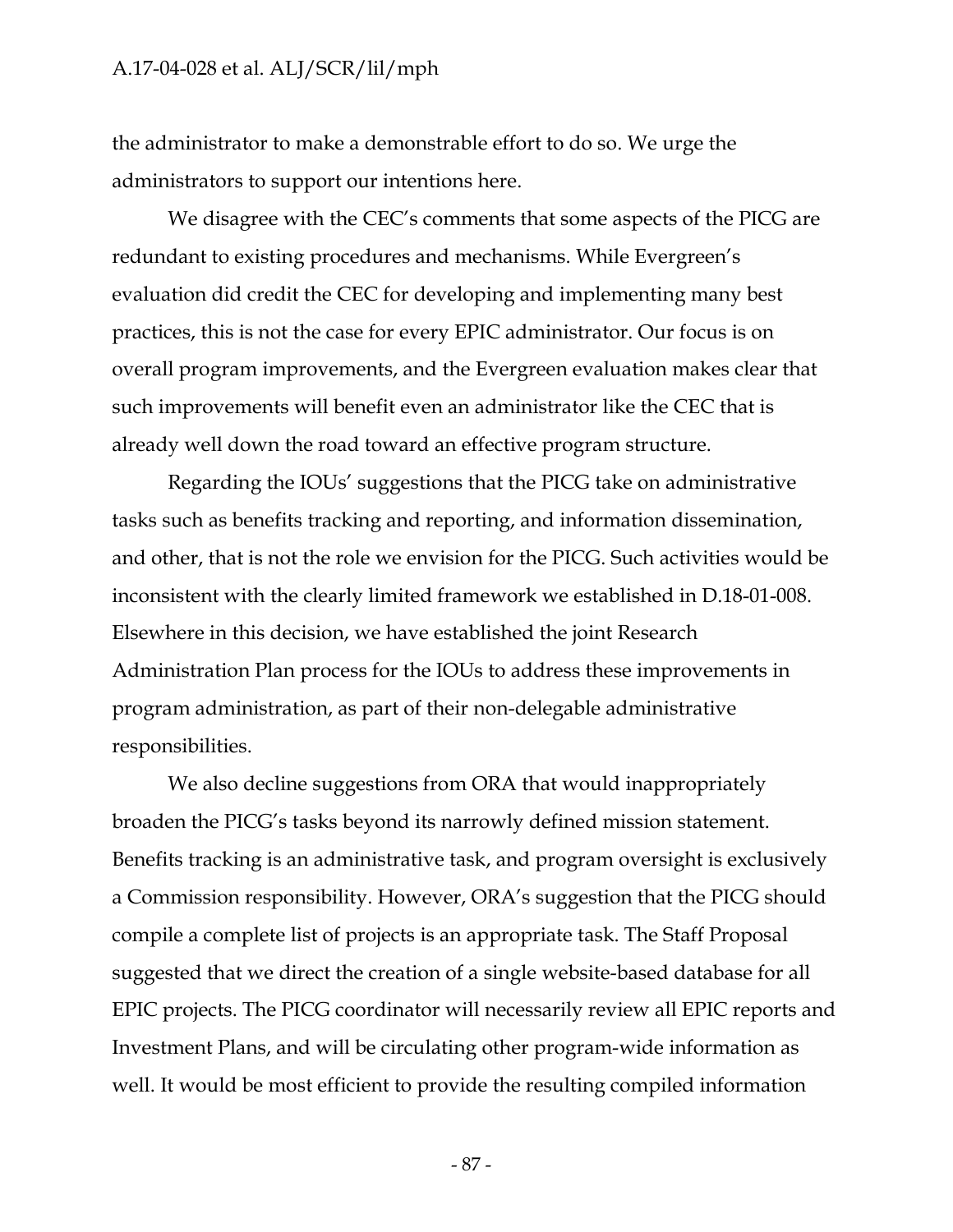online, in a format accessible to stakeholders. This will also respond to a major theme expressed throughout the Evaluation. Therefore, we include this task in the PICG Project Coordinator scope of work outlined below.

In sum, then, based on our review of the Staff Proposal and parties' comments, this decision finalizes the operational structure, PICG activities, budget and the competitive selection process for the PICG coordinator. These determinations enable Commission staff to move forward with selection of a PICG Project Coordinator, and shall serve as initial guidance regarding the scope of work to be undertaken by the PICG.

# **3.6.1.2. PICG Mission Statement**

This decision makes no changes to the PICG Mission Statement adopted in

D.18-01-008, which is repeated here:

The PICG is dedicated to (1) the technical, complex coordination task of identifying timely opportunities for substantive feedback and coordination among EPIC investments and California's energy innovation needs and goals, and (2) providing the support functions to allow this feedback and coordination to occur effectively.

# **3.6.1.3. PICG Structure**

Pursuant to D.18-01-008, the PICG will be an independent support body and will take direction from the Commission with input from the administrators. The members of the PICG are the CPUC, each EPIC administrator, and the PICG Project Coordinator, as defined below.

# **3.6.1.3.1. Membership and Member Responsibilities**

• Project Coordinator

The Project Coordinator shall be selected using a competitive solicitation process, as detailed below. The Project Coordinator shall be an independent contractor and, as an entity, should include a team lead and main PICG representative, technical lead(s) for the Policy + Innovation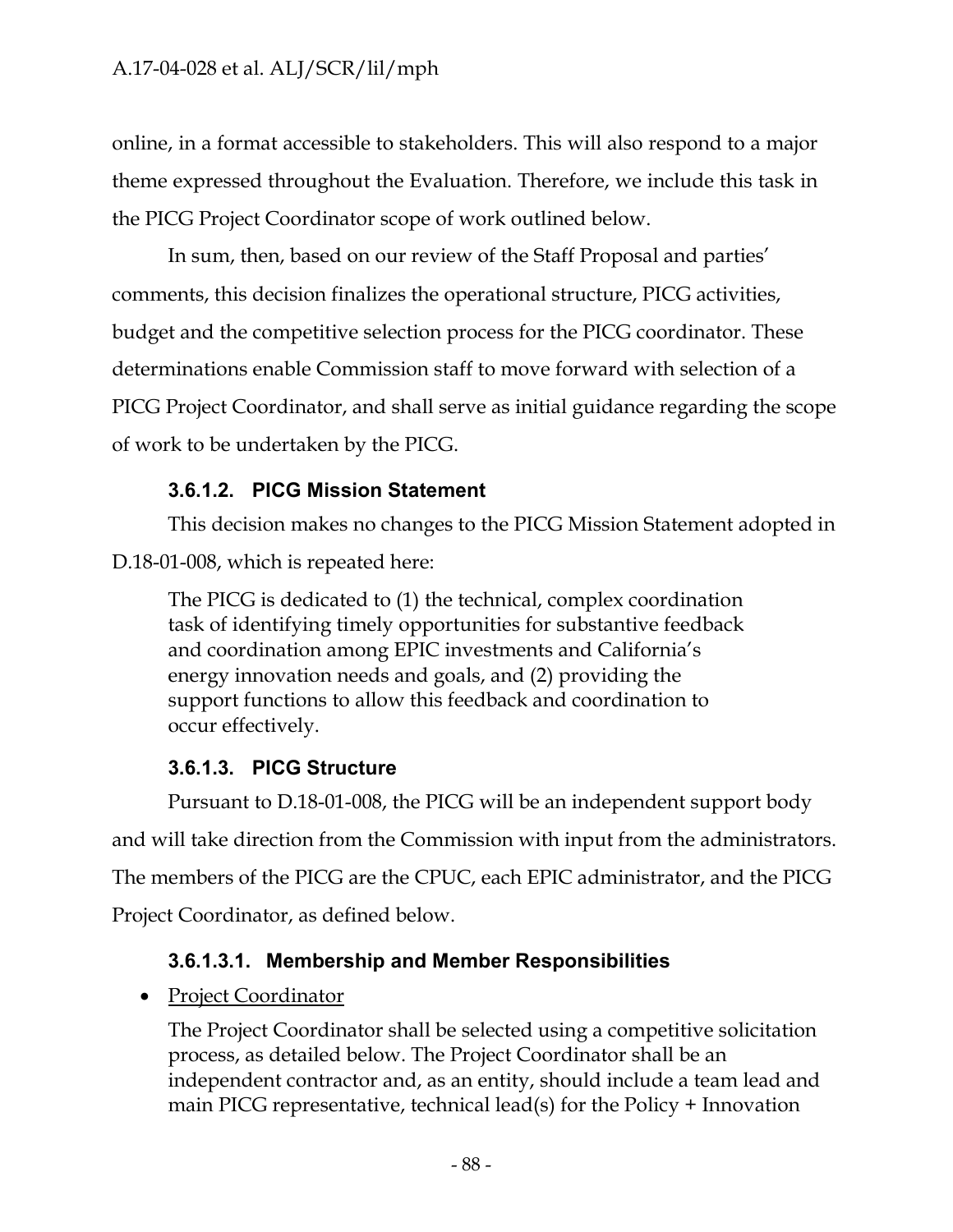Partnership Areas described below, and other technical and support team members. The team should have expertise in the following areas:

- o energy policy and energy R&D;
- o project management and meeting facilitation;
- o technology innovation, with a firm understanding of an R&D program's role in driving technology development, informing policy, and shaping regulations; and
- o a strong understanding of Commission proceedings and processes.

Responsibilities: The Project Coordinator will be primarily responsible for creating an environment for coordination between the Commission's energy policy and planning needs, and the energy R&D supported by EPIC funding.

As the dedicated entity that provides support for improved coordination, the Project Coordinator will organize and facilitate PICG activities and produce deliverables and activities as specified in the scope of work provided below (e.g., expert review, report preparation, meeting facilitation). This arrangement will allow other members of the group to focus on substantive input and creating meaningful dialogue.

• One representative from each EPIC administrator

Administrators may rotate the individual who is their formal representative on the PICG as needed, but these representatives should be at the program management/leadership level (i.e., Commissioner and/or Division Director/Deputy for the CEC; senior leadership level with oversight over EPIC and innovation projects for the IOUs).

• Commission staff: one staff representative, and Commissioners

The Energy Division Director or a designee will be the main Commission staff representative on the PICG. Commissioners may attend PICG functions and provide input as leadership members.

Responsibilities: the EPIC administrators, CPUC Commissioners, and Commission staff members will be responsible for serving in advisory and guidance roles, providing input on priority areas. Commission staff and EPIC administrator members should leverage their expertise and insight in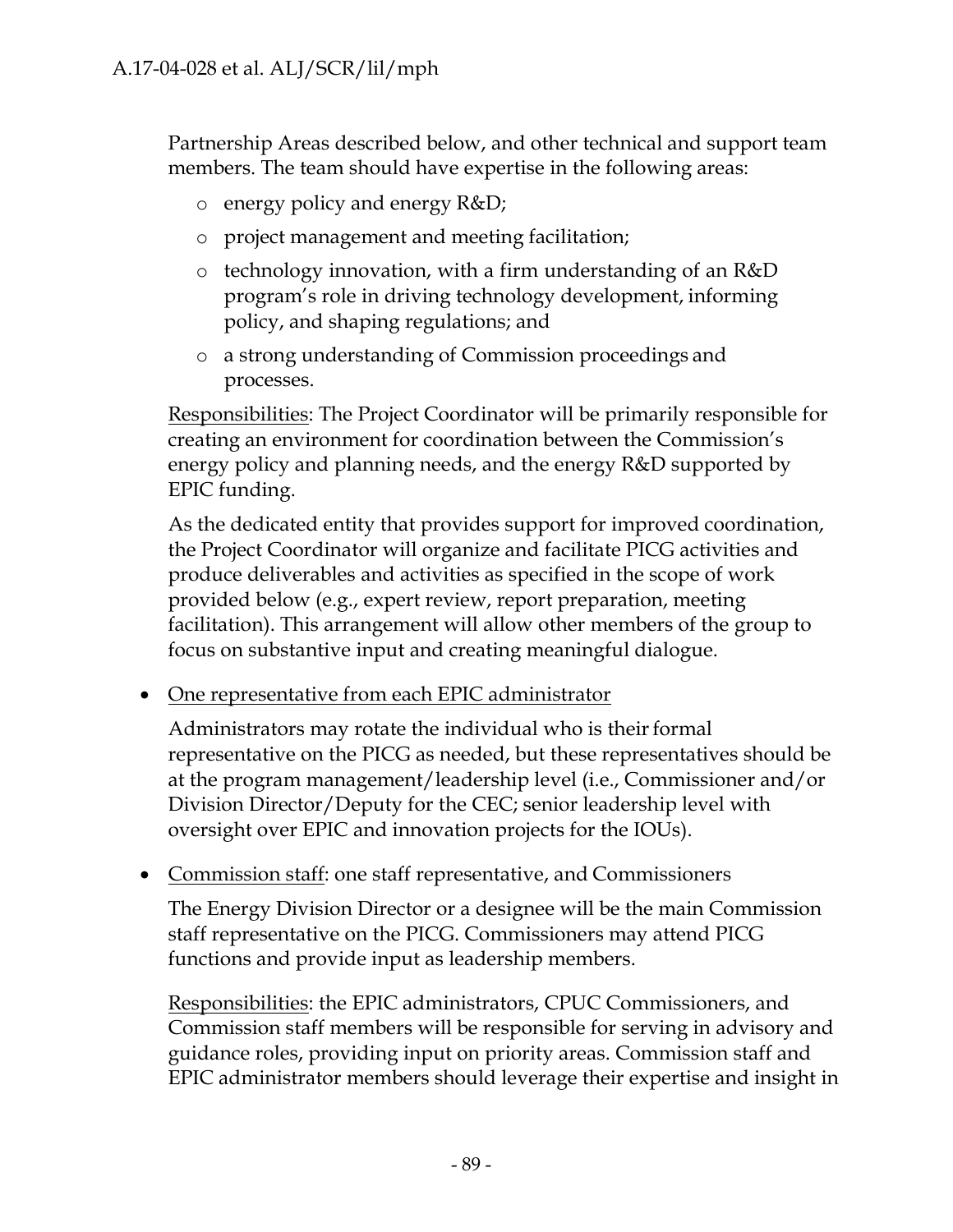their respective organizations to align the key policies of EPIC's oversight body with the practices of EPIC's administrators.

#### **3.6.1.4. Limitations on the PICG**

Pursuant to D.18-01-008, the PICG has no oversight authority over the EPIC administrators. That responsibility is solely delegated to Commission staff.

The PICG shall operate within the budget limitations established by the Commission and be accountable for ensuring that its activities do not create undue burdens on the EPIC administrators.

The PICG will not provide any formal direction or binding guidance to administrators regarding which projects they should fund, nor how they should administer their approved investment plans. Its role is to support the development of the administrators' capacity to understand Commission policies and proceedings, and how their projects best align with those policies and proceedings; and to support the Commission's capacity to understand and leverage energy innovations in key policy areas.

## **3.6.1.5. Ex Parte Compliance**

The PICG exists to facilitate feedback loops between Commission energy goals and needs and EPIC innovations. As such, communications about issues in CPUC proceedings may occur. To the extent that the coordination work by the PICG involves *ex parte* communications, parties should take care to maintain regulatory compliance, pursuant to Article 8 of the Commission's Rules of Practice & Procedure, as mandated by Public Utilities Code Section 1701.1 et seq.

## **3.6.2. Process for Selection of Project Coordinator**

The Project Coordinator shall be selected using the following competitive solicitation process, in order to secure the services of an independent contractor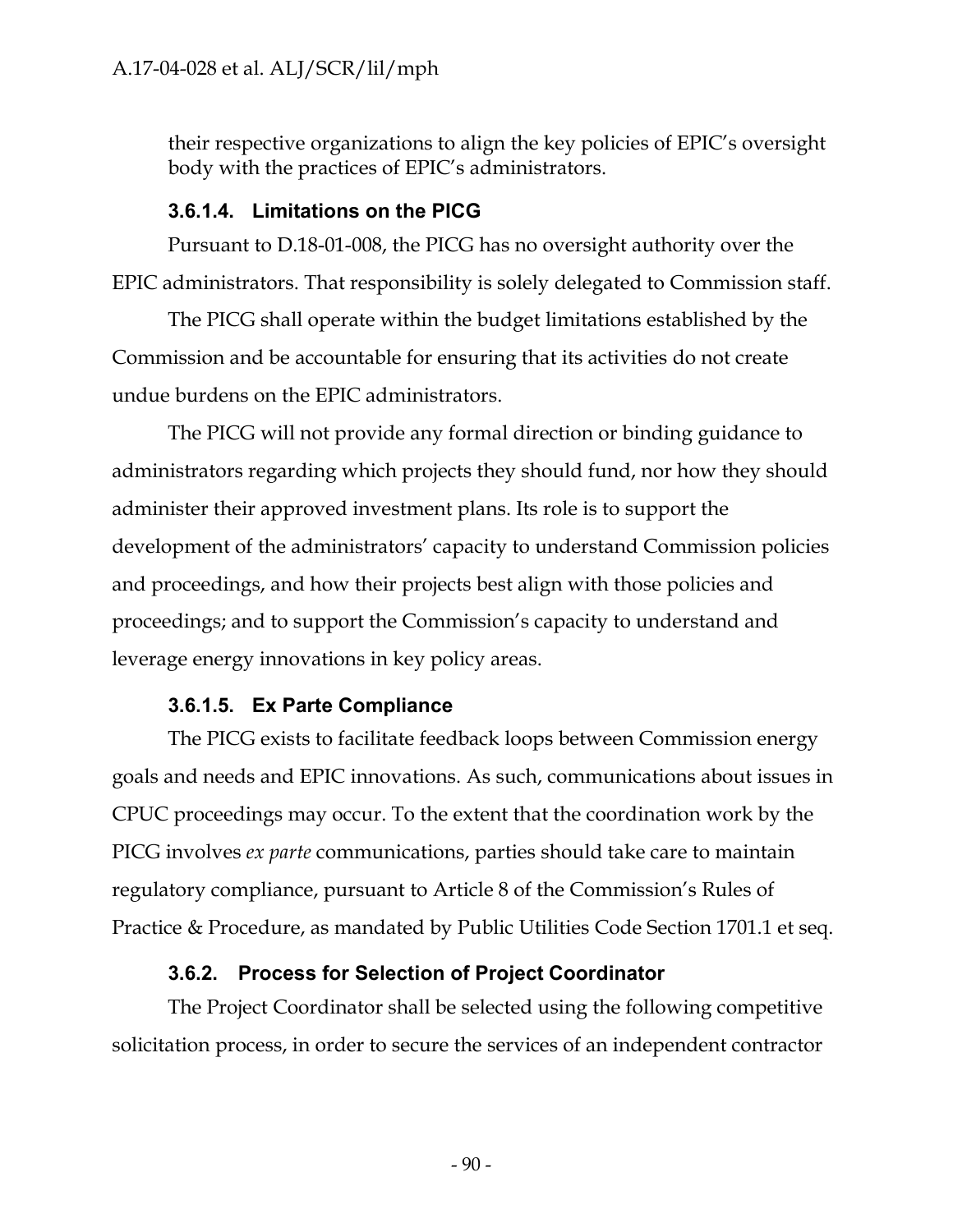with expertise in the areas listed below; this list should serve as the basis for criteria in the Request for Proposals:

- energy policy and energy R&D;
- project management and meeting facilitation;
- technology innovation, with a firm understanding of an R&D program's role in driving technology development, informing policy, and shaping regulations;
- a strong understanding of Commission proceedings and processes; and
- a strong understanding of the economic and technological need of disadvantaged communities in California.

We designate PG&E to serve as the fiscal manager of the contract that is ultimately reached with the Project Coordinator selected through this competitive process. To begin, the Energy Division should work collaboratively with the EPIC administrators to draft a Request for Proposals (RFP), including development of bid evaluation criteria and the weighting of those criteria. PG&E shall then issue the RFP and coordinate receipt of proposals. Only Commission staff shall be responsible for scoring proposals, interviewing bidders and selecting the winning bidder. At that point, PG&E shall enter into a contract with the winning bidder, and shall serve as the fiscal manager of the contract without exercising control over that entity's activities. Commission staff will oversee the Project Coordinator's activities.

The following steps shall be followed to develop and complete the competitive solicitation: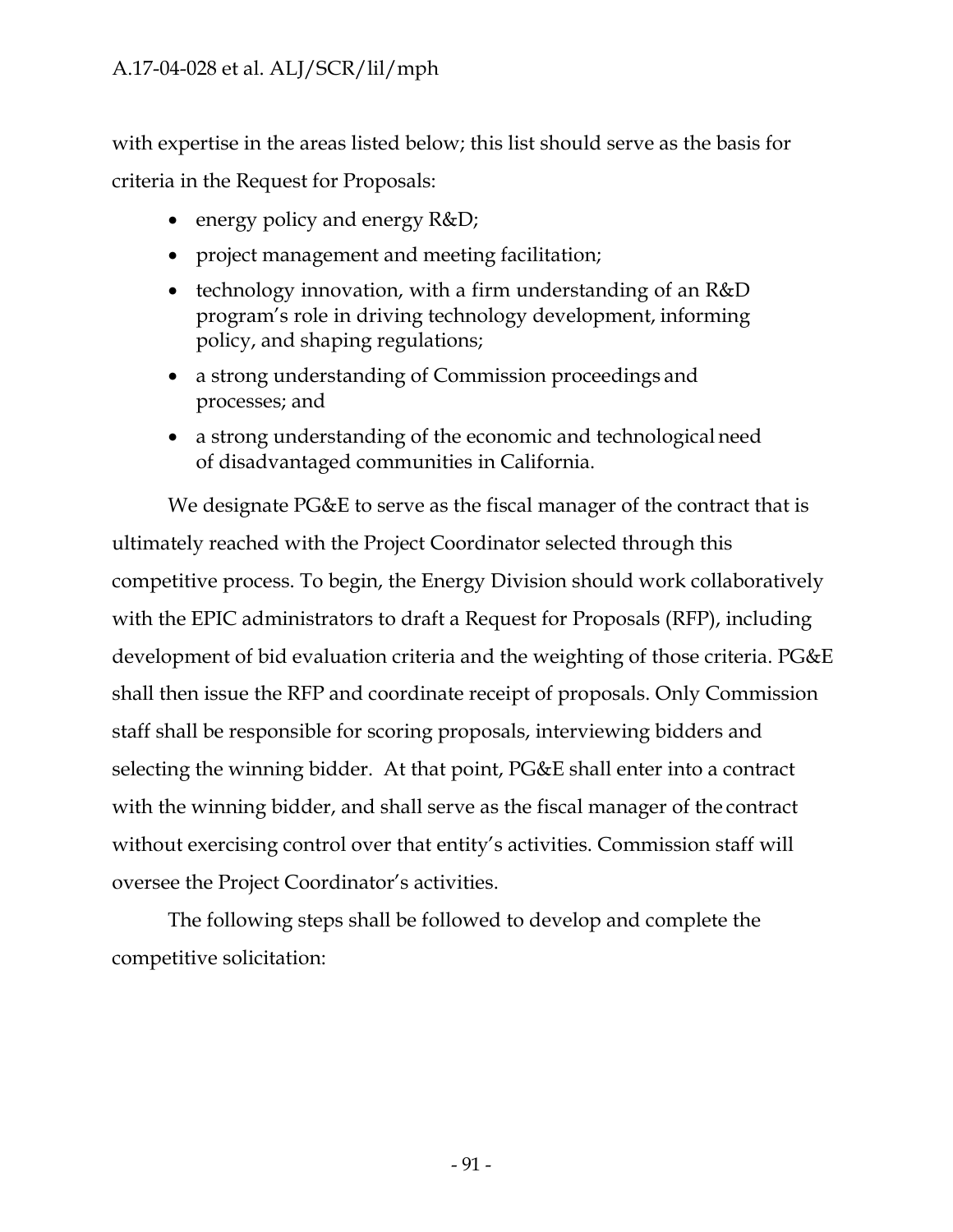| <b>Milestone</b>                    | Date--no later than:                   |
|-------------------------------------|----------------------------------------|
| RFP drafted and finalized           | Completion date to be determined by    |
|                                     | the Director of the Energy Division    |
| RFP issued by PG&E                  | 30 days after receiving the finalized  |
|                                     | RFP content from Commission staff      |
| Bids due to PG&E                    | 45 days following issuance of RFP      |
| Commission staff scores bids,       | 30 days following receipt of bids      |
| interviews top scoring bidders, and |                                        |
| selects winning bidder              |                                        |
| Contract finalized and executed by  | 45 days following selection of winning |
| PG&E and the winning bidder.        | bidder                                 |
| Work begins                         |                                        |

# **3.6.3. PICG Scope of Work**

We adopt a scope of work for the PICG based on the scope described in the Staff Proposal, as informed by parties' subsequent comments. We summarize changes made in response to those comments here.

In D.18-01-008 we stated that in order to achieve its mission statement, the PICG would need to undertake four broad activities; the Staff Proposal condensed that list into three activities. Here, we describe those activities and identify more specific tasks to be completed by the Project Coordinator and the PICG as it pursues each activity.

The Staff Proposal's first two work areas have been condensed into one work area and reordered. The CEC expressed concern that the process as proposed was "excessive in scope"; we have reordered the process so that PICG work more directly stems from priorities identified as a result of consultation with Commission staff and Commissioners. It also more specifically details the EPIC materials that the Project Coordinator should review as it begins its work. This will help narrow the scope of work and avoid the "mission creep" the CEC is concerned about.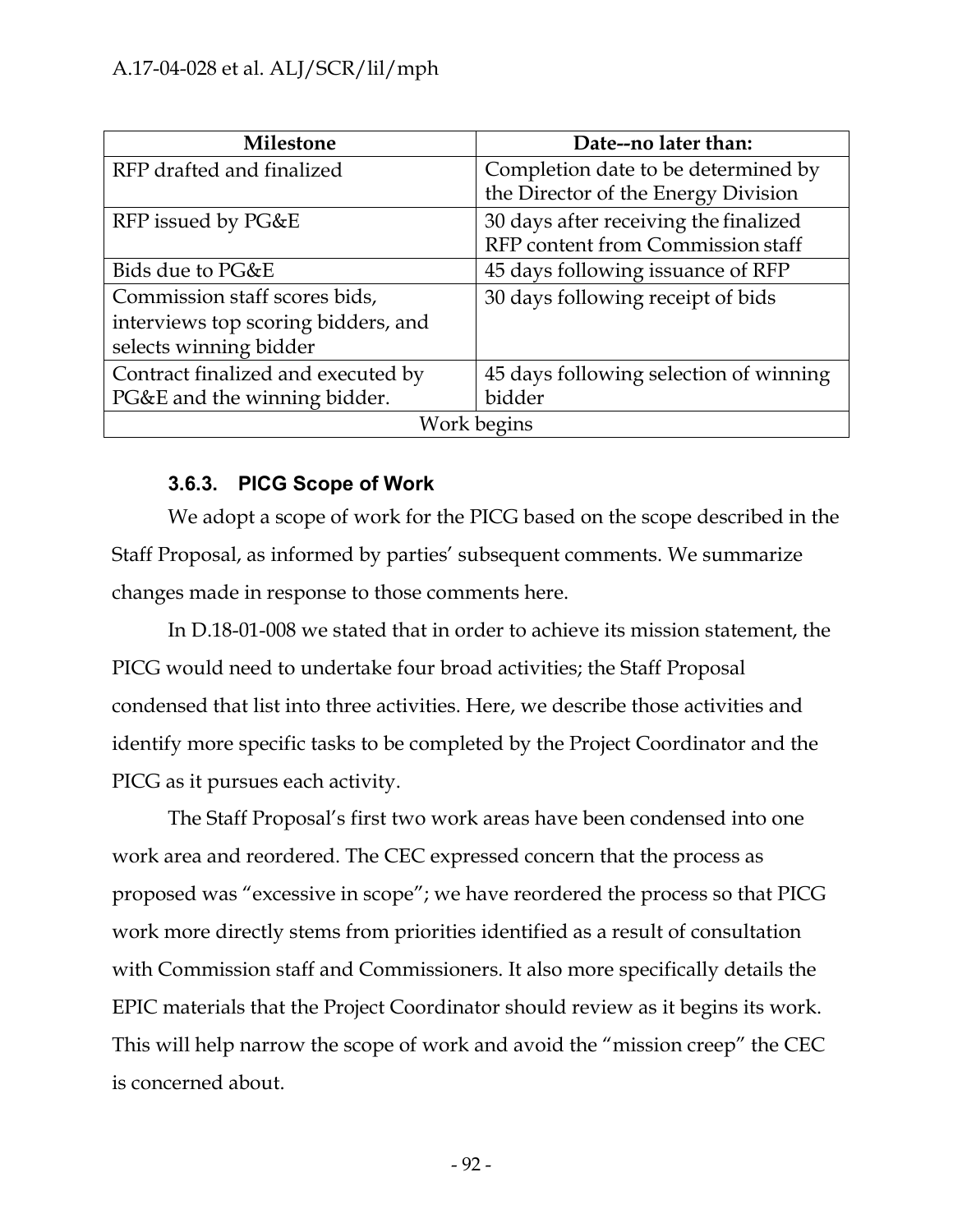The work area describing the process used to identify "Policy + Innovation Partnership Areas" (PIPAs) has been modified to require the Project Coordinator to identify PIPAs with the input of the PICG members, not unilaterally. This change was made in response to comments from the CEC, which proposed a very similar process wherein the PICG overall determined the areas for feedback.

The work area describing the PIPA meeting process has been revised based on various party comments. First, we clarify that PIPA meetings are meant to foster substantive feedback among EPIC administrators and CPUC staff, not to serve as a venue for redirection of approved investment plans. This is primarily in response to the CEC's strongly voiced concerns about theoriginal language in staff's proposal. The CEC states, "the proposal for the PICG to potentially adjust research in the middle of an investment plan cycle is contrary to the limitations and framework set forth in D.18-01-008." We understand the CEC's concern as a valid administrative issue—changes to a plan can bedifficult to manage, and it would be untenable for the CEC to attempt to manage its hundreds of millions of dollars in EPIC funds if the direction or approval from the Commission were continually changing. At the same time, we clarify we expect that if administrators become aware of valuable ways to bring EPIC into better alignment with policy needs, consistent with approved plans and contracts, they will do so. This is something the administrators already do; the PICG is intended to support ongoing coordination that makes these kinds of adjustments possible.

#### **3.6.3.1. First PICG Activity: Identifying opportunities for Policy + Innovation coordination**

This activity involves identification of the Commission's goals or needs related to research, followed by identification of EPIC research that could inform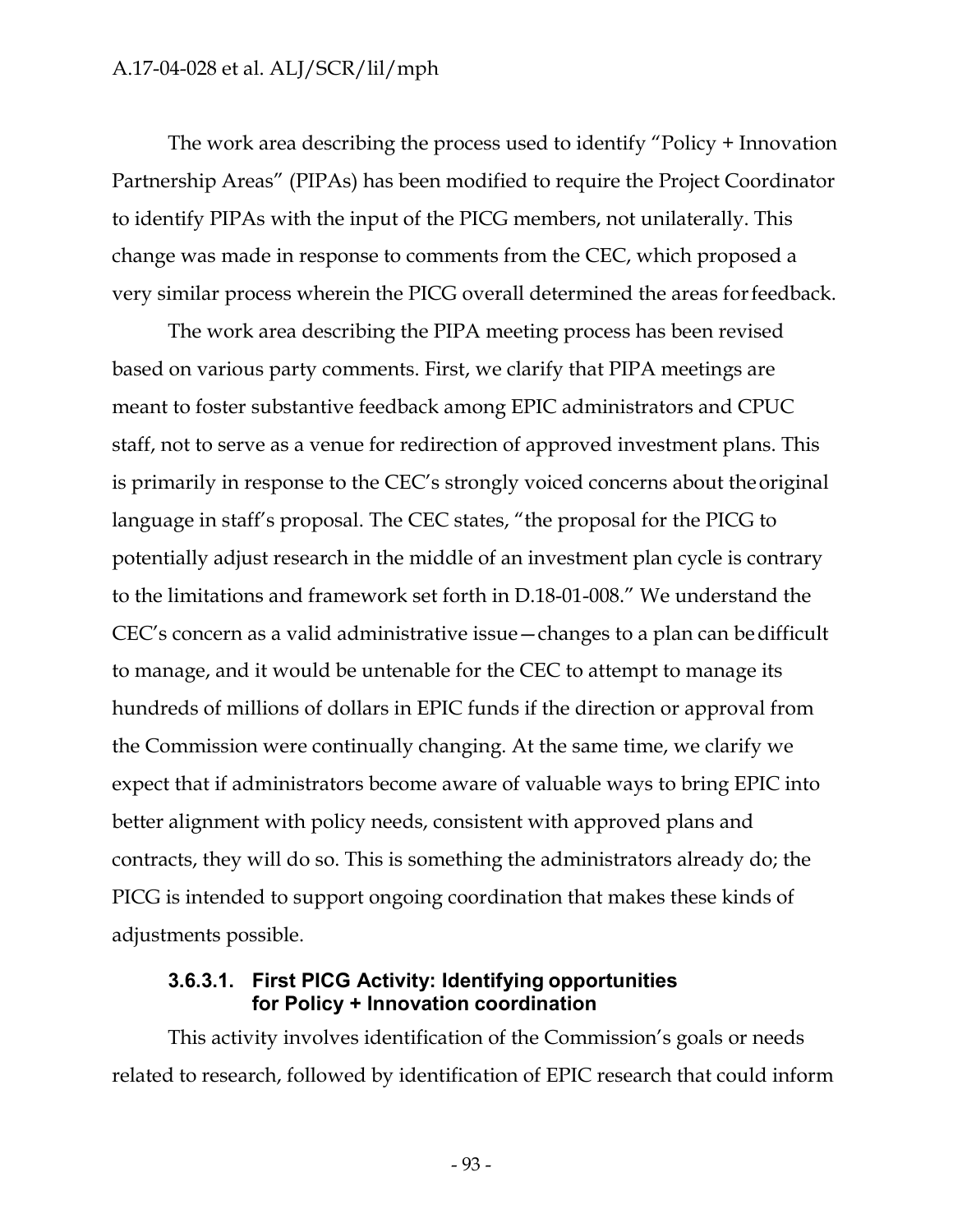Commission policy. The purpose of this activity is to identify opportunities for worthwhile coordination and feedback that the PICG can then support. The PICG should pinpoint areas of common ground (i.e., issues that support the state's energy goals that yield substantive research results) and focus on supporting the exchange of data related to policy goals in these areas.

## Task 1.1 Identify key EPIC results, plans, and other developments

## Task 1.2 Identify key CPUC needs and goals for research

- Review existing materials to identify efforts yielding key results
- Consult with Commission staff

## **3.6.3.2. Second PICG Activity: Providing expertise, knowledge and analysis**

This activity refers to how the PICG will leverage its assets and qualifications to complete the tasks for which it is responsible. The PICG must be able to efficiently analyze information from researchers and policymakers and organize the exchange of information while applying relevant knowledge. This will require an understanding of energy research, the Commission policymaking process, and energy policies central to Commission proceedings.

## Task 2.1 Identify Policy + Innovation Partnership Areas (PIPAs)

The Project Coordinator should identify areas or issues where current EPIC research and findings appear highly relevant to stated Commission energy policy needs and goals. These "Policy + Innovation Partnership Areas" (PIPAs) are issue areas of common interest and substantive opportunity, around which the PICG will engage in targeted coordination. This coordination would focus on a few areas (approximately 3-5 per year) of high value. The Project Coordinator shall consult with PICG members on potential PIPAs before selecting them and moving forward. Once selected, the Project Coordinator should undertake the activities described below for each PIPA. The Project Coordinator shall be primarily responsible for planning, organizing, and executing these activities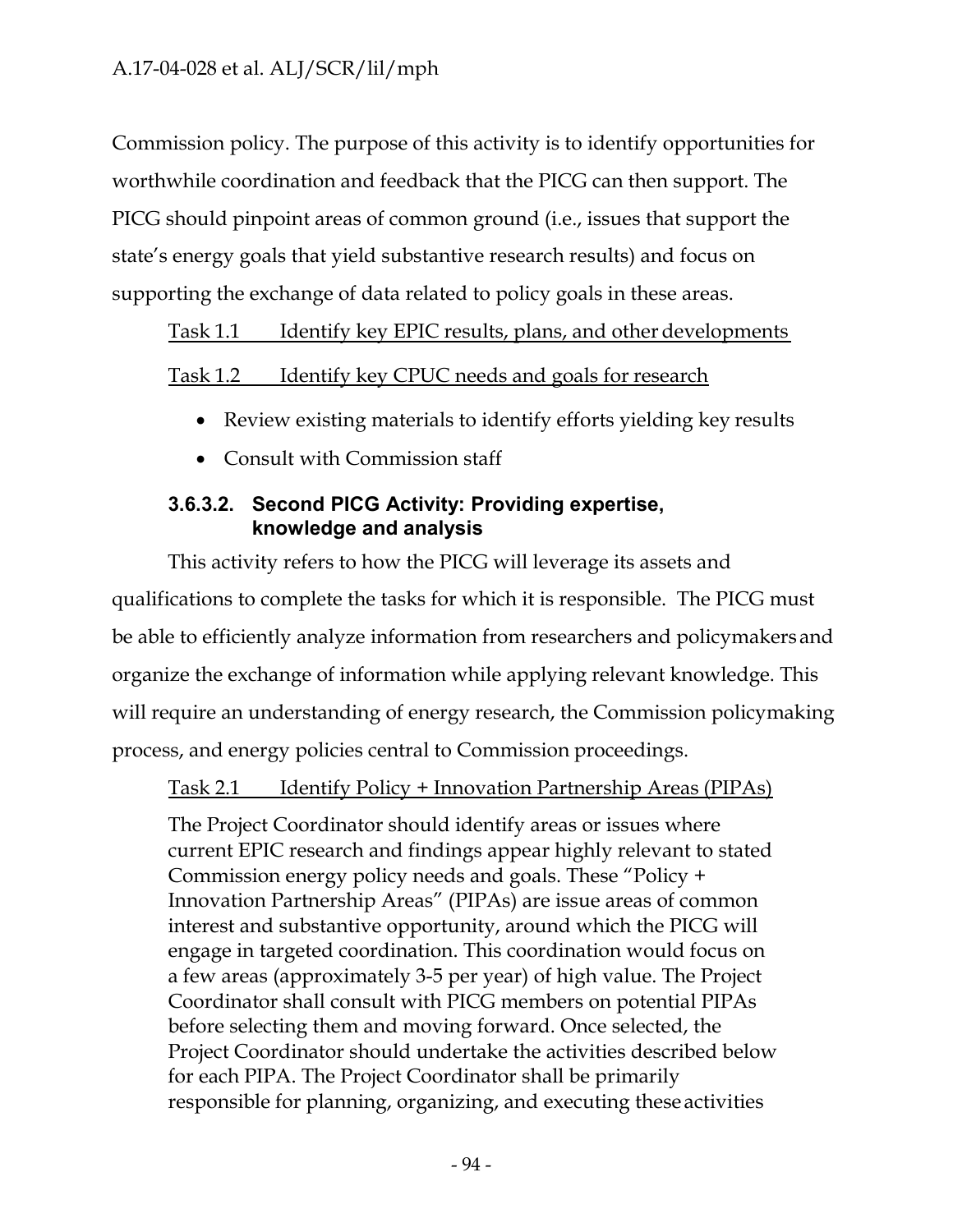in order to minimize putting additional administrative burdens and costs on the EPIC administrators.

# Task 2.2 Ongoing PIPA Coordination

The Project Coordinator should organize and facilitate at least one targeted coordination and feedback meeting for each PIPA. In these meetings, PICG members, policymakers and researchers will discuss their perspectives on EPIC-funded projects and related state policy goals, and receive input from interested stakeholders. The Project Coordinator should invite knowledgeable external groups that can share lessons learned from non-EPIC energy R&D.

Prior to the meeting, the Project Coordinator should conduct all the technical and administrative background work to support a successful and substantive coordination meeting. Deliverables in this regard may include briefing documents that provide attending parties a balanced understanding of issues and developments.

To encourage transparency and provide opportunity for stakeholder input, PIPA feedback meetings should be open to interested stakeholders. The main purpose of the feedback meetings should be the coordination and information exchange between EPIC administrators and CPUC staff; however, where appropriate, the PICG should create an opportunity for comment or question from interested stakeholders. Feedback from stakeholders will ensure that important issues such as environmental equity are considered within discussions of EPIC priorities.

## **3.6.3.3. Third PICG Activity: Supporting substantive coordination and feedback**

This activity encompasses the PICG's tasks that will support coordination and feedback within the EPIC environment: facilitation of meetings, gathering data, producing deliverables, organizing public forums and private working sessions, and any other similar activity that advances the PICG's mission.

# Task 3.1 Hold an annual Policy + Innovation Coordination forum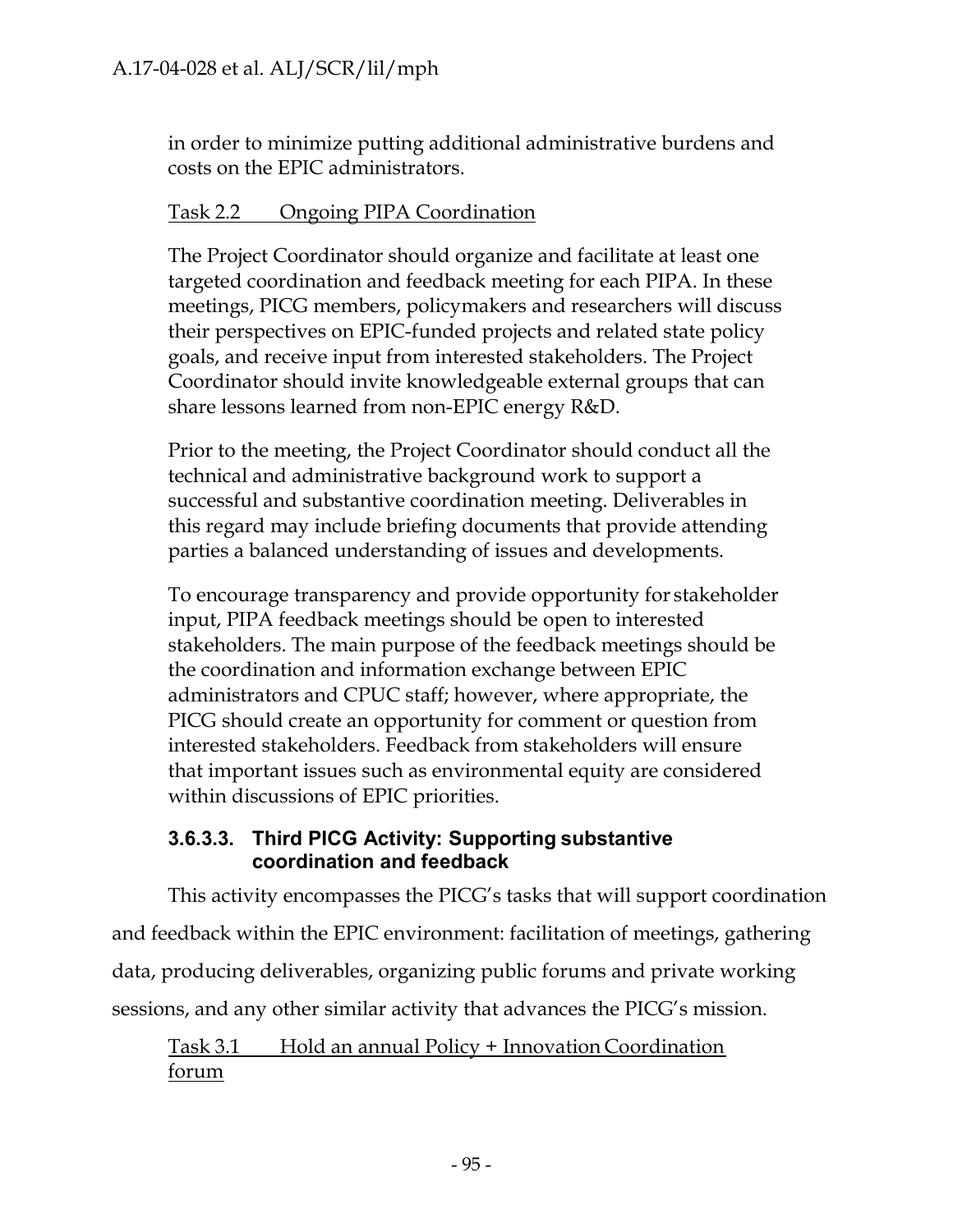The PICG should share the year's results from PIPA-related coordination at an annual Policy + Innovation Coordination forum. The purpose of this forum is to share the results and work of the prior year with the Commission and stakeholders and solicit high level input from the Commission on the following year's coordination work and policy priorities. These conversations will set the framework for future Policy + Innovation coordination opportunities. The Project Coordinator, with input from the other PICG members, will organize and facilitate the forum. The forum should be coordinated with Commission needs and schedules to facilitate maximum participation, especially from those interested in recent or future PIPAs.

## Task 3.2 Coordinate information-sharing and outreach to stakeholders

PICG activities should be visible to interested stakeholders Although the PICG's policy-research coordination rests largely on the exchange of ideas between CPUC staff and EPIC administrators, other stakeholders should have the opportunity to understand and provide input to this effort. In response to the CEC's comments on the PD, we clarify that the PICG Project Coordinator should specifically target disadvantaged communities and communitybased organizations (CBOs) with any outreach and/or solicitation of stakeholder input that is required by this decision.

Stakeholders should have the opportunity to provide comments to the PICG on issues raised at the PIPA feedback meetings, as well as issues articulated within the PIPA meeting reports. Such issues include any discussions regarding changes to the PICG's structure or activities.

# Task 3.3 Self-evaluation and assessment activities

The Project Coordinator should propose evaluation criteria and processes to assess the efficacy of the PICG on an annual basis, targeting PICG member input and recommendations for improvement of the process. The Energy Division director may make adjustments to the structure and framework as needed, as a result of this process. The Commission's intent is for the PICG to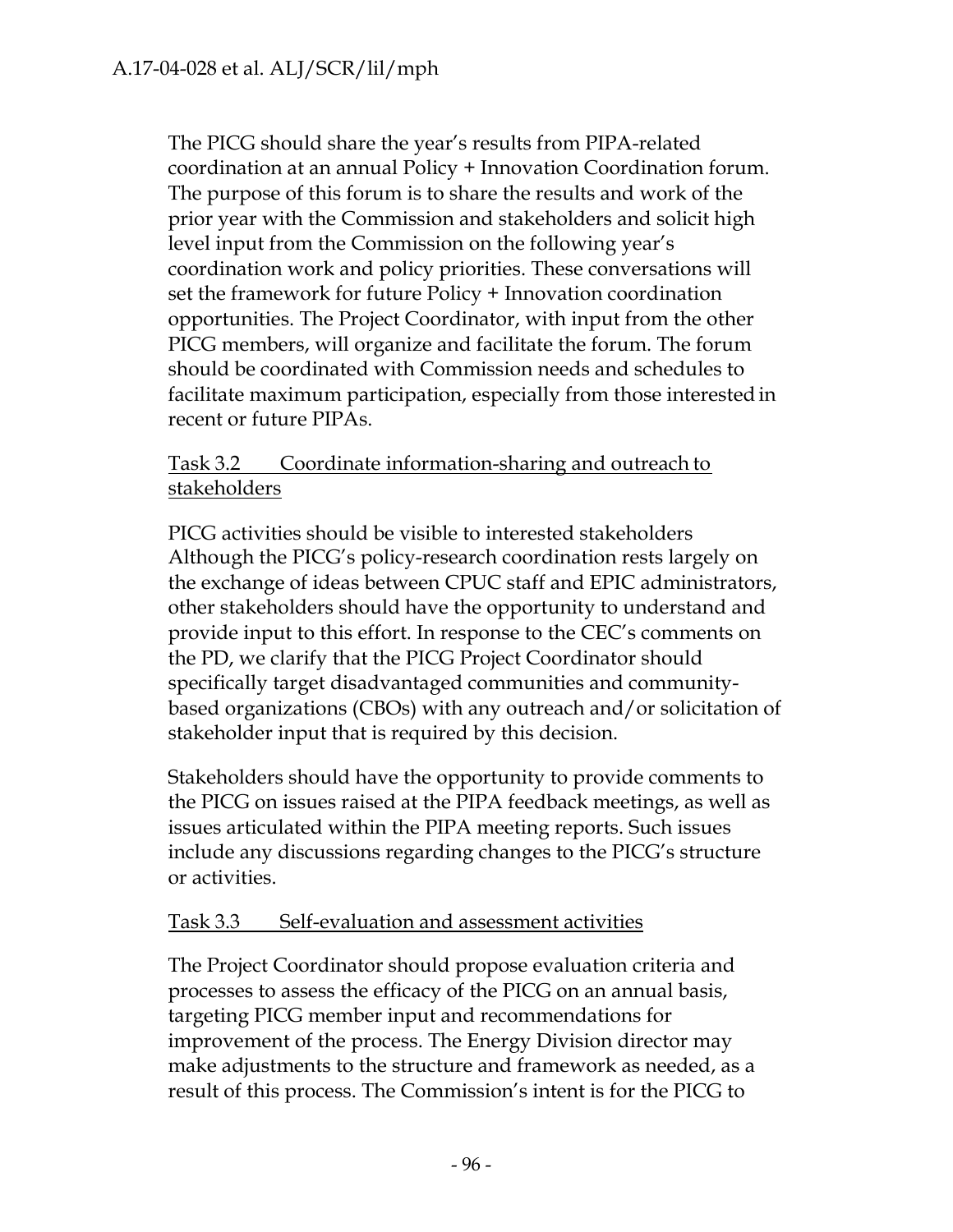fulfill its mission statement; if individual tasks are not optimal, they should be changed.

## Task 3.4 Program Web Database

Creation and maintenance of an EPIC-program wide website-based database, containing information and status of each project. The Project Coordinator should build off of existing websites and information, and can link to individual administrator project pages when available, but should focus on creating a single, consistent, updated web resource intended to provide interested stakeholders a way to find information about all program investments. This effort should maximize the connection to the PICG's mission statement, such as by including information about PICG activities and PIPA efforts for related projects.

# **3.6.4. PICG Budget**

D.18-01-008 authorized and set aside half of the Commission's oversight budget for the EPIC 3 period (2018-2020) for the PICG. This amounted to \$1,387,500. Energy Division staff subsequently proposed a maximum budget of \$250,000 per year (\$750,000 in total) for the Project Coordinator, given the Project Coordinator's proposed scope of work. However, additional changes were made to the PICG process and the IOUs' timeline for EPIC implementation. We also provided for additional detail on database and website tasks, which will increase costs. Additionally, costs may vary as the PICG's first-year startup activities may require more resources, and we do not find it necessary to establish an annual budget (similarly, the EPIC administrators do not have an annual budget limitation, just a single budget for the investment period). Therefore, a more flexible budget is adopted for the Project Coordinator than was proposed by staff: \$1,2000,000 over the same period applying to current investment period funds. While the PICG will remain in place until otherwise ordered by the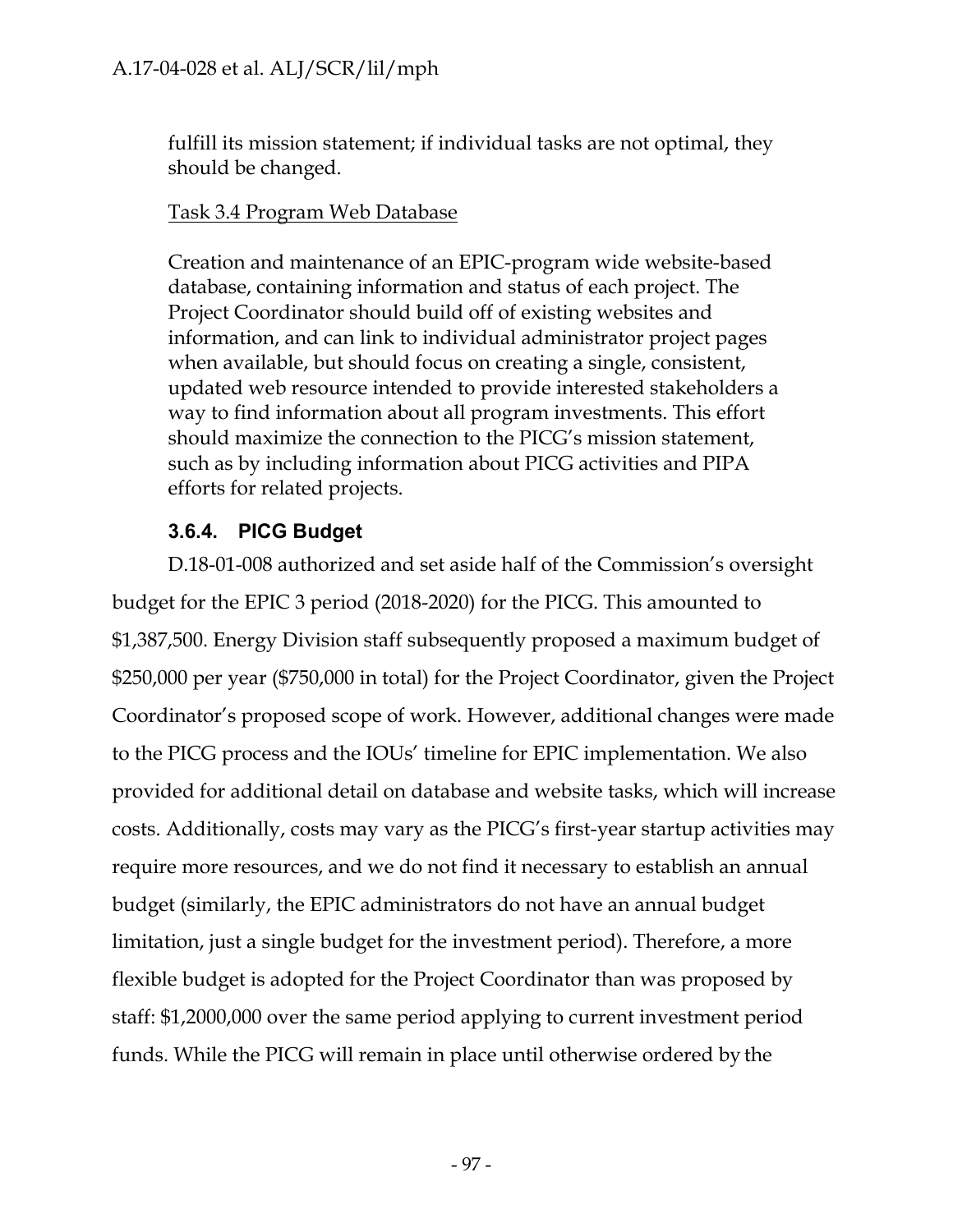Commission, future funding beyond this level would need to be separately approved.

The RFP shall specify that bids proposing a budget higher than \$1,2000,000 or with a contract term longer than the 36-month period commencing with the date of this decision will not be accepted.

#### **3.7. On-Going Program Evaluation**

Evergreen's final set of findings and recommendations concerns future program evaluations. Evergreen states that it has identified the need for ongoing assessment of the program and project benefits.

Based on its study, Evergreen concludes that "due diligence is being done to identify projects that, absent EPIC funding, would not move forward or move forward more slowly." However, Evergreen contends that "this is a necessary but not sufficient condition for establishing a causal connection between EPIC funding activities and any measureable changes in metrics associated with the mid- and long-term outcomes." Evergreen suggests that the probability that these outcomes will eventually be achieved will increase substantially only through the combination of successfully designed and implemented projects and the diffusion of these technologies and tools over time in their targeted markets. While projects appear to be on a good trajectory to disseminate knowledge, it is too early in the program life to determine the full extent of more concrete knowledge benefits such as patents, journal articles and existence of follow-on research. It is also premature at this time to assess if these activities will be sufficient to encourage further research and technology adoption after the EPIC projects are completed. Evergreen concludes that a more complete case for attribution must be built on an on-going, theory-driven evaluation that, based on the preponderance of the evidence, will assess the extent to which these mid- and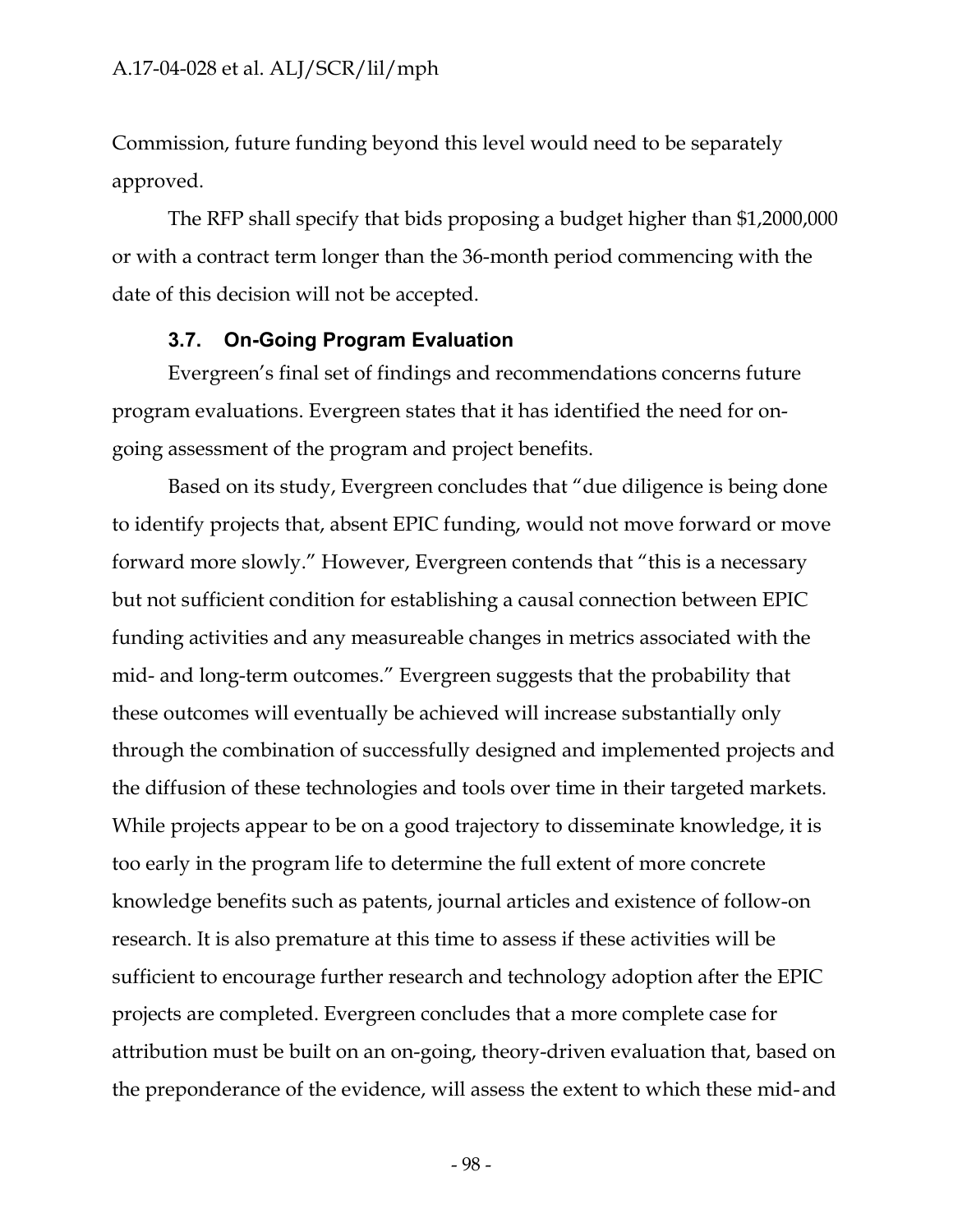long-term outcomes have been achieved and the extent to which EPIC is responsible for any of these achievements. Evergreen's reasoning leads it to offer its final two "high priority" recommendations:

Recommendation 7a: Using the theory-driven framework developed for this evaluation, monitor and report key performance metrics on an on-going basis and conduct a comprehensive evaluation every three to four years.

All of these evaluation activities should be conducted by an independent evaluator in close collaboration with the four administrators to avoid any duplication of efforts and to ensure that the results will be useful to all stakeholders (e.g., the CPUC, state legislators, and the four administrators and other stakeholders).

Evergreen explains that although its Evaluation documents what is working and what could be improved, the EPIC program "is still very young and should undergo ongoing independent assessment to ensure it remains on track and addresses the issues we have noted." In addition, Evergreen notes that conducting independent program evaluations is consistent with the best practice of peer Research, Development and Demonstration (RD&D) programs.

In its comments, the CEC cites a number of Evergreen's findings regarding the merits of the CEC's program and practices, and conclude that it does not see a need for continued evaluation of the CEC's EPIC program going forward. Instead, the CEC suggests that the Commission's own investment plan approval process provides a vehicle for the Commission to evaluate, redirect, and adopt priorities and make any needed mid-course adjustments: "another evaluation would require a significant amount of resources and distracts from program implementation."108

<sup>108</sup> CEC Comments at 19.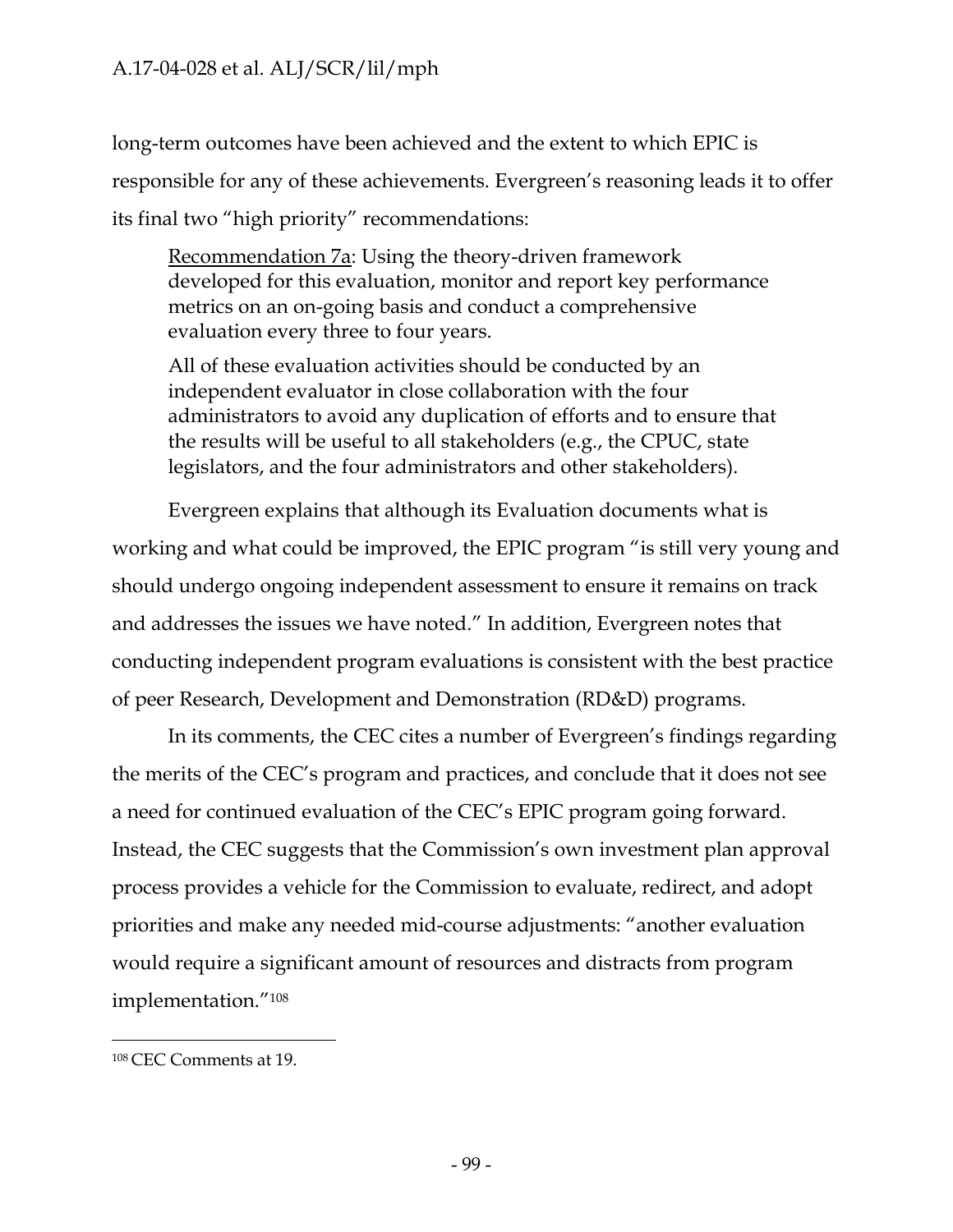We decline to adopt Recommendation 7a and establish an on-going evaluation process at this time. Elsewhere in this decision we address questions regarding the future of the EPIC program, funding for which is currently authorized only through 2020. In that discussion, we note that the Commission can begin to consider the Program's future —including the timing of future evaluations--in a new rulemaking.

Evergreen's second recommendation would generate the information needed to support an on-going evaluation process:

Recommendation 7b: The administrators should create a single, centralized database containing all relevant information on active and completed EPIC projects along with monitoring and quarterly reporting of key performance metrics, in order to support the on-going evaluation of the Program.

In comments, the CEC expressed concern that a centralized database for all of the administrators would be duplicative of the Energy Innovation Showcase that the CEC has already developed, and would represent an unnecessary ratepayer expense. Instead, the CEC suggests that the Commission periodically send out notices directing stakeholders to sources of information on the EPIC program and existing EPIC projects. If the Commission does decide to create a single centralized database, the CEC recommends that all data associated with the database be kept at the Commission, not with a third-party database developer. Finally, if a database is created, the scope of database should be expanded beyond just EPIC projects to include additional relevant utility projects.

It is foundationally important for the administrators to have clear metrics and consistently report on their investments' progress. While Evergreen contemplated a third-party coordination and facilitation body that would assist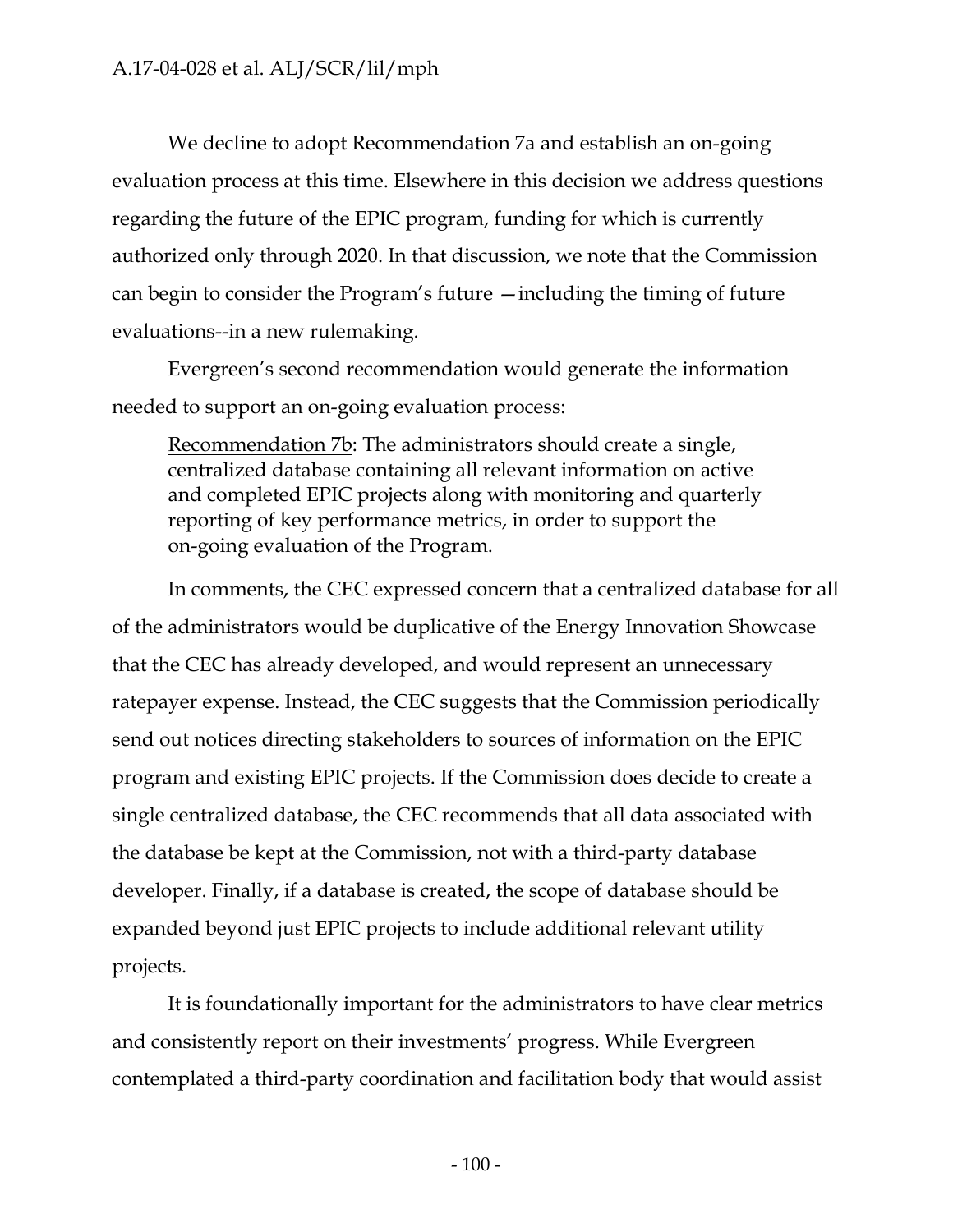in broader support for the program, the PICG framework and activities we establish have a more targeted focus on policy to innovation coordination support. Thus, we adopt Recommendation 7b in a few different ways.

First, as detailed in the PICG section, that entity will establish a centralized database website where program information – including existing metrics information—can reside.

Second, we do not find it necessary to require additional metrics tracking for the CEC, but we do find this necessary for the IOUs. This is because the Evaluation found that while the administrators do include metrics against which investments will be tracked in their Investment Plans, quantification and tracking of metrics varies: the CEC has a process in place to do this via its benefits questionnaire and tracking system, while the IOUs do not have plans to systematically quantify and report on project benefit metrics.109 This decision directs the IOUs to file a joint Research Administration Plan containing their plans to revise and correct the deficiencies identified in the evaluation, as detailed in Section 3.3 of this decision. This plan must contain their plan for tracking metrics.

Finally, at the evaluation workshop, the administrators expressed concern about over-frequent reporting of metrics (such as quarterly, as suggested by Evergreen), stating it would be of limited use and an administrative burden. Beyond reiterating that projects' progress toward stated metrics should be included in existing reports, we make no new reporting frequency requirement. However, we include in the PICG section a discussion of how all four

<sup>109</sup> Evaluation report, Section 6 at 7.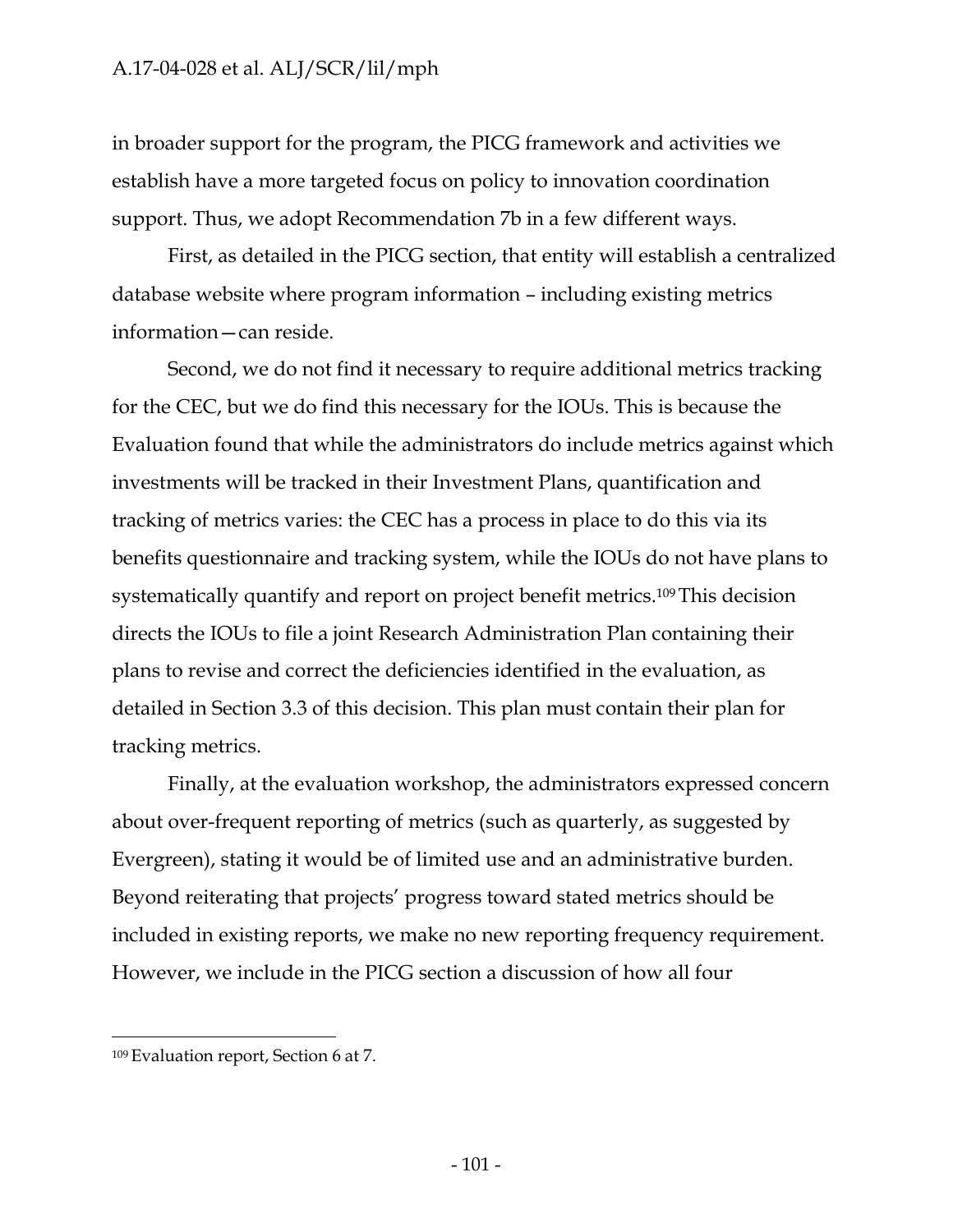Administrators should provide metrics updates within the PICG process for projects that are of particular relevance to timely Commission policy goals.

Evergreen concludes the Evaluation with several recommendation that reflect the evolution of its own understanding of the EPIC program as it conducted its study:

Our initial understanding of EPIC was based on the Triennial Investment Plans and other CPUC documents. However, through our interviews, document reviews and analysis of the EPIC portfolio, we now understand that the Program is far more complex. This theme of greater complexity is woven throughout this report.

Based on its deeper understanding, Evergreen identifies a need to better characterize the Program to support future assessment efforts. The list below highlights the key areas of complexity identified by Evergreen:

- EPIC projects do not follow a linear process: EPIC is not characterized by a linear progression from Applied R&D projects to TD&D projects and on to Market Facilitation projects, as Evergreen initially expected.
- The sources of proposed Applied R&D and TD&D projects are diverse.
- The types of projects are diverse.

Evergreen recommends that the CPUC work with the administrators with the

support of the coordination body to achieve the following:

Recommendation 7c: Modify (and continually update as needed) the characterization of the Program to more accurately reflect its complexity.

Recommendation 7d: Modify (and continually update as needed) the EPIC program theory and logic models to better reflect the more complex character of the Program.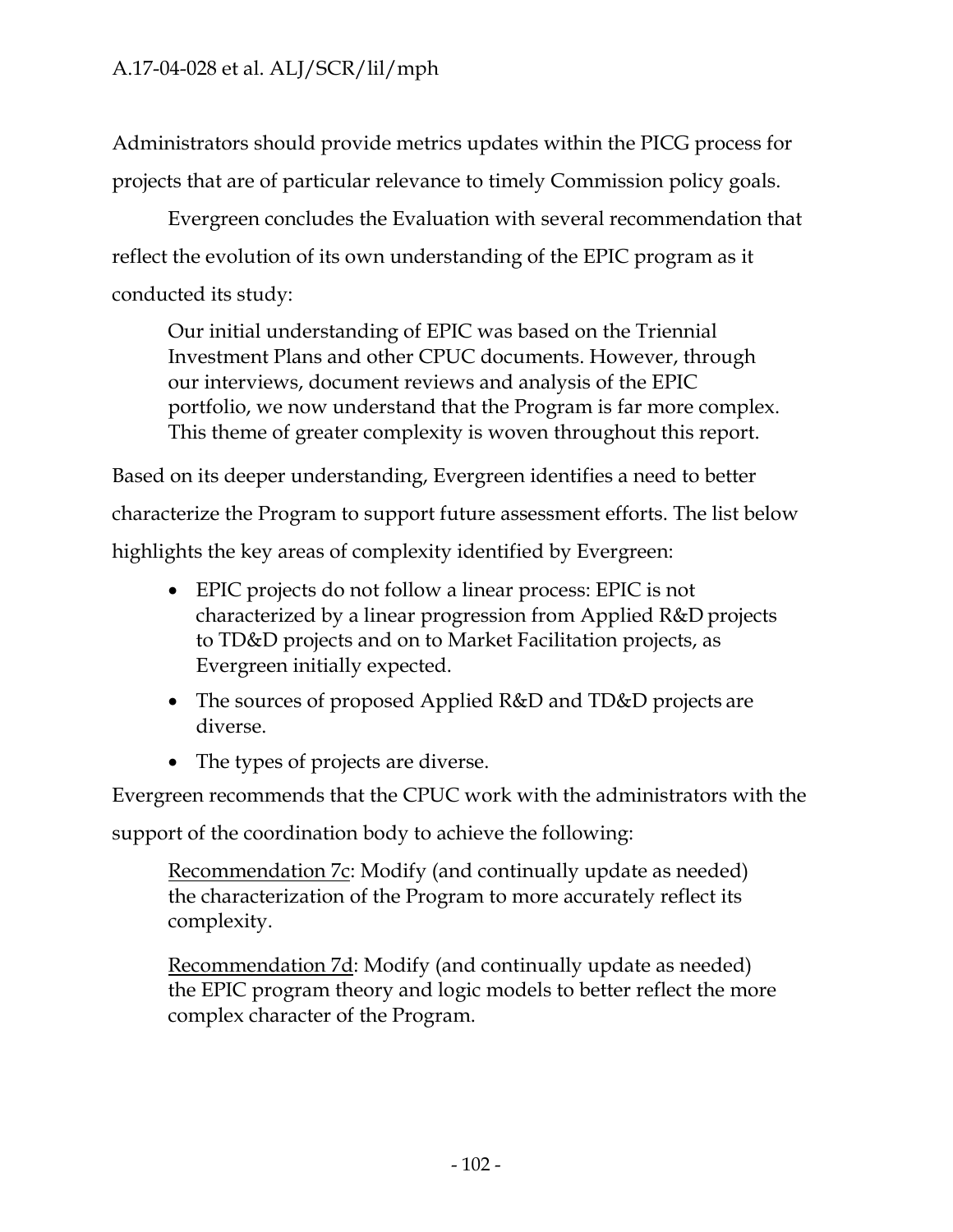Recommendation 7e: Revisit the key performance metrics that should be tracked and the frequency with which they should be tracked and reported.

In its comments, the CEC recommends that consideration of potential program modifications such as these suggested by Evergreen be reserved for discussion of the program beyond 2020: "the investment plans currently under consideration by the Commission represent the third of three plans that have operated on a consistent set of project characterizations and performance metrics. Any significant changes at this point would be overly disruptive to the implementation of the 3rd EPIC Plan and delay critical R&D innovation needed to assist ratepayers and meeting state energy policy goals."110 We agree with the CEC that these final recommendations would be best considered in the future rulemaking contemplated in this decision.

## **4. Matters Regarding the Interaction between the EPIC Program and DACs in California**

As noted above, the Scoping Memo determined that this proceeding shall include two broad topics regarding DACs:

- 1. Funding decisions: determination of strategies and opportunities for directing EPIC projects, and/or their results, to disadvantaged communities. These strategies and opportunities should be informed by meaningful feedback from disadvantaged communities that provides greater understanding of the R&D needs of disadvantaged communities.
- 2. Outreach and engagement: Determination of the best means of conducting outreach and engaging with DACs in order to heighten local awareness of the opportunities for

<sup>110</sup> CEC Comments at 20.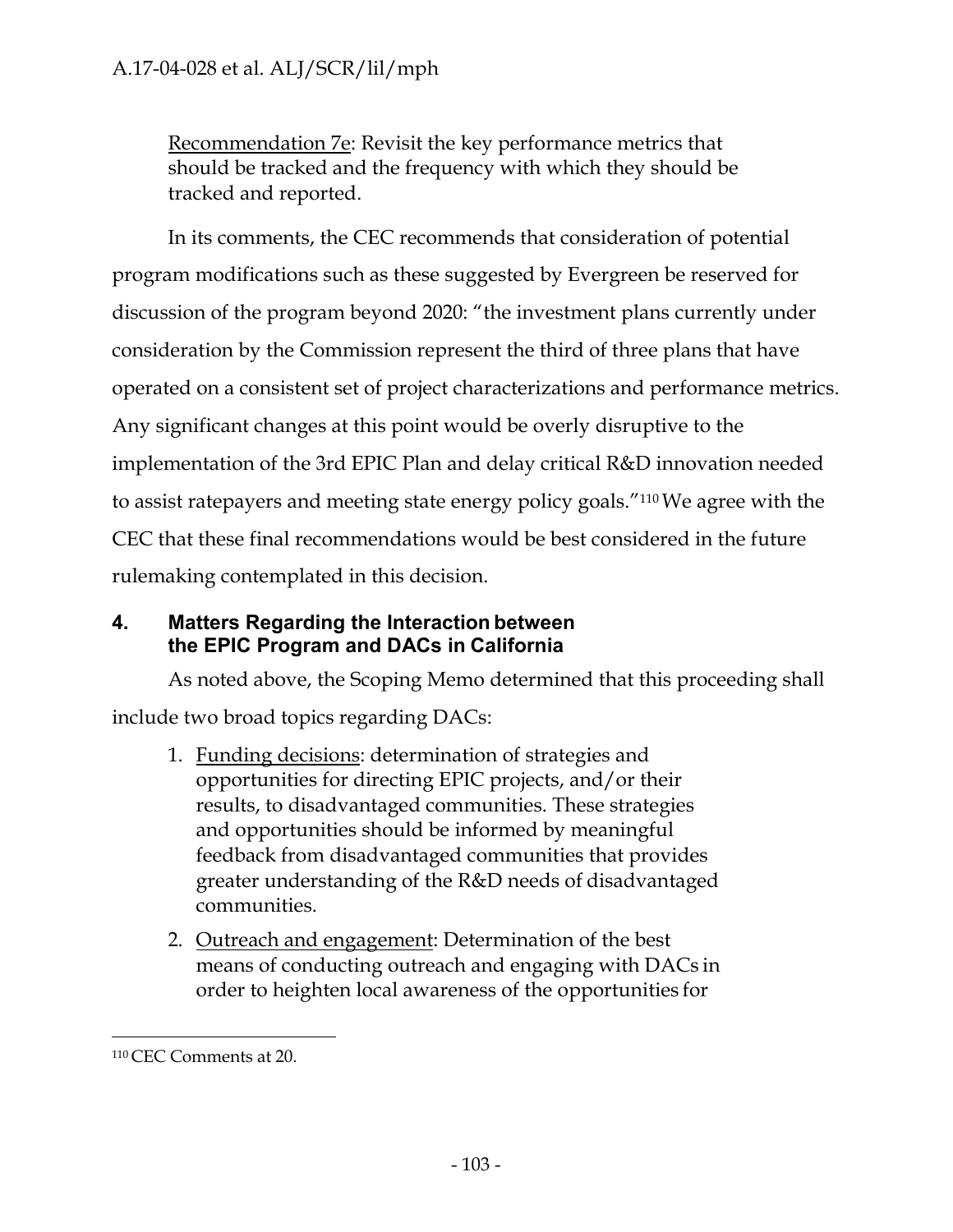community members to (a) apply for EPIC funds, (b) ensure that beneficial projects are sited in their communities, and (c) benefit from the results of all relevant EPIC projects.

After the Scoping Memo issued, in October 2017 Governor Brown signed Assembly Bill (AB) 523, which formalizes the requirement that the CEC expend at least 25 percent of its EPIC funds for TD&D at sites located in, and benefiting, disadvantaged communities, and adds a new requirement that the CEC expend at least 10 percent of its EPIC funds for TD&D at sites located in, and benefiting, low-income communities located in the state.111 We addressed the relationship of AB 523 to the CEC's 2018-2020 investment plan In D.18-01-008. Here, we note that AB 523 reflects California's Intent to make the state's clean energy programs more equitable by moving the state toward greater clean and renewable energy while increasing the participation of economically and environmentally vulnerable communities in this transition. The Commission recognizes the

<sup>111</sup> Stats. 2017, Chapter 551. "Disadvantaged communities" are defined as communities identified pursuant to Section 39711 of the Health and Safety Code.

<sup>&</sup>quot;Low-income communities" are defined as communities within census tracts with median household incomes at or below either (a) eighty percent of the statewide median income, or (b) the applicable low-income threshold listed in the state income limits updated by the Department of Housing and Community Development.

AB 523 also requires the CEC to take into account, when applicable, the adverse localized health impacts of proposed EPIC projects to the greatest extent possible, and include in its annual EPIC report to the Legislature a brief description of the impact on program administration from the allocations required by the bill, including any information that would help the Legislature determine whether to reauthorize those allocations beyond June 30, 2023.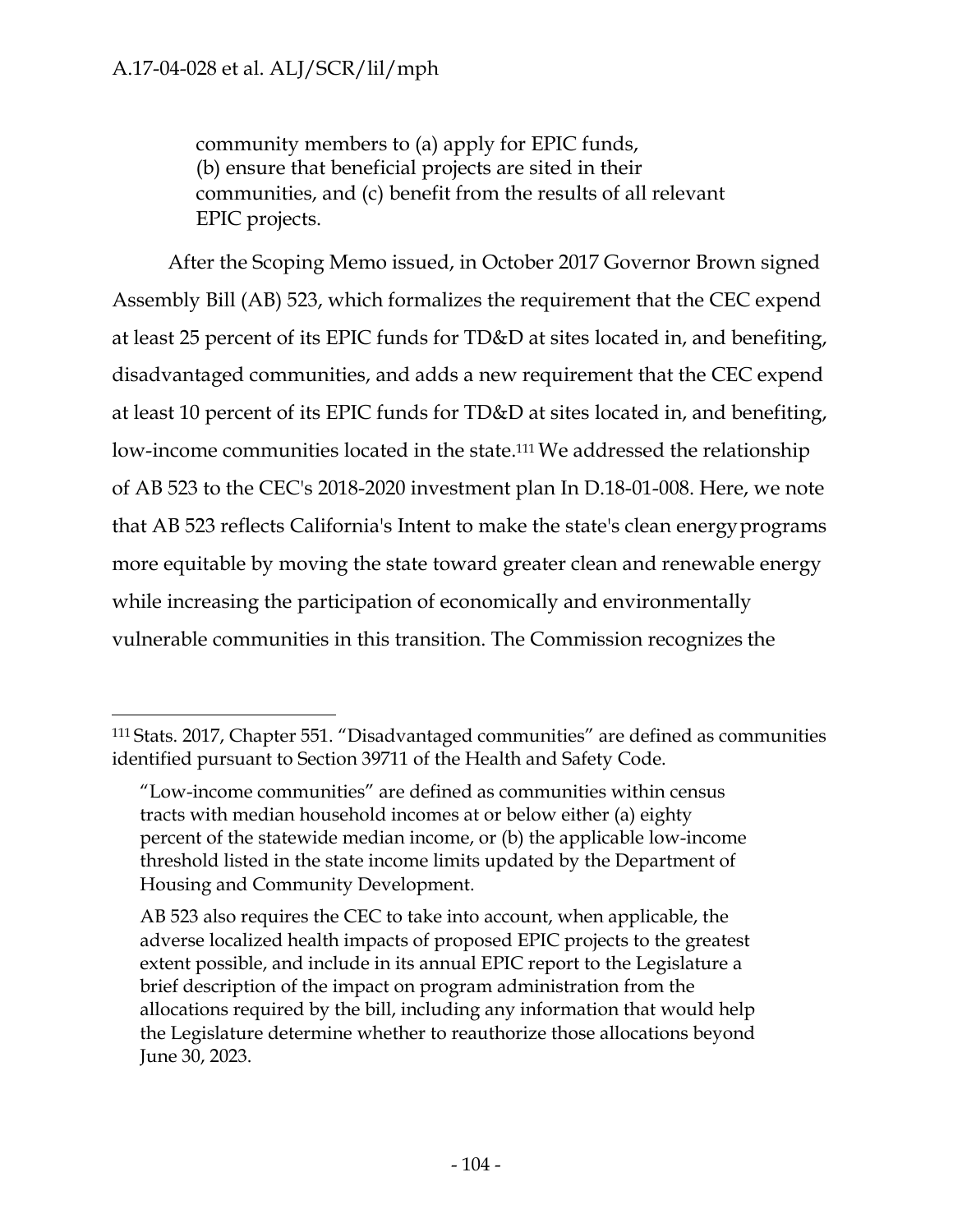alignment of AB 523 with goals previously established in SB 350, and supports the purpose of this bill.

Parties and other stakeholders addressed the broad topics of DAC-related funding decisions and DAC-related outreach and engagement at the September 7, 2017 workshop. Participants agreed that Commission staff would develop and distribute additional questions related to DAC issues so that parties could address these questions in their post-workshop comments. Parties filed and served comments on September 22, 2017, followed by reply comments on October 23, 2017. Parties' comments are reflected in the determinations we reach in this decision. Following comments and reply comments on the PD, we have expanded our discussion of DAC issues.

We begin by defining "disadvantaged communities" as that term is used within this decision. We agree with the recommendations of CEJA/Greenlining and PG&E that this proceeding should use the definition developed by the California Environmental Protection Agency (CalEPA) pursuant to Section 39711 of the Health and Safety Code, which provides:

The California Environmental Protection Agency shall identify disadvantaged communities for investment opportunities related to this chapter. These communities shall be identified based on geographic, socioeconomic, public health, and environmental hazard criteria, and may include, but are not limited to, either of the following:

(1) Areas disproportionately affected by environmental pollution and other hazards that can lead to negative public health effects, exposure, or environmental degradation.

(2) Areas with concentrations of people that are of low income, high unemployment, low levels of homeownership, high rent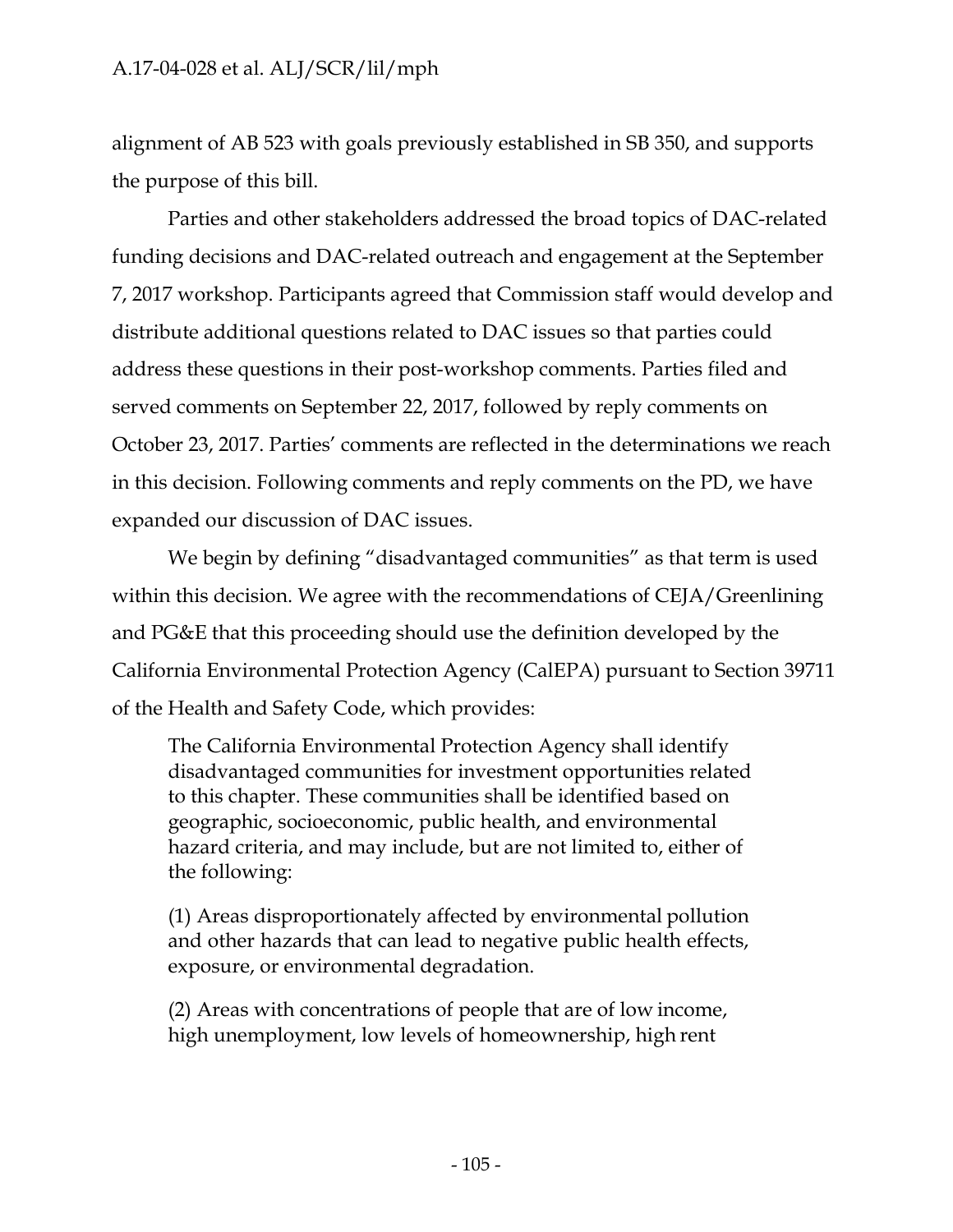burden, sensitive populations, or low levels of educational attainment.112

## **4.1. Funding Decisions**

Consistent with the Scoping Memo, parties' comments first addressed strategies and opportunities for directing EPIC projects, and/or their results, to disadvantaged communities.

CEJA and Greenlining stat that the EPIC program should have concrete requirements at the outset to ensure that a certain percentage of projects are targeted for DACs.113 Specifically, CEJA/Greenlining recommend that the EPIC program require that at least 25% of all the EPIC funding be used for projects located in and benefiting disadvantaged communities, and at least 10% of all the EPIC funding be used for projects located in and benefiting low-income communities.114 This mirrors similar requirements that AB 523 codified for the CEC for its EPIC TD&D projects, but CEJA/Greenlining recommend that the same targets be established for the Applied R&D and Market Facilitation

<sup>112</sup> Cal. Health & Safety Code § 39711. CEJA and Greenlining further recommend using the most recent version of CalEnviroScreen, which was developed by the CalEPA pursuant to Section 39711 to "identify communities in California most burdened by pollution from multiple sources and most vulnerable to its effects, taking into account socioeconomic characteristics and underlying health status." In particular, CalEnviroScreen was designed to assist CalEPA "in carrying out its environmental justice mission to conduct its activities in a manner that ensures the fair treatment of all Californians, including minority and low-income populations." CEJA/Greenlining Opening Comments on the EPIC Program, September 22, 2017, at 4.

<sup>113</sup> CEJA and Greenlining opening comments on EPIC investment plans at 19.

<sup>114</sup> *Id.* at 8.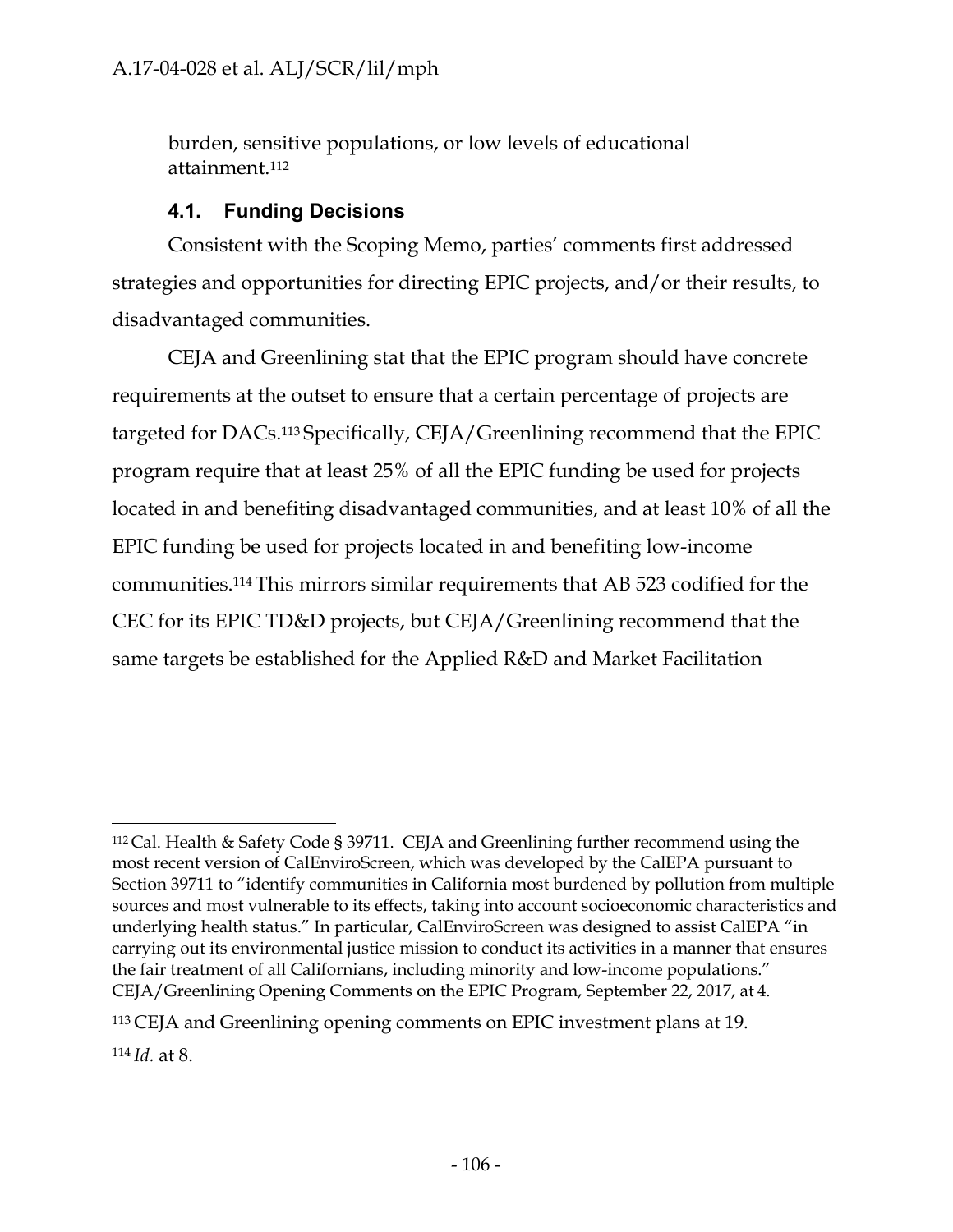categories of EPIC.115 Finally, CEJA/Greenlining emphasize that these targets should be considered minimum requirements: i.e., a floor, not a ceiling.116

In reply comments, the NRDC agrees with CEJA/Greenlining that targets should be set for all categories of EPIC projects. CalCEF supports creating specific targets with respect to disadvantaged communities and meeting those targets by refining or expanding the technology focus of EPIC programming.

Other parties support the overall goals articulated by CEJA/Greenlining, but disagree that specific targets should be set.

The CEC summarized in its own investment plan its current efforts to target investments in DACs and to engage with DACs. The CEC states that it does not believe targets for Applied R&D and Market Facilitation would lead to increased benefits to DACs.117 The CEC cites AB 523, which limits DAC targeting to TD&D projects, and the SB 350 Barriers Study, which specified in its recommended that the CEC should target a minimum of 25 percent of its TD&D funding for sites located in disadvantaged communities.118 The CEC contends that technologies in the Applied R&D stage "are often too early in their

<sup>115</sup>*Ibid.*

<sup>116</sup> CEJA and Greenlining opening comments on EPIC investment plans at 19.

<sup>&</sup>lt;sup>117</sup> CEC reply comments on EPIC investment plans at 6.

<sup>118</sup>*Ibid.,* referencing Recommendation 11(a) at page 10 in the Barriers Study (Scavo, Jordan, Suzanne Korosec, Esteban Guerrero, Bill Pennington, and Pamela Doughman. 2016. *Low-Income Barriers Study, Part A: Overcoming Barriers to Energy Efficiency and Renewables for Low-Income Customers and Small Business Contracting Opportunities in Disadvantaged Communities*. California Energy Commission. Publication Number: CEC-300-2016-009-CMF). Overall, Recommendation 11 states that the CEC and the CPUC "should direct research, development, demonstration, and market facilitation programs to include targeted benefits for low-income customers and disadvantaged communities" as specified in 11(a) through 11(f)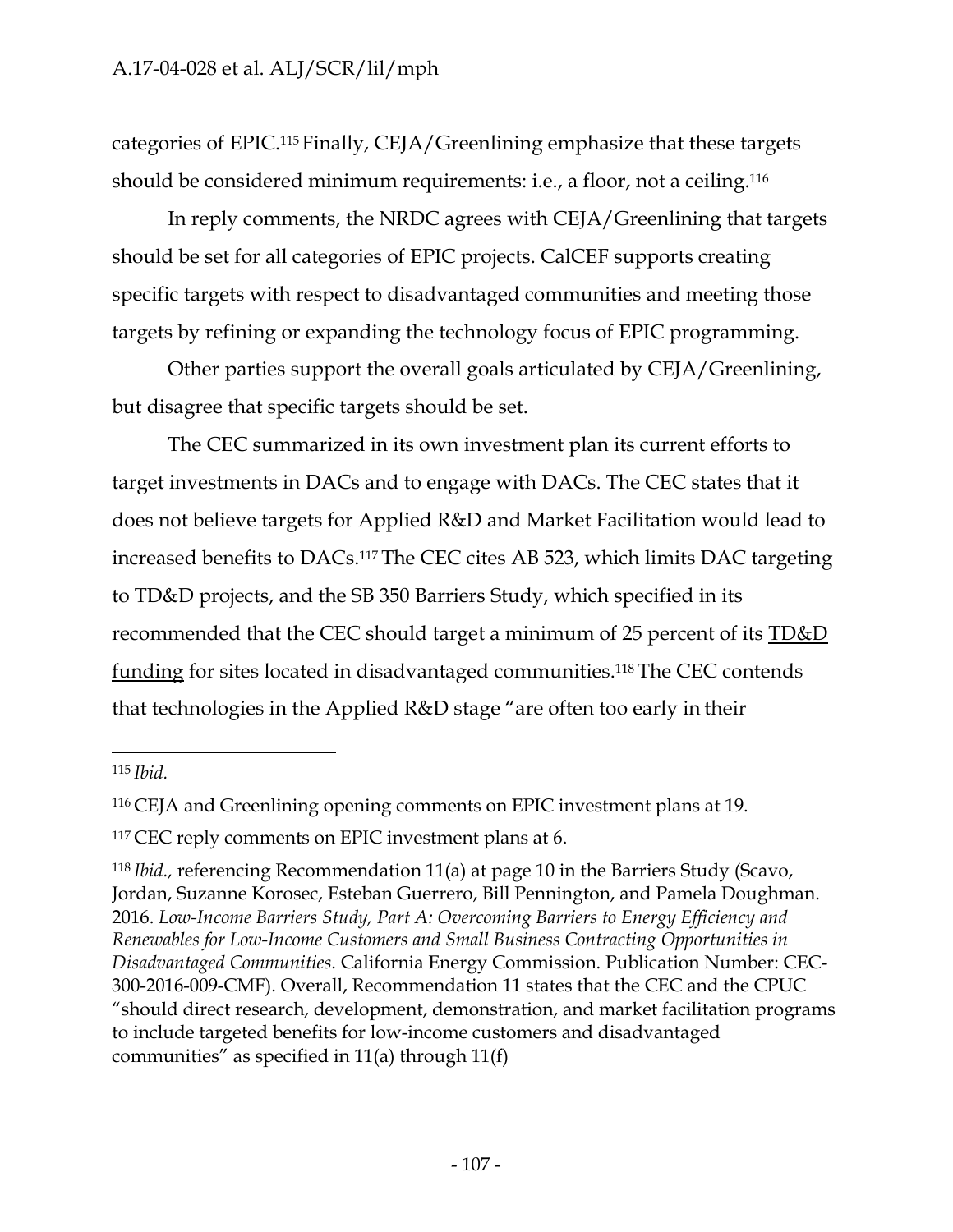development to be installed in real-world environments where their benefits to DACs can be realized."119 Regarding Market Facilitation, the CEC states that these projects "conduct focused strategic interventions at key stages of a new technology's development to increase the likelihood of technology adoption," often addressing challenges that are not always tied to a geographic location. While this makes DAC targeting more difficult, the CEC states that it will nevertheless attempt to direct Market Facilitation projects to DACs when there are opportunities to provide benefits to those communities.120

The utility administrators each disagree with specific aspects of CEJA/Greenlining's recommendations. PG&E states that targets should not be set, emphasizing instead that it is most important for the EPIC proceeding to simply focus on providing benefits to all customers, including those in DACs. SCE suggests that if specific goals were to be set, they should focus on Market Facilitation.121 SDG&E states that specific goals or targets with respect to disadvantaged communities should not be implemented in this current EPIC investment cycle, because its investment plan was developed and filed prior to the time that the idea of DAC-specific targets was raised in this proceeding. SDG&E also states that "a viable long-term solution would be for the Commission to develop a post-2020 EPIC program that may be appropriately

<sup>119</sup>*Ibid.*

<sup>120</sup> CEC reply comments on EPIC investment plans at 7.

<sup>121</sup> SCE comments on EPIC investment plans at A-1. Each of the utility administrators request or recommend, throughout their comments on DAC issues, that the Commission allow them to fund Market Facilitation projects. In reply comments, the CEC strongly opposes this change to the EPIC program. *See* CEC reply comments on EPIC investment plans at 4-6.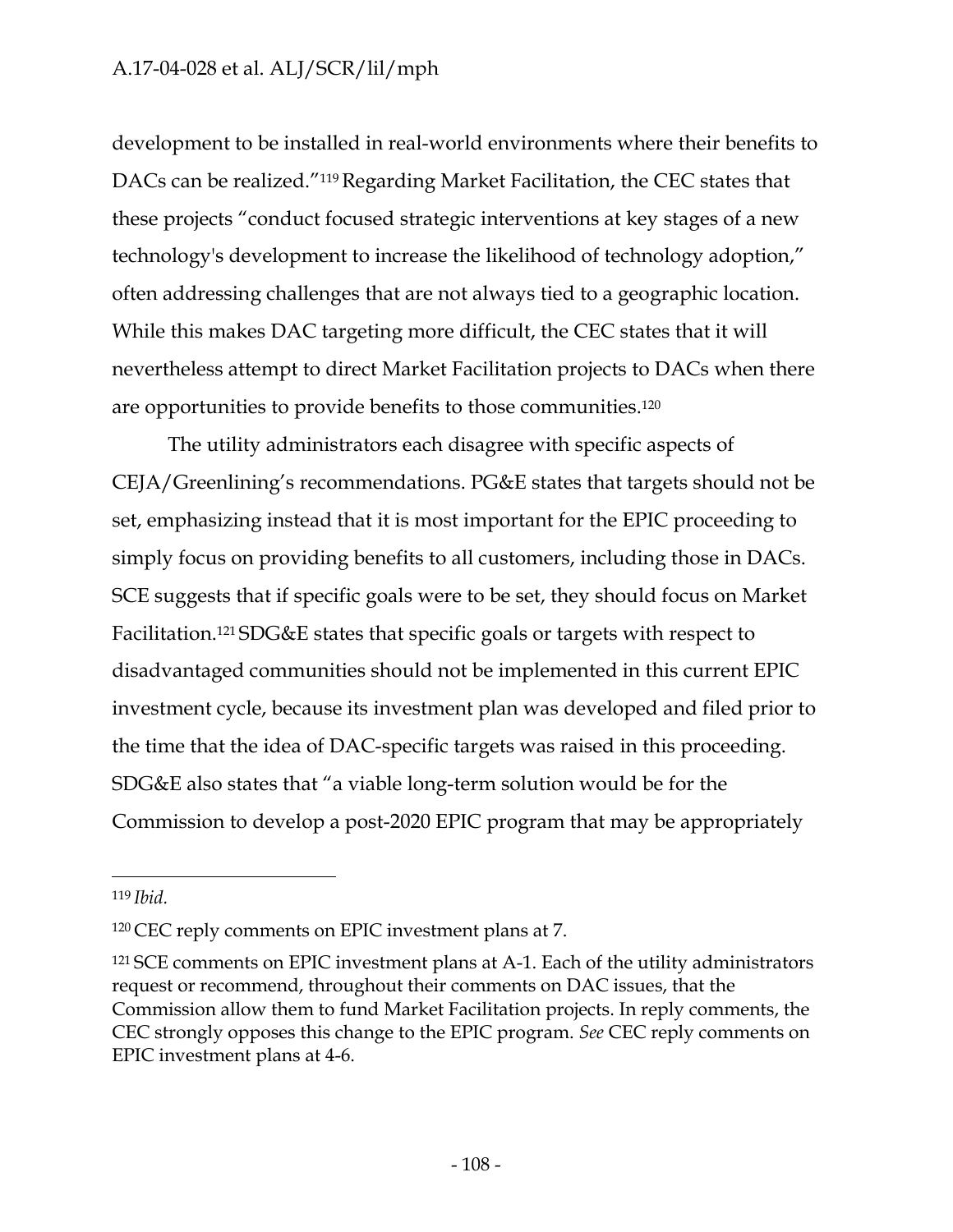structured to effectively address, among other things, disadvantaged communities."122

Turning to the investment planning process, CEJA/Greenlining note that the EPIC Evaluation found that there is no clear set of priorities EPIC is seeking to address, or prioritization of research gaps or needs. CEJA/Greenlining recommend that the Commission ensure that DAC-related goals are included when it develops its priorities. CEJA/Greenlining also recommend that the EPIC administrators engage in a public process "to solicit meaningful public feedback to assist with the design of projects."123

Finally, CEJA and Greenlining suggest that the Commission consider requiring additional DAC-specific reporting from EPIC administrators on the success of DAC-targeted projects, community involvement, and the benefits of such projects. These requirements would be similar to those established for the CEC by AB 523. The resulting information would allow the Commission to evaluate the ongoing performance of any DAC-targeted activities and adapt policies or implementation requirements as needed.124

Based on our review of parties' comments, we find that we should not establish specific DAC-related set-asides within the current triennial investment period, beyond those required of the CEC pursuant to AB 523. As seen above, there is no consensus among stakeholders and administrators regarding the merits of establishing set-asides for the utility administrators or, if established, which project categories should be included; the utilities would add Market

<sup>122</sup> SDG&E comments on EPIC investment plans at 10-11.

<sup>123</sup> CEJA and Greenlining opening comments on EPIC investment plans at 19. 124 *Id.* at 10.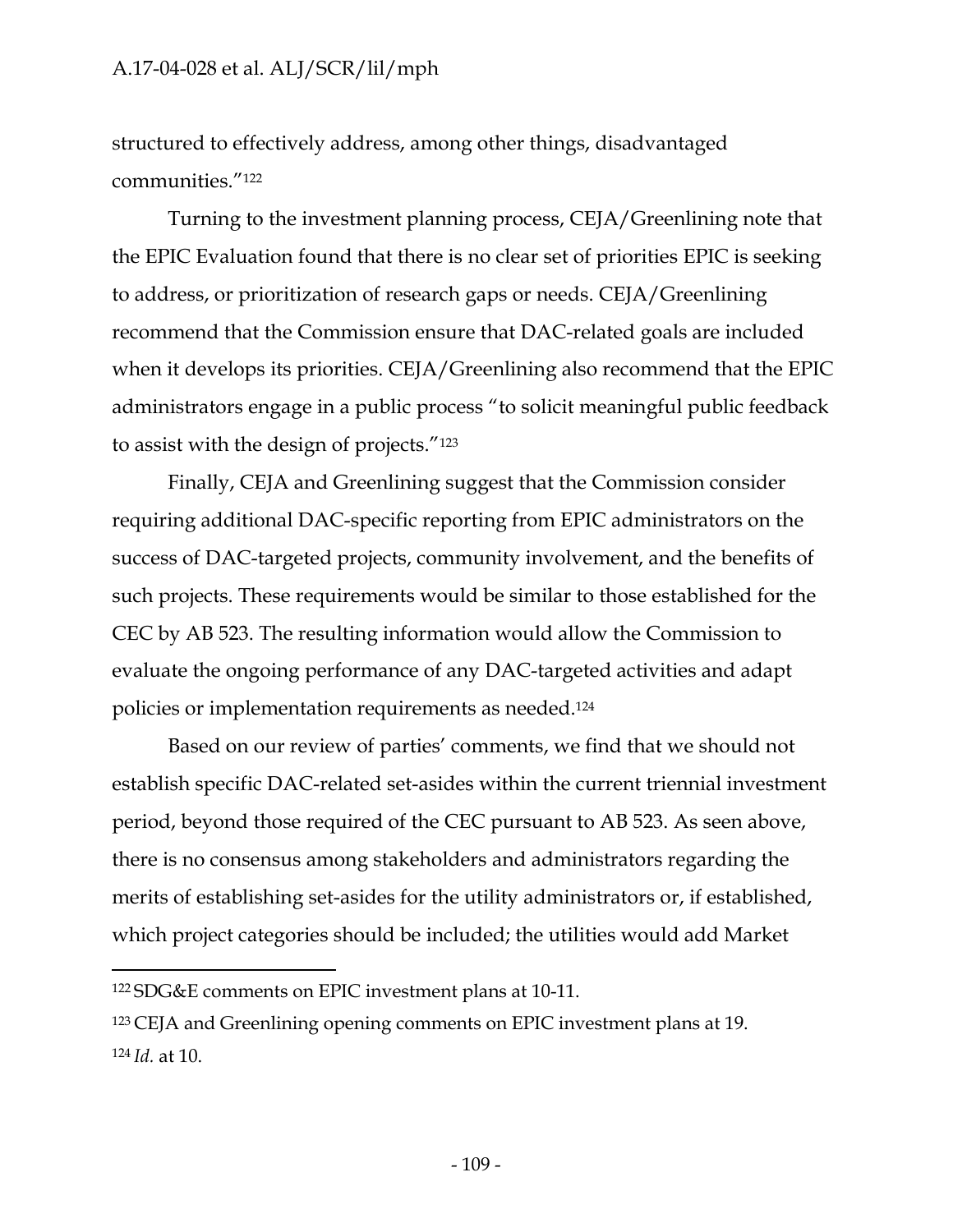Facilitation, while the CEC strongly opposes that addition. Furthermore, SDG&E makes the reasonable point that its 2018-2020 investment plan had already been developed before the matter of DAC set-asides was codified in AB 523. SDG&E also reasonably suggests that any post-2020 EPIC program that is developed can incorporate DAC-related solutions from the beginning. For these reasons, we conclude that the new rulemaking contemplated in this decision should consider the proper level of DAC set-asides for future investment cycles.

In the current investment cycle, we expect the utility administrators to consider the state's existing DAC-related policies as they manage their projects, including the Legislature's broad preferences as expressed in AB 523. We encourage the utility administrators to maximize opportunities to locate their projects in DACs, and to propose future projects that benefit DACs. To this end, we direct the utilities to explain in their upcoming RAP application how they plan to better incorporate DAC input into their investment planning process. For example, the application should expressly explain how CBOs will be leveraged for improved information sharing, as recommended by CEJA and Greenlining: we suggest that the IOUs seek input from stakeholders such as CEJA and Greenlining in developing their plans. Like the CEC, the utilities should also describe the steps taken to locate projects in DACs in their next annual reports to the Commission. The utilities should also identify the amount of funding supporting projects located in DACs, and the amount of funding for projects that specifically benefit DACs.

We also agree with CEJA/Greenlining that DAC-related goals be considered as the Commission develops its priorities for EPIC research. We direct that the PICG should identify "DAC-benefitting", or "DAC-located" projects. Stakeholders (including environmental justice and consumer advocacy

- 110 -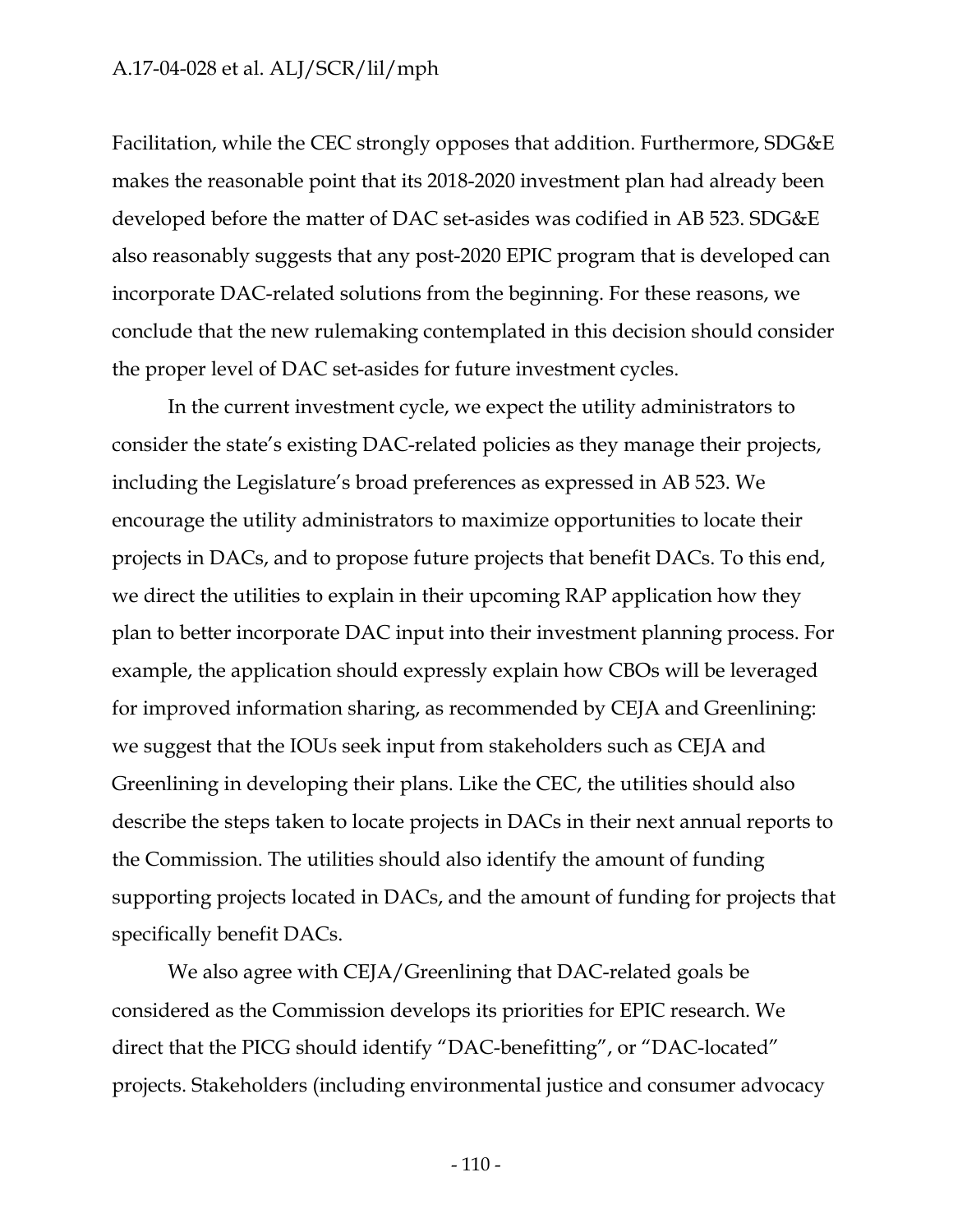groups) should be encouraged to comment on issues raised at PIPA meetings, as well as on PIPA meeting reports that are circulated by the PICG Project Coordinator.

Finally, regarding the public process requested by CEJA/Greenlining, where DACs can participate in the design of EPIC projects, most opportunities for participation in project design have already passed for this investment cycle (except for, potentially, any additional proposals included in the RAP application). However, the DAC workshops we describe below should discuss the evolving clean energy needs of DACs, as well as the potential location of EPIC 3 projects within DACs.

#### **4.2. Outreach and engagement**

Parties' comments also addressed the second DAC topic in the Scoping Memo, the best means of conducting outreach and engaging with DACs in order to heighten local awareness of the opportunities for community members to (a) apply for EPIC funds, (b) ensure that beneficial projects are sited in their communities, and (c) benefit from the results of all relevant EPIC projects.

CEJA and Greenlining recommend strategies for providing better technical assistance, and recommend leveraging CBOs for information sharing, stating, "The evaluation of the advantages, risks and tradeoffs for developing a specific project should happen through a meaningful public participation process that can be facilitated through community-based organizations."125

CEJA/Greenlining also provided extensive input regarding how projects could be better sited in DACs, be driven by input from DACs, and how the program

<sup>125</sup> CEJA and Greenlining opening comments on EPIC investment plans at 10-11.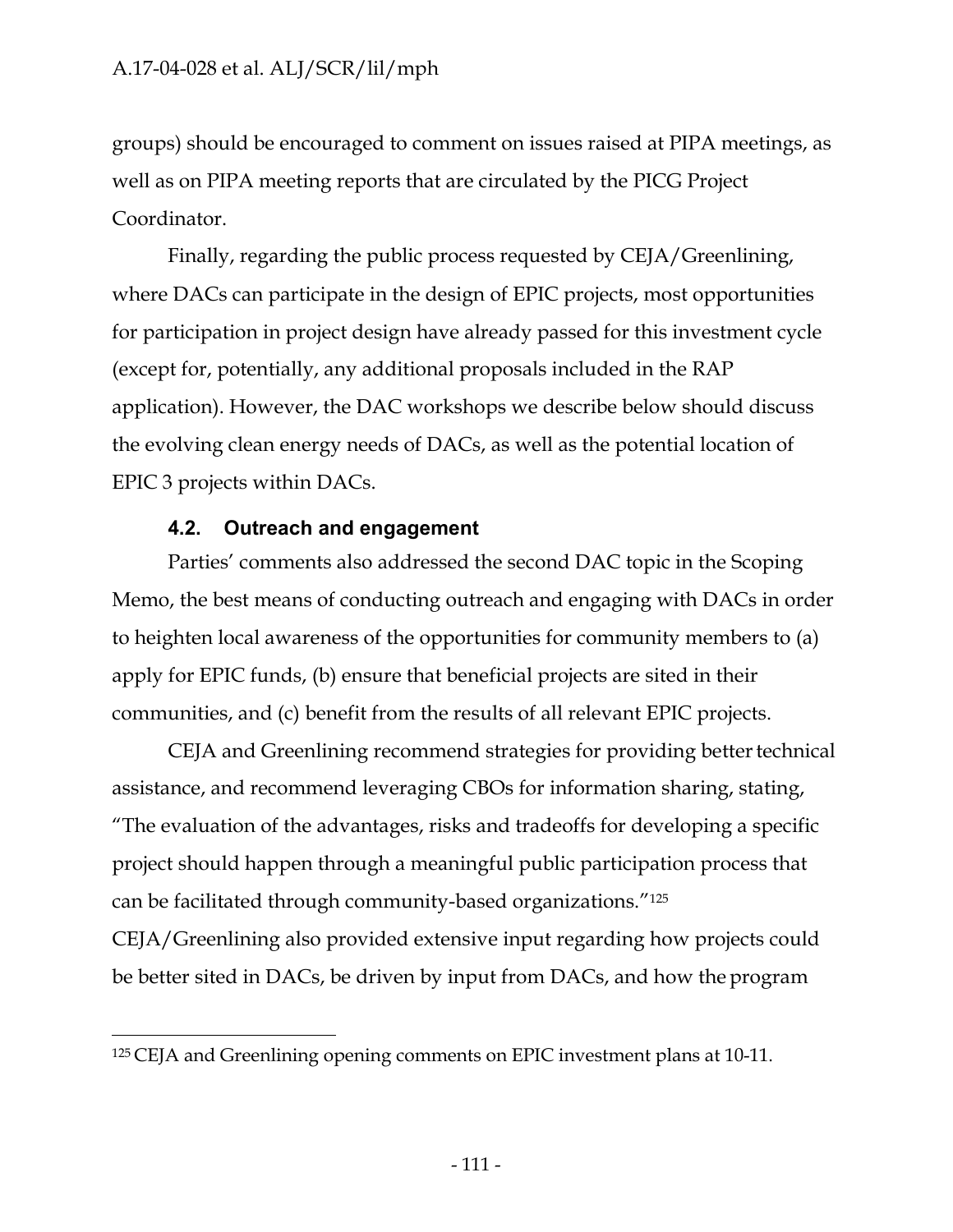could differently assess benefits to DACs, including non-energy benefits. Finally, CEJA/Greenlining point to the CEC's outreach during its Barriers Study as a model framework for facilitating this outreach.126

The administrators signaled a willingness to increase awareness and accessibility of EPIC funding in DACs through workshops. We find that at least two workshops (at least one in Northern California and one in Southern California) on DACs should be conducted for the purpose of providing technical EPIC support and training to DACs and interested CBOs. These workshops should be include the following topics:

- a. Developing approaches to effectively integrating DACs within the EPIC program;
- b. Determining how to fill the gaps regarding EPIC-related informational resources needed by DACs and CBOs;
- c. Considering the CEJA/Greenlining recommendations regarding targeting DACs, and their suggestions for changes to benefits assessment; <sup>127</sup>
- d. The CEJA/Greenlining recommendations for better public participation, especially via CBOs, should also be considered in the scoping and implementation of these workshops.

Finally, we specify that this outreach work should first be informed by consultation with the Disadvantaged Communities Advisory Group established by the Commission and the CEC.128 The administrators should consult with this

<sup>126</sup>*Id.* at 11.

<sup>&</sup>lt;sup>127</sup> Separately from the workshop process described here, these elements should also be considered as a possible broader change to the program in the future rulemaking contemplated in this decision.

<sup>&</sup>lt;sup>128</sup> SB 350 codified Public Utilities Code section  $400(g)(1)$ , which directed the Commission and the CEC to establish a disadvantaged community advisory group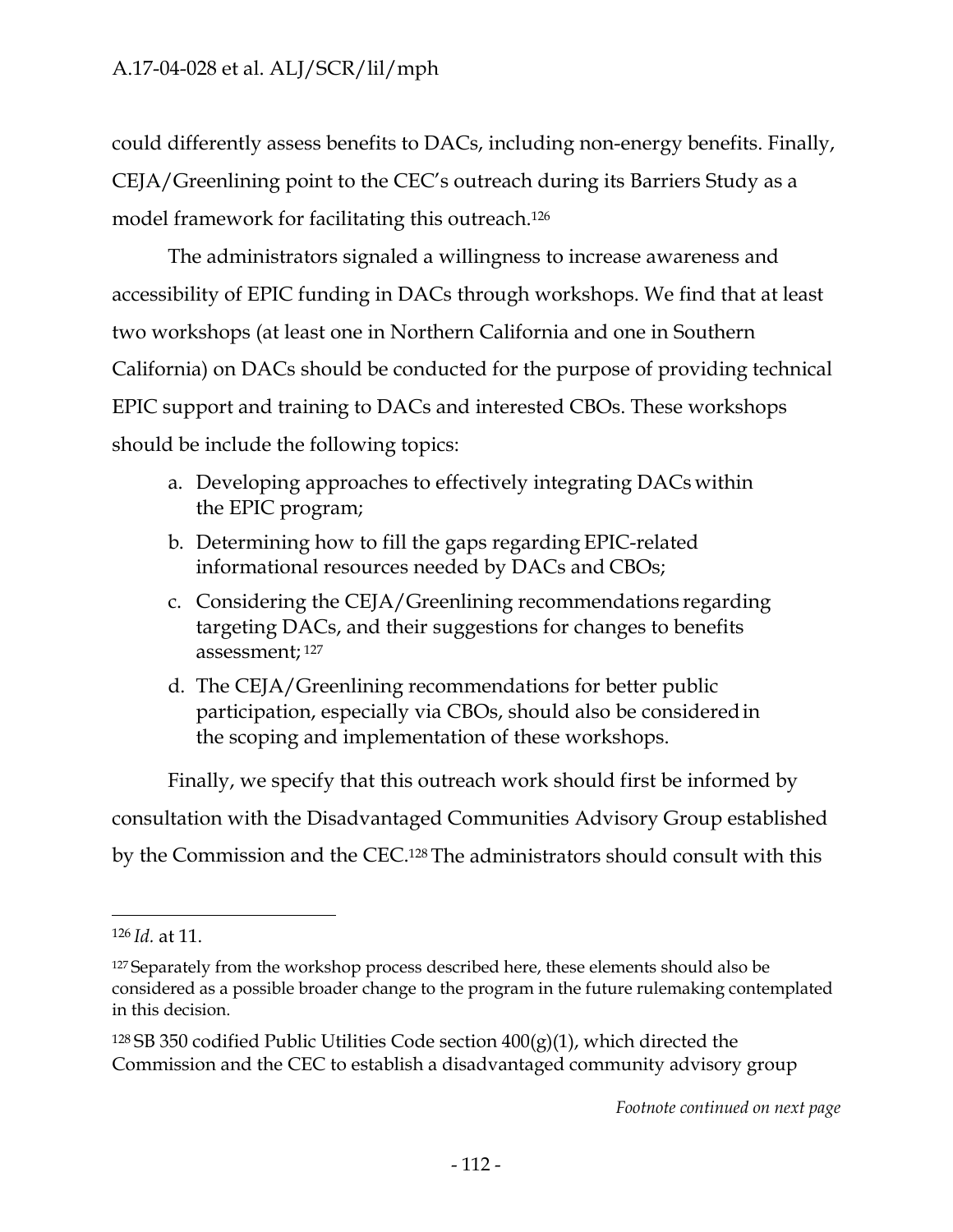Advisory Group for its input on the outreach and engagement activities to be reviewed in the workshop process described above.

#### **5. Review of the Utilities' 2018-2020 Investment Plans**

As one of the utility administrators explains in its plan, "the utility-administered portion of the EPIC Program is intended to fund grid-specific projects that advance the EPIC guiding principles, including enhancements to grid safety, reliability and cost-efficiency while advancing California's clean energy goals. The program's focus is to test pre-commercial or not yet widely commercialized strategies and/or technologies in the utility-specific environment and guide them through to commercial deployment for the benefit of electricity customers."129

As stated in our discussion of the scope of this proceeding, our review of the triennial investment plans is primarily guided by the requirements of D.12-05-037, as clarified by D.13-11-025 and D.15-04-020 (these requirements are listed in Appendix A to this decision). All three utilities assert that their plans meet these requirements. ORA protested each of the EPIC administrators' plans on the general basis that the plans do not sufficiently describe policy justifications for proposed projects, and suggested that the administrators had not informed the Commission how the completed projects will benefit

consisting of representatives from DACs. The DAC advisory group "shall review and provide advice on programs proposed to achieve clean energy and pollution reduction and determine whether those proposed programs will be effective and useful in disadvantaged communities." The Commission established the DAC advisory group and adopted its Charter in Resolution E-4893, dated December 14, 2017.

<sup>129</sup> "Pacific Gas and Electric Company 2018-2020 Triennial Electric Program Investment Charge Investment Plan" at 1-2.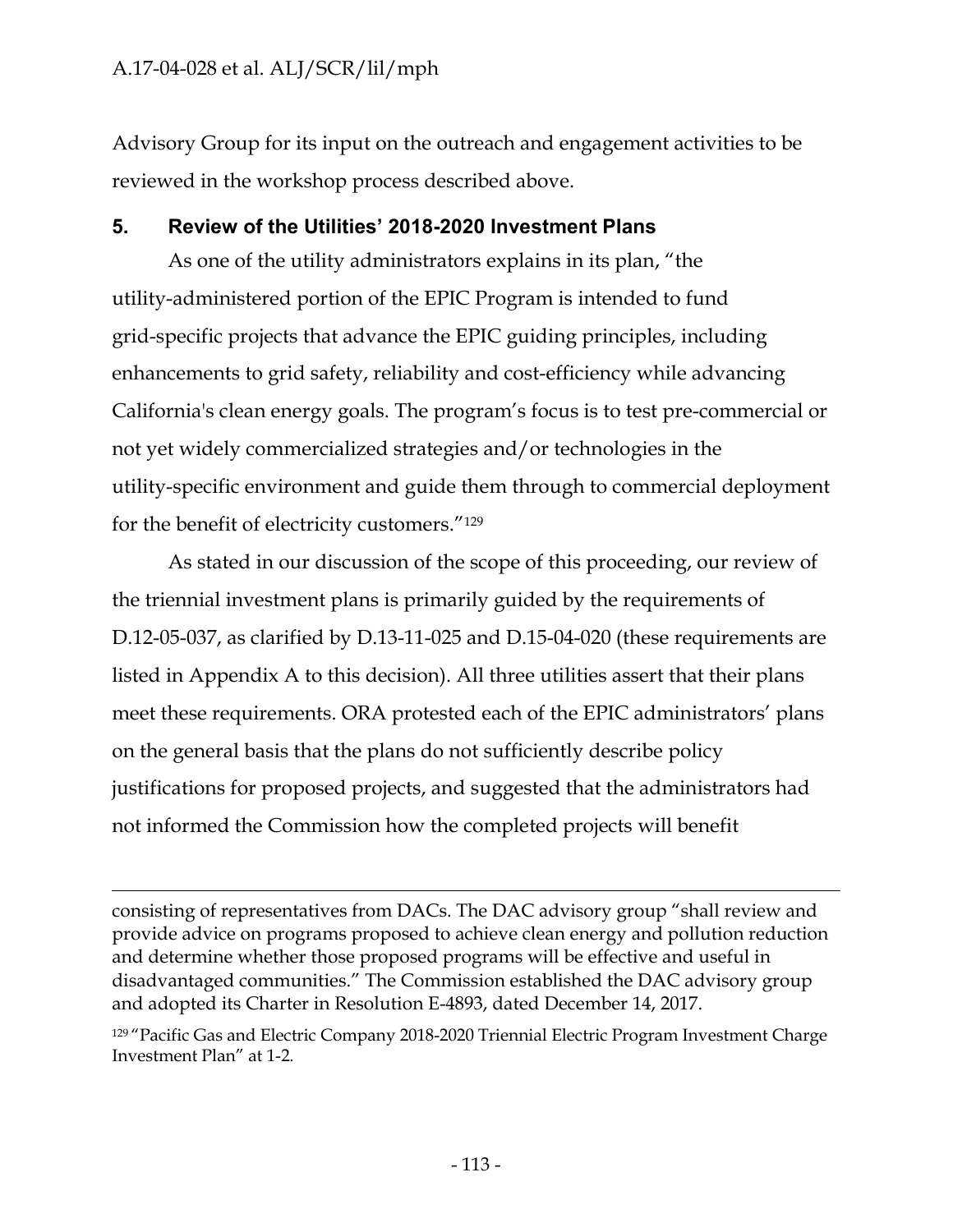ratepayers. The Scoping Memo determined that the issues raised by ORA should remain in the scope of this proceeding because the planned workshops would provide an opportunity for all stakeholders to resolve their differences on the adequacy of the administrators' showings.

ORA also makes several specific recommendations based on its review of each utility's plan, stating that the Commission should:

- Reduce SCE's 2018-2020 budget because SCE funded a previously authorized EPIC project with GRC funds;
- Deny SCE's request to re-litigate the funding of research institutes;
- Require program administrators to file more detailed plans for Cyber Security for Industrial Control Systems; and
- Deny the utility administrators' second-life EV batteries program, and require future RD&D applications to be coordinated among the IOUs to sufficiently demonstrate that no duplication of efforts is made.

We review each of ORA's recommendations, and the utilities' replies, as we consider each utility administrator's investment plan below.

At the outset of our review, we also refer back to the EPIC Evaluation findings and recommendations addressed previously in this decision: the Evaluation found that the utilities, while technically compliant with the letter of program requirements, could better fulfill the spirit of many of those requirements, and should improve several aspects of their program administration practices. Areas needing improvement include metrics tracking and reporting to quantify project benefits, as well as improving stakeholder engagement and transparency throughout the entire investment planning and implementation process. This is why we directed the utilities file a joint application containing a Research Administration Plan that details the actions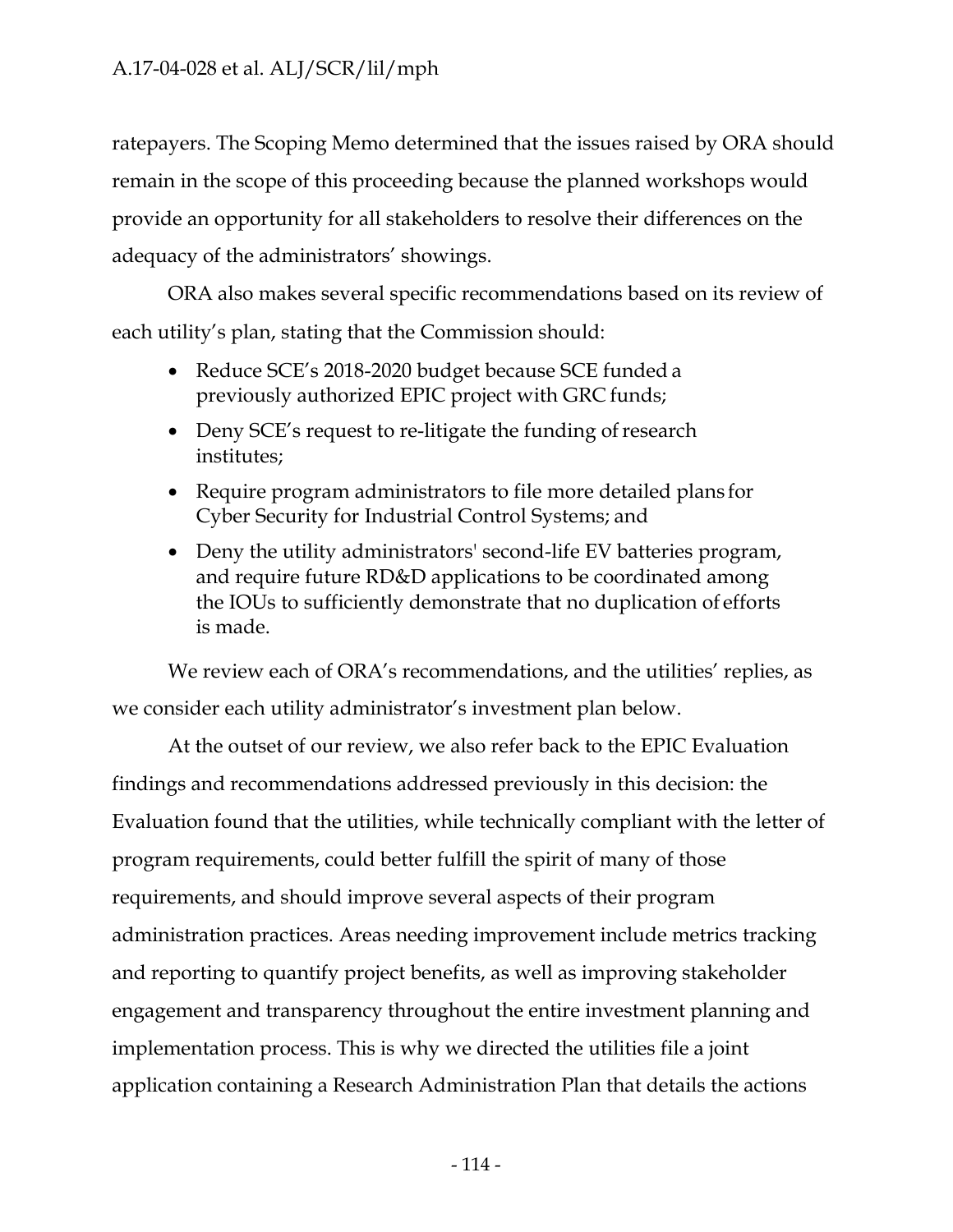they will take to improve their processes in response to the findings and recommendations in the Evaluation.

Finally, we note that we are issuing our decision on the utility administrators' investment plans approximately 9 months after our decision addressing the CEC's plan. It is possible that projects proposed in the utilities' plans have been affected by the passage of time. Therefore, if PG&E, SCE or SDG&E find that it is necessary to revise or replace any proposed project, they should include that information in the joint RAP application. Any proposed replacement projects should include a description of how the utility incorporated any of the Evaluation recommendations in the course of developing that project. We also specify in this decision that the utility administrators are authorized to fund their EPIC 3 projects for a full 36 months from the effective date of this decision, rather than only through the end of 2020.130

#### **5.1. PG&E's 2018-2020 Investment Plan**

PG&E's 2018-2020 EPIC Investment Plan contains 43 potential projects. Pursuant to D.18-01-008, PG&E's authorized funding for the triennial period is \$55.6 million. PG&E categorized its potential projects according to the jointly developed IOU funding categories, and explains the focus of each area and its relation to the value chain:

<sup>130</sup> This authorization extends to the CEC as well.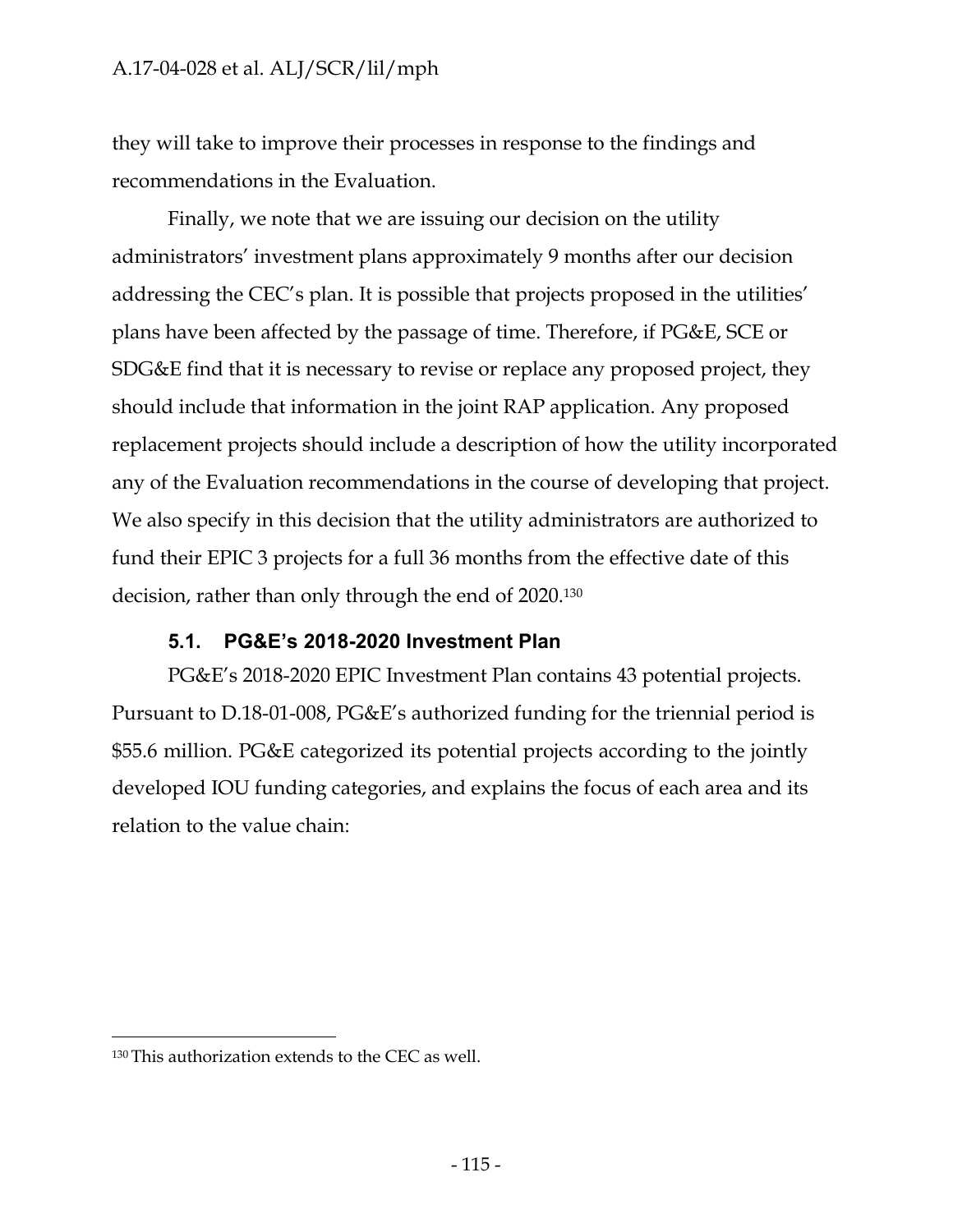| TD& D Investment<br>Area    | Objectives                         | <b>Value Chain</b><br>Relation |
|-----------------------------|------------------------------------|--------------------------------|
| Renewables and              | Integrate distributed energy       | Maps to Grid                   |
| Distributed Energy          | resources, generation and storage; | Operations /                   |
| <b>Resource Integration</b> | improve transparency of resource   | Market Design                  |
|                             | information; increase generation   | under EPIC                     |
| --11 potential projects     | flexibility                        |                                |
| Grid Modernization and      | Optimize existing grid assets;     | Maps to                        |
| Optimization                | prepare for emerging technologies; | Transmission                   |
|                             | design and demonstrate grid        | and Distribution               |
| --13 potential projects     | operations of the future           | $(T&D)$ under                  |
|                             |                                    | <b>EPIC</b>                    |
| <b>Customer Service and</b> | Drive customer service excellence  | Maps to DSM                    |
| Enablement                  | through new offerings for          | under EPIC                     |
|                             | customers and enable greater       |                                |
| --8 potential projects      | customer choice; integrate         |                                |
|                             | Demand-Side Management (DSM)       |                                |
| Cross-                      | Support next generation            | Maps to the                    |
| Cutting/Foundational        | infrastructure, including smart    | entire electric                |
| Strategies and              | grid architecture, cybersecurity,  | value chain                    |
| Technologies                | telecommunications and             |                                |
|                             | standards, as well as other        |                                |
| --9 potential projects      | "foundational" activities in       |                                |
|                             | support of all three program areas |                                |
|                             | above                              |                                |

PG&E reiterates in its post-workshop comments that its 2018-2020 plan, as filed, addresses how that plan meets each of the Commission's requirements.131 In its plan, PG&E asserts that its proposed project portfolio meets the primary guiding principle of the EPIC Program, which is to provide electricity customer benefits, defined as promoting greater reliability, lower costs, and increased

<sup>131</sup> PG&E also provides a tabular demonstration of the same information in its September 22, 2017 comments (as corrected by its October 9, 2017 reply comments).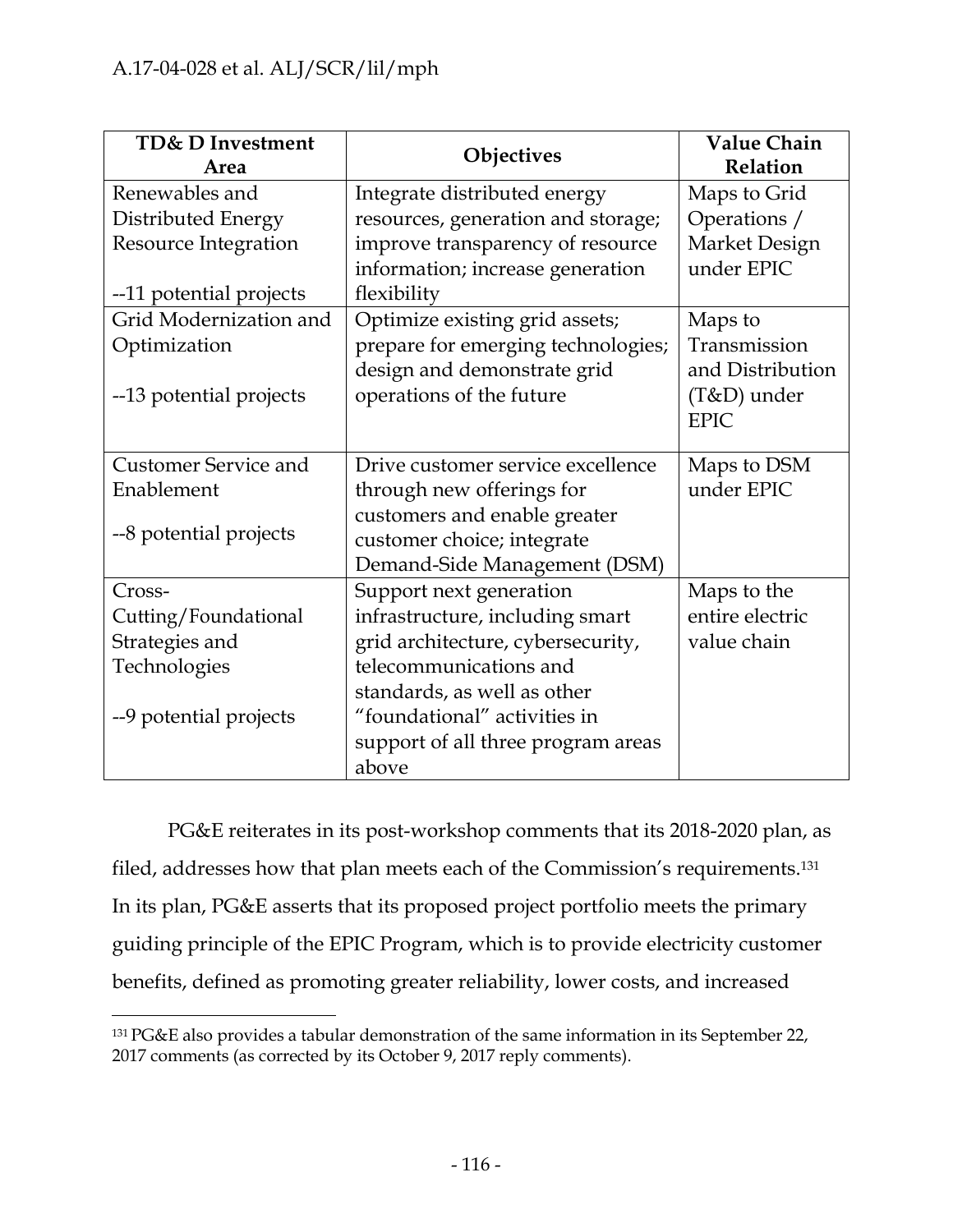safety. In addition, PG&E states that its portfolio also addresses complementary EPIC guiding principles, including the following: demonstrating societal benefits; greenhouse gas emission reductions; advancing the Commission's Loading Order; supporting low-emission vehicles and transportation; economic development; and efficient use of ratepayer monies.132

Two of ORA's comments on the utilities' investment plans elicited responses from PG&E.

First, regarding ORA's recommendation that the Commission require PG&E and SCE to file more detailed plans for Cyber Security for Industrial Control Systems, PG&E states that it does not object in principle to providing additional project details, under appropriate security protocols. However, PG&E urges that such a requirement not delay approval and implementation of the project, given the high priority the utilities and policymakers have placed on mitigation of cybersecurity risks to California's electricity grid. PG&E recommends that ORA's request be rejected, but without prejudice to PG&E and SCE providing ORA and Commission staff with additional project-specific details that demonstrate that the project does not duplicate the California Energy Systems for the 21st Century (CES-21) project and is consistent with the technology demonstration criteria for utility EPIC projects.

Second, regarding ORA's recommendation that the Commission deny the utility administrators' second-life EV batteries program because they are

<sup>132</sup> PG&E's 2018-2020 Triennial EPIC Investment Plan at 7, footnote 8: "the loading order is priority list of electricity sources set by the CPUC. The loading order identifies energy efficiency and demand response as the State's preferred means of meeting growing energy needs to meet customer demand. Then, energy from renewable sources should be prioritized, such as wind, solar and geothermal. Only after all those supplies are exhausted may the utilities purchase power from fossil fuel plants."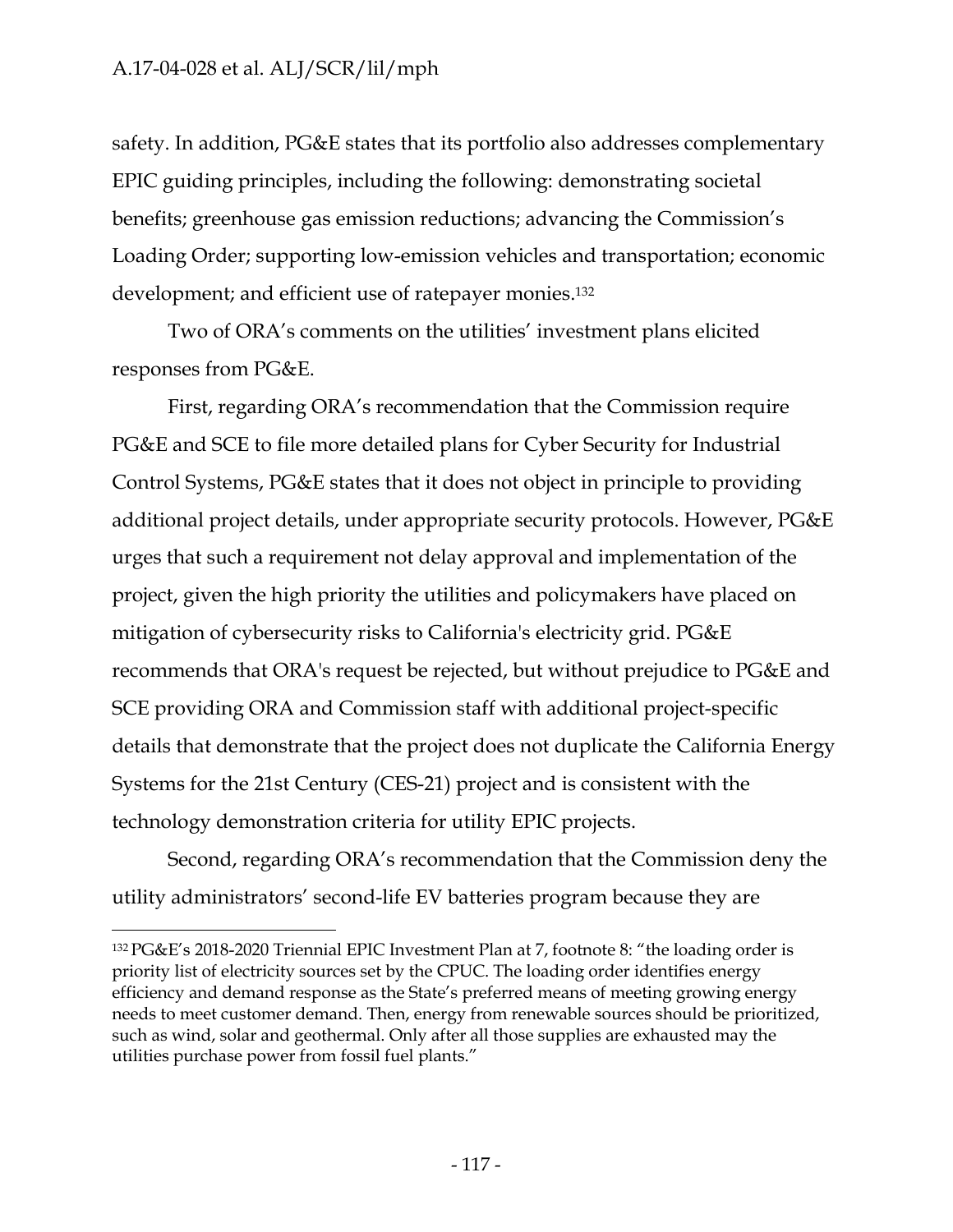duplicative, PG&E notes that ORA generally supports the usefulness of second-life EV battery projects, and asserts that ORA's claim here that the four administrators' second-life EV battery projects are duplicative is not supported by the facts, as demonstrated in the replies to ORA's protest filed by PG&E and the other administrators. Finally, PG&E disagrees with ORA over whether the IOUs' projects should have been submitted in their SB 350 Transportation Electrification applications. PG&E asserts that there is nothing in the Commission's guidance on the SB 350 Transportation Electrification applications that requires all EV technology demonstration projects to be filed in that proceeding, nor is there anything in the Commission's EPIC decisions that limits the administrators' ability to seek approval of EV projects in their EPIC plans.

We find that we need not direct PG&E to modify its battery storage or EV projects based on ORA's concerns. We agree with PG&E that the Commission has not barred the administrators from submitting EV projects in their EPIC plans. Furthermore, as discussed below in our review of SDG&E's investment plan, SDG&E provided information that demonstrates that the four administrators' second-life EV battery projects are not duplicative of one another.

In its own review of PG&E's plan, Energy Division staff identified several projects for which we require PG&E to provide additional information. Appendix C contains specific guidance and direction to PG&E on those projects.

Overall, with the limited exceptions for which we require more information as outlined in Appendix C, we find that PG&E's plan is in compliance with D.12-05-037, D.13-11-025, and D.15-04-020. PG&E has demonstrated how each of its projects maps to the electricity value chain, and PG&E's plan makes the requisite showings pursuant to OP 12 of D.12-05-037. PG&E's plan also identifies energy savings, cost savings, job creation and

- 118 -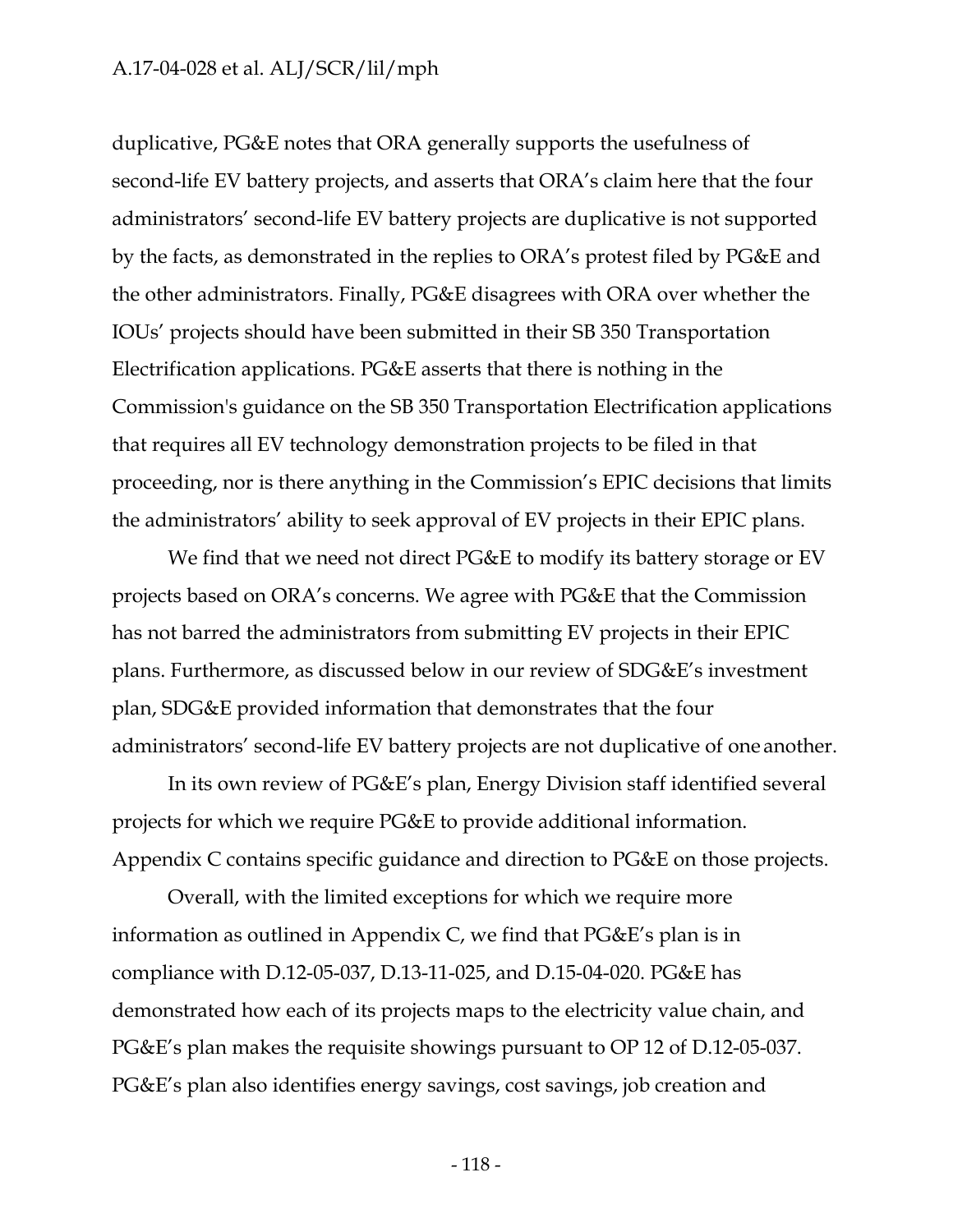economic benefits related to its initiatives, where applicable. We also disagree with ORA's overall critique of the administrators' investment plans and find that PG&E has sufficiently described policy justifications for proposed projects and informed the Commission how the completed projects will benefit ratepayers.

Lastly, we return to some of the EPIC Evaluation findings as they apply to PG&E, and specify that PG&E must address these shortcomings in the joint RAP application. For example, even though PG&E's application includes basic metrics for projects as required by D.12-05-037, we cannot assume that PG&E will be effectively tracking these, since the Evaluation found the PG&E does not have a process in place to do so.<sup>133</sup> The Evaluation findings also indicate that all of the IOUs' investment plans were developed with limited stakeholder input and with low transparency.134

#### **5.2. SCE's 2018-2020 Investment Plan**

SCE's 2018-2020 EPIC Investment Plan contains EPIC investment plan Pursuant to D.18-01-008, SCE's authorized funding for the triennial period is \$45.6 million. SCE categorizes its potential projects according to the jointly developed IOU funding categories:

<sup>133</sup> Evaluation report, Section 6 at 7

<sup>134</sup> *Id.*, Section 11 at 10 and 9, respectively.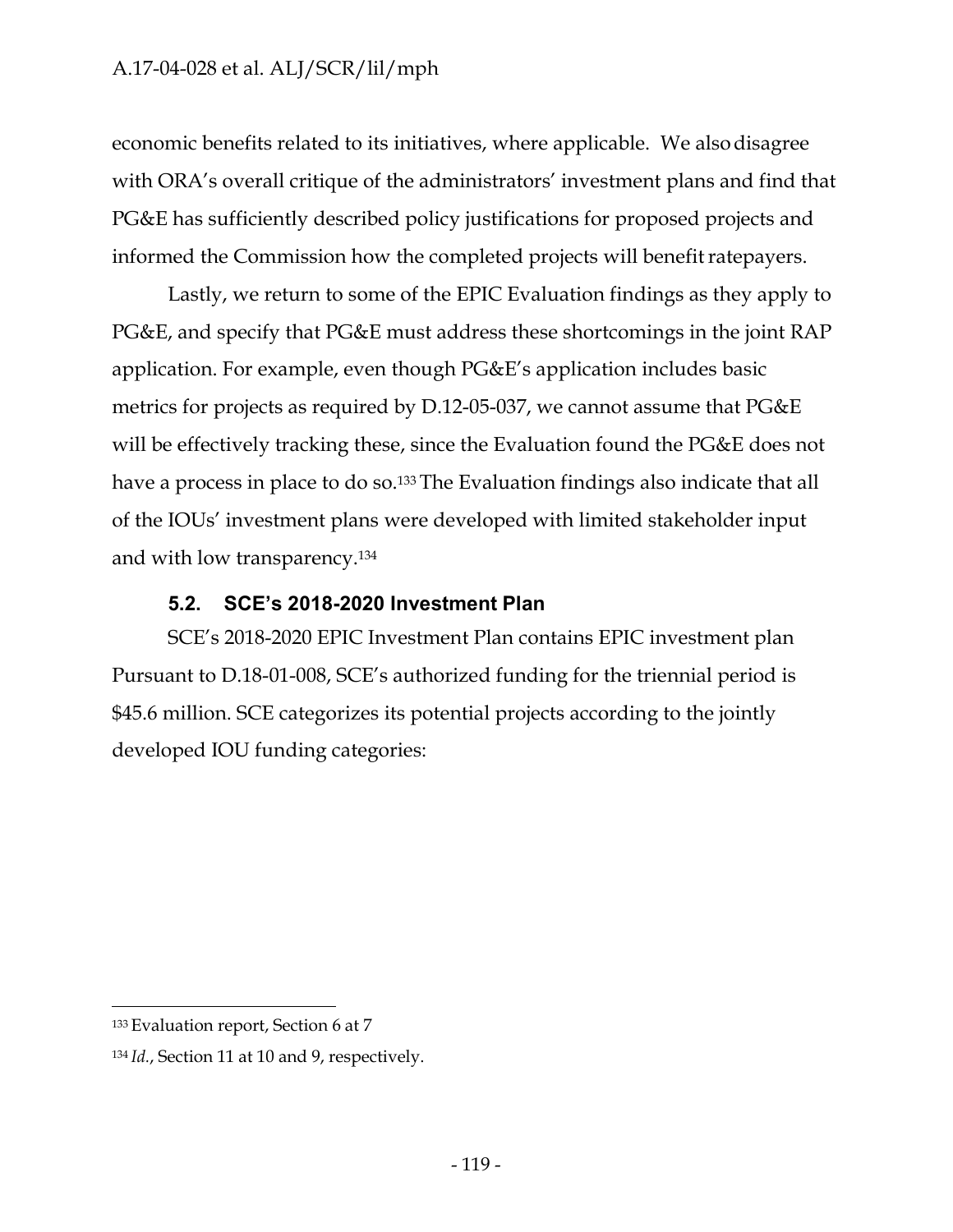| <b>Joint IOU Framework</b><br>Categories                                                                    | <b>Overall Purpose of</b><br><b>Categorized Projects</b>                                                                                                                   | <b>Possible SCE Initiatives</b>                                                                                                                                                                            |
|-------------------------------------------------------------------------------------------------------------|----------------------------------------------------------------------------------------------------------------------------------------------------------------------------|------------------------------------------------------------------------------------------------------------------------------------------------------------------------------------------------------------|
| Renewable and<br>Distributed Energy<br>Resources (DER)<br>Integration<br>--8 potential projects             | Supports safe and<br>reliable integration of<br><b>DERs</b>                                                                                                                | Strategies and<br>technologies to increase<br>renewable resources on<br>the grid, adaptive<br>protection strategies and<br>grid-scale storage<br>strategies and technologies                               |
| Grid Modernization and<br>Optimization<br>--8 potential projects                                            | Addresses the need for<br>the grid to become more<br>flexible and responsive<br>to integrate DERs and<br>respond to the changing<br>energy needs of SCE's<br>customers     | Strategies and<br>technologies for<br>optimizing assets,<br>preparing for emerging<br>technologies, and<br>designing and<br>demonstrating grid<br>planning and operations<br>of the future                 |
| Customer-Focused<br><b>Products and Services</b><br>Enablement and<br>Integration<br>--3 potential projects | Recognizes that<br>California's<br>environmental and<br>clean energy policy<br>goals are helping to<br>drive changes in how<br>customers consume and<br>manage electricity | Leveraging the smart<br>meter platform to drive<br>customer service<br>excellence, integrating<br>demand side management<br>to optimize the grid and<br>responding to emerging<br>grid integration issues. |
| Cross-<br>Cutting/Foundational<br>Strategies and<br>Technologies<br>--5 potential projects                  | Addresses challenges<br>that cut across the<br>previous three funding<br>categories                                                                                        | Systems architecture and<br>cybersecurity                                                                                                                                                                  |

SCE responded to ORA's overall criticisms of the administrators' proposals in its response to ORA's protest of the EPIC applications. SCE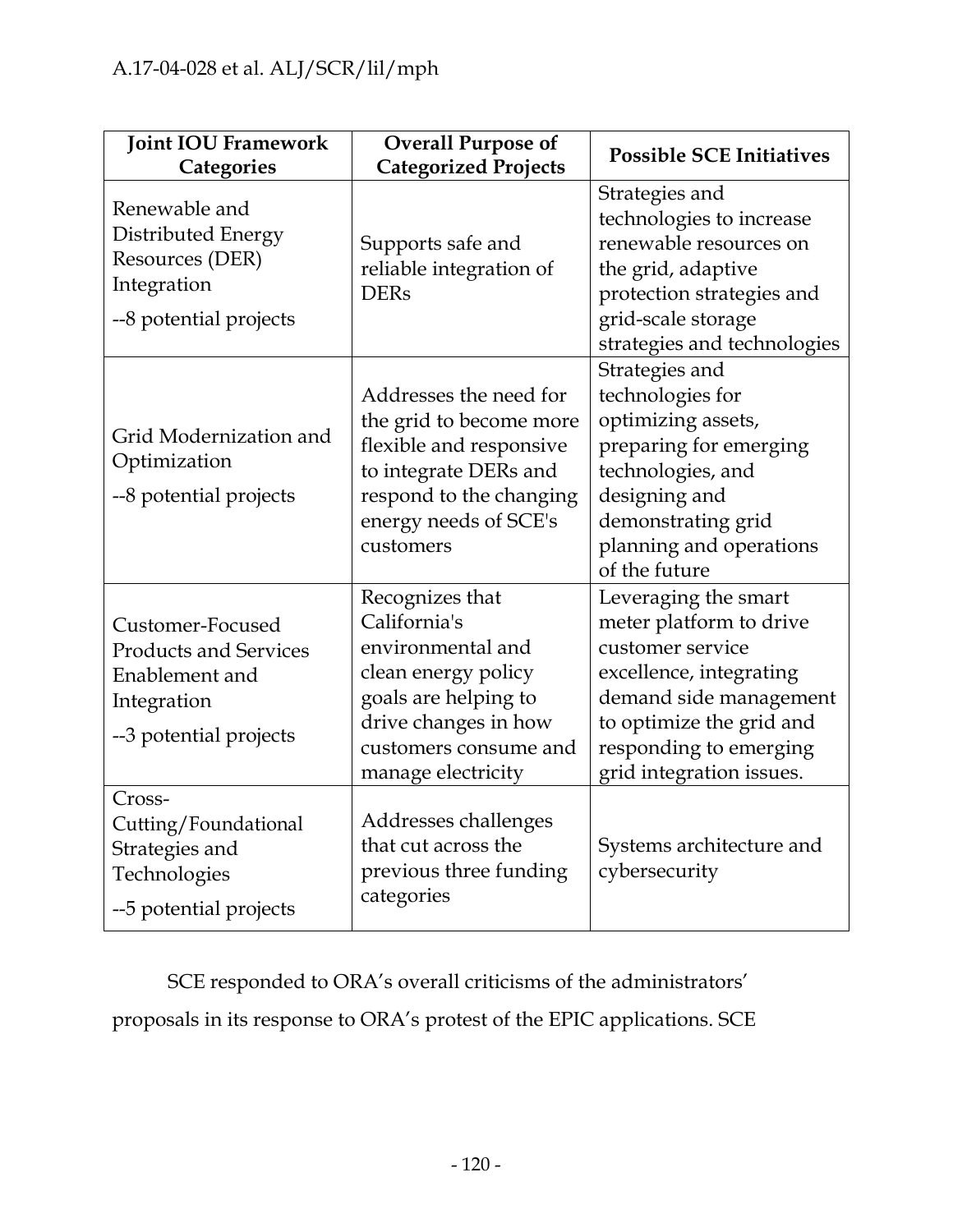repeated the logic underlying its proposed investment plan, which tracks the

table above:135

The principles of SCE's Portfolio adhere to the Joint IOU Framework, which includes key policy drivers. These key policy drivers include both California energy and environmental goals, as well as Commission requirements. …

These four areas are supported by initiatives, which explain the issue and/or challenge being addressed and delineate how the initiative supports California environmental and energy goals, as well as how the initiative supports the Commission in its proceedings. Each of the referenced initiatives are further supported by potential projects.

All of the potential projects included contains a section titled "Concern, Problem or Gap to be Addressed." This section carefully describes the severity of the problem, issue, or opportunity. Furthermore, each of these potential project write-ups also includes a section on prioritization. That prioritization section provides further context on why the concern, problem or gap is applicable to SCE. SCE selects these potential projects based on significant demonstration opportunities to assist California in achieving its energy and environmental goals and support the Commission in its proceedings.

Regarding ORA's suggestion that the administrators' plans "contain numerous projects exploring similar technologies and techniques, even though the administrators claim to have coordinated efforts to prevent duplication" (ORA protest at 4), SCE responds that the administrators have closely coordinated plans and have held numerous calls, as well as three joint

<sup>135</sup> Reply of Southern California Edison Company to the Office of Ratepayer Advocates' Protest to its 2018-2020 EPIC Investment Plan Application, June 22, 2017, at 4.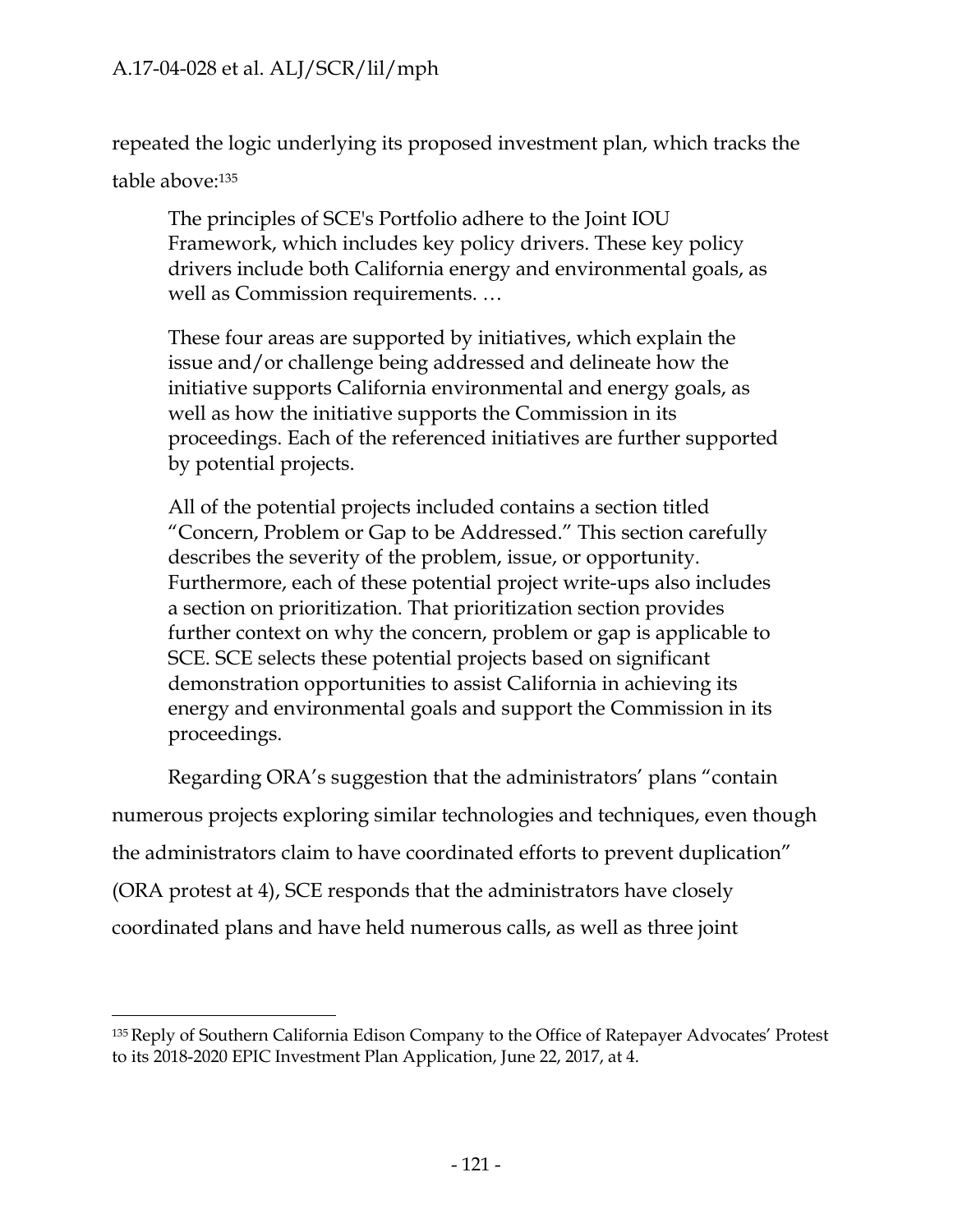stakeholder engagements.136 SCE also states in its investment plan that the EPIC Administrators "jointly met with the EPRI and hosted an in-depth discussion on gaps that exist in the utility industry that could be filled by technology demonstrations and deployments. EPRI determined that these industry gaps could be addressed by the technology demonstrations and deployments proposed by the EPIC Administrators and that no duplication exists between investment plans."137

In its comments on the Evaluation, ORA alleges that SCE violated the Commission's direction in D.12-05-037 that the "EPIC triennial application process is intended to supplant the GRC RD&D proposals" and that "[t]he utilities shall no longer make RD&D proposals in their GRCs, and should make every effort to detail all of their planned RD&D investments in each triennial EPIC investment plan." According to ORA, SCE requested multiple RD&D projects in its 2015 and 2018 GRC applications, a violation of the Commission's direction in D.12-05-037. ORA lists three projects SCE requested in its 2015 GRC application and one project in its 2018 application.138 ORA contends that each of these projects meets the Commission's definition of TD&D in D.12-05-037 and therefore should have been requested in EPIC, not a GRC proceeding:

Technology demonstration and deployment. The installation and operation of pre-commercial technologies or strategies at a scale sufficiently large and in conditions sufficiently reflective of anticipated actual operating environments to enable appraisal of the

<sup>136</sup>*Ibid.*

<sup>137</sup> SCE Investment Plan at 3.

<sup>138</sup> The 2015 requests are: (1) Substation Automation 3, Phase III Hybrid (SA3-Hybrid); (2) Substation Automation-3 at MacArthur Substation, Irvine Smart Grid Demonstration (ISGD)(SA3-ISGD); and (3) Distributed Energy Storage Integration(DESI). The 2018 project is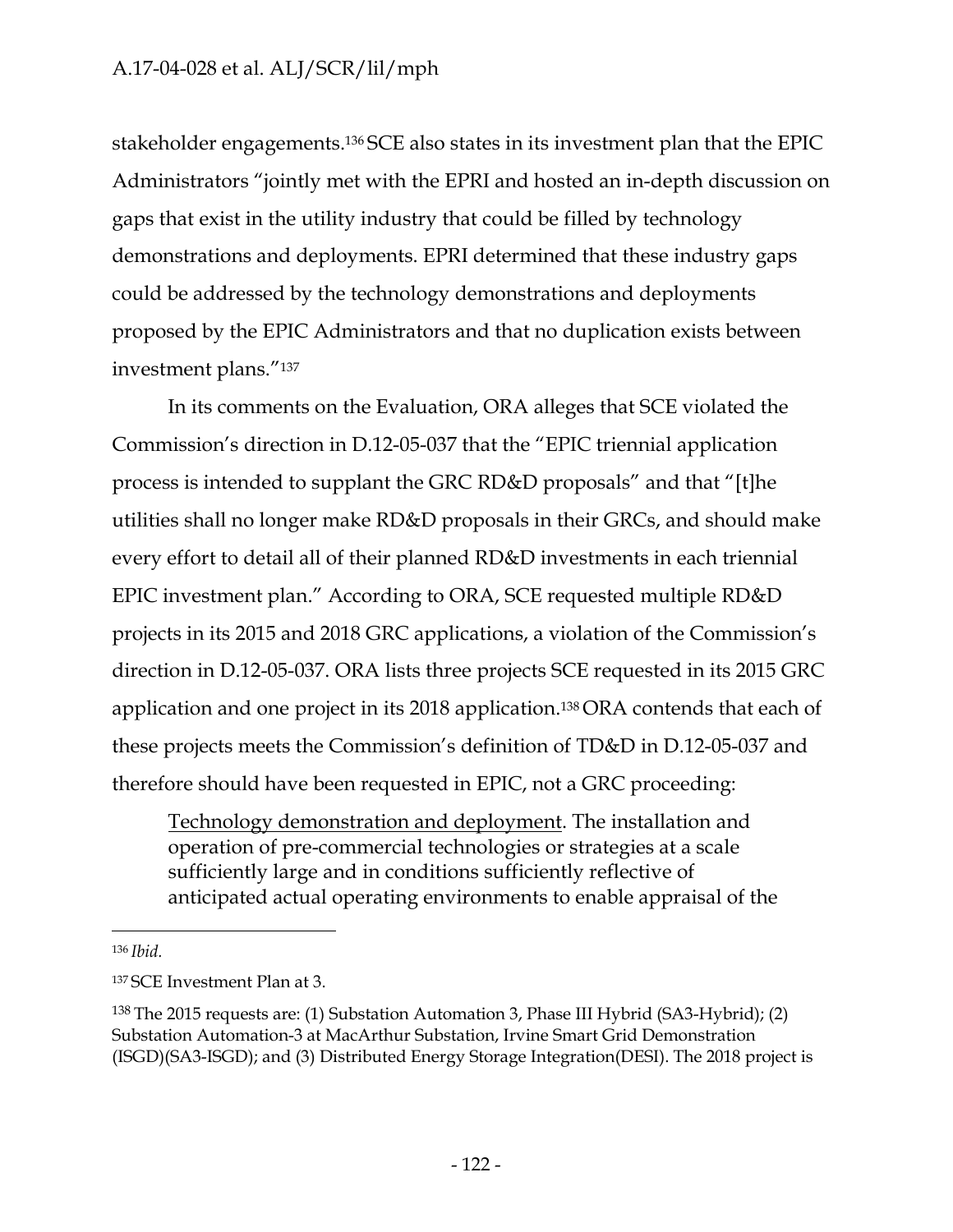operational and performance characteristics and the financial risks.139

SCE responds to ORA and asserts that ORA is incorrect because, for example, the energy storage pilots for which SCE sought funding in its 2018 GRC use commercially available technology and therefore are not appropriate candidates for EPIC funding. SCE cites the definition of the "technology demonstration" stage of the product development cycle provided in D.12-05-037: "this area supports assisting technology development through the 'valley of death' and toward commercialization"140 and argues that because the GRCfunded storage pilots use commercially available technology, by definition they are not EPIC-eligible.

We agree with SCE's differentiation between EPIC-funded TD&D and GRC-funded pilot programs. The discussion section in D.12-05-037 that addresses and adopts the definition of TD&D for the EPIC program is illuminating in this respect:

The staff proposal defines technology demonstration as the installation and operation of pre-commercial technologies at a scale sufficiently large and in conditions sufficiently reflective of anticipated actual operating environments, to enable the financial community to effectively appraise the operational and performance characteristics of a given technology and the financial risks it presents. This is a reasonable definition and we will adopt it.<sup>141</sup>

<sup>139</sup> Amended Comments of ORA addressing the EPIC program evaluation report at 20, citing D.12-05-037, OP 3(b).

<sup>140</sup> D.12-05-037 at 32.

<sup>141</sup> *Id.* at 39, emphasis added.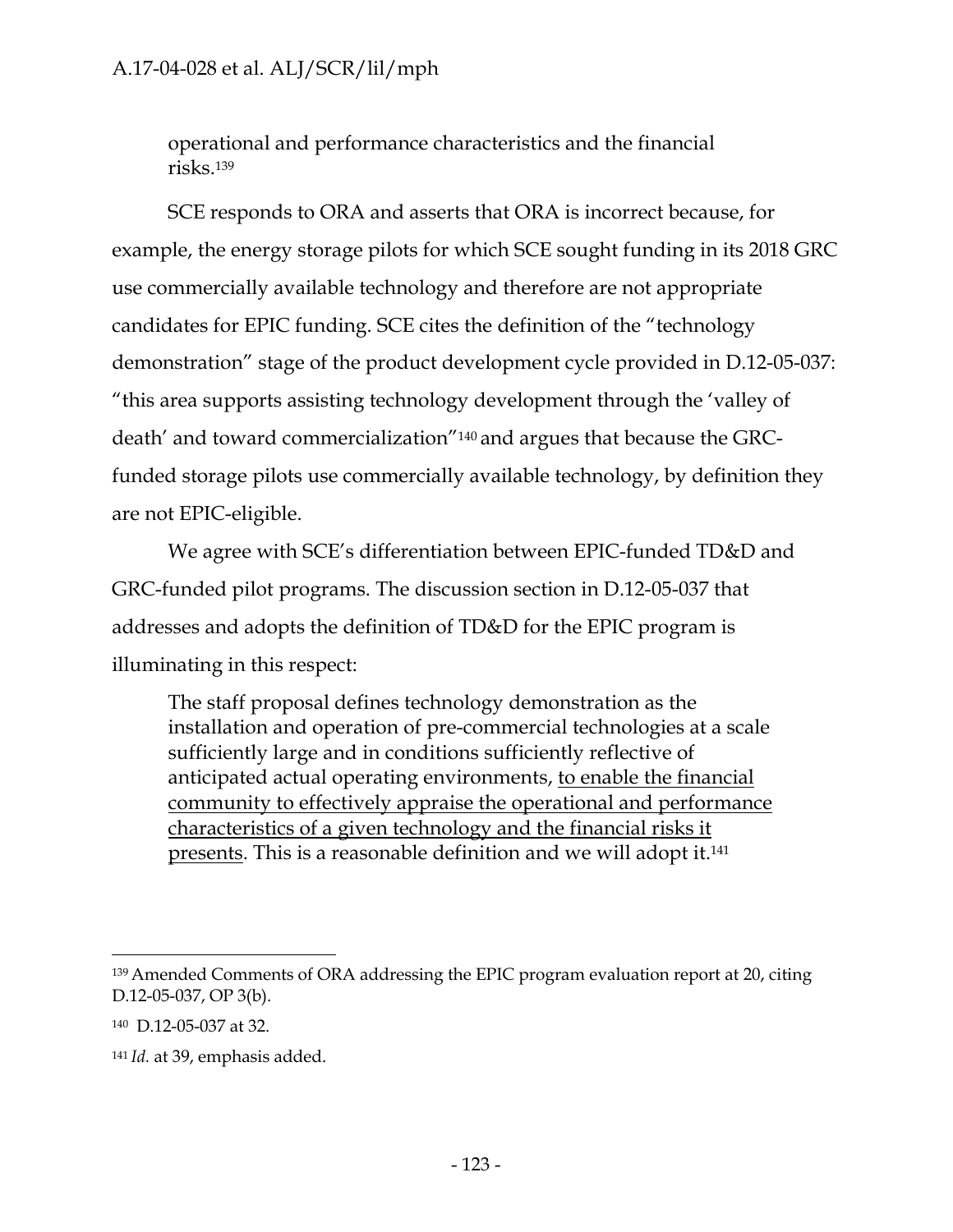The underlined text above is not included in the definition of TD&D adopted in Ordering Paragraph 3.b. of D.12-05-037, but it sheds light on the Commission's intent in adopting EPIC investment categories that corresponded to the four stages in the product development cycle and its related determination that the utility administrators should only fund EPIC projects that required assistance through the so-called "valley of death" as the product or technology moved toward commercialization.

The ALJ's proposed decision (PD) found that "ORA has not convincingly demonstrated that SCE's GRC-funded projects are at this stage of the product development cycle. To the contrary, SCE has demonstrated that those projects rely on technology that has moved beyond the TD&D stage." In its comments on the PD, ORA asserts that the PD's determination that SCE did not violate the Commission's EPIC rules constitutes legal and factual error. ORA contends that the PD's findings are "inconsistent with the record evidence" and asks that the Commission reverse the PD's findings and order SCE to show cause why it should not be penalized for violating the Commission's EPIC rules.142 We have reviewed ORA's comments and the proceeding record, and we deny both of ORA's requests.

ORA's comments on the PD simply review the same record evidence that the PD relied upon to deny ORA's requests: ORA's own discovery responses. Those discovery responses merely document the progression of SCE's technology solutions from TD&D projects funded by EPIC, because they used pre-commercial technology, to GRC-funded investments that were properly in

<sup>142</sup> ORA opening comments on September 11, 2018 Proposed Decision at 3.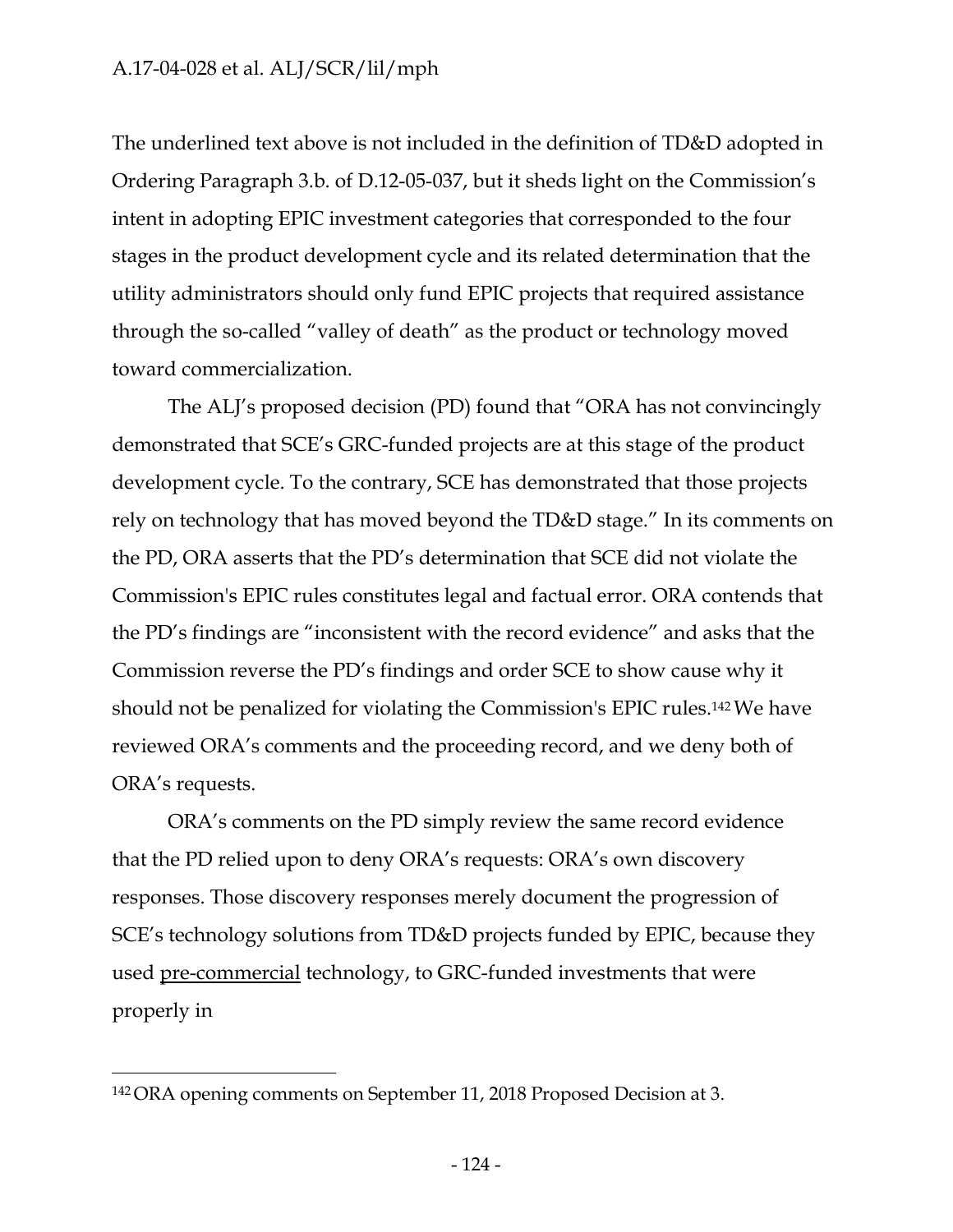the GRC because they relied upon commercially available technology. ORA offers no credible explanation as to why this progression is improper. SCE also explained its process for determining whether a project should be EPIC-funded or GRC-funded, and ORA offers no explanation as to why that decision-making process was improper.

The PD's reasoning and findings were not deficient. The PD briefly explained the shortcomings of ORA's allegations regarding SCE's GRC-funded energy storage pilots. As we show here, the same reasoning applies to ORA's contentions regarding SCE's SA3-Hybrid project. ORA presents the 5-step sequence as shown below, but fails to explain why it was a violation for SCE to move from Step 4 to Step 5, when it "removed the SA3-Hybrid from its EPIC portfolio and funded it with its GRC revenue."

- 1. SCE requested the SA3-Hybrid in its First EPIC Plan,
- 2. and the Commission approved SCE's request to fund the SA3-Hybrid as part of its EPIC portfolio in the First EPIC Plan.
- 3. SCE identified the SA3-Hybrid in its EPIC annual reports.
- 4. In discovery responses, SCE conceded that the SA3-Hybrid was approved as an EPIC project.
- 5. Finally, in discovery responses, SCE conceded that it removed the SA3-Hybrid from its EPIC portfolio and funded it with its GRC revenue.

First, there is no dispute that SCE sought and received Commission approval for the SA3-Hybrid in its first EPIC plan: as such, the project was funded for three years, 2012-2014.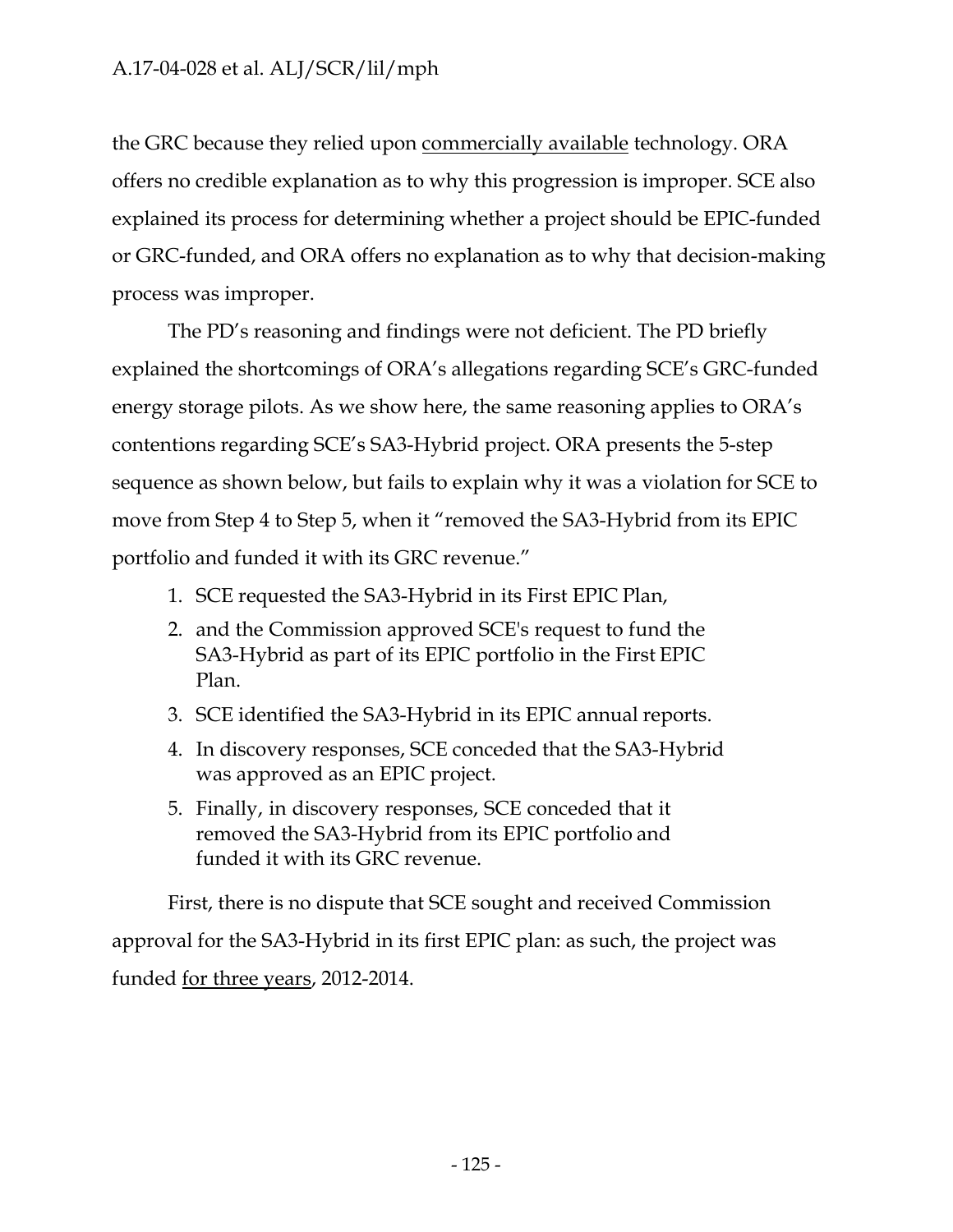Next, ORA's own evidence demonstrates that "this project was removed from EPIC and funded separately … in June 2015." 143

ORA appears to support its criticism of the PD by relying on its own assertion that "in its discovery response, SCE concedes that it removed the SA3- Hybrid project from its EPIC SA3-Demo …without informing the Commission and parties to the EPIC proceedings."144 However, ORA mistakenly faults SCE for neglecting to follow the process adopted in the EPIC docket, to request additional non-EPIC TD&D funding.<sup>145</sup> In fact, the record material provided by ORA clearly demonstrates that SCE removed the SA3-Hybrid project from EPIC, began to use the technology in a post-TD&D manner, and openly funded it via its GRC. In doing so, ORA cannot point to a Commission-adopted or mandated process or procedure that SCE violated. ORA states that SCE "conceded" that it removed the SA3-Hybrid from its EPIC portfolio and funded it with its GRC revenue; in fact, SCE makes no such "concession" in the discovery responses and other material cited and provided by ORA. Rather, SCE directly responds to ORA's data requests and, in doing so, documents the clear path followed by SCE

145 As correctly cited by ORA, *see* D.12-05-037, Ordering Paragraph 17, which reads in relevant part: "PG&E, SDG&E, and SCE may continue to request separate funding for electric RD&D in their energy efficiency and demand response budget applications. If PG&E, SDG&E, or SCE propose other such expenditures outside of the EPICinvestment plans, the utility will face a burden to explain why such expenditures could not have been considered within the EPIC program. Any such requests should explain how they meet objectives and metrics of the EPIC program. Any such applications shall be filed on the service list of the most recent EPIC proceeding and the most recent GRC proceeding of the relevant utility."

<sup>143</sup> ORA comments on SCE investment plan, Appendix A at 23 (SCE Response to ORA Data Request Set A.14-05-005 EPIC-ORA-SCE-005).

<sup>144</sup> ORA opening comments on the PD at 4-5, again citing ORA comments, Appendix A at 23 (SCE Response to ORA Data Request Set A.14-05-005 EPIC-ORA-SCE-005).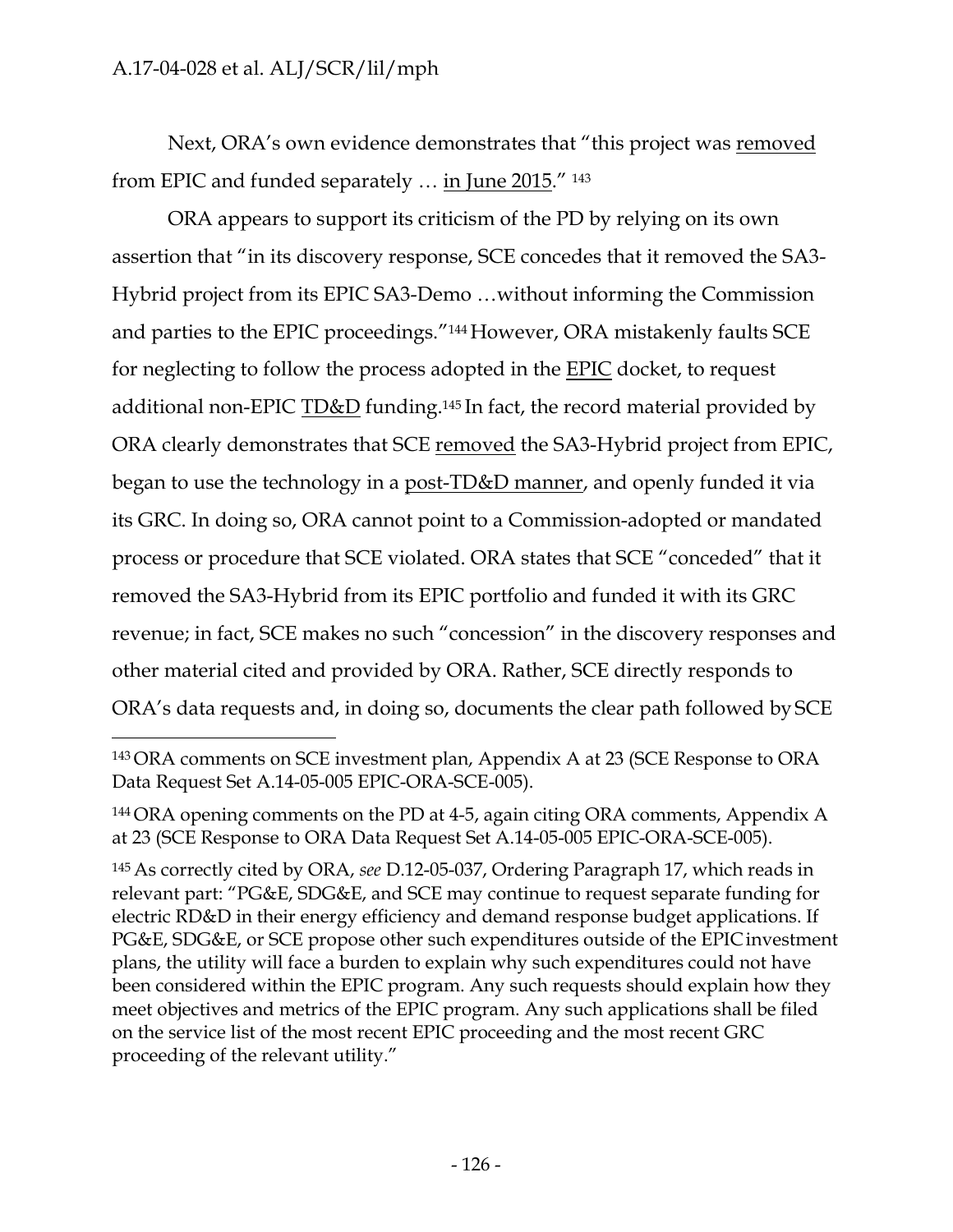to move the SA3-Hybrid technology from an EPIC-funded pre-commercial TD&D project to a GRC-funded pilot project.

ORA's comments on the PD provide similar reviews of the PD's findings on SCE's Substation Automation-3 at MacArthur Substation, Irvine Smart Grid Demonstration and its Distributed Energy Storage Integration.

SCE responded to ORA in its reply comments on the PD. SCE asserts that it has demonstrated that there is a difference between EPIC-funded TD&D projects and GRC-funded pilots:

GRC-funded pilots occur post-demonstration and prior to broad deployment of commercially available technologies. These pilots are fundamentally different than EPIC TD&D projects. The pilots occur at a post-demonstration stage and the pilots aim to:

- Validate the extent to which technology may be applicable and operationally feasible across the utility's service territory; and
- Develop design standards and operating policies and procedures that are absolutely critical to help ensure that broad deployment occurs in a safe and reliable manner.146

We have reviewed all of the discovery responses cited and provided by

ORA regarding these projects, and we again find that this information in no way lends credence to ORA's recommendations that we modify the PD to find that SCE violated the EPIC rules by funding projects in its GRCs, and that the Commission order SCE to show cause why it should not be penalized for violating the Commission's EPIC rules.

Finally, we also disagree with ORA's overall critique of the administrators' investment plans as they apply to SCE and find that SCE has sufficiently

<sup>146</sup> SCE reply comments on the PD at 2, citing A.16-09-001, SCE 2018 GRC, SCE's Reply Brief at p. 40; Exhibit SCE-18, Vol. 11, at pp. 11-14.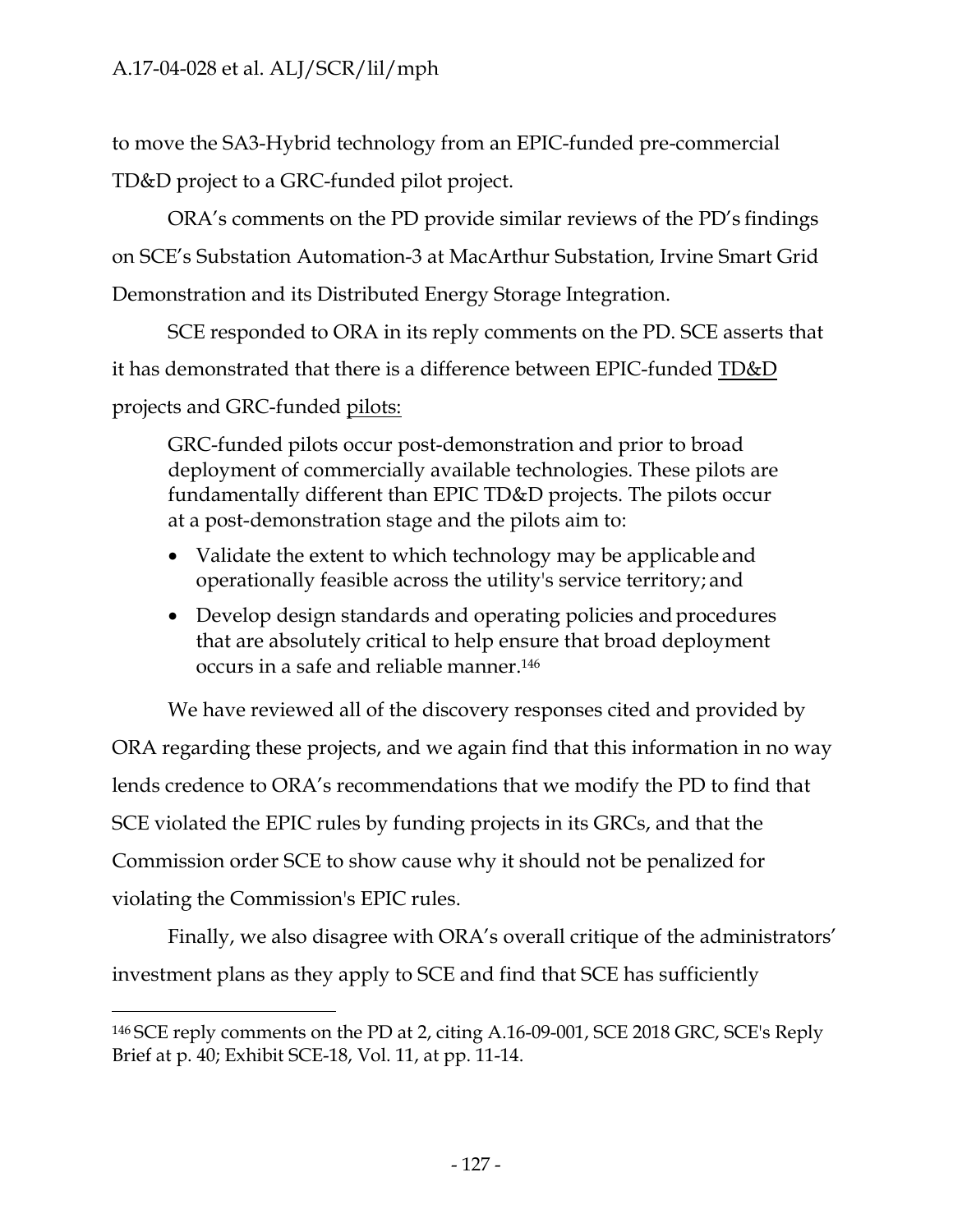described policy justifications for proposed projects and informed the Commission how the completed projects will benefit ratepayers.

That said, Energy Division staff identified several projects for which we require SCE to provide additional information. Appendix C contains specific guidance and direction to SCE on those projects.

Overall, with the limited exceptions for which we require more information as outlined in Appendix C, we find that SCE's plan is in basic compliance with D.12-05-037, D.13-11-025, and D.15-04-020. SCE has demonstrated how each of its projects maps to the electricity value chain, and SCE's plan makes the requisite showings pursuant to OP 12 of D.12-05-037. SCE's plan also identifies energy savings, cost savings, job creation and economic benefits related to its initiatives, where applicable.

ORA also addressed SCE's request regarding using EPIC funds to support projects conducted by "research institutes". In its application, SCE noted that pursuant to D.15-04-020 the Commission allows funding of research institutes, but only for TD&D activities. According to SCE, "the Commission's strict definition of permissible activities has greatly limited SCE's ability to participate and fund in research collaborative opportunities."147 ORA counters that SCE has provided no new evidence to support its request, which it also raised in its 2014- 2017 investment plan, and which the Commission denied in D.15-04-020. We leave D.15-04-020 unchanged, as ORA recommends. However, the question of

<sup>147</sup> SCE EPIC investment plan at 38.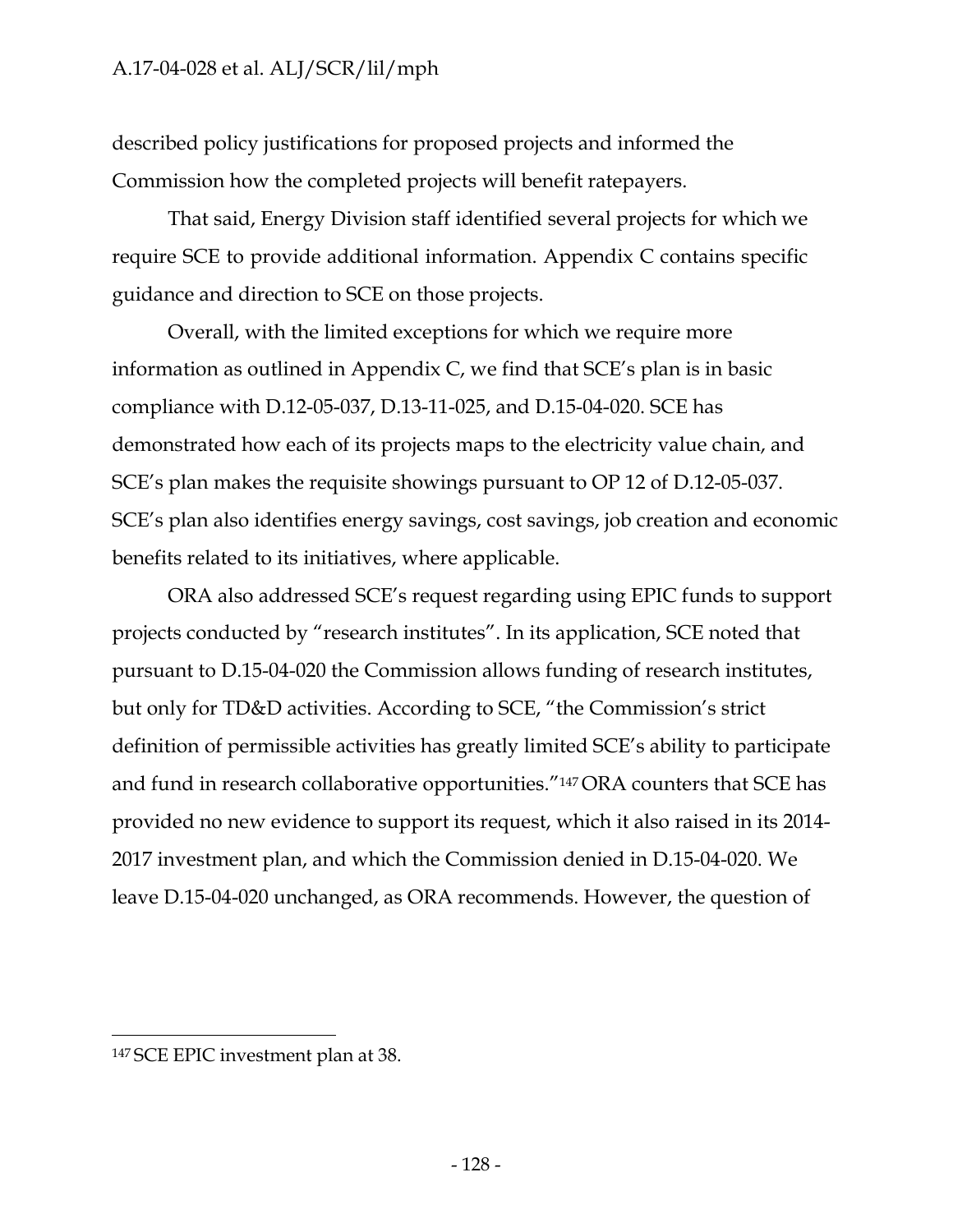funding for research institutes should be revisited in the future rulemaking contemplated in this decision.148

Lastly, we return to some of the EPIC Evaluation findings as they apply to SCE, and specify that SCE must address these shortcomings in the joint RAP application. For example, SCE appears to have complied with the letter of our requirements regarding coordination between the EPIC administrators as they plan their projects. But consistent with the Evaluation finding, we find that SCE could have better fulfilled the spirit of those requirements. The utilities shared basic project titles – without any details about what their investment plans would propose—with stakeholders at the three workshops prior to filing their applications. This checks a compliance box but is not reflective of best practices for information sharing and does not meaningfully support coordination or engagement in the investment planning process. Furthermore, as the Evaluation discusses, coordination with EPRI is not the same as broad-based coordination such as we see with CEC, and does not serve as evidence of an optimized portfolio. All the issues and findings we discuss above in relation to PG&E

<sup>148</sup> A related topic that is best addressed in a future rulemaking is the question of directing EPIC funding to more generally support "research centers" and "social scientists". The Research Center Coalition and Social Science Researchers each filed post-workshop comments on September 20, 2017. In reply comments submitted October 9, 2017 the CEC "strongly disagrees" with the Research Center Coalition's suggestion to non-competitively award funding for research centers, asserting that the CEC's use of a competitive process as the primary method to award funding follows statutory direction as well as Commission guidance. CEC comments at 9. The CEC also does not support redirecting EPIC funding for one or more social science research centers, because it believes that its own 2018-2020 investment plan "includes sufficient latitude to incorporate social science research as part of technology research when it could increase understanding of the impact of the technology/strategy, or to influence more rapid deployment of pre-commercial technologies." CEC comments at 10.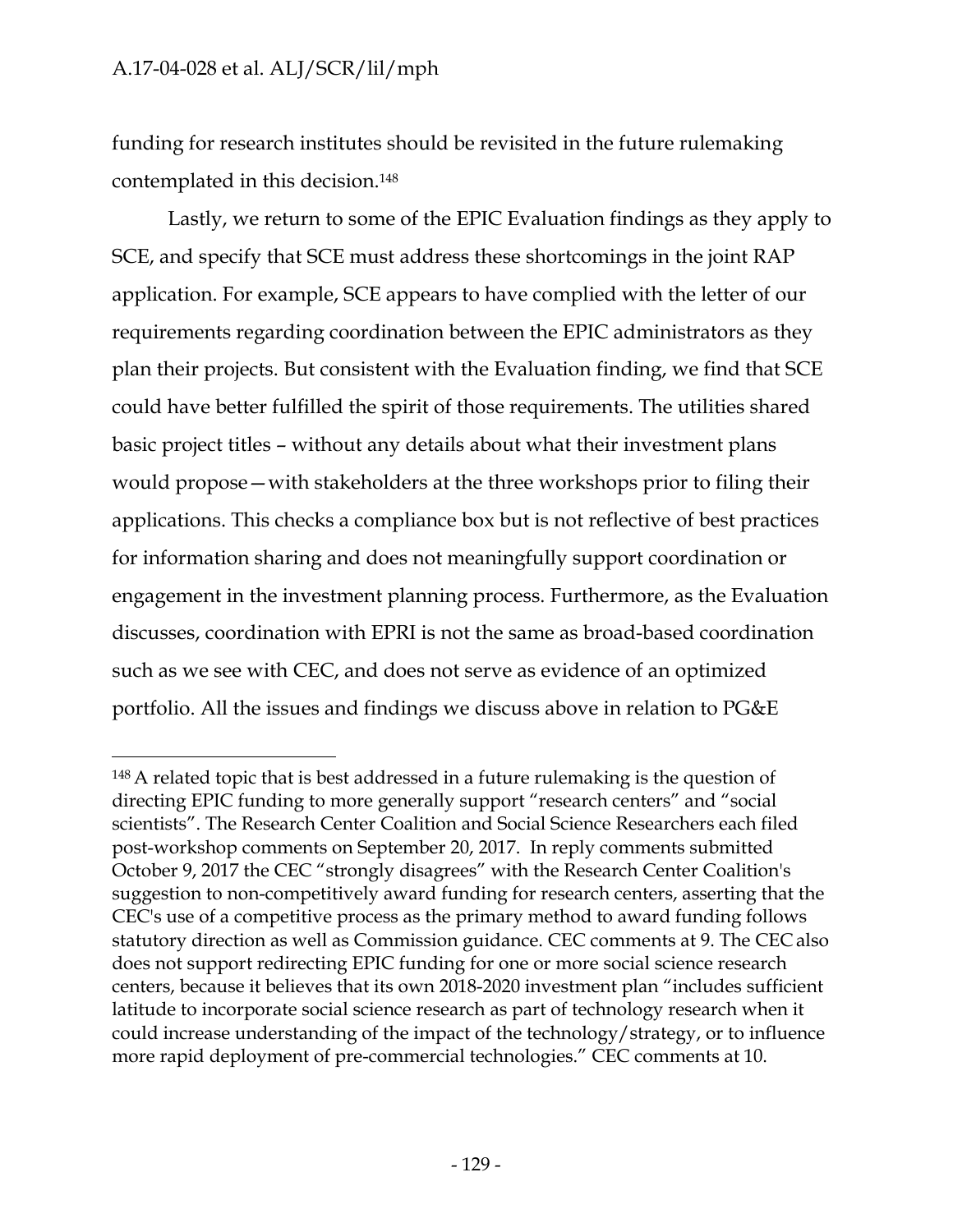apply equally, and even more so, to SCE, which was individually the subject of specific Evaluation recommendations for improvement. SCE shall include specific proposals for addressing those recommendations in the joint RAP application required by this decision.

# **5.3. SDG&E's 2018-2020 Investment Plan**

SDG&E's 2018-2020 EPIC Investment Plan contains seven potential projects. Pursuant to D.18-01-008, SDG&E's authorized funding for the triennial period is \$9.768 million. SDG&E categorizes its potential projects according to the jointly developed IOU funding categories:

| <b>Joint IOU Framework Categories</b>                                | <b>SDG&amp;E's Proposed Projects</b>                                                                           |  |
|----------------------------------------------------------------------|----------------------------------------------------------------------------------------------------------------|--|
| Renewable and Distributed Energy                                     | Integration of Battery and Photovoltaic                                                                        |  |
| Resources (DER) Integration                                          | <b>Systems into Utility Operations</b>                                                                         |  |
| --2 potential projects                                               | <b>Energy Storage Performance Evaluation</b>                                                                   |  |
|                                                                      | <b>Application of Advanced Metering</b><br>Infrastructure Data to Advanced Utility<br><b>System Operations</b> |  |
| Grid Modernization and Optimization<br>--4 potential projects        | Safety Training Simulators with Augmented<br>Visualization                                                     |  |
|                                                                      | Unmanned Aircraft Systems with Advanced<br>Image Processing for Electric Utility Inspection<br>and Operations  |  |
|                                                                      | Repurposing Post Electric Vehicle Batteries for<br>Utility, Commercial, and Mass Transit<br>Applications       |  |
| Customer-Focused Products and<br>Services Enablement and Integration | Demonstration of Multipurpose Mobile<br>Battery for Port of San Diego and/or Other                             |  |
| --1 potential project                                                | Applications                                                                                                   |  |
| Cross-Cutting/Foundational<br><b>Strategies and Technologies</b>     |                                                                                                                |  |
| --no potential projects                                              |                                                                                                                |  |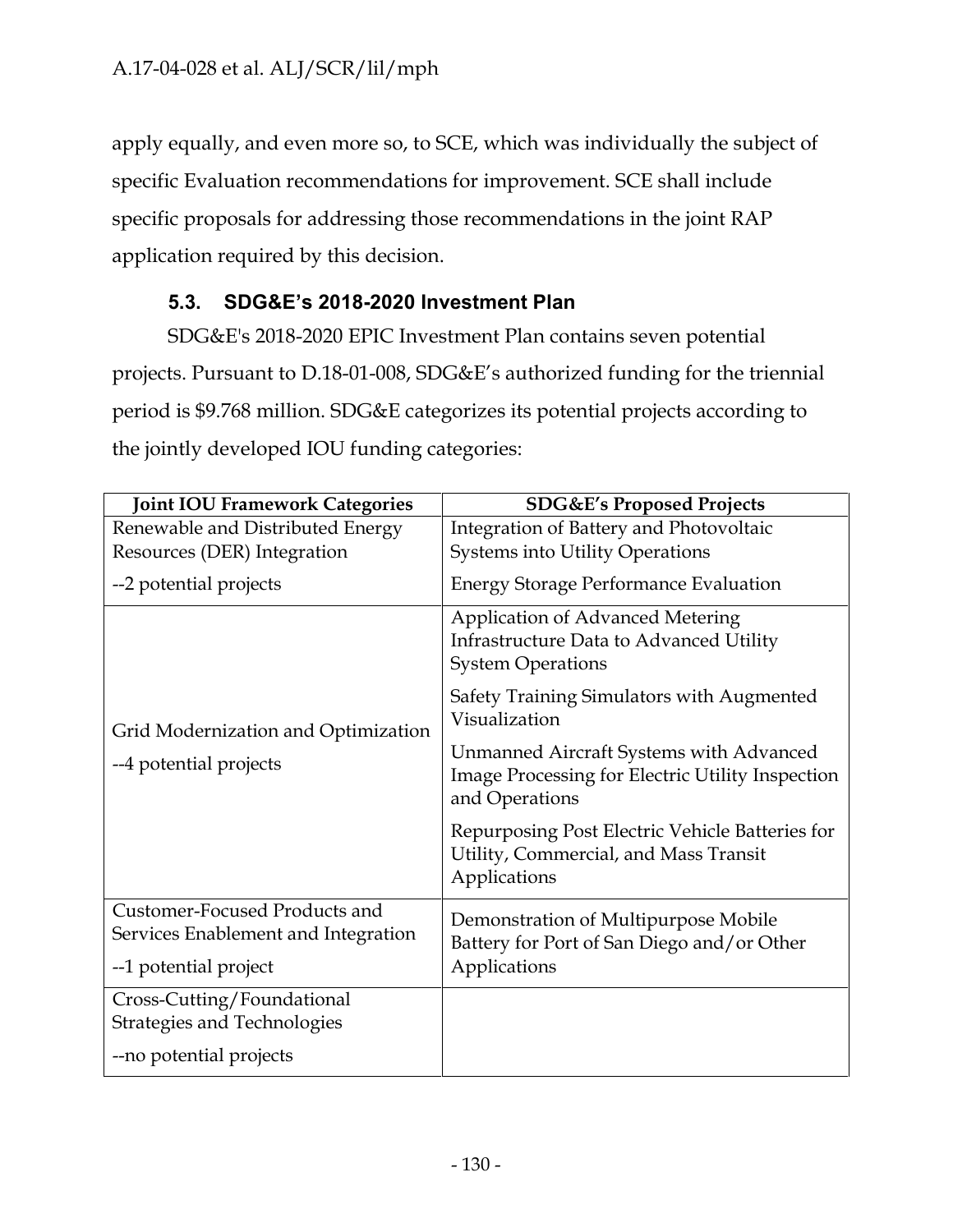SDG&E responded to ORA's overall criticisms of the administrators' proposals in its response to ORA's protest, and augmented that response in its reply to ORA's post-workshop comments, filed and served October 26, 2017.

First, regarding ORA's overall assertion that the administrators' plans do not sufficiently describe policy justifications for proposed projects, SDG&E cites its own investment plan, which SDG&E contends includes detailed policy explanations for each project, including the mapping of each proposed project to the Joint IOU Framework.

Second, regarding ORA's assertion that the administrators have proposed duplicative projects, SDG&E (like SCE) notes that the administrators presented their proposed projects to stakeholders numerous times in advance of filing the applications to ensure that there was no duplication.

Third, SDG&E responds to ORA's view the various administrators' proposed second-life battery projects are duplicative and its recommendation that the Commission approve the CEC's second-life EV battery project and reject the IOUs' second-life EV battery projects. SDG&E asserts that while these projects each involve EV batteries, the projects are unique in their scope and demonstration focus. SDG&E's explanation is summarized in the table below: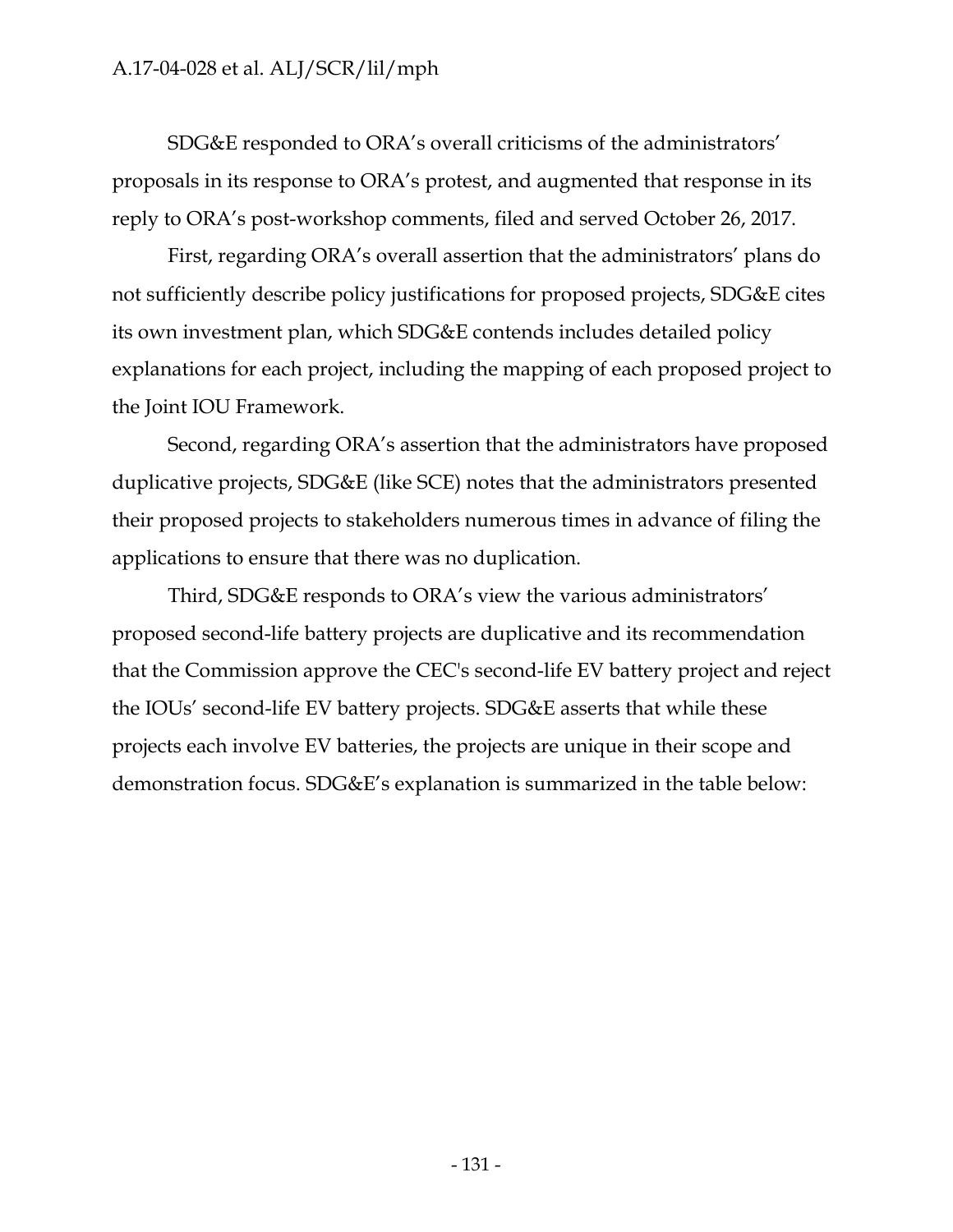| <b>EV Battery</b><br><b>Re-Use</b><br>Project | Description                         | Categorization                         |
|-----------------------------------------------|-------------------------------------|----------------------------------------|
| SDG&E's                                       | proposes to develop and             | not intended as "a grid-scale storage" |
| Project 6                                     | demonstrate post-EV energy          | as claimed by ORA, but is intended to  |
|                                               | storage in a method that will       | "demonstrate reuse of OEM EV           |
|                                               | minimize installation and           | battery packs, electric hardware,      |
|                                               | integration costs by reusing        | software and communication             |
|                                               | [original equipment                 | pathways to the extent feasible and    |
|                                               | manufacturer (OEM)] vehicle         | document the opportunities and         |
|                                               | hardware, such as battery packs,    | challenges of reusing OEM              |
|                                               | power electronics, as well as       | technology for stationary uses."       |
|                                               | software" for the benefit of        |                                        |
|                                               | utility system operations,          |                                        |
|                                               | commercial customers, and/or        |                                        |
|                                               | mass transit (such as electric      |                                        |
|                                               | trolleys or transit buses).         |                                        |
| CEC's                                         | seeks to "develop battery           | applied research and development       |
| Initiative                                    | monitoring technologies or test     | (R&D) focused on                       |
| 3.2.2                                         | methods to better characterize      | technology/systems to inform plug-     |
|                                               | battery cell condition."            | in EV owners of battery health         |
|                                               |                                     | information and to characterize the    |
|                                               |                                     | state of health of the battery to      |
|                                               |                                     | determine whether it would be          |
|                                               |                                     | optimal to reuse.                      |
| PG&E's                                        | aims to determine if second-life    | PG&E intends to focus on validating    |
| Project                                       | batteries "are fully functional for | both the technical capabilities and    |
| Number 08                                     | stationary utility applications."   | limitations of reused EV batteries for |
|                                               |                                     | utility grid support with functions    |
|                                               |                                     | potentially including demand           |
|                                               |                                     | responses and/or frequency             |
|                                               |                                     | regulation.                            |

As noted in our discussion of PG&E's plan, we have reviewed the information provided by SDG&E and we find no duplication in the EV projects listed above. We also disagree with ORA's overall criticisms of SDG&E's investment plan, and find that SDG&E has sufficiently described policy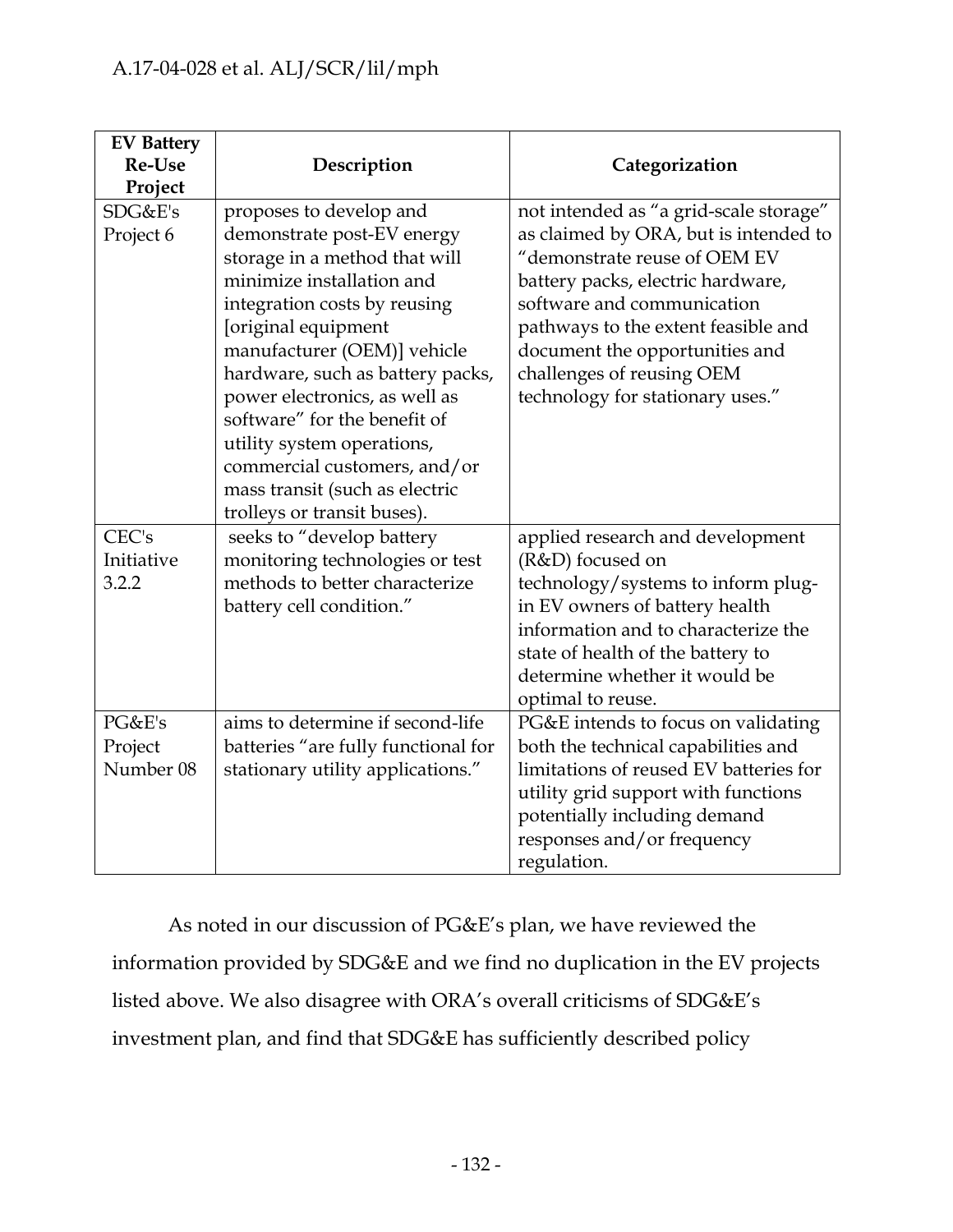justifications for proposed projects and informed the Commission how the completed projects will benefit ratepayers.

We find that SDG&E's plan is in compliance with D.12-05-037, D.13-11-025, and D.15-04-020. SDG&E has demonstrated how each of its projects maps to the electricity value chain, and SDG&E's plan makes the requisite showings pursuant to OP 12 of D.12-05-037. SDG&E's plan also identifies energy savings, cost savings, job creation and economic benefits related to its initiatives, where applicable.

Lastly, regarding the EPIC Evaluation findings as they apply to SDG&E, we do not single out any issues specific to SDG&E. However, we specify that SDG&E must also address each of Evergreen's recommendations and provide its short-term plans for improvements as part of the joint RAP application.

## **6. Additional Matters within the Scope of this Proceeding**

#### **6.1. Should the Commission Provide Flexibility for Utilities to Participate as Subcontractors for CEC-funded EPIC Projects?**

PG&E requests that the Commission confirm that it and the other IOUs are permitted pursuant to D.12-05-037 (OP 5) and D.15-04-020 (OP 23) to act as primary grantees or sub-grantees in order to participate in and receive CEC-cost reimbursement as part of CEC EPIC grants.149 PG&E argues that the utilities have resources which can be valuable to these projects, but current CPUC language on leveraging CEC funding for IOU participation in CEC grant funding opportunities restricts the ability of the IOUs to provide the necessary resources. PG&E contends that the IOUs should be able to participate in CEC EPIC

<sup>149</sup> PG&E Comments at 11.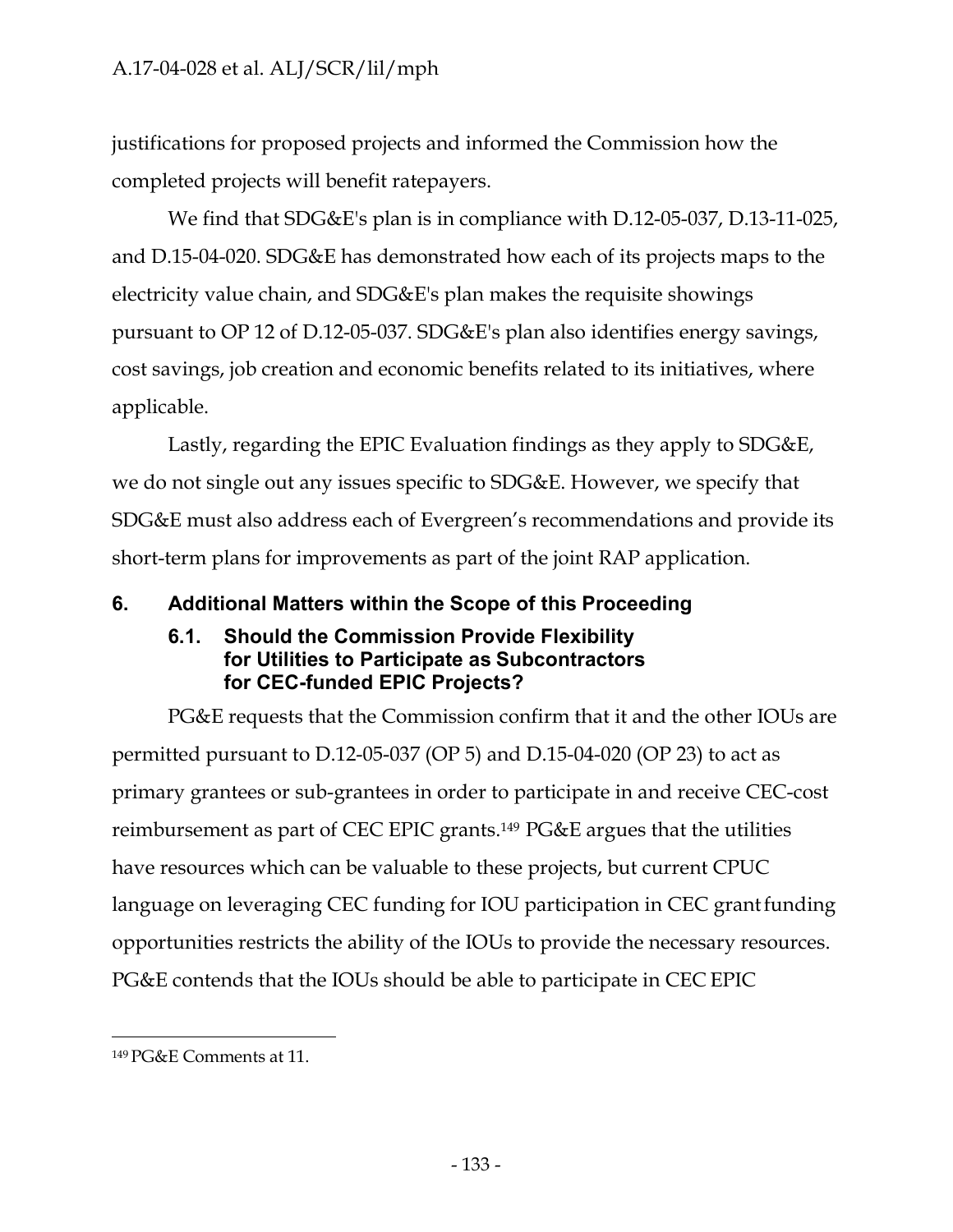solicitations to improve the development of the technology and help ensure it is viable for the grid, enhancing the ability for the technology to reach commercial scale.150

SCE references the importance of the administrators continuing to work collaboratively and recommends that "in order for Utilities to fully participate in the CEC's Investment Plan and maximize the value that customers pay toward the EPIC, it is of vital importance to leverage CEC funding for CEC EPIC-funded initiatives to act as a sub-contractor on Program Opportunity Notices."151

SDG&E agrees that the IOUs should be allowed the flexibility to bid as contractors and subcontractors for CEC-funded EPIC projects, and should be allowed to seek full cost recovery. SDG&E interprets D.15-04-020 as allowing the IOUs to participate in CEC solicitations "only if the IOUs did not provide input into the solicitation development in a non-public forum."152 SDG&E believes that the most effective and relevant projects would be those with direct IOU involvement.

The CEC notes that the Commission has already provided direction and guidance on this issue in D.15-04-020. In that decision, the Commission found that "all four EPIC administrators should be EPIC administrators first and foremost, and should not undertake EPIC program activities that negatively impact their roles as administrators," and for this reason noted that "IOU administrator participation in CEC EPIC solicitations should be limited because it undermines each administrator's ability to coordinate their EPIC

<sup>150</sup> *Ibid.*

<sup>151</sup> SCE Comments, third page.

<sup>152</sup> SDG&E Comments at 9.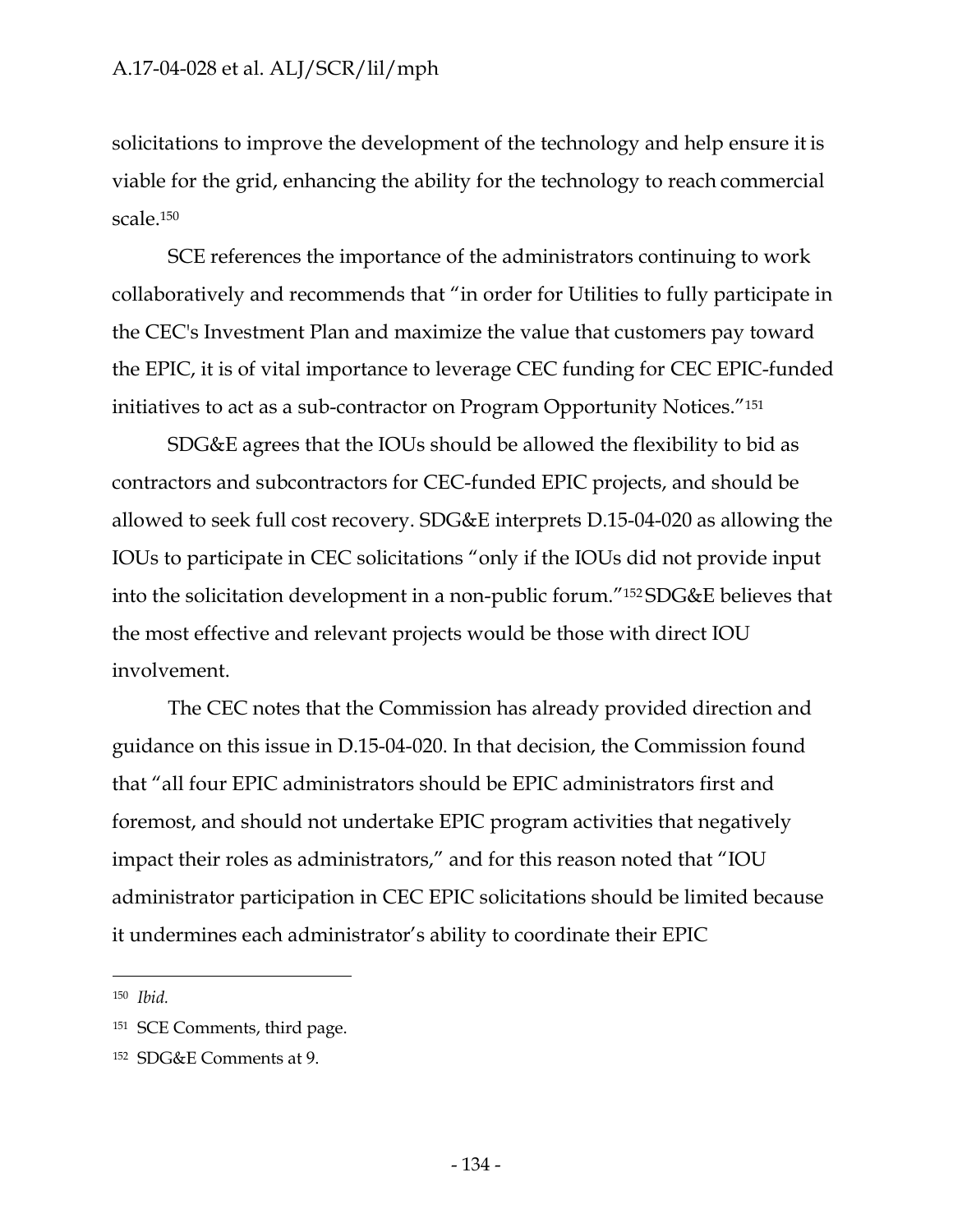investments."153 The Commission did not, however, preclude IOU administrator participation in CEC EPIC solicitations when the CEC determined in advance that the IOUs' strategic input was not needed on a particular solicitation and, therefore, had not requested the IOUs' input or sought their assistance on the solicitation.154

Based on the above, the CEC explains that there are instances when the IOUs' strategic input or assistance on select solicitations may not be necessary or requested by the CEC: "in these cases, the IOUs may participate in the CEC EPIC solicitations like any other prospective bidder or sub-bidder, and subject to the same terms and conditions specified in the CEC solicitation documents."155

We see no reason to disturb the status quo here: the CEC does not indicate that it is hampered by the Commission's current rules and this appears to be an instance where the CEC needs to establish specific practices vis-à-vis the utilities.

#### **6.2. Should the Commission Extend General Authorization for EPIC Program Funding Beyond 2020 by Rulemaking?**

On the whole, we are pleased with the progress and achievements of the EPIC program to date, particularly in light of the fact that most investments only began several years ago—extremely recently in R&D terms. We note again the Evaluation's finding regarding EPIC projects and policy alignment:

Overall, the EPIC portfolio appears to be on track, thus far, in meeting its short-, mid- and long-terms objectives. Collectively, EPIC is both broad and deep, and administrators take steps to integrate projects into the broader innovation and policy landscape.

<sup>154</sup> *Ibid.*

<sup>153</sup> CEC Comments at 41, citing D.15-04-020 at 50-51.

<sup>155</sup> *Id.* at 42.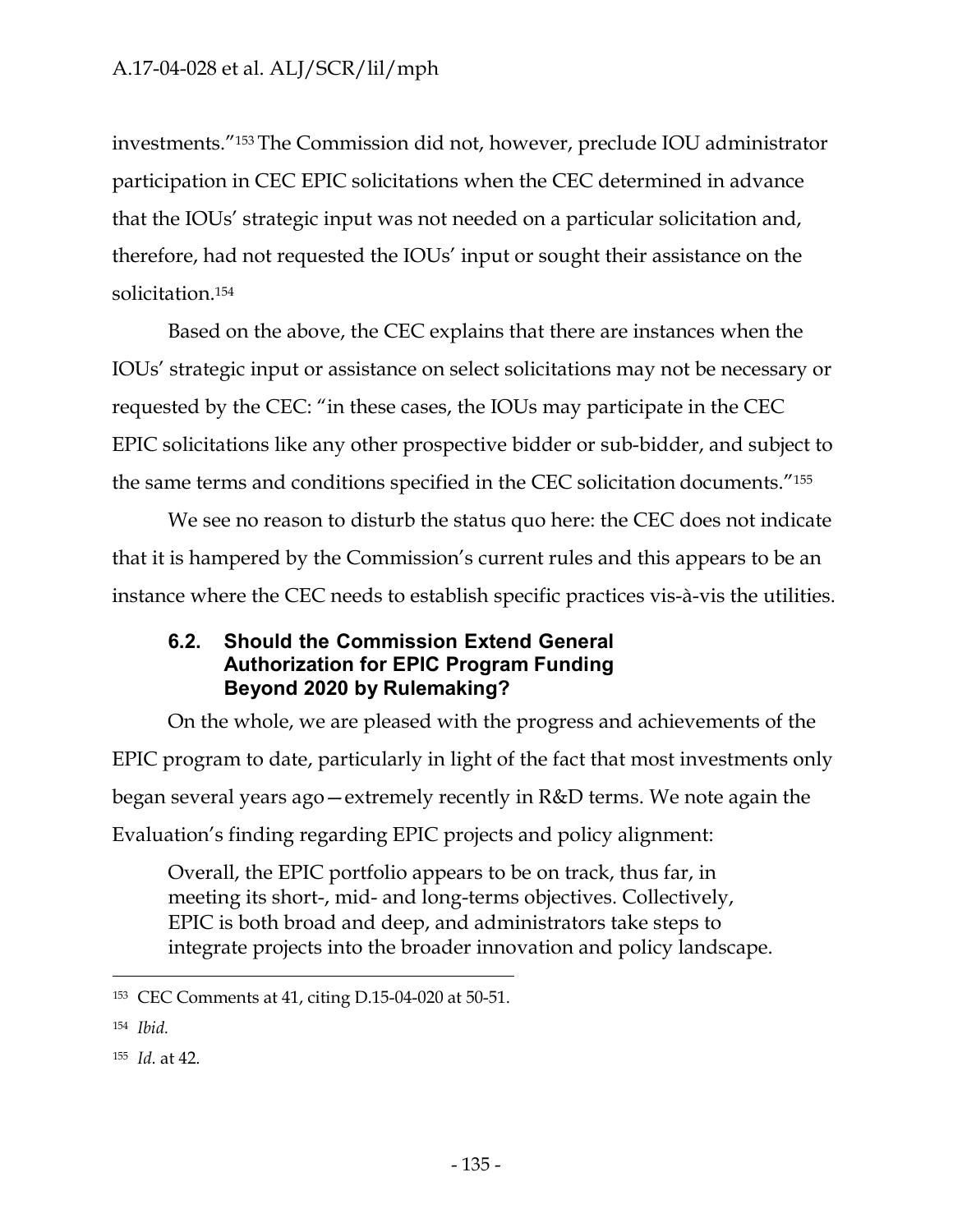To that extent, projects appear to be consistent with the Program's objectives and core values.156

The Evaluation immediately follows this finding by observing that "the Program as a whole is not consistent with other peer RD&D programs;" as the Evaluation also notes, in many foundational ways this is due to unique facets of this program, such as the utility/public agency administrator model and our basic requirement for demonstrating IOU ratepayer benefits for every investment. With this in mind, we cannot conclude this decision without acknowledging the efforts and achievements of the four EPIC administrators, stakeholders, and Commission staff. While more can and will be done to improve program administration and investment planning, a solid foundation has been created upon which we can build further.

In that regard, PG&E requests that the Commission consider extendingthe general authorization for EPIC program funding beyond 2020 by rulemaking "in order to provide stable and sustainable research, development and demonstration programs to meet California's long-term clean energy and environmental goals."157 In comments, PG&E adds that the process for extending and/or revising RD&D funding should begin as soon as possible, in order to provide a stable, longer-term funding structure for RD&D activities and minimize any gap after 2020, when the current EPIC program cycle ends.

The CEC agrees with PG&E that a process should begin soon on discussing post-2020 EPIC funding.

<sup>156</sup> EPIC Evaluation at 11-18.

<sup>157</sup> PG&E Application at 2 and 5.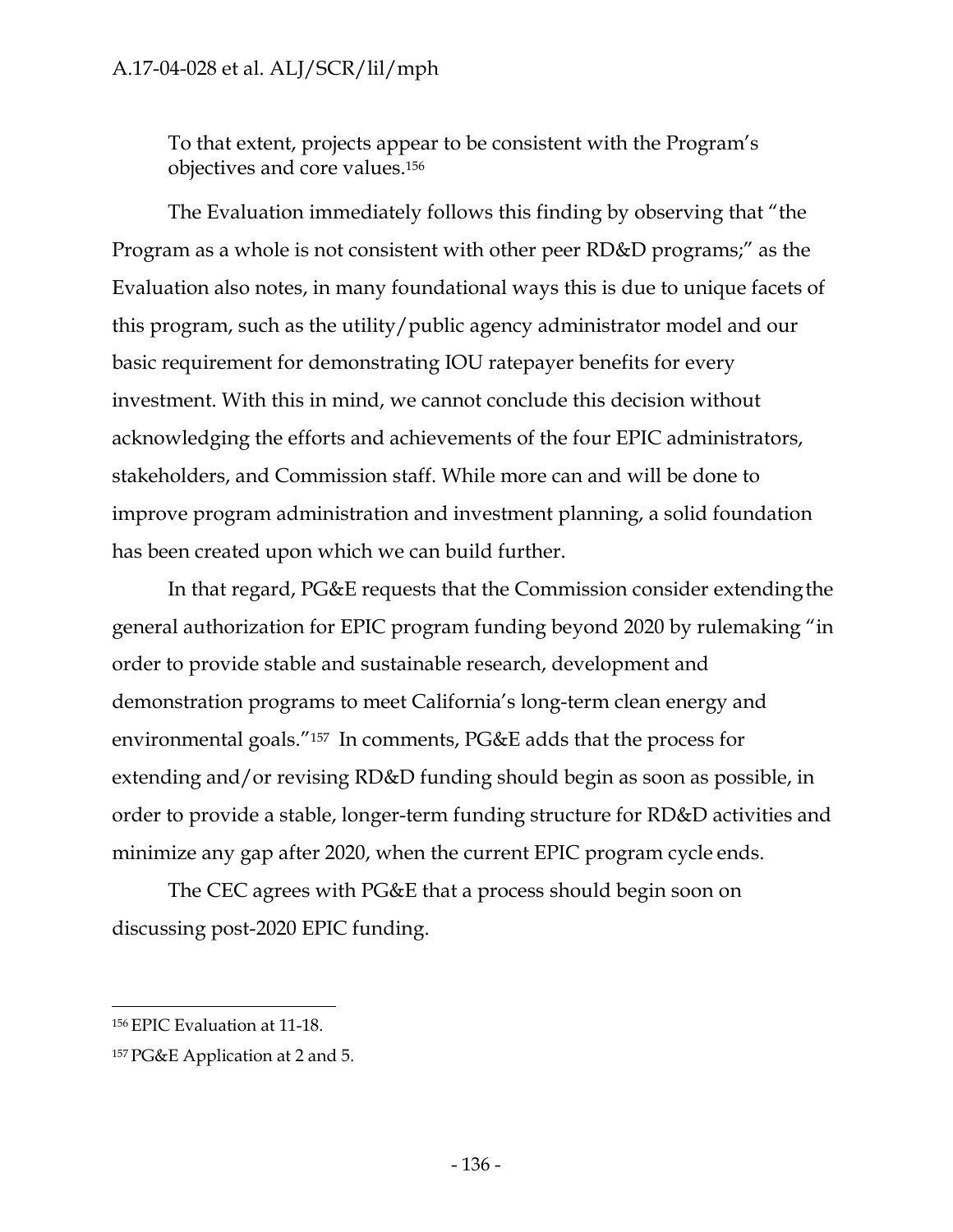SDG&E opposes extending the general authorization for EPIC program funding beyond 2020:

SDG&E believes there are major structural and administrative issues with the EPIC program that need to be carefully examined and addressed if it were to continue or be replaced by another program. The Commission should institute a separate phase of this proceeding to address post-2020 EPIC issues, where the IOUs and other stakeholders would have a meaningful opportunity to participate in developing the future program.158

ORA states that it is unclear at this time whether EPIC can or should be extended beyond 2020 in its current form: it is important that the future of R&D be determined with an understanding of what is intended and gained through the EPIC process. ORA cites its concerns about matters identified in the Evergreen evaluation and recommends that the Commission not render a decision on EPIC or a post-2020 replacement until it has assessed the Evaluation and more EPIC projects have been completed. ORA recommends that the Commission add another phase to this proceeding "to explore the legality of continuing EPIC in the absence of direction or permission from the Legislature, as well as the merits of continuing EPIC in light of an assessment of the EPIC program's effectiveness."159

As parties are aware, the Commission opened Rulemaking 11-10-003 in order to consider funding and program issues related to the renewables and RD&D portions of funding provided by a then-existing "system benefits or

<sup>158</sup> Opening Comments of SDG&E in Support of its Application for Approval of its EPIC Triennial Plan for Years 2018-2020, at 9.

<sup>159</sup> ORA Comments at 23.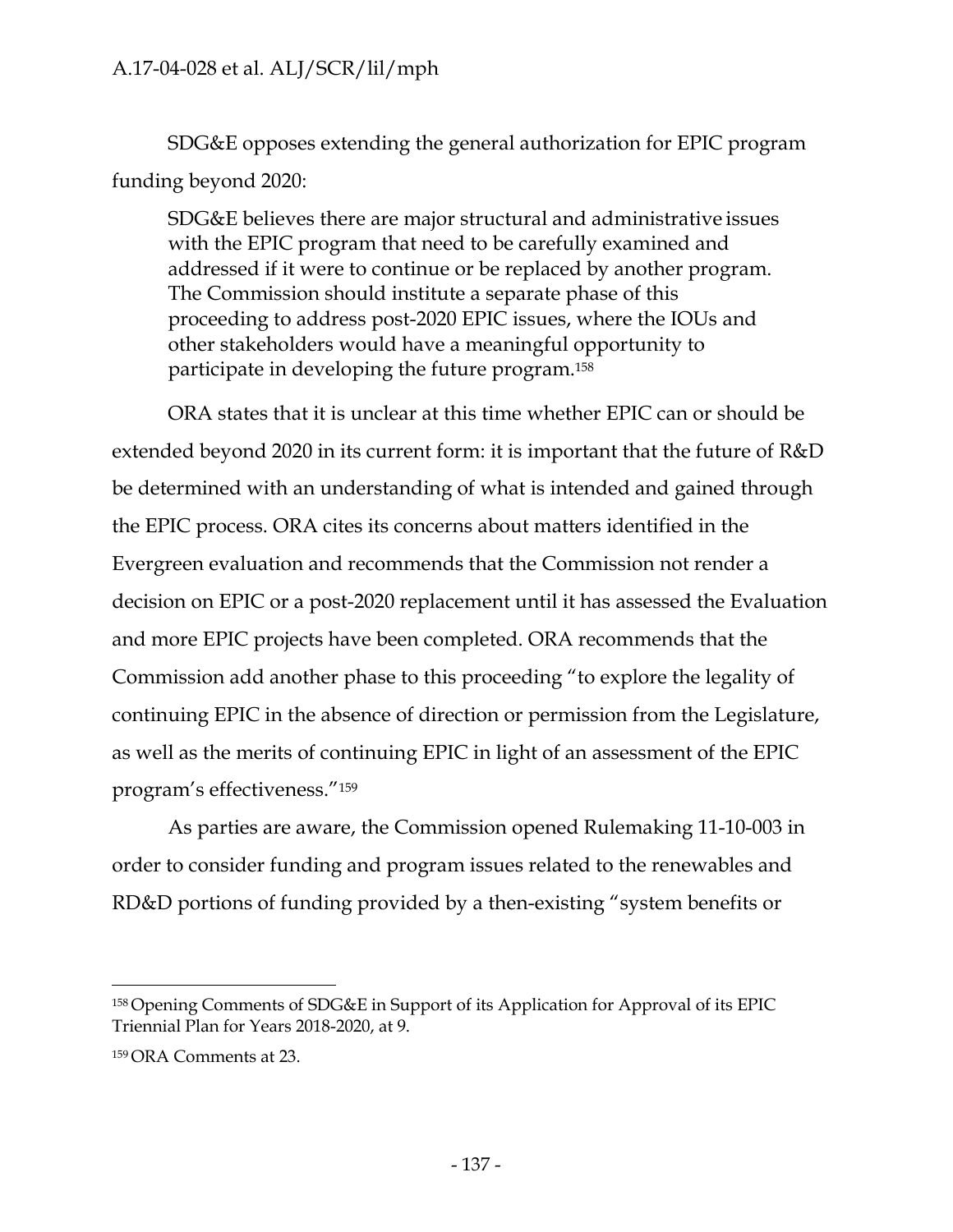public goods charge."160 Shortly after opening the Rulemaking, the Commission issued D.11-11-035, instituting a new surcharge, the EPIC to fund renewables and RD&D programs.161 That decision instituted the EPIC is on an interim basis until policy, programmatic, governance and allocation issues could be decided in a second phase of the rulemaking. In its subsequent Phase 2 decision, D.12-05- 037, the Commission established the structure of the EPIC program as it essentially exists today, finalized the framework for Commission oversight of the EPIC program, determined that EPIC funding would continue from 2012 through 2020, and closed the Rulemaking.162 Since that time, we have approved the administrators' triennial investment plans in dockets that consolidate the four separate applications submitted by the administrators, pursuant to D.12-05-037.

While the Commission made the EPIC program permanent in D.12-05-037, we have no ongoing proceeding where we could address parties' requests to consider and authorize EPIC funding beyond 2020. The Evaluation also raised program design considerations that we believe merit further review. We agree with SDG&E and ORA that the administrators and other stakeholders should have a meaningful opportunity to participate in these considerations. We cannot initiate a successor rulemaking proceeding in this decision, but we find that the Commission should take immediate steps to do so, ideally early in 2019 in order

<sup>160</sup> Rulemaking 11-10-003, *Order Instituting Rulemaking on the Commission's Own Motion to Determine the Impact on Public Benefits Associated with the Expiration of Ratepayer Charges Pursuant to Public Utilities Code Section 399.8.* 

<sup>161</sup> D.11-12-035, *Phase 1 Decision Establishing Interim Research, Development And Demonstration, and Renewables Programs Funding Levels.*

<sup>162</sup> D.12-05-037, OP 19.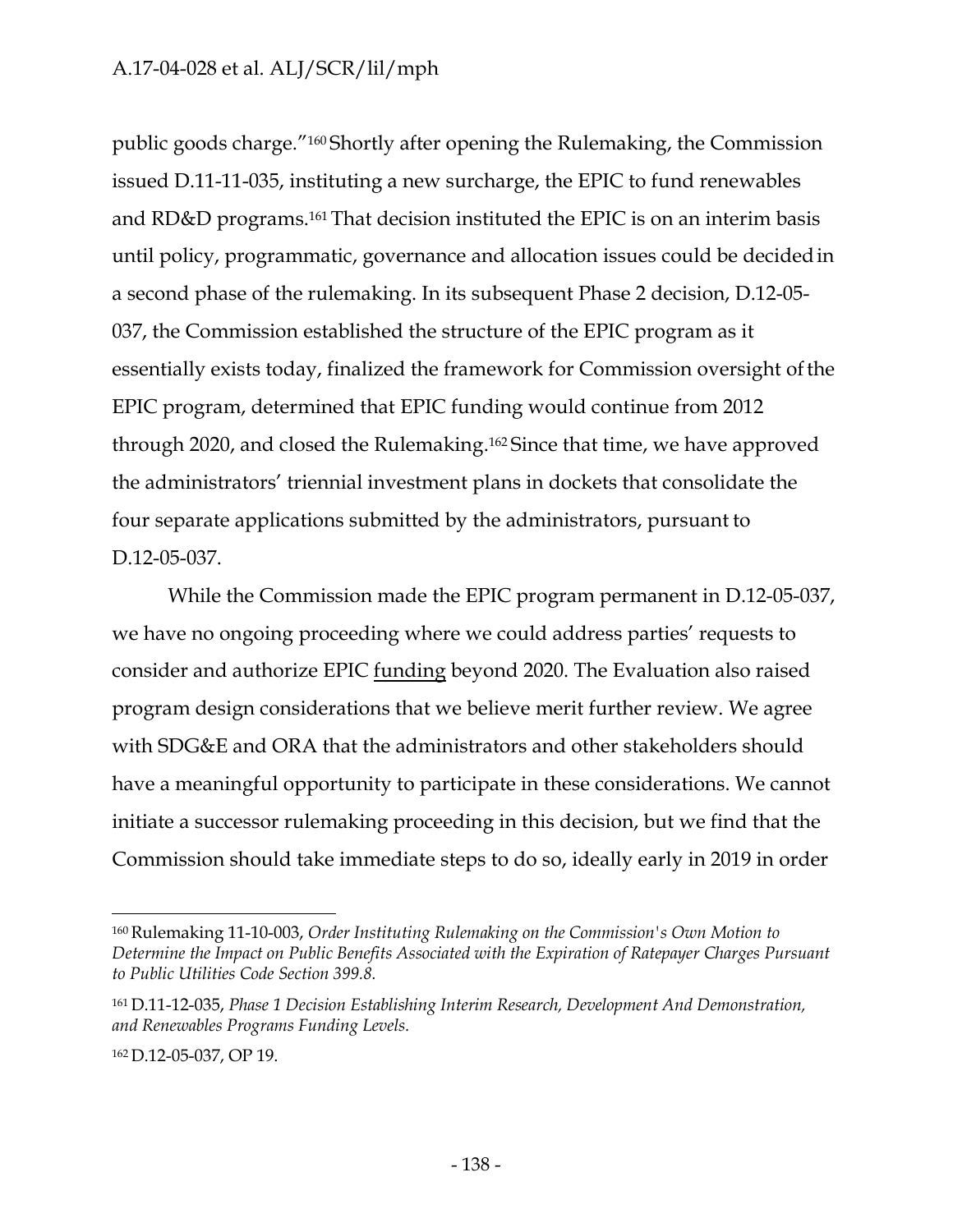to provide sufficient time for the Commission to fully address any identified issues prior to the end of the current investment cycle. Throughout this decision, we have identified both programmatic and policy issues that should be considered in such a proceeding; the list below summarizes those items, though it is not intended to be exclusive:

- Recommendations in the EPIC evaluation endorsed by administrators, but only for consideration in a future investment cycle;
- Evergreen's recommendations regarding portfolio optimization and the overall question of further specifying investment priorities within EPIC to support key policy goals;
- SDG&E's request to broaden the areas that IOUs may fund via their investment plans;
- Issues regarding match funding, especially in order to learn more from the small business community regarding the challenges reported by Evergreen in the EPIC Evaluation;
- Consideration of further IP policy changes, as identified by the CEC; and
- The nature and timing of future program evaluations.

# **7. Safety Considerations**

Safety is a primary driving principle of the EPIC program. Although we address it specifically here, we have also considered safety issues throughout our project-by-project review of the utilities' investment plans. Furthermore, in D.16-01-017 the Commission amended Rule 2.1(c) of it Rules of Practice and Procedure to require applicants to identify all relevant safety considerations implicated by an application, so that the assigned Commissioners and presiding officer could refer to those identified matters during the proceeding.

PG&E states in its application that in order to ensure that safety considerations have received full consideration by parties and the Commission,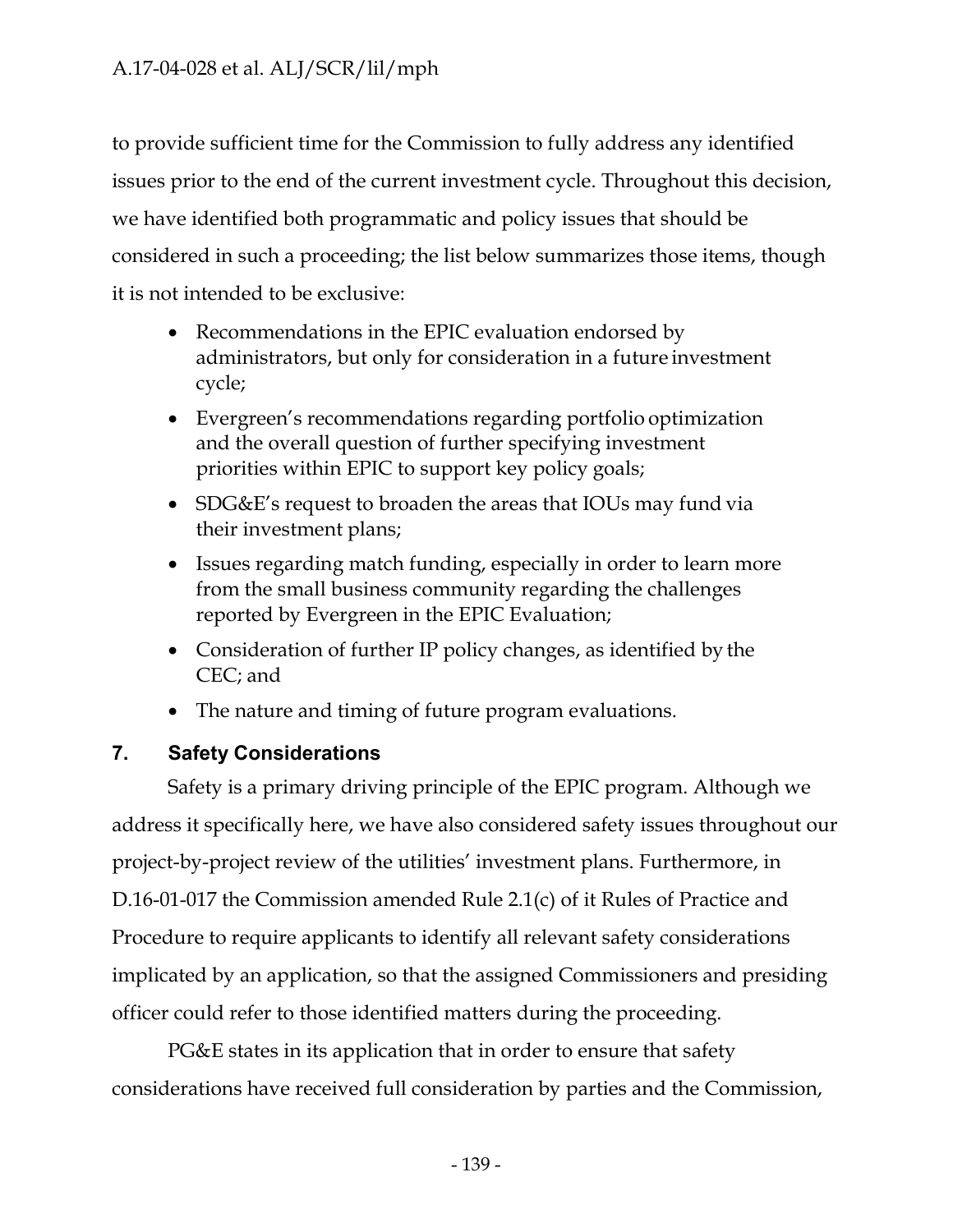its EPIC investment plan is administered in accordance with all applicable and appropriate safety standards and requirements, including promotion of public safety.

SCE notes that safety is one of the EPIC program's guiding principles and asserts that its proposed projects will "support the loading order, maintain grid reliability and help improve safety."163 SCE includes detailed discussions of the safety-related aspects of each of the 24 proposals in its investment plan, and flags projects that are specifically driven by the importance of electric system safety and reliability.

SDG&E states that based on information available to it at the time it filed its application, its EPIC investment plan will not result in any adverse safety impacts on the facilities or operations of SDG&E. Moreover, as it implements its plan SDG&E intends to partner with skilled labor and vendors that demonstrate the necessary and applicable safety training, knowledge and/or certification. SDG&E states that project bidders' proposals are examined to assess the proposer's approach for safety in performing the project work. Finally, SDG&E states that it will comply with all applicable current safety laws, rules and procedures, including SDG&E's internal policies.

Based on our review of each of the utilities' investment plans, we find that each plan appropriately addresses safety matters and includes projects likely to provide enhancements to grid safety and reliability. Therefore, each plan meets the safety-related requirements of D.12-05-037.

<sup>163</sup> SCE 2018-2020 investment plan at 5.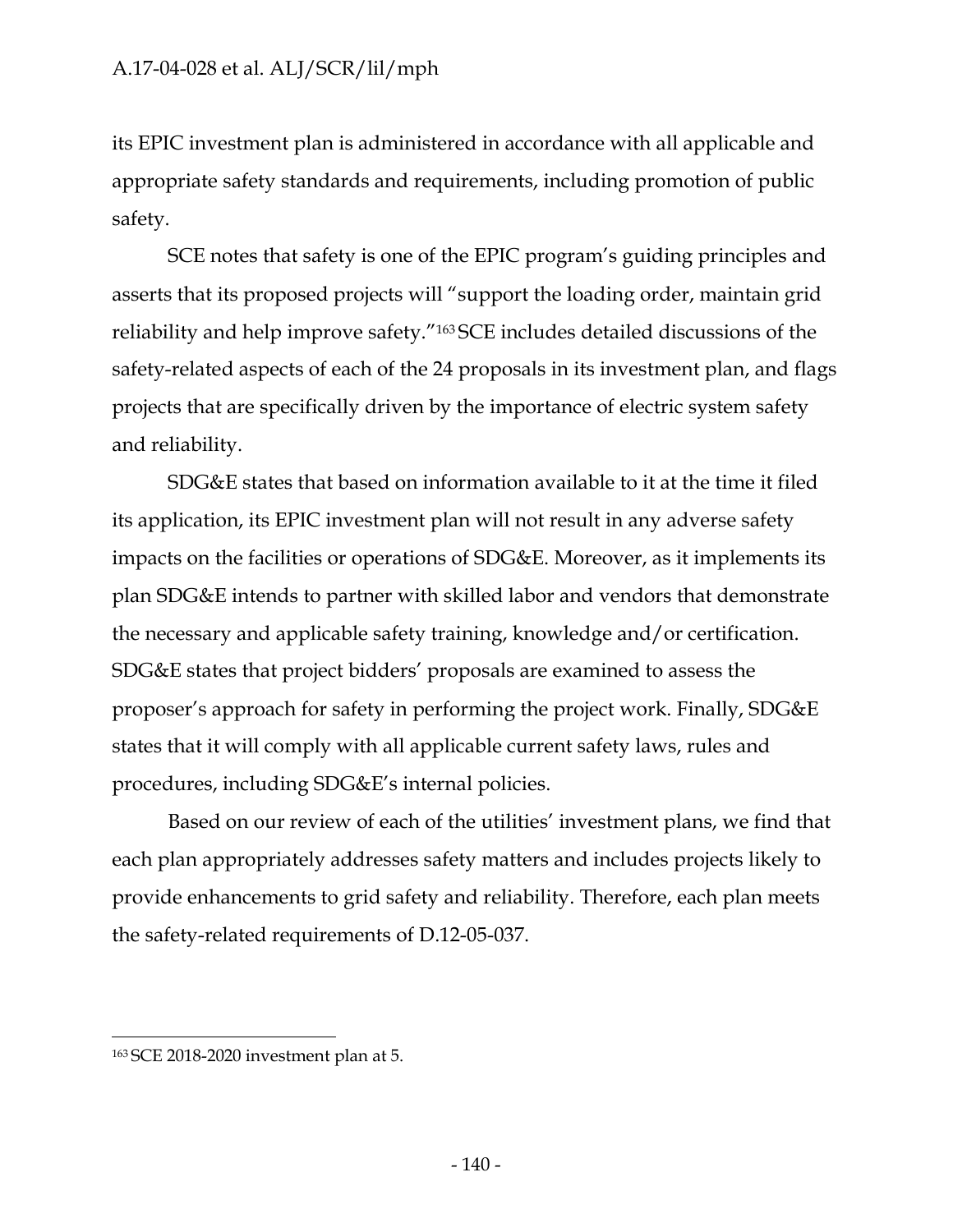## **8. Comments on Proposed Decision**

The proposed decision (PD) of ALJ Roscow in this matter was mailed to the parties in accordance with Section 311 of the Public Utilities Code and comments were allowed under Rule 14.3 of the Commission's Rules of Practice and Procedure. Comments were filed on October 1, 2018 by the CEC, PG&E, SCE, SDG&E and ORA. Reply comments were filed on October 8, 2018, by the CEC and SCE. We address parties' comments below.

## **8.1. Research Administration Plan (RAP)**

PG&E states that it supports the intent of the RAP, but requests that the PD be modified to delete the requirement that one-third of EPIC funds be withheld until authorized by the Commission. PG&E is concerned that this provision will further delay ratepayer-benefitting projects. Instead, PG&E suggests that the Commission exercise direct oversight "through reporting requirements already in place."164

SCE also supports the RAP, but seeks clarification regarding three RAP application deliverables that are related to Evergreen's recommendations 1c, 5c and 7b (all of Evergreen's recommendations are enumerated in Appendix B of this decision).

We see no need to change the PD as requested by PG&E and SCE. We are withholding one-third of EPIC funds pending the RAP application precisely because Evergreen has demonstrated that our existing reporting requirements are not sufficient. We expect PG&E and the other utilities to proactively address the identified deficiencies in the utilities' administrative practices, and see no

<sup>164</sup> PG&E comments on the PD at 2.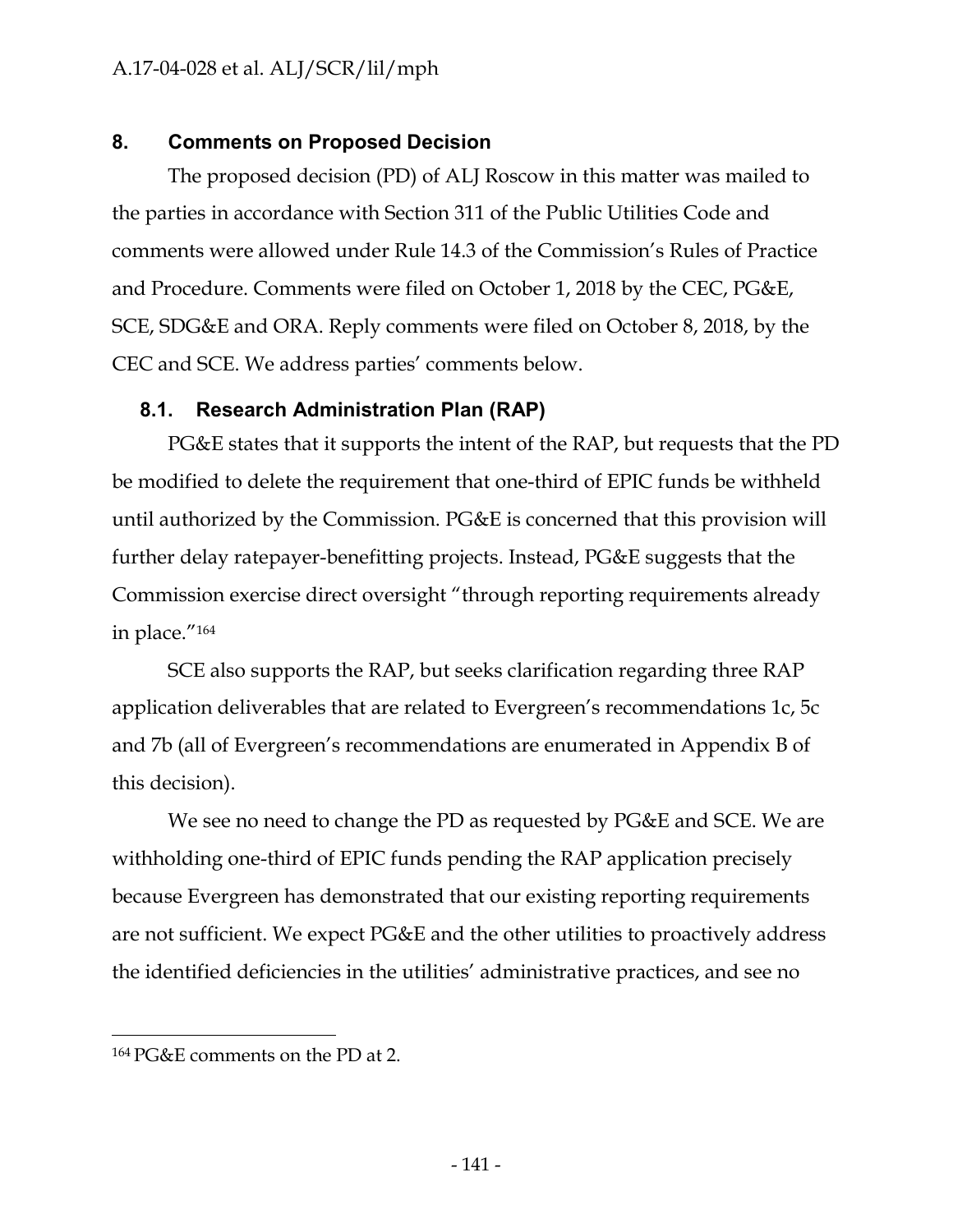need to undertake additional oversight burdens prior to that showing. Regarding SCE's requests for clarification, the sections of the PD that discuss the relevant Evergreen recommendations clearly explain our reasons for directing SCE and the other utilities to address them in the RAP, rather than other forums like the PICG, as SCE suggests.

## **8.2. Match Funding**

SCE suggests that the Commission convene a PICG workshop that focuses on further improving and leveraging utility cost- share opportunities for EPIC TD&D projects, so that we can maximize the benefits that customers receive when such TD&D projects are funded. The PD found that the utilities should describe their proposed method for tracking match funding during the current investment cycle in their joint RAP application, and that this issue should also be explored in greater detail in our future rulemaking. We make no changes to the PD here, but note that SCE may pursue its workshop suggestion with the PICG as that group is formed and begins its other tasks.

## **8.3. Intellectual Property Terms**

PG&E requests that the PD's determinations regarding intellectual property licensing issues be clarified such that "the categories of potential EPICgenerated intellectual property that the CEC may choose to license to IOUs, CCAs and other LSEs include intellectual property that will assist LSEs in integrating supply-side and demand-side resources with the overall electric distribution and transmission grid, consistent with the PD's definition of 'distribution planning' and 'data analytics'."165 The CEC replies that PG&E's

<sup>165</sup> Id. at 3.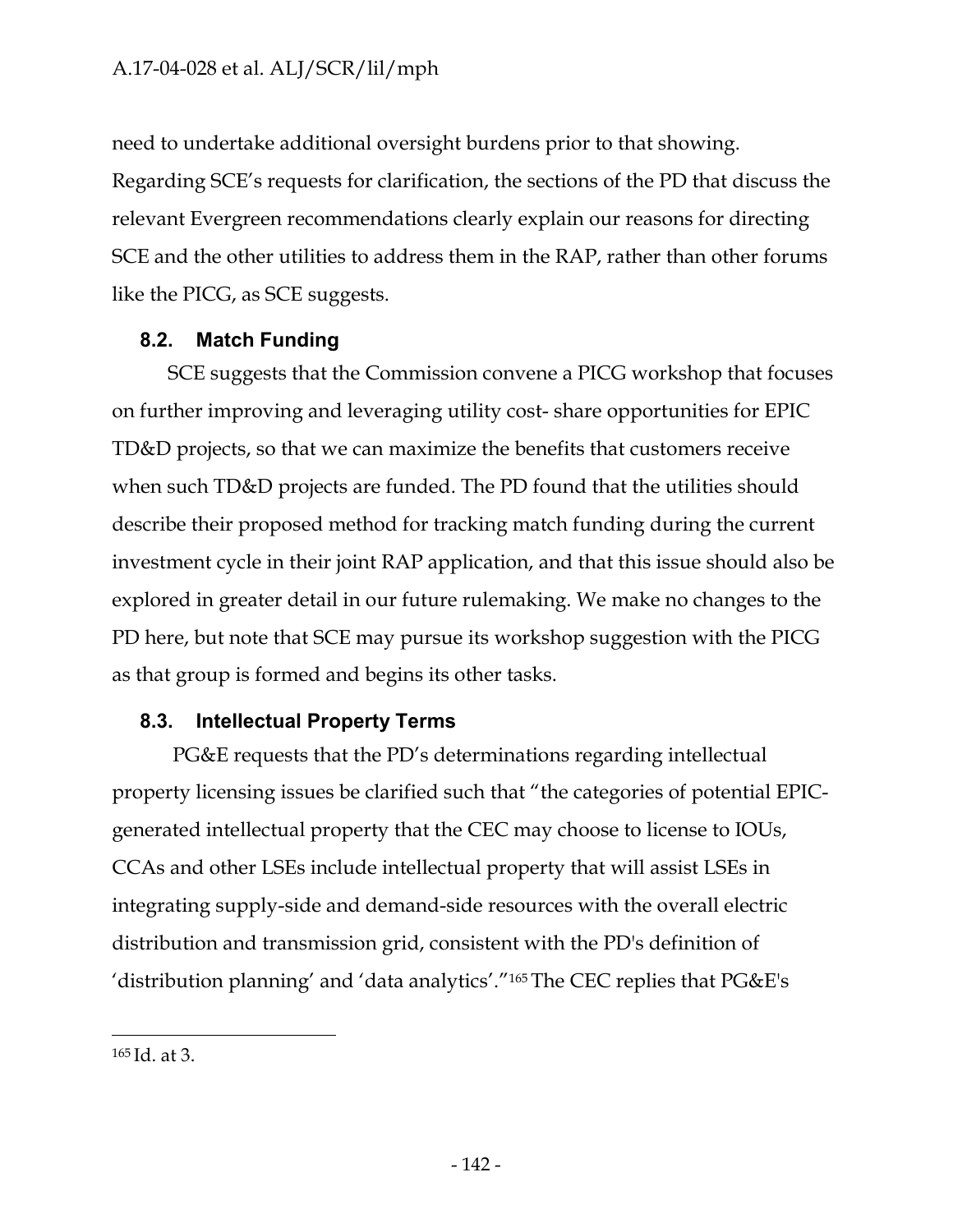suggested changes are open-ended, and would again introduce ambiguity and uncertainty regarding treatment of IP in the EPIC program, and "undermine the very issue the CEC is looking to solve":166

The CEC believes that the existing language in the PD is definitive and provides the necessary clarity to address the concerns raised by entrepreneurs and investors. It also provides clear guidance to prospective EPIC applicants as to exactly what types of EPIC generated IP the CEC may provide to LSEs.167

We agree with the CEC that the PD's treatment of this issue should stand. As the PD noted, we expect this issue to be revisited soon enough in any future rulemaking proceeding that the Commission may initiate to address the EPIC program.

# **8.4. The PICG Project Coordinator**

The CEC recommends revision of the PD to clarify that the Project Coordinator for the PICG is primarily responsible for planning, organizing, and executing the PIPA meetings and annual forum, in order to minimize placing additional administrative burdens and costs on the EPIC administrators. We have modified the body of this decision accordingly and we further clarify that it is the Project Coordinator's responsibility to undertake the preparation required to produce efficient, useful, and targeted meetings and other activities (e.g., calls, materials, and the like) that support coordination between policymaking staff and the administrators/innovators.

<sup>166</sup> CEC reply comments on the PD at 2. 167 *Ibid.*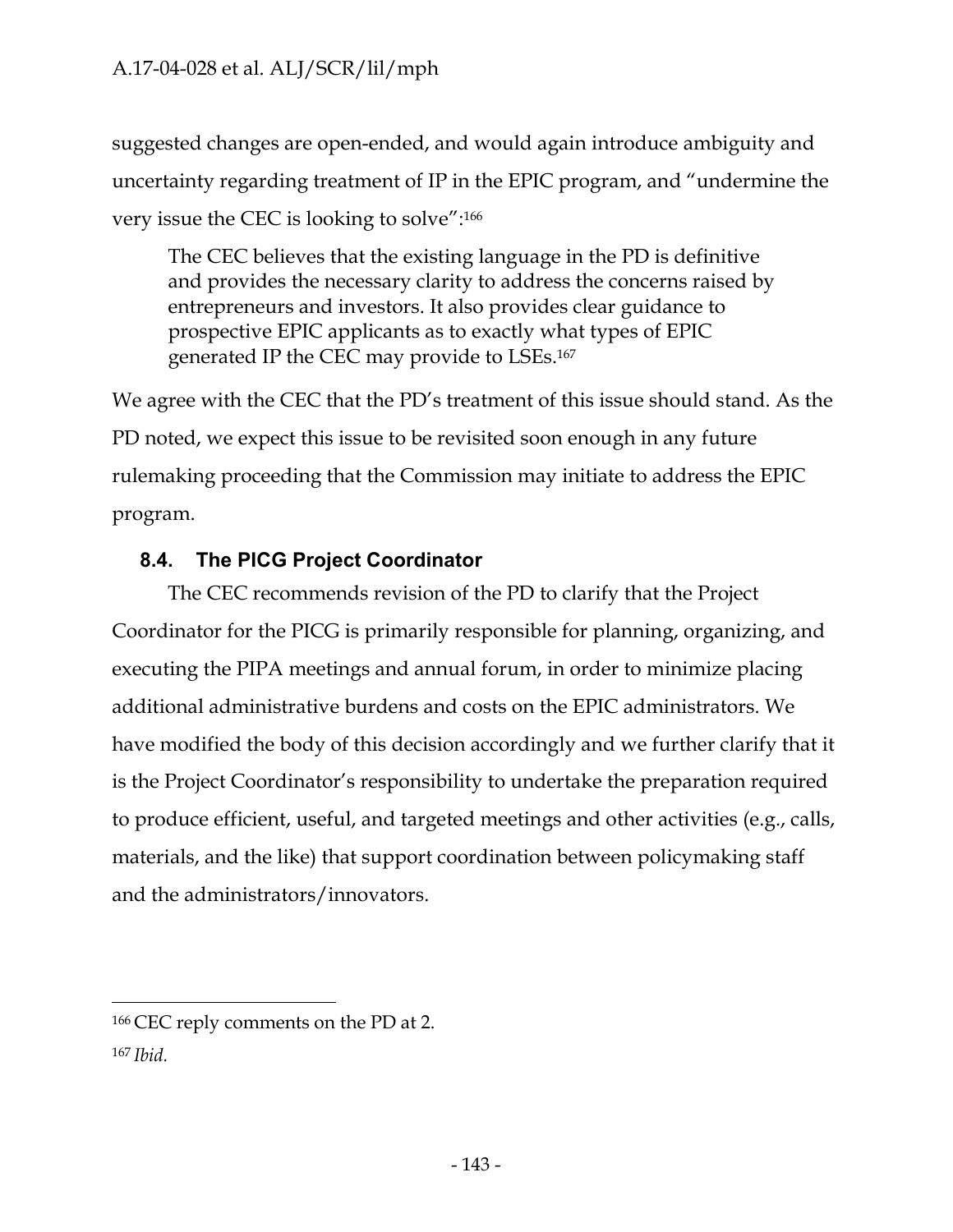# **8.5. The Interaction between the EPIC Program and DACs**

The CEC finds that the PD's direction of holding at least two workshops to provide technical EPIC support and training to disadvantaged communities and interested community based organizations is appropriate. The CEC intends to explore ways to leverage its own related plans in order to meet the two workshop requirement identified in the PD.

Regarding DACs overall, the CEC recommends that the PICG Project Coordinator should specifically target disadvantaged communities and CBOs with any outreach and/or solicitation of stakeholder input that is required by this decision.168 In this way, the Project Coordinator could focus on supporting CBO participation in PICG and EPIC activities. We agree and have modified the PD to incorporate the CEC's suggestion.

We have also added material in the body of this decision to clarify (1) the role we anticipate for the DAC Advisory Group established pursuant to Commission Resolution E-4893, and (2) our expectations regarding the utility administrators' DAC-related showings in their joint RAP application.

## **8.6. ORA's Allegations Regarding SCE's EPIC and GRC Funding**

In its comments on the PD, ORA asserts that the PD's determination that SCE did not violate the Commission's EPIC rules constitutes legal and factual error. We have modified that section of the PD to address ORA's comments.

# **9. Assignment of Proceeding**

Martha Guzman Aceves is the assigned Commissioner and Stephen C. Roscow is the assigned ALJ in this proceeding.

<sup>168</sup> CEC comments on the PD at 4.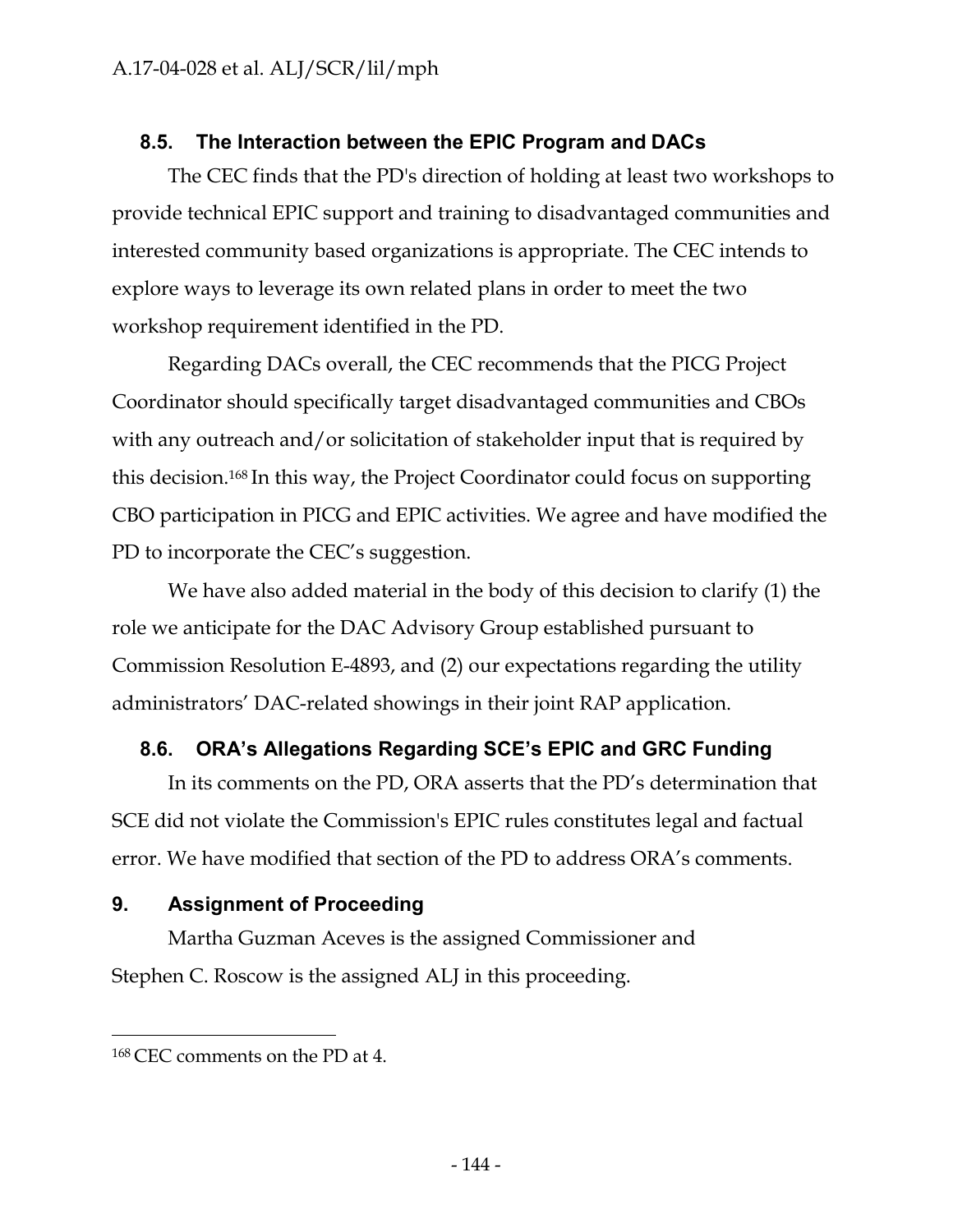# **Findings of Fact**

1. The EPIC investment program is organized around three program areas: Applied R&D, TD&D, and Market Facilitation.

2. Decision 12-05-037 funded EPIC investments under the authorization of the Commission from 2012 through 2020.

3. The EPIC program is administered by the CEC, PG&E, SCE and SDG&E.

4. Decision 12-05-037 requires the Commission to conduct a public proceeding every three years to review and approve the investment plans of each EPIC administrator to ensure coordinated public interest investment in clean energy technologies and approaches.

5. The Commission determined in D.12-05-037 that an independent evaluation of the EPIC program should be conducted in 2016. That evaluation was completed by Evergreen Economics in September, 2017. The scope of this proceeding included review of the results and recommendations contained in that report.

6. The EPIC Evaluation reached the key findings listed below:

- The EPIC administrators are in compliance with the *letter*  of EPIC program requirements, but could better fulfill the *spirit* of some requirements;
- Each project in the EPIC project portfolio is meeting its objectives, but it is unclear if the portfolio as a whole is optimized;
- There is a need to prioritize among EPIC's many objectives;
- There is a need to supplement the administrative structure by convening an independent body to coordinate, facilitate and lend technical expertise; and
- The utility administrators, while technically in compliance with program requirements, could improve upon information sharing and stakeholder engagement.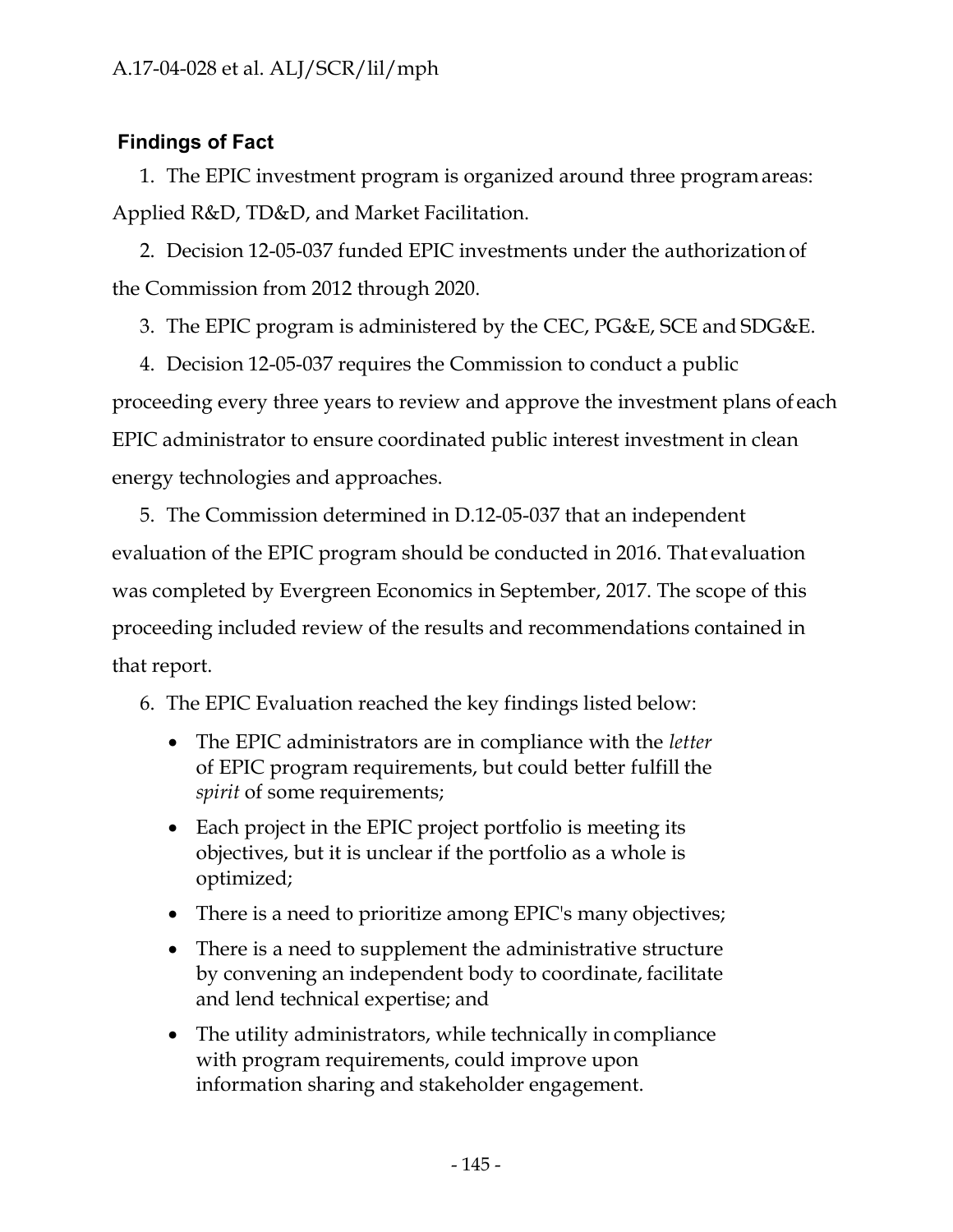7. It is imperative that the utility administrators immediately develop and implement reasonable process improvements that are responsive to Evergreen's findings and recommendations.

8. The primary ratepayers benefits from EPIC come from successful projects, which can result in new products, information, jobs, and other improvements. IP rights can provide secondary benefits such as royalties and licenses.

9. Pursuant to D.15-09-005 the utility administrators are authorized to submit Tier 3 advice letters for new EPIC projects between triennial EPIC applications and for material changes to existing approved projects. The CEC is authorized to submit the business letter equivalent of a Tier 3 advice letter the same purposes.

10. The EPIC evaluation found that the utility administrators currently have sufficient flexibility to make changes to projects that have been described in their investment plans as well as to put projects on hold indefinitely.

11. The Commission established a framework for a new Policy + Innovation Coordination Group (PICG) in D.18-01-008. The Commission stated it established the PICG in order to create a formal process to improve overall coordination of the EPIC program.

12. In D.18-01-008 the Commission stated that it would seek comment from parties regarding specific aspects of the structure, activities, and budget of the PICG, and stated it would finalize those aspects of the process in a subsequent decision in this proceeding.

13. The operational structure, activities, budget and competitive selection process for the PICG coordinator described in the body of this decision provide the necessary initial guidance regarding the scope of work to be undertaken by the PICG.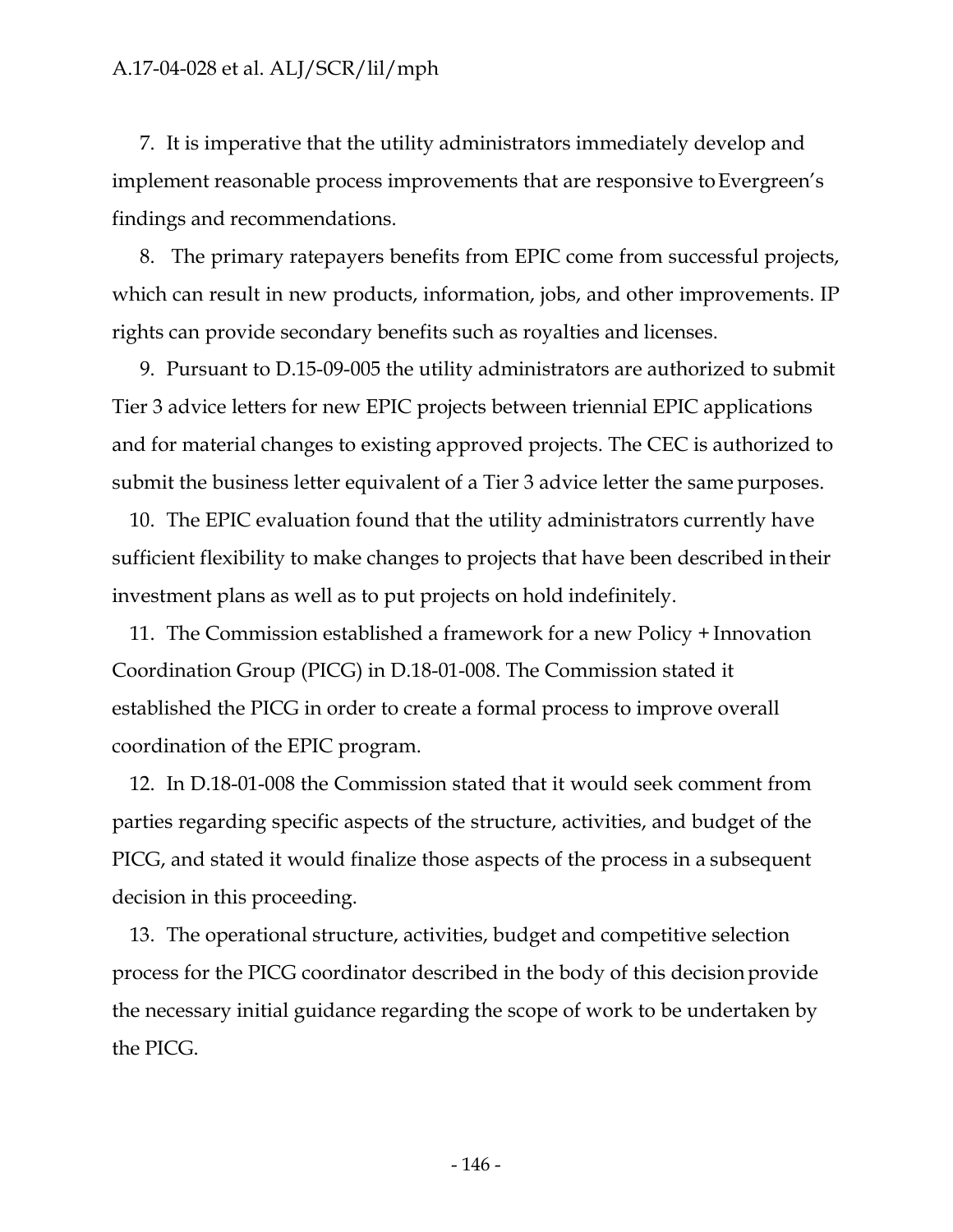14. As used in this decision, "disadvantaged communities" are defined as communities identified pursuant to Section 39711 of the Health and Safety Code. "Low-income communities" are defined as communities within census tracts with median household incomes at or below either (a) eighty percent of the statewide median income, or (b) the applicable low-income threshold listed in the state income limits updated by the Department of Housing and Community Development and filed with the Office of Administrative Law pursuant to subdivision (c) of Section 50093 of the Health and Safety Code.

15. Parties in this proceeding have identified gaps regarding the EPIC-related informational resources needed by disadvantaged communities and communitybased organizations (CBOs).

16. Disadvantaged communities (DACs) and CBOs in California would benefit from training about EPIC and subsequent technical support, in order to effectively integrate DACs within the EPIC program.

17. The Commission approved the CEC's 2018-2020 EPIC investment plan in D.18-01-008.

18. In D.18-01-008 the Commission authorized a total EPIC budget of \$555,000,000, for the 2018 – 2020 triennial period and allocated that amount between the four administrators as shown in Section 6.3 of that decision.

19. The EPIC Evaluation found that the utility administrators are technically compliant with the letter of program requirements, but could better fulfill the spirit of many of those requirements by improving several aspects of their program administration practices.

20. The EPIC Evaluation found that the utility administrators should improve in areas including metrics tracking and reporting to quantify project benefits, as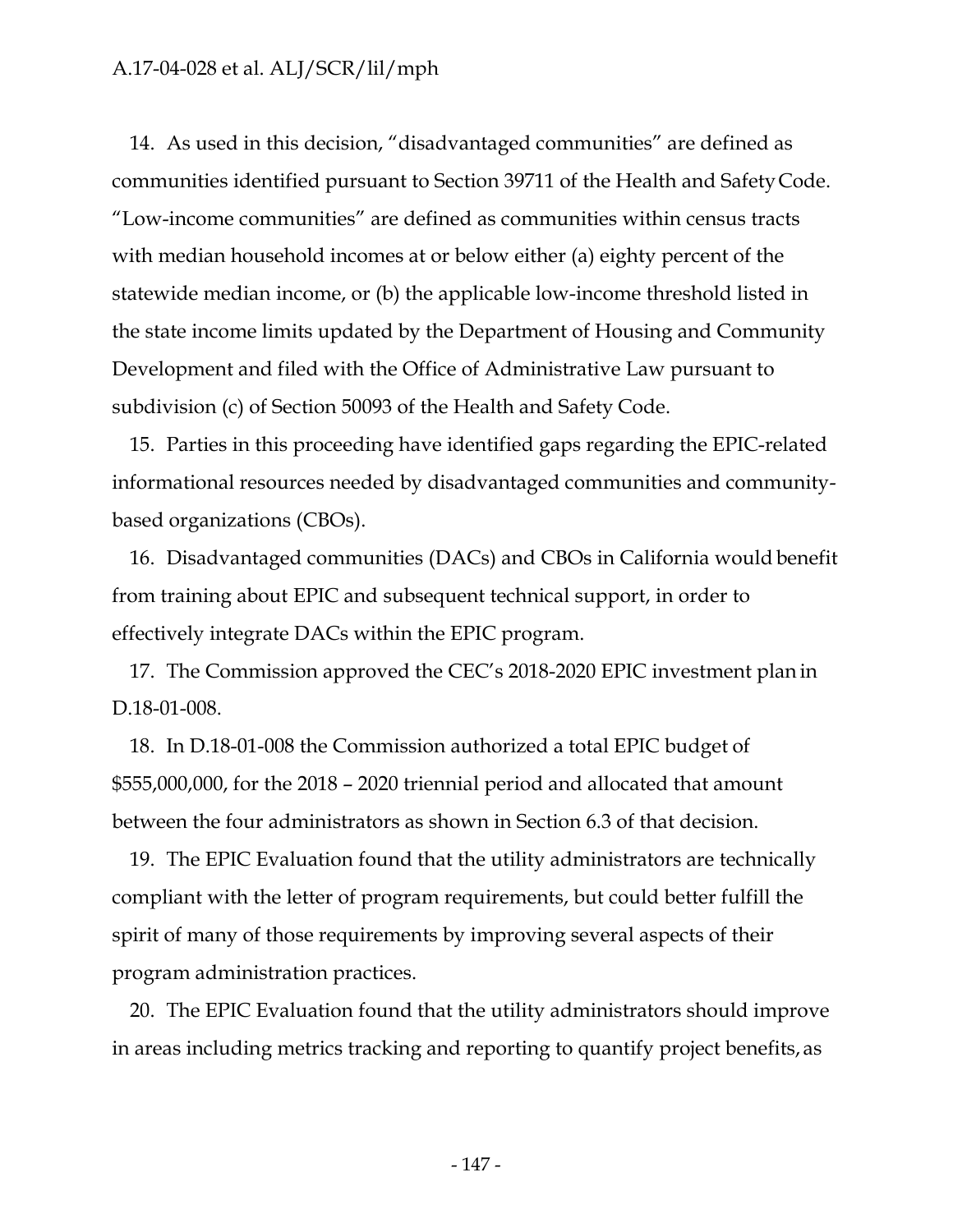well as improving stakeholder engagement and transparency throughout the entire investment planning and implementation process.

21. As modified in this decision and, for PG&E and SCE, in Appendix C to this decision, the 2018-2020 investment plans submitted by PG&E, SCE and SDG&E each comply with the investment plan criteria established in D.12-05-037.

22. The Commission made the EPIC program permanent in D.12-05-037, but did not authorize EPIC funding beyond 2020.

23. The EPIC Evaluation raised program design considerations that should be reviewed for possible implementation in future EPIC investment cycles.

#### **Conclusions of Law**

1. The utilities should prepare and serve a joint application containing a Research Administration Plan (RAP) that identifies the changes they will maketo their administrative processes in response to Evergreen's recommendations.

2. The joint RAP application should address the specific items identified throughout this decision and in Appendix B to this decision.

3. A Request for Proposal (RFP) process should be adopted in order to select the PICG Project Coordinator. The RFP process should be led by Commission Energy Division staff. The final bid should be awarded by Commission decision. The winning bidder should be awarded a contract to serve as the PICG Project Coordinator until the end of the utility administrators' three-year funding cycle.

4. PG&E should serve as the fiscal manager of the contract with the PICG Project Coordinator.

5. In its role as the fiscal manager for the contract with the PICG Project Coordinator, PG&E should not have control over the design or scope of the Coordinator's activities.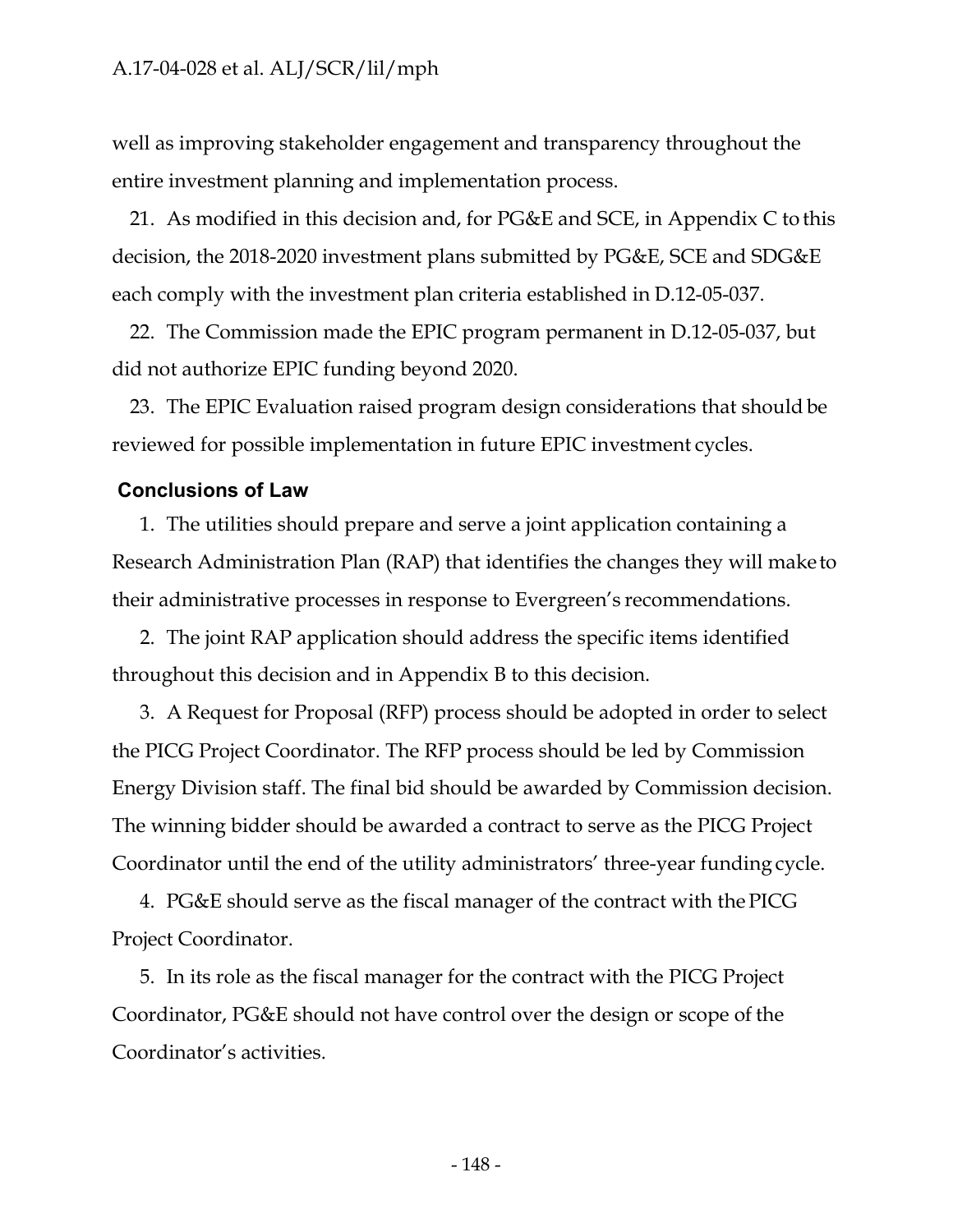6. In D.18-01-008 the Commission determined that it was reasonable to redirect one-half of the Commission's oversight budget away from that purpose, in order to implement the PICG framework without further impacting the administrators' budgets.

7. The budget for the PICG Project Coordinator should be no more than \$1,2000,000 and should cover the period until the end of the utility administrators' three-year funding cycle.

8. PRC section 25711.5 provides that the CEC, in consultation with the State Treasurer, has the right to establish intellectual property terms for projects funded under EPIC.

9. The Commission recognized the CEC's intellectual property authority under PRC section 25711.5 in D.13-11-025 and stated that where the IP rights and royalties accrue to the State, and/or if the CEC determines licenses may be granted to LSEs serving EPIC-funding ratepayers, then, the CEC must, on behalf of the State, grant and administer such licenses and royalties as part of its role as an EPIC administrator.

10. The CEC may grant LSEs a free license to use models and analytical tools that can inform distribution planning and decision-making that benefits electric ratepayers. No licenses should be granted to LSEs for any other type of developed technology.

11. The Tier 3 advice letter process adopted in D.15-09-005 for new EPIC projects between triennial EPIC applications and for material changes toexisting approved projects should not be changed.

12. Pursuant to PRC section 25711.6 the CEC is required to allocate at least 25 percent of its EPIC TD&D budget toward projects located in and benefitting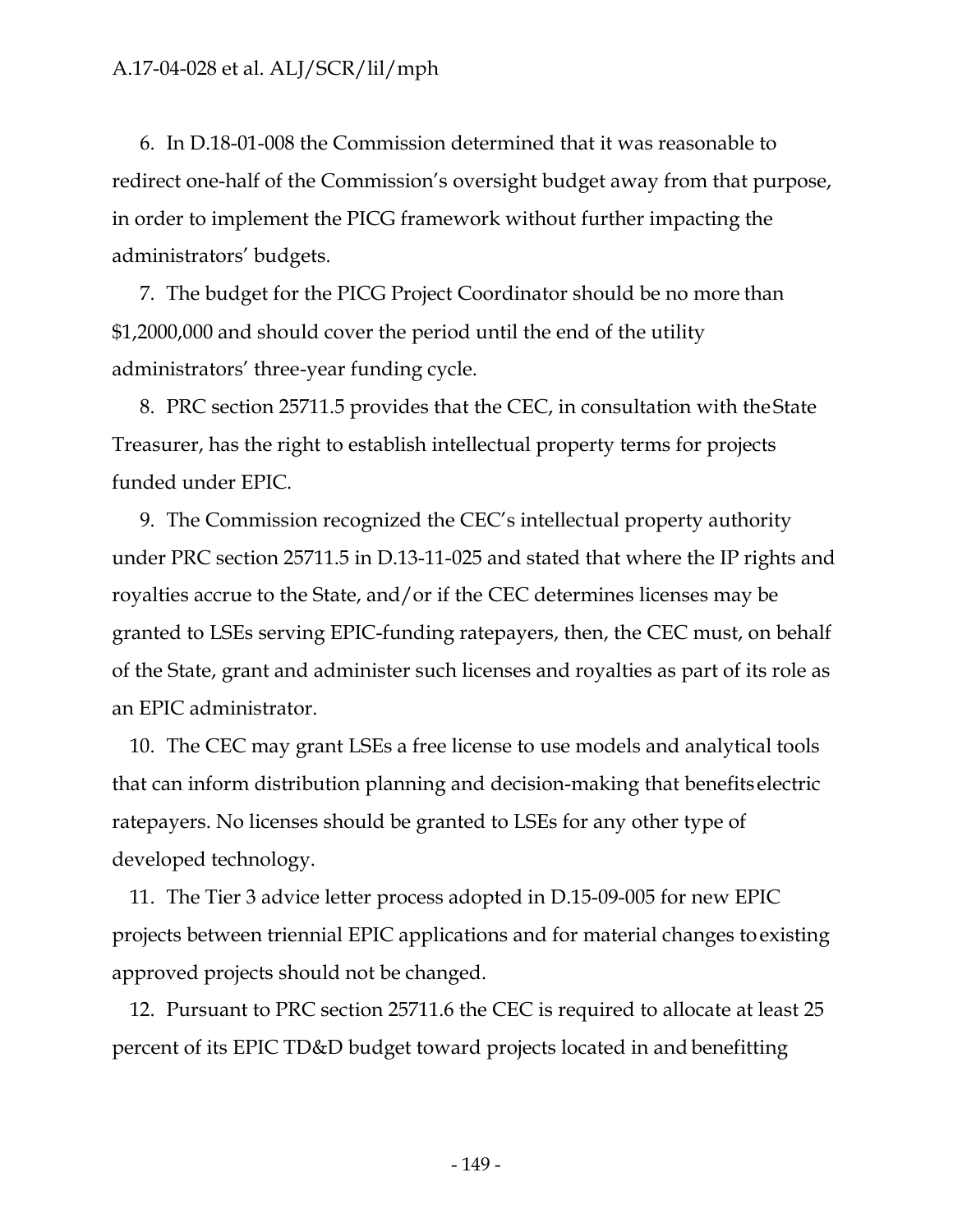disadvantaged communities, and to allocate an additional 10 percent of TD&D funds toward projects located in and benefitting low-income communities.

13. It is not necessary at this time to establish a specific DAC-related funding set-aside within the current triennial investment period, beyond those required of the CEC pursuant to PRC section 25711.6, but the utility administrators should be encouraged to maximize opportunities to locate their projects in DACs, and to propose future projects that benefit DACs.

14. The administrators should conduct at least two workshops (in Northern California and Southern California) for the purpose of providing training about EPIC, and related technical support, to DACs and interested CBOs. In planning the workshops, the administrators should consult with the Disadvantaged Communities Advisory Group that was recently established by the Commission and the California Energy Commission, for input on the outreach and engagement activities to be reviewed in the workshops.

15. The DAC workshops should be include the following topics:

- e. Developing approaches to effectively integrating DACs within the EPIC program;
- f. Determining how to fill the gaps regarding EPIC-related informational resources needed by DACs and CBOs;
- g. Considering the CEJA/Greenlining recommendations regarding targeting DACs, and their suggestions for changes to benefits assessment;
- h. The CEJA/Greenlining recommendations for better public participation, especially via CBOs, should also be considered in the scoping and implementation of these workshops.

16. As modified in this decision and, for PG&E and SCE, in Appendix C to this decision, the 2018-2020 investment plans submitted by PG&E, SCE and SDG&E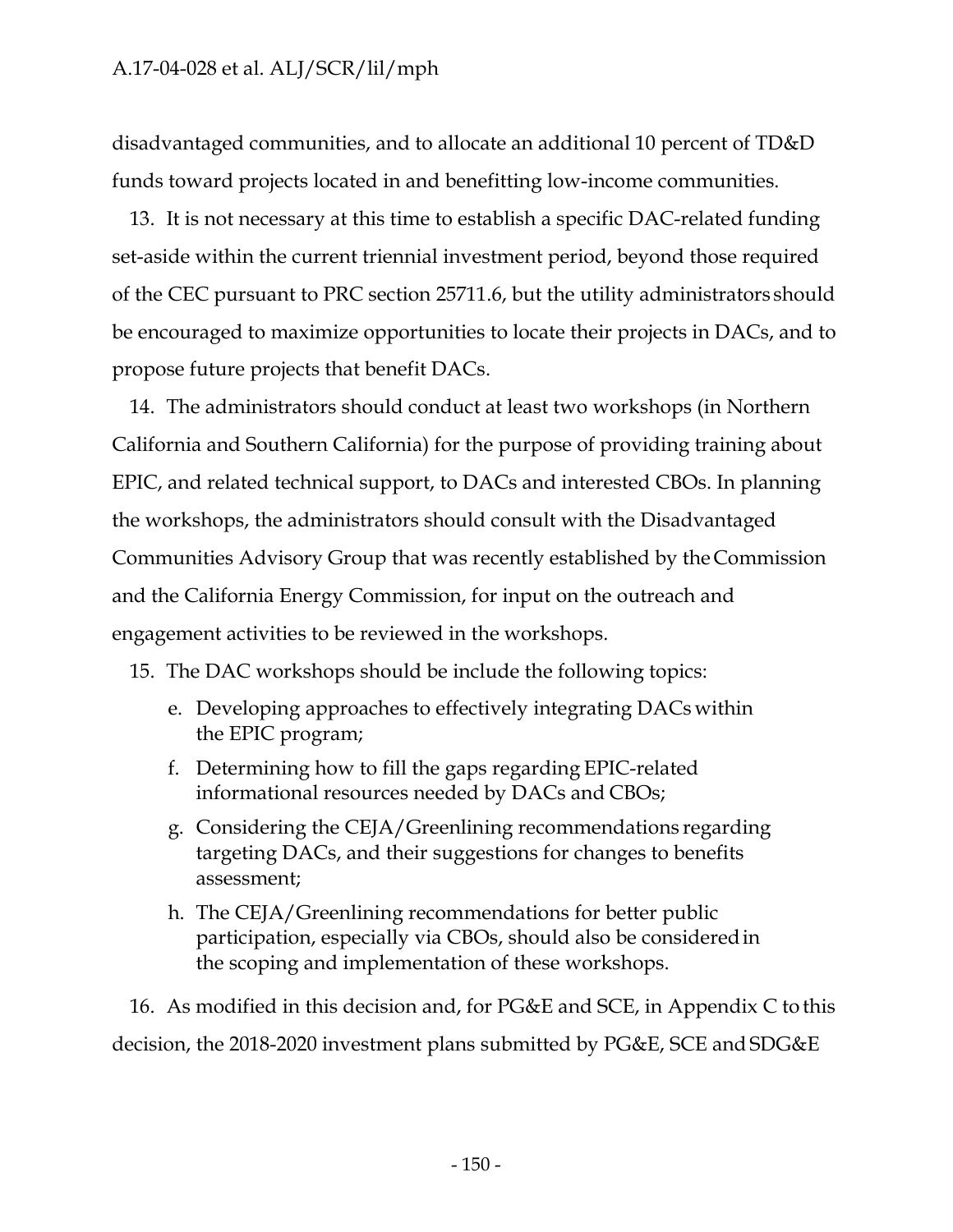should be approved because they each comply with the investment plan criteria established in D.12-05-037.

17. Because the 2018-2020 investment plans submitted by PG&E, SCE and SDG&E each complies with the investment plan criteria established in D.12-05-037, the funding to support those investments is just and reasonable.

18. The 2018-2020 investment plans submitted by PG&E, SCE and SDG&E each meet the safety-related requirements of D.12-05-037.

19. PG&E and SCE should provide the Commission's Office of Ratepayer Advocates and Commission staff additional project-specific details about their proposed Cyber Security for Industrial Control Systems project, to demonstrate that the project does not duplicate the California Energy Systems for the 21st Century project and is consistent with the technology demonstration criteria for utility EPIC projects.

20. The utility administrators should be authorized to fund their EPIC 3 projects for a full 36 months from the effective date of this decision, rather than only through the end of 2020.

24. The utility administrators should prepare and serve a joint application containing a Research Administration Plan that details the actions they will take to improve their administrative processes in response to the findings and recommendations in the EPIC Evaluation.

21. EPIC administrators may only fund projects or initiatives that have been approved by the Commission. PG&E, SCE and SDG&E should not encumber or otherwise commit to spend one-third of their 2018-2020 EPIC funding allocation until they are authorized to do so by a subsequent decision that addresses the joint Research Administration Plan application that they are directed to file by this decision.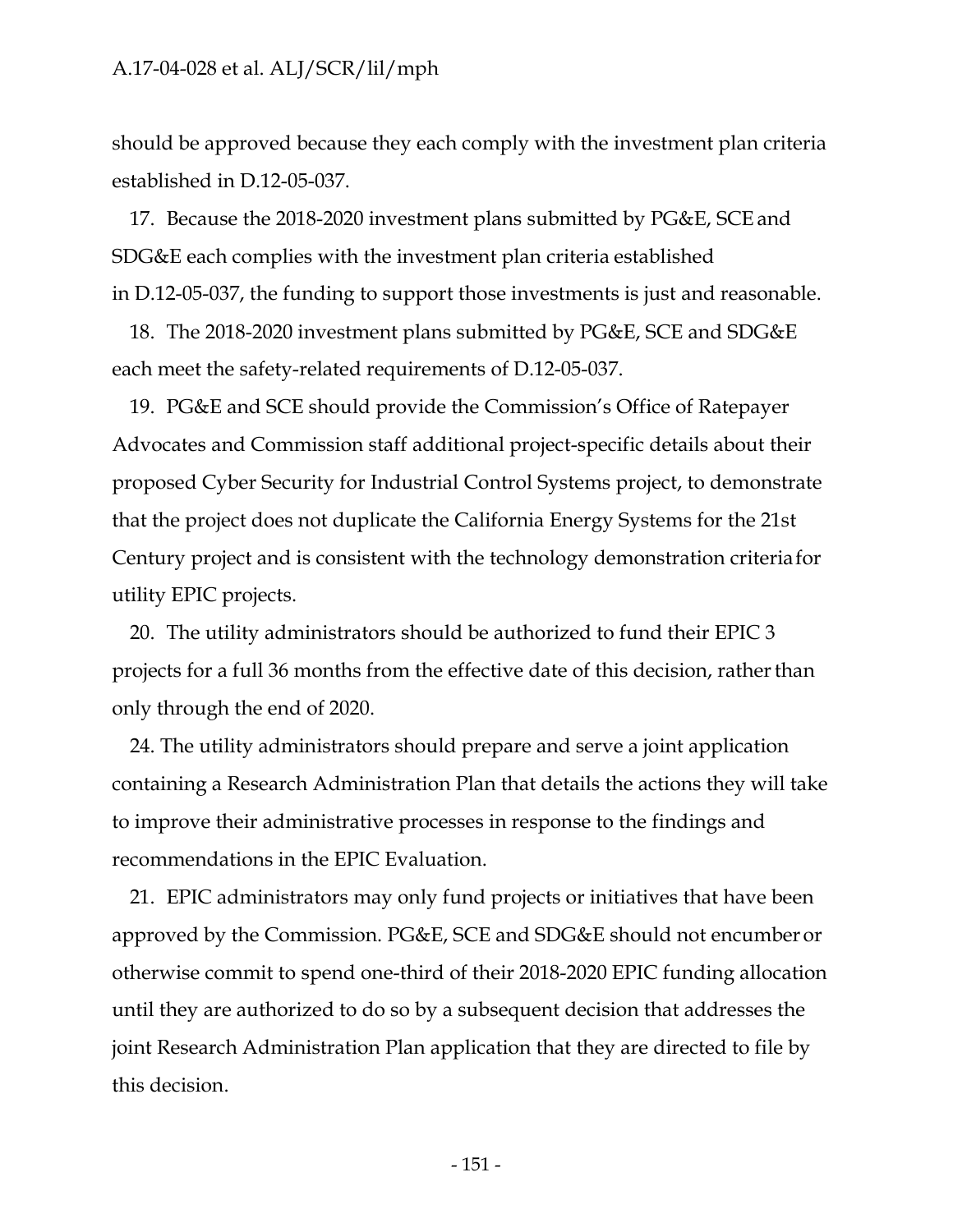22. In D.15-04-020 the Commission did not preclude utility administrator participation in CEC EPIC solicitations when the CEC determined in advance that the IOUs' strategic input was not needed on a particular solicitation. This policy should remain in place and the utilities' requests for changes should not be granted.

23. The Commission should take immediate steps to open a successor rulemaking proceeding in 2019 to consider and authorize EPIC funding beyond 2020 and to review possible program design changes.

#### **O R D E R**

#### **IT IS ORDERED** that:

1. The Electric Program Investment Charge investment plan filed in Application 17-04-028 by Pacific Gas and Electric Company is approved, as modified in this decision and in Appendix C.

2. The Electric Program Investment Charge investment plan filed in Application 17-05-005 by Southern California Edison Company is approved, as modified in this decision and in Appendix C.

3. The Electric Program Investment Charge investment plan filed in Application 17-05-009 by San Diego Gas and Electric Company is approved.

4. Pacific Gas and Electric Company and Southern California Edison Company shall provide the Commission's Office of Ratepayer Advocates and Commission staff additional project-specific details about their proposed Cyber Security for Industrial Control Systems project, to demonstrate that the project does not duplicate the California Energy Systems for the 21st Century project and is consistent with the technology demonstration criteria for utility EPIC projects.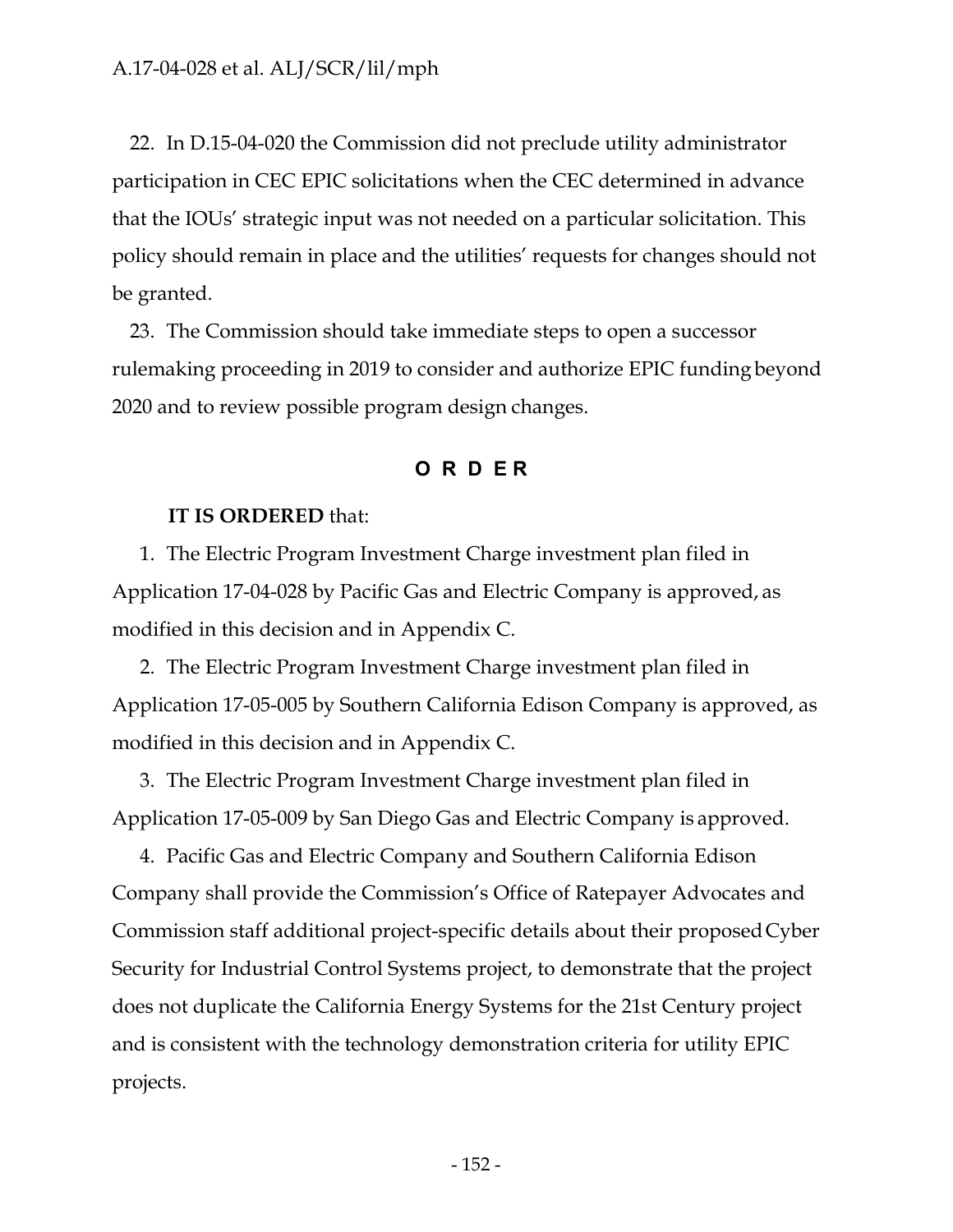5. Pacific Gas and Electric Company, Southern California Edison Company, and San Diego Gas and Electric Company shall jointly prepare and serve a Research Administration Plan as described in Section 3.3.2 of this decision.

6. Pacific Gas and Electric Company, Southern California Edison Company, and San Diego Gas and Electric Company shall not encumber or otherwise commit to spend one-third of their 2018-2020 EPIC funding allocation until they are authorized to do so by a subsequent decision that addresses the joint Research Administration Plan application that they are directed to file by this decision.

7. The utility administrators are authorized to fund their EPIC 3 projects for a full 36 months from the effective date of this decision, rather than only through the end of 2020.

8. A Request for Proposal (RFP) process is adopted in order to select the Policy + Innovation Coordination Group (PICG) Project Coordinator. The RFP process shall be led by Commission Energy Division staff. The final bid shall be awarded by Commission decision. The winning bidder shall be awarded a contract to serve as the PICG Project Coordinator until the end of the utility administrators' three-year funding cycle.

9. Pacific Gas and Electric Company shall serve as the fiscal manager ofthe contract with the Policy + Innovation Coordination Group (PICG) Project Coordinator, without exercising control over the design or scope of the Coordinator's activities.

10. The CEC is authorized to grant load-serving entities (LSEs) a free license to use models and analytical tools that can inform distribution planning and decision-making that benefits electric ratepayers. No licenses shall be granted to LSEs for any other type of developed technology.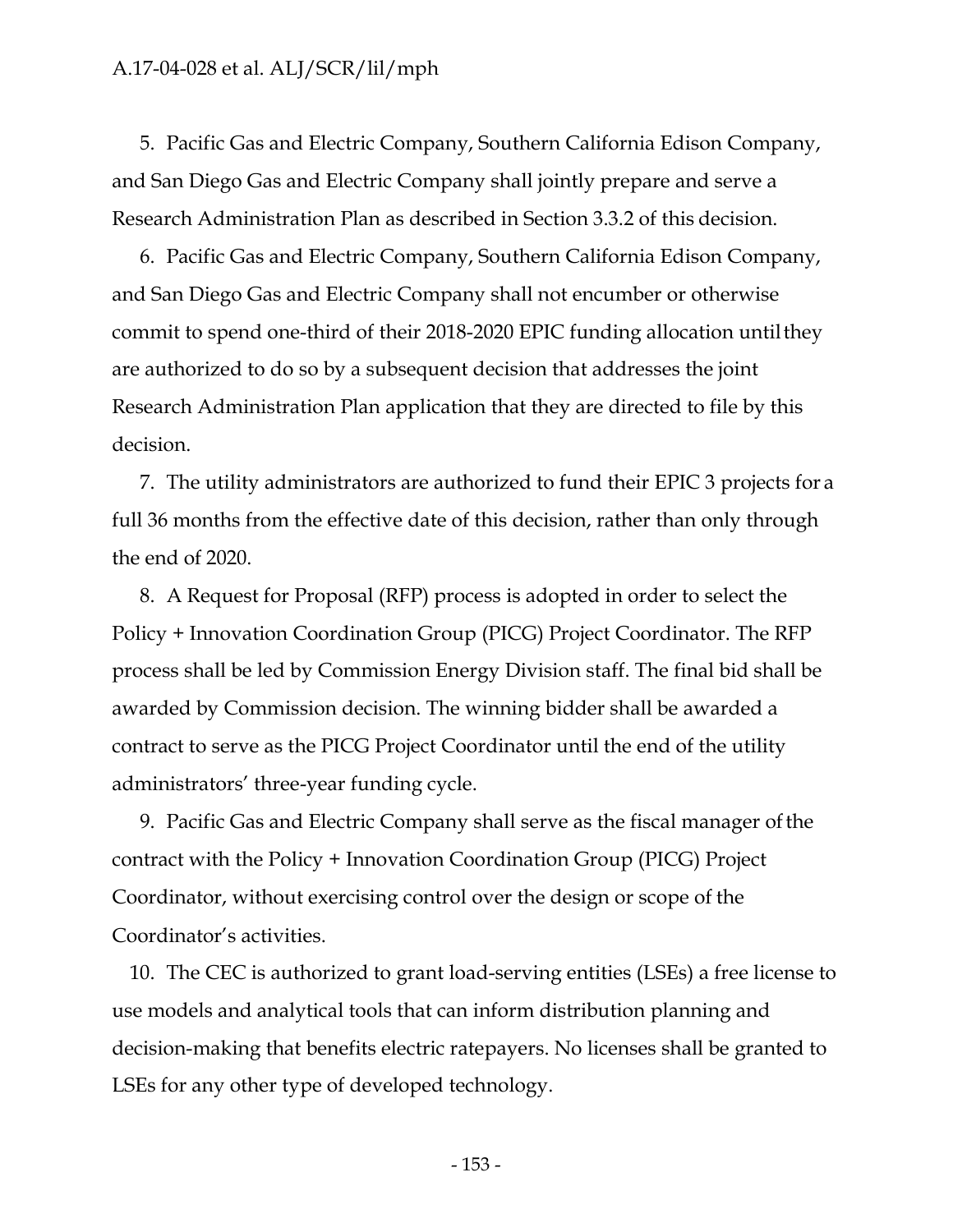11. The administrators shall conduct at least two workshops (in Northern California and Southern California) for the purpose of providing training about EPIC, and related technical support, to Disadvantaged Communities and interested community-based organizations. In planning the workshops, the administrators shall consult with the Disadvantaged Communities Advisory Group that was recently established by the Commission and the California Energy Commission, for input on the outreach and engagement activities to be reviewed in the workshops.

12. Application (A.) 17-04-028, A.17-05-003, A.17-05-005, and A.17-05-009 are closed.

This order is effective today.

Dated October 25, 2018, at San Francisco, California.

MICHAEL PICKER President CARLA J. PETERMAN LIANE M. RANDOLPH MARTHA GUZMAN ACEVES CLIFFORD RECHTSCHAFFEN Commissioners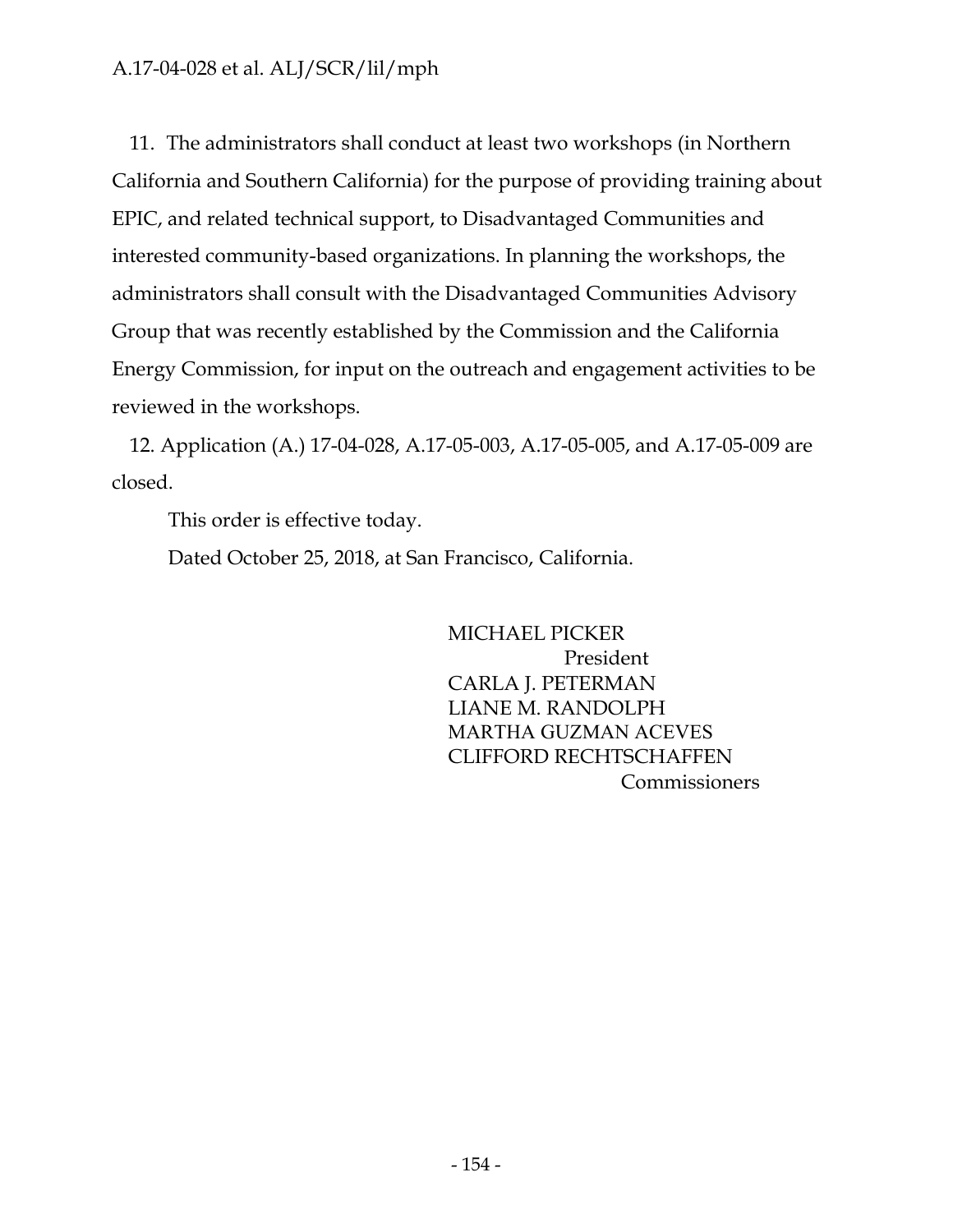# **APPENDIX A**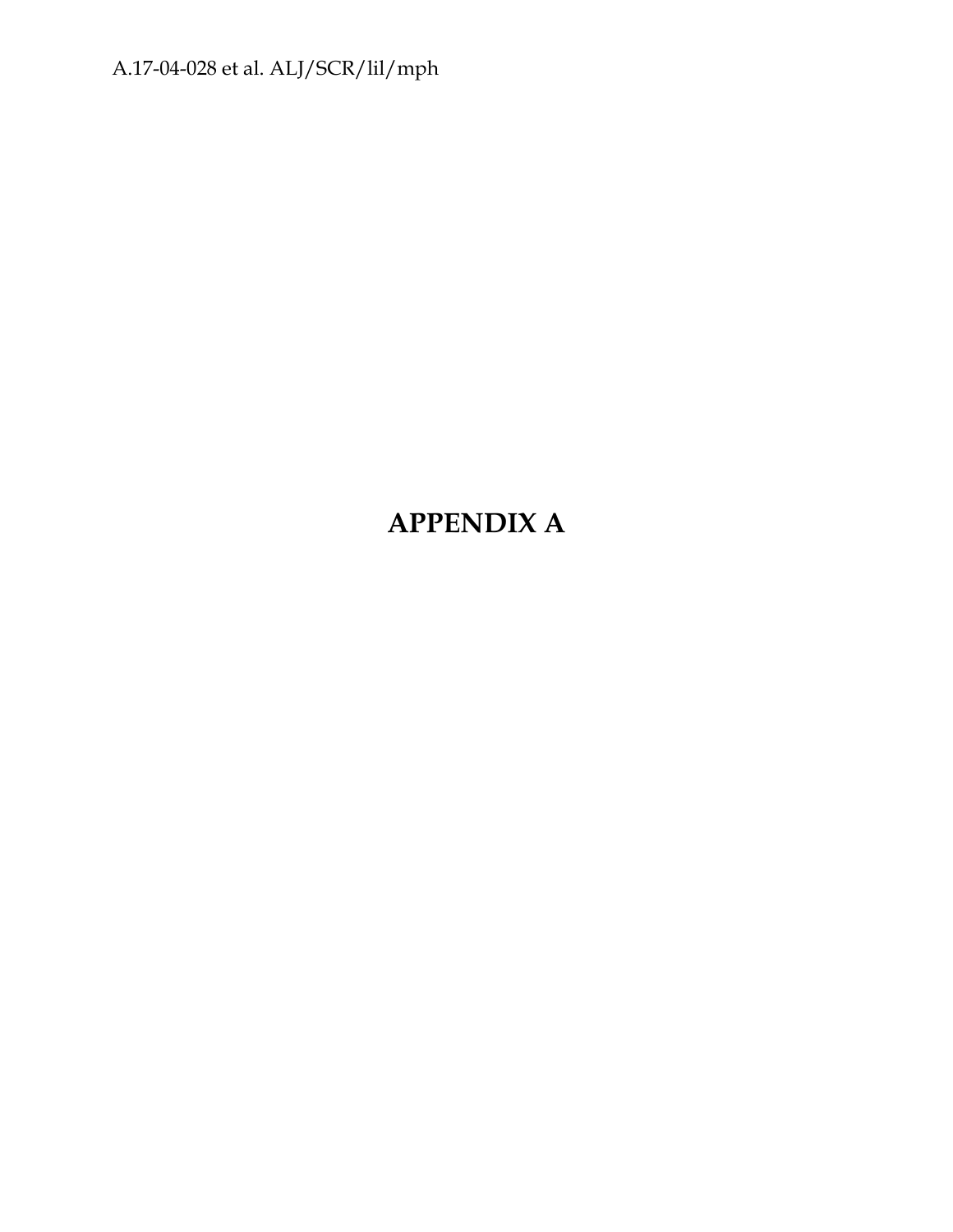# **Appendix A: Requirements for Investment Plan Compliance with D.12-05-037, as clarified by D.13-11-025, and D.15-04-020**<sup>1</sup>

- 1. Does each investment plan include an accurate and adequate mapping of the planned investments to the electricity system value chain (including grid operations/market design, generation, transmission, distribution, and demand-side management)?
- 2. Does each investment plan sufficiently identify the following?
	- a. The amount of funds to be devoted to particular program areas (applied research and development, technology demonstration and deployment, and market facilitation);
	- b. The policy justification for the proposed funding allocation;
	- c. The type of funding mechanisms (grants, loans, pay-for-output, etc.) to be used for each investment area;
	- d. The eligibility criteria for award of funds or set-asides in particular areas;
	- e. Any suggested limitations for funding (*e.g.,* per-project, per-awardee, matching funding requirements, etc.);
	- f. Other eligibility requirements (*e.g.,* technologies, approaches, program area, etc.); and
	- g. A summary of stakeholder comments received during the development of the investment plan and the administrator's response to the comments?
- 3. Do the proposals in each investment plan offer a reasonable probability of providing electricity ratepayer benefits by promoting greater reliability, lowering costs, and increasing safety? If not, how should each investment plan be modified to best provide electricity ratepayer benefits?

<sup>1</sup> D.12-05-037, Ordering Paragraph 12.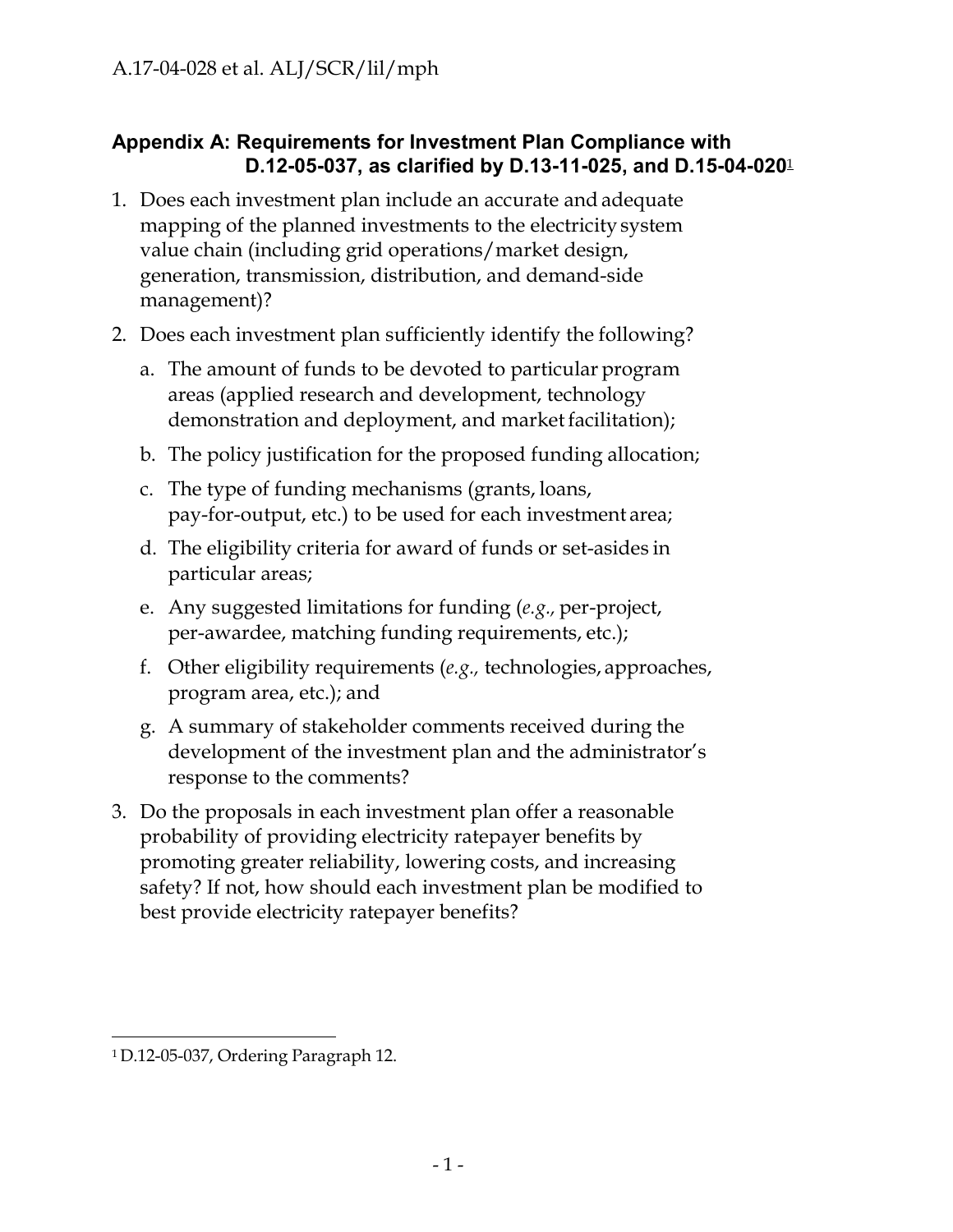- 4. Does each IOU investment plan include an adequate informational summary of the research, development, and demonstration activities the IOUs are undertaking as part of their approved energy efficiency and demand response portfolios?
- 5. Does each investment plan include reasonable and adequate metrics against which the investment plan's success may be judged, including:
	- a. Quantification of estimated benefits to ratepayers and to the state, such as potential energy and cost savings, job creation, economic benefits, environmental benefits, and other benefits;
	- b. Identification of barriers or issues resolved that prevented widespread deployment of technology or strategy;
	- c. Effectiveness of information dissemination;
	- d. Adoption of technology, strategy, and research data by others; and
	- e. Funding support from other entities for EPIC-funded research on technologies or strategies.
- 6. Does each investment plan recommend a reasonable approach to intellectual property rights for the specific types of projects and funding proposed?
- 7. Does each investment plan adequately address the principles articulated in Public Utilities Code (Pub. Util. Code) §§ 740.1 and 8360?2
- 8. What are the key safety and resiliency questions that should be answered in the review of the investment plans?

# **(END OF APPENDIX A)**

<sup>2</sup>*See* Attachment A of the Scoping Memo for relevant text from Pub. Util. Code §§ 740.1 and 8360.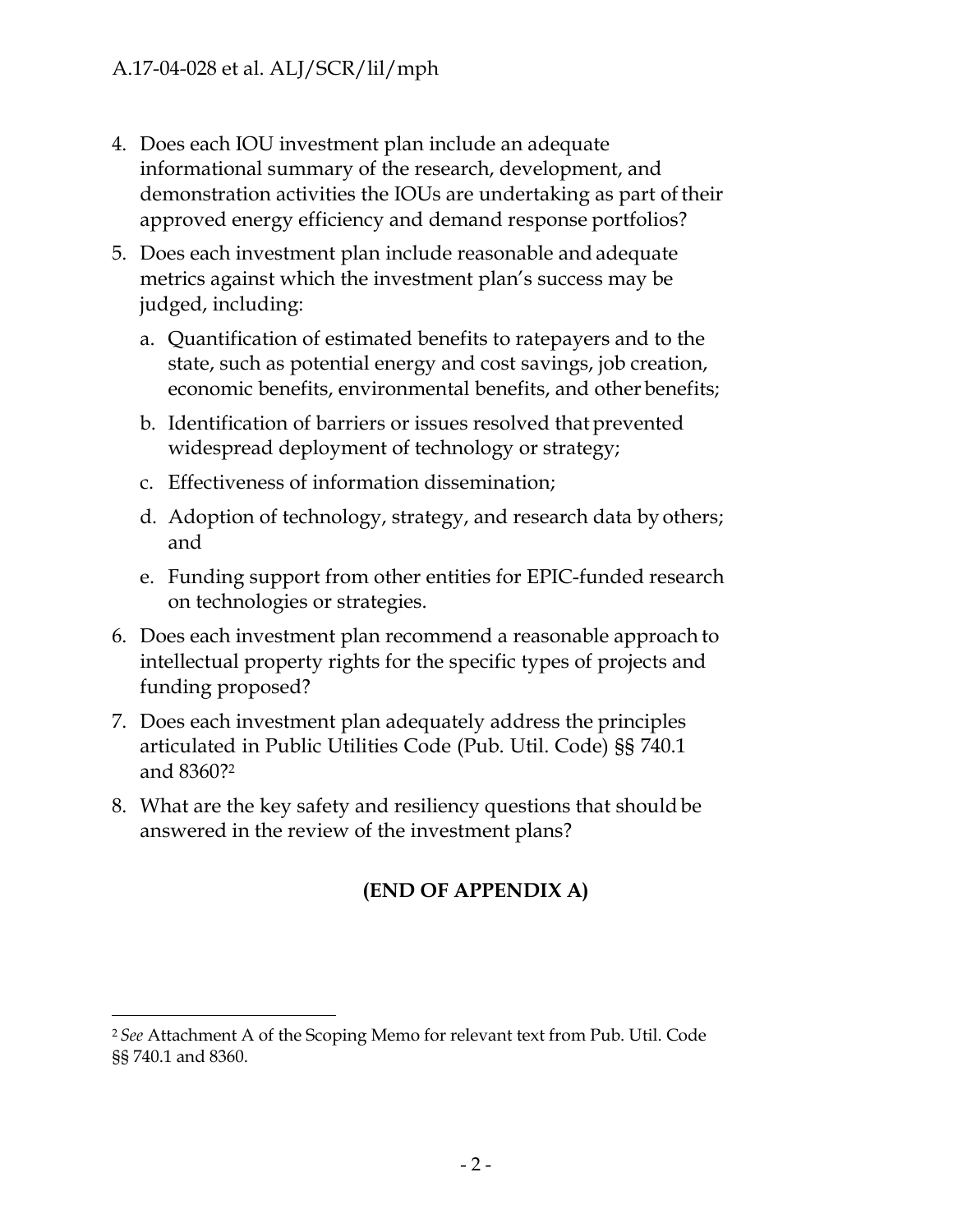# **APPENDIX B**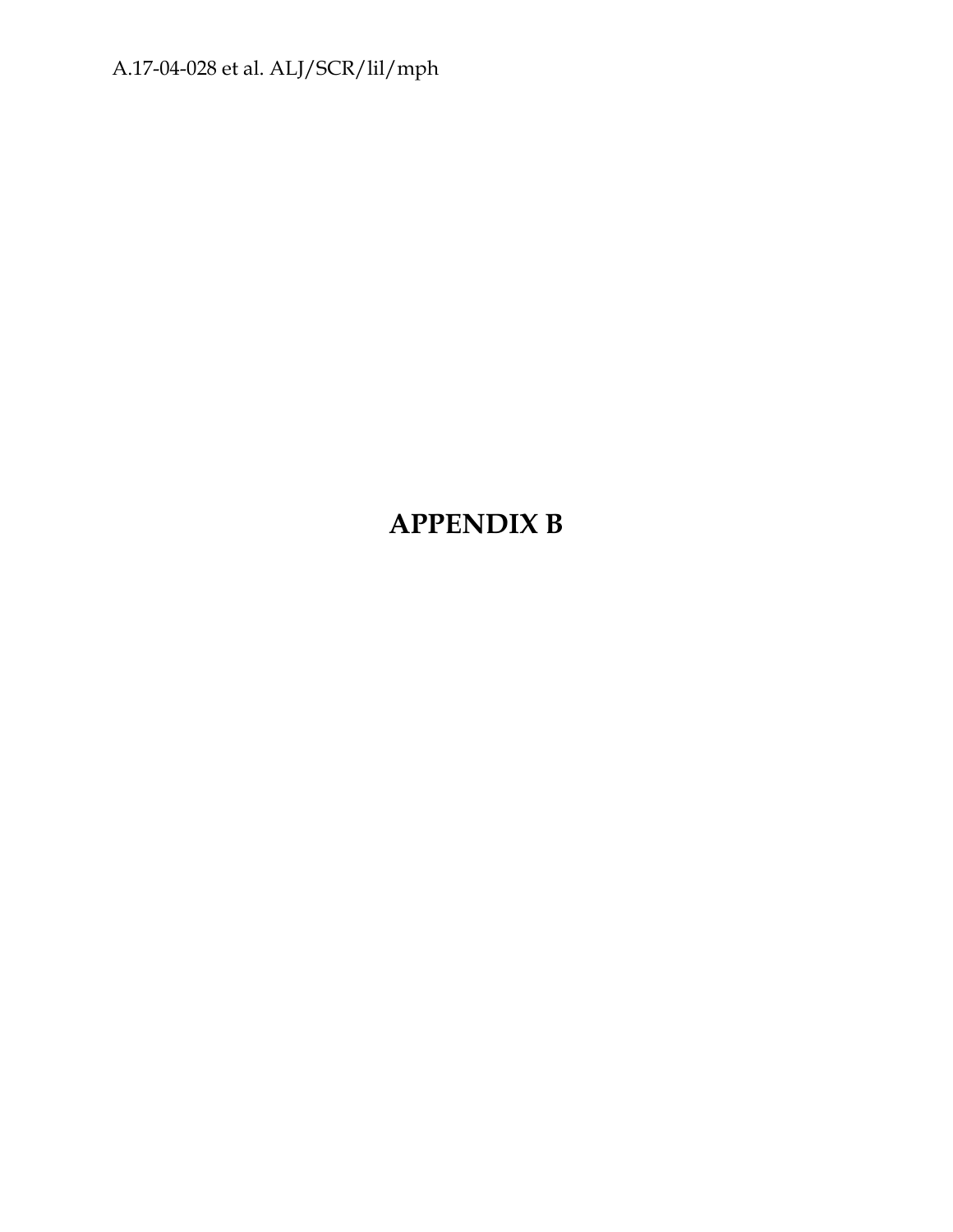# **Appendix B**

# **Summary of Commission Determinations Regarding Recommendations in Electric Program Investment Charge Evaluation Final Report**

| <b>Research Areas and Recommendations:</b><br>Evergreen recommends that                                                                                                                                                                                          | Adopted<br>in PD? | Include<br>in RAP? | <b>Address</b><br>in<br>PICG? | Include<br>in Rule-<br>making? |
|------------------------------------------------------------------------------------------------------------------------------------------------------------------------------------------------------------------------------------------------------------------|-------------------|--------------------|-------------------------------|--------------------------------|
| <b>II.I Program Administration</b>                                                                                                                                                                                                                               |                   |                    |                               |                                |
| 1a) The administrators provide more<br>detailed justification for non-competitive<br>bidding in their Annual Reports.                                                                                                                                            | <b>YES</b>        | <b>YES</b>         | NO                            | <b>YES</b>                     |
| 1b) The CPUC consider requiring a<br>review of the non-competitive bidding<br>cases before they are contracted,                                                                                                                                                  | NO                | <b>NO</b>          | NO                            | <b>YES</b>                     |
| 1c) The CPUC require the IOUs to specify<br>the funding amount for the non-<br>competitive award to make it easier to<br>assess the fraction of funding that is being<br>directly awarded.                                                                       | <b>YES</b>        | <b>YES</b>         | NO                            | <b>YES</b>                     |
| 11.2 Investment Planning Process                                                                                                                                                                                                                                 |                   |                    |                               |                                |
| 11.2.1 Administrator Investment Planning Processes                                                                                                                                                                                                               |                   |                    |                               |                                |
| 11.2.2 Portfolio Optimization                                                                                                                                                                                                                                    |                   |                    |                               |                                |
| 2a) The CPUC establish priorities among<br>its current policy goals and funding<br>criteria to better guide the administrators<br>in their investment planning.                                                                                                  | <b>NO</b>         | <b>NO</b>          | Indirect                      | <b>YES</b>                     |
| 2b) The administrators collaborate in<br>categorizing and summarizing projects<br>(such as by technology type and/or<br>policy area) and review projects by topic<br>areas to ensure that the portfolio of<br>projects effectively supports key policy<br>goals. | <b>YES</b>        | <b>YES</b>         | <b>YES</b>                    | <b>YES</b>                     |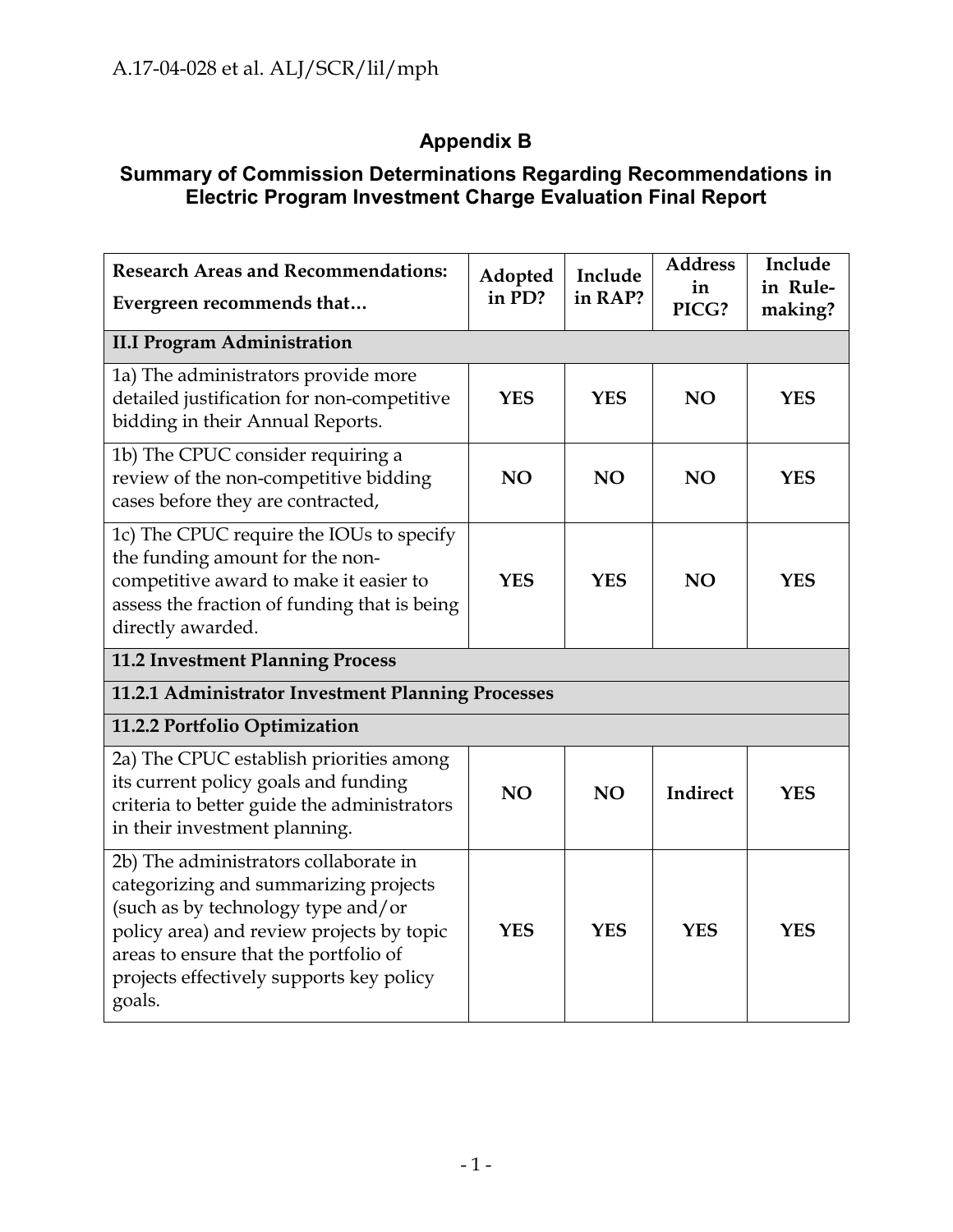| <b>Research Areas and Recommendations:</b><br>Evergreen recommends that                                                                                                                                                              | Adopted<br>in PD? | Include<br>in RAP?   | <b>Address</b><br>in<br>PICG? | Include<br>in Rule-<br>making? |
|--------------------------------------------------------------------------------------------------------------------------------------------------------------------------------------------------------------------------------------|-------------------|----------------------|-------------------------------|--------------------------------|
| 2c) The administrators' Investment Plans<br>are closely reviewed to ensure they not<br>only meet program requirements, but<br>that they are also effective in advancing<br>the energy policy priorities that the CPUC<br>identifies. | <b>NO</b>         | <b>NO</b>            | NO                            | <b>YES</b>                     |
| II.2.3 Stakeholder Engagement                                                                                                                                                                                                        |                   |                      |                               |                                |
| 2d) The administrators engage more<br>stakeholders earlier in the investment<br>planning process, and                                                                                                                                | <b>YES</b>        | <b>YES</b>           | NO                            | <b>YES</b>                     |
| 2e) The IOUs provide more<br>comprehensive information, to allow time<br>for more meaningful engagement.                                                                                                                             | <b>YES</b>        | <b>YES</b>           | NO                            | <b>YES</b>                     |
| <b>11.3 Project Selection Process</b>                                                                                                                                                                                                |                   |                      |                               |                                |
| 11.3.1 Administrator Project Selection Processes                                                                                                                                                                                     |                   |                      |                               |                                |
| 3a) The IOUs develop more transparent<br>project selection criteria,                                                                                                                                                                 | <b>YES</b>        | <b>YES</b>           | <b>NO</b>                     | <b>YES</b>                     |
| 3b) The IOUs share project research plans<br>and budgets with the CPUC and the<br>public, at least one month prior to launch.                                                                                                        | <b>YES</b>        | <b>NO</b>            | NO                            | <b>YES</b>                     |
| <b>II.3.2 Administrator Coordination</b>                                                                                                                                                                                             |                   |                      |                               |                                |
| 3c) The CPUC review the IOUs' project<br>research plans (which we have<br>recommended that they make public as<br>they are developed) to ensure that there is<br>no unnecessary duplication in their EPIC<br>3 projects.             | <b>YES</b>        | <b>NO</b>            | NO                            | NO                             |
| <b>II.3.3 Match Funding</b>                                                                                                                                                                                                          |                   |                      |                               |                                |
| 3d) The CEC consider modifying the<br>match funding requirement for TD&D<br>projects and make it optional.                                                                                                                           | NO                | <b>YES</b><br>(IOUs) | NO                            | <b>YES</b>                     |
| <b>II.3.4 Intellectual Property Terms</b>                                                                                                                                                                                            |                   |                      |                               |                                |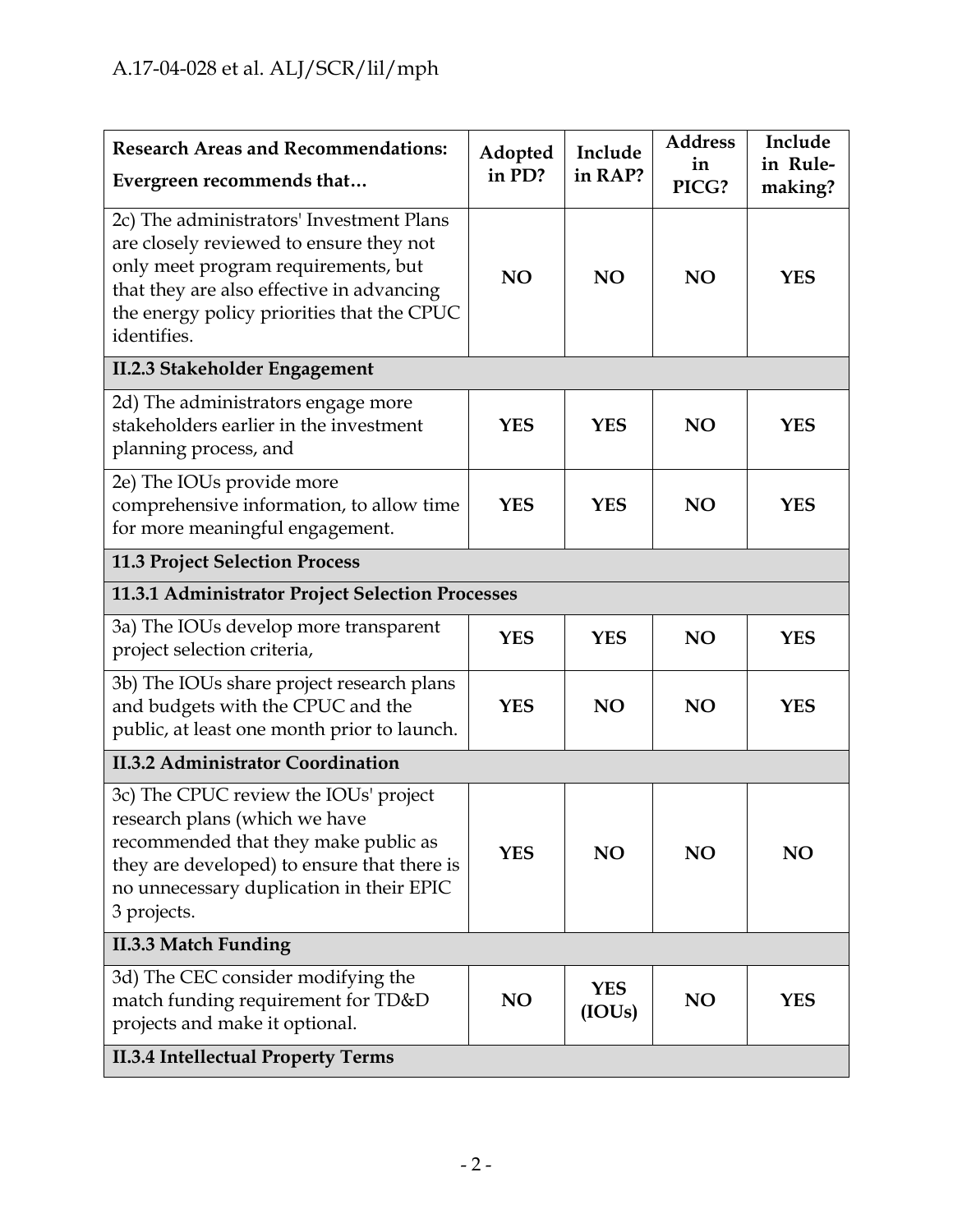| <b>Research Areas and Recommendations:</b><br>Evergreen recommends that                                                                                                                                                                                                                                                                                                                                                                        | Adopted<br>in PD? | Include<br>in RAP? | <b>Address</b><br>in<br>PICG? | Include<br>in Rule-<br>making? |
|------------------------------------------------------------------------------------------------------------------------------------------------------------------------------------------------------------------------------------------------------------------------------------------------------------------------------------------------------------------------------------------------------------------------------------------------|-------------------|--------------------|-------------------------------|--------------------------------|
| 3e) The CPUC review IP rules or<br>guidance developed for the Department<br>of Energy's Small Business Innovation<br>Research (SBIR) Program to explore<br>possible opportunities for easing IP<br>requirements. Regardless of the outcome<br>of any such efforts, the CPUC should<br>ensure that IP requirements are<br>communicated effectively.                                                                                             | NO                | <b>NO</b>          | NO                            | <b>YES</b>                     |
| II.3.5 Flexibility                                                                                                                                                                                                                                                                                                                                                                                                                             |                   |                    |                               |                                |
| 3f) The administrators should use the<br>Advice Letter process only for requesting<br>substantive changes to projects or adding<br>new projects that are not covered by one<br>of the existing general descriptions in<br>their Investment Plans.                                                                                                                                                                                              | <b>YES</b>        | <b>NO</b>          | NO                            | <b>YES</b>                     |
| 3g) The CEC explore how and whether it<br>could add more flexibility to its grant<br>request forms and/or research planning<br>process to be able to respond to market<br>and technology changes that occur<br>between the time the project is proposed<br>and the project is launched.                                                                                                                                                        | <b>YES</b>        | <b>NO</b>          | <b>NO</b>                     | <b>YES</b>                     |
| <b>11.4 Project Assessment Process</b>                                                                                                                                                                                                                                                                                                                                                                                                         |                   |                    |                               |                                |
| 11.4.1 Project Status Reports                                                                                                                                                                                                                                                                                                                                                                                                                  |                   |                    |                               |                                |
| 4a) The administrators share information<br>while projects are in progress with the<br>CPUC and the public on a more frequent<br>basis, such as quarterly. The<br>administrators should collaborate in<br>categorizing and summarizing projects,<br>as previously recommended (2b), (such as<br>by technology type and/or policy area)<br>so that interested parties can more easily<br>obtain pertinent information on a given<br>topic area. | <b>YES</b>        | <b>NO</b>          | <b>YES</b>                    | <b>YES</b>                     |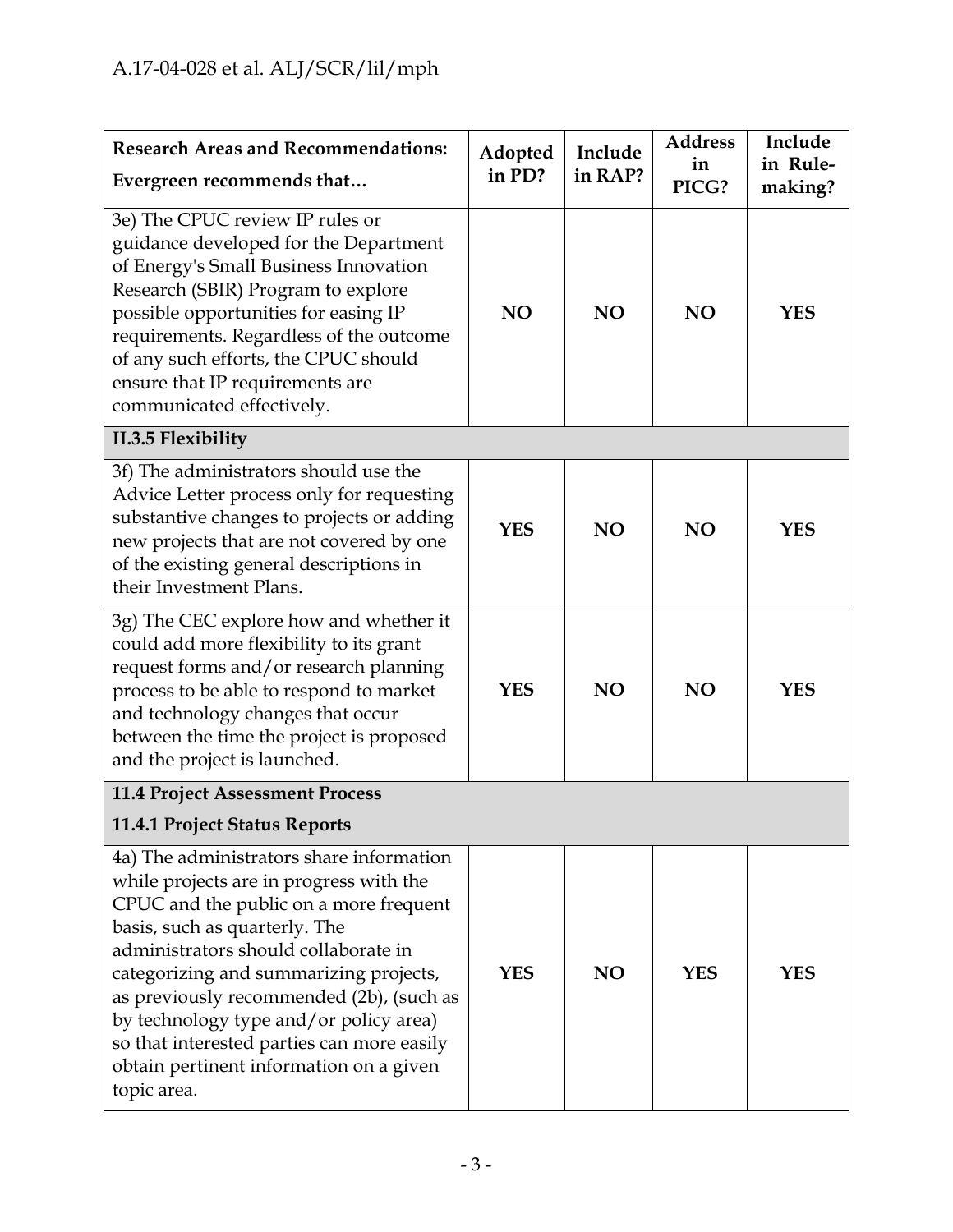| <b>Research Areas and Recommendations:</b><br>Evergreen recommends that                                                                                                                                                                                                                                                               | Adopted<br>in PD? | Include<br>in RAP? | <b>Address</b><br>in<br>PICG? | Include<br>in Rule-<br>making? |
|---------------------------------------------------------------------------------------------------------------------------------------------------------------------------------------------------------------------------------------------------------------------------------------------------------------------------------------|-------------------|--------------------|-------------------------------|--------------------------------|
| 4b) The administrators collaborate and<br>jointly convene a quarterly workshop to<br>share results about project status and<br>lessons to-date on a topical basis, with<br>engagement from stakeholders on topics<br>that are of interest.                                                                                            | <b>YES</b>        | <b>NO</b>          | <b>YES</b>                    | <b>YES</b>                     |
| 11.4.2 Benefits Quantification                                                                                                                                                                                                                                                                                                        |                   |                    |                               |                                |
| 4c) The IOUs develop more detailed<br>processes to quantify benefits associated<br>with their projects, including what types<br>of data would be necessary and how they<br>will collect these data, as well as a<br>reporting structure and process that<br>would document and report those<br>benefits to all relevant stakeholders. | <b>YES</b>        | <b>YES</b>         | NO                            | <b>YES</b>                     |
| 4d) The administrators develop a process<br>to jointly report on EPIC's short-, mid-<br>and long-term project benefits across the<br>portfolio on a routine basis (e.g.,<br>annually) to the CPUC, relevant<br>stakeholders and the general public.                                                                                   | <b>YES</b>        | NO                 | <b>YES</b>                    | <b>YES</b>                     |
| 11.4.3 Results Dissemination                                                                                                                                                                                                                                                                                                          |                   |                    |                               |                                |
| 4e) The CEC's project benefits<br>quantification processes be reviewed<br>again once more projects are completed.                                                                                                                                                                                                                     | <b>YES</b>        | <b>NO</b>          | NO                            | <b>YES</b>                     |
| 4f) SCE share its project results more<br>widely with interested stakeholders,<br>including delivering presentations at<br>conferences and workshops.                                                                                                                                                                                 | <b>YES</b>        | <b>YES</b>         | <b>YES</b>                    | <b>YES</b>                     |
| 4g) SDG&E's project closeout reports be<br>reviewed once projects are completed to<br>ensure results are being widely<br>disseminated.                                                                                                                                                                                                | <b>YES</b>        | <b>NO</b>          | <b>YES</b>                    | <b>YES</b>                     |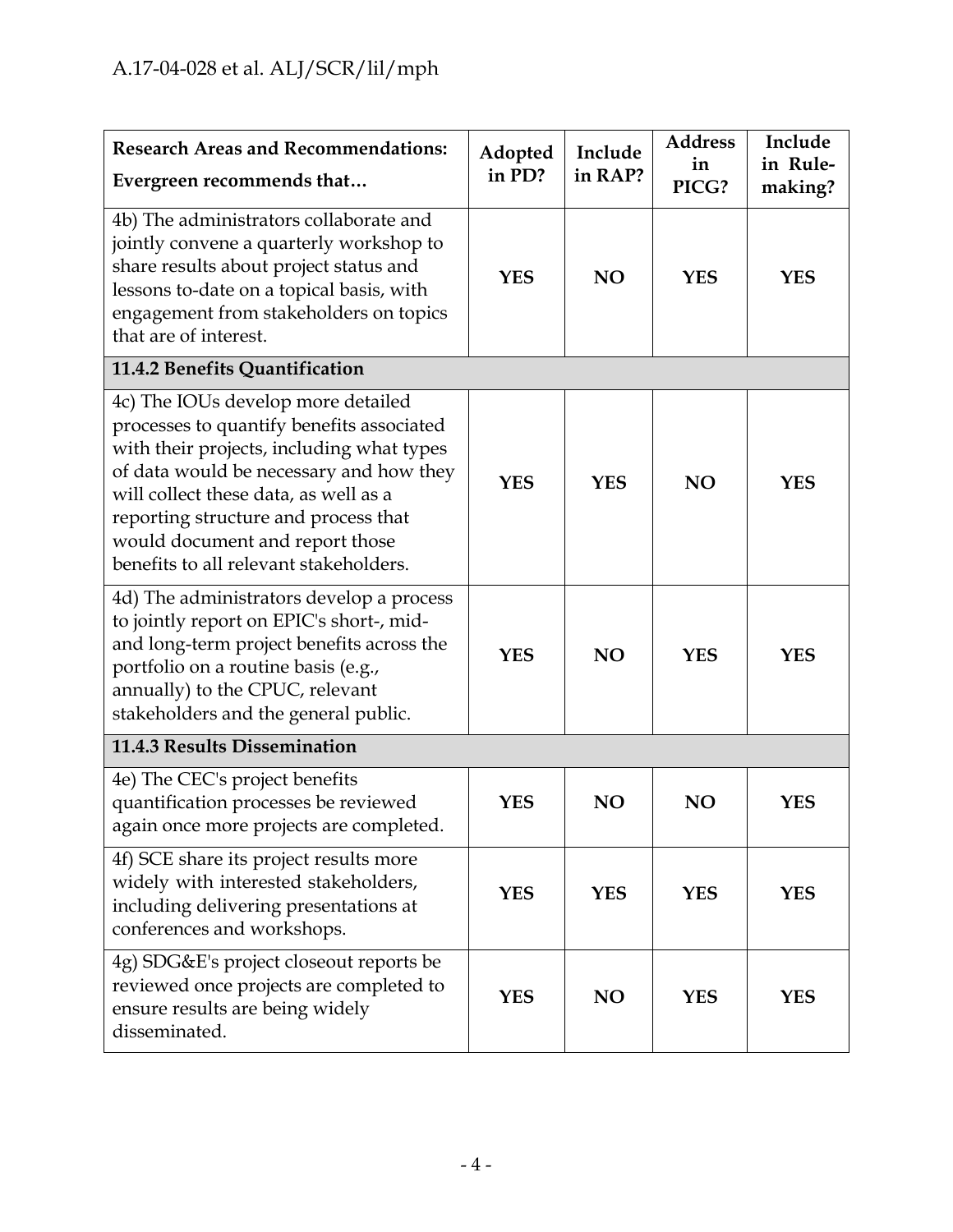| <b>Research Areas and Recommendations:</b><br>Evergreen recommends that                                                                                                                                                                     | Adopted<br>in PD? | Include<br>in RAP? | <b>Address</b><br>in<br>PICG? | Include<br>in Rule-<br>making? |
|---------------------------------------------------------------------------------------------------------------------------------------------------------------------------------------------------------------------------------------------|-------------------|--------------------|-------------------------------|--------------------------------|
| 4h) The administrators jointly develop a<br>single EPIC website and listserv to post<br>and distribute project information                                                                                                                  | <b>YES</b>        | <b>NO</b>          | <b>YES</b>                    | <b>YES</b>                     |
| 11.4.4 Project Networks (No Recommendations)                                                                                                                                                                                                |                   |                    |                               |                                |
| <b>II.5 Project Impacts and Policy Alignment</b>                                                                                                                                                                                            |                   |                    |                               |                                |
| 5a) The CPUC consider using our<br>characterization of the EPIC portfolio in<br>terms of the types of technologies and<br>studies and their commercialization<br>status as baselines against which to<br>compare future iterations of EPIC. | <b>YES</b>        | NO <sub>1</sub>    | <b>NO</b>                     | <b>YES</b>                     |
| 5b) The CPUC regularly evaluate EPIC to<br>confirm that the CEC is ensuring the<br>Market Facilitation projects are effectively<br>connected to and serving the needs of the<br>Applied R&D and TD&D projects.                              | <b>YES</b>        | NO <sub>1</sub>    | <b>NO</b>                     | <b>YES</b>                     |
| 5c) EPIC administrators establish a<br>process to ensure that once Applied R&D<br>projects are completed by the CEC, the<br>results are considered and potential<br>TD&D projects are identified.                                           | <b>YES</b>        | <b>YES</b>         | <b>NO</b>                     | <b>YES</b>                     |
| <b>II.6 Overarching Coordination and Collaboration</b>                                                                                                                                                                                      |                   |                    |                               |                                |
| 6a) The CPUC and/or the administrators<br>fund and convene an independent body<br>to coordinate, facilitate and lend technical<br>expertise.                                                                                                | <b>YES</b>        | <b>NO</b>          | <b>YES</b>                    | <b>NO</b>                      |
| 11.7 On-Going Program Evaluation                                                                                                                                                                                                            |                   |                    |                               |                                |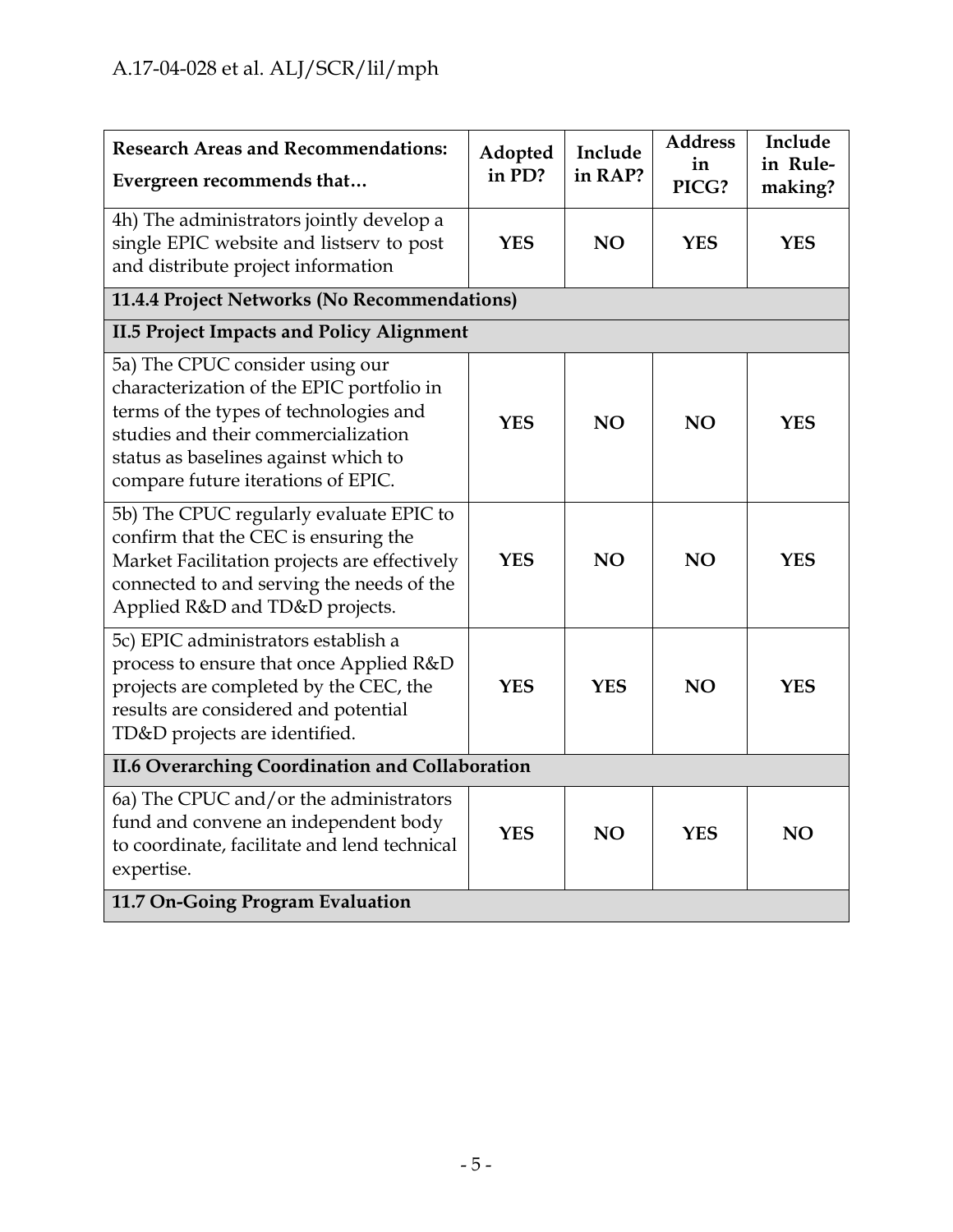| <b>Research Areas and Recommendations:</b><br>Evergreen recommends that                                                                                                                                                                                                                                                                                                                                                                                                                                                                                                             | Adopted<br>in PD? | Include<br>in RAP? | <b>Address</b><br>in<br>PICG? | Include<br>in Rule-<br>making? |
|-------------------------------------------------------------------------------------------------------------------------------------------------------------------------------------------------------------------------------------------------------------------------------------------------------------------------------------------------------------------------------------------------------------------------------------------------------------------------------------------------------------------------------------------------------------------------------------|-------------------|--------------------|-------------------------------|--------------------------------|
| 7a) Using the theory-driven framework<br>developed for this evaluation, monitor<br>and report key performance metrics on an<br>on-going basis and conduct a<br>comprehensive evaluation every three to<br>four years. All of these evaluation<br>activities should be conducted by an<br>independent evaluator in close<br>collaboration with the four administrators<br>to avoid any duplication of efforts and to<br>ensure that the results will be useful to all<br>stakeholders (e.g., the CPUC, state<br>legislators, and the four administrators<br>and other stakeholders). | NO                | <b>NO</b>          | <b>NO</b>                     | <b>YES</b>                     |
| 7b) The administrators create a single,<br>centralized database containing all<br>relevant information on active and<br>completed EPIC projects along with<br>monitoring and quarterly reporting of<br>key performance metrics, in order to<br>support the on-going evaluation of the<br>Program.                                                                                                                                                                                                                                                                                   | <b>YES</b>        | <b>YES</b>         | <b>YES</b>                    | <b>YES</b>                     |
| 7c) Modify (and continually update as<br>needed) the characterization of the<br>Program to more accurately reflect its<br>complexity.                                                                                                                                                                                                                                                                                                                                                                                                                                               | <b>YES</b>        | <b>NO</b>          | <b>NO</b>                     | <b>YES</b>                     |
| 7d) Modify (and continually update as<br>needed) the EPIC program theory and<br>logic models to better reflect the more<br>complex character of the Program.                                                                                                                                                                                                                                                                                                                                                                                                                        | <b>YES</b>        | NO                 | NO                            | <b>YES</b>                     |
| 7e) Revisit the key performance metrics<br>that should be tracked and the frequency<br>with which they should be tracked and<br>reported.                                                                                                                                                                                                                                                                                                                                                                                                                                           | <b>YES</b>        | NO                 | NO                            | <b>YES</b>                     |

**(END OF APPENDIX B)**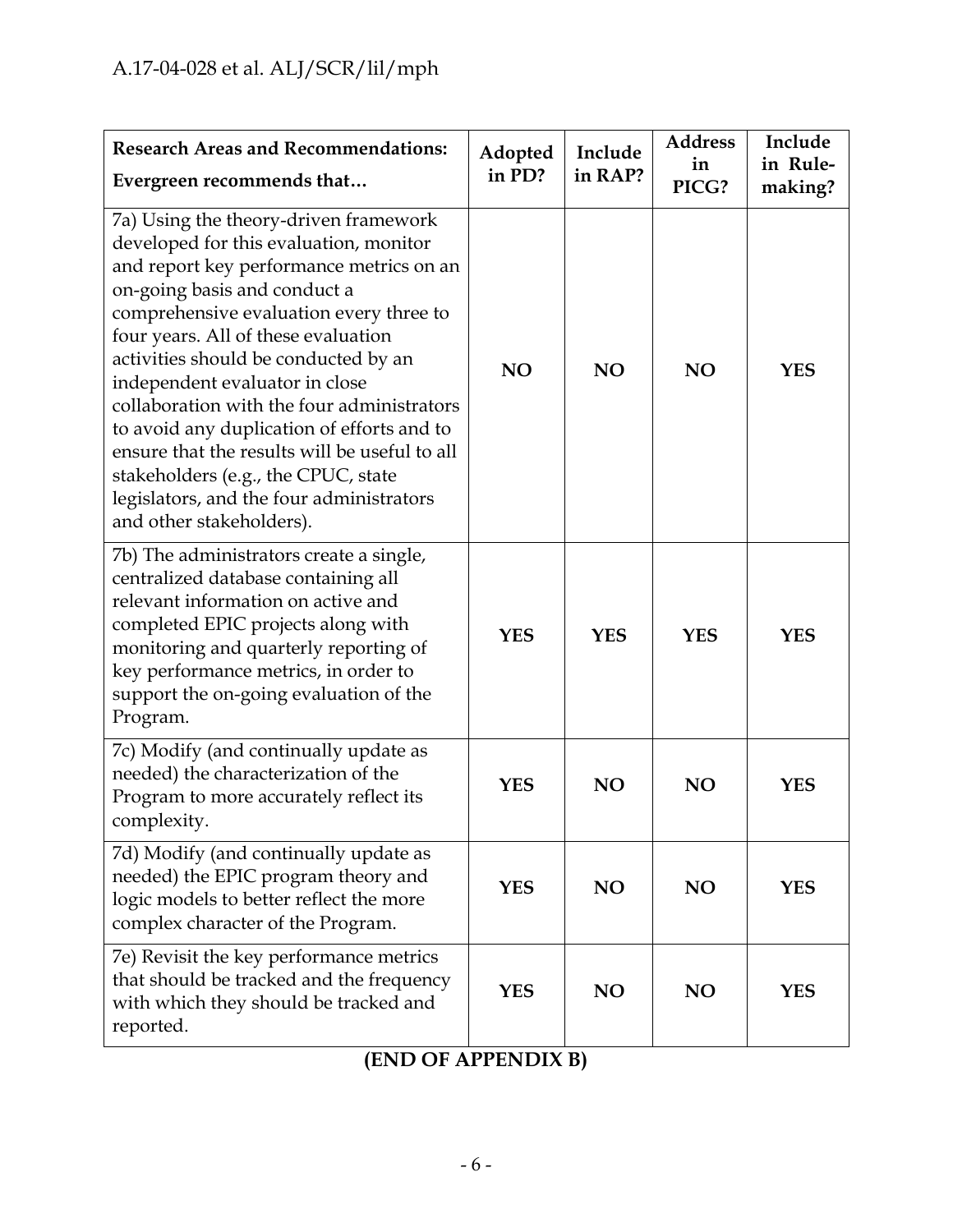# APPENDIX C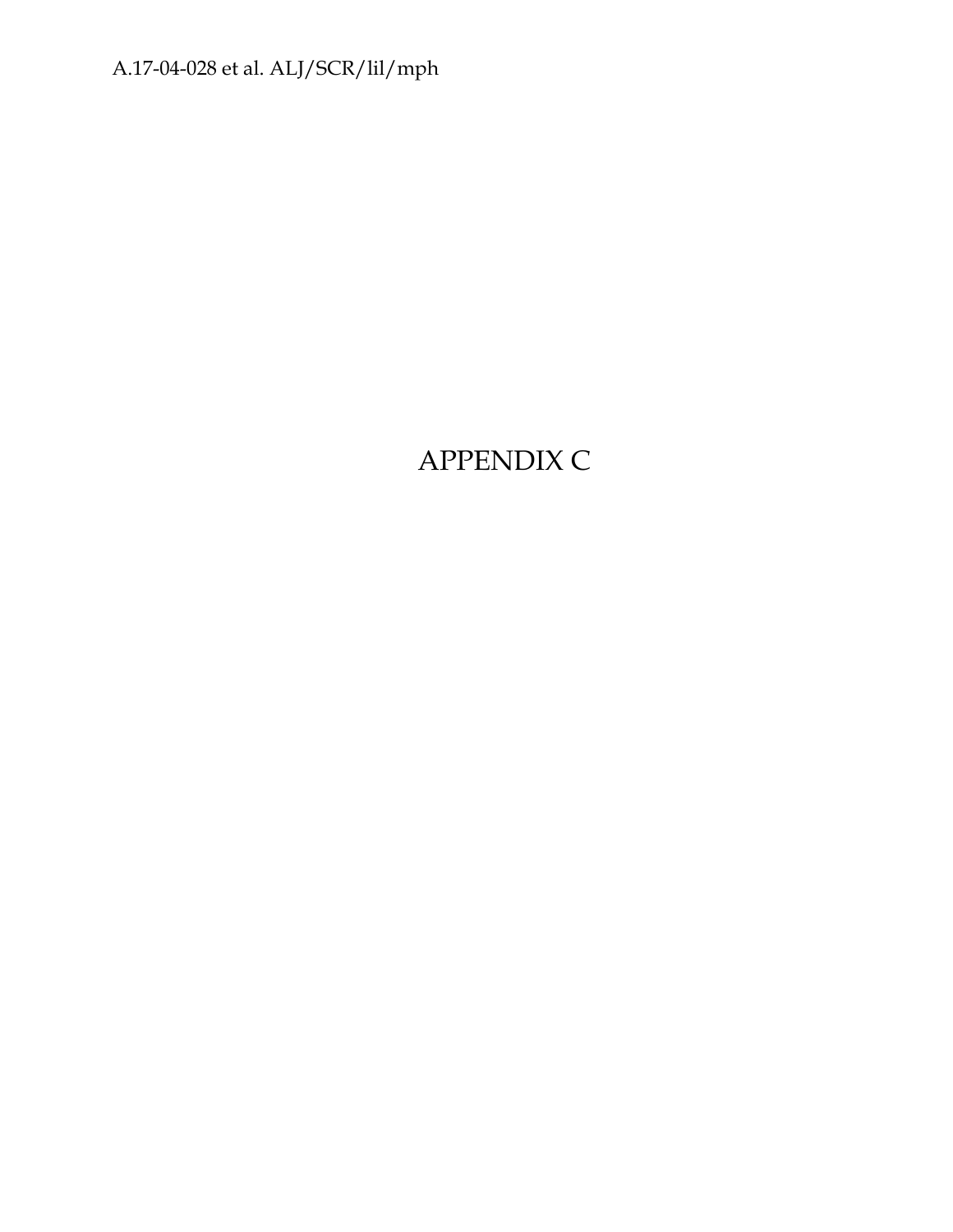| Administrator<br>and Project ID | Project/Initiative<br><b>Title</b>                                                   | <b>Commission Modifications, Requirements,</b><br>and Direction                                                                                                                                                                                                                                                                                                                                                              |
|---------------------------------|--------------------------------------------------------------------------------------|------------------------------------------------------------------------------------------------------------------------------------------------------------------------------------------------------------------------------------------------------------------------------------------------------------------------------------------------------------------------------------------------------------------------------|
| PG&E 3.09                       | Dynamic Near-Term<br><b>DER Load Forecasting</b>                                     | The scope of this project should consider<br>how smart inverters can mitigate grid issues,<br>and measure the potential value of this<br>mitigation. (and could be reflected in<br>locational net benefits analysis and/or IDER<br>compensation)                                                                                                                                                                             |
| PG&E 3.10                       | Grid of the Future<br>Scenario Engine                                                | This project should examine a "high EV<br>adoption/electrification" scenario in order to<br>determine an optimal portfolio of DERs. This<br>work should be coordinated with the DRP<br>proceeding, and harmonized with the DRP<br>proceeding's forthcoming scoping ruling on<br>performing policy scenario analysis.                                                                                                         |
| PG&E 3.11                       | Location-Specific<br><b>Options for Reliability</b><br>and/or Resilience<br>Upgrades | This project should research how to quantify<br>the grid-facing value of DERs' contribution to<br>reliability and resiliency, such that these<br>values can be reflected in locational net<br>benefits analysis, and to solicit DERs to<br>provide reliability/resiliency services as part<br>of the Distribution Investment Deferral<br>Framework (in lieu of traditional investments<br>that would provide these services) |
| PG&E 3.12                       | Advanced Volt/Var<br>Optimization (VVO)<br>Functionalities                           | PG&E should coordinate with SCE to ensure<br>that 3.12 and SCE 23 are complementary and<br>not duplicative.                                                                                                                                                                                                                                                                                                                  |
| PG&E 3.28                       | Real-Time Load-<br><b>Based Charging</b>                                             | This project should consider how to utilize<br>ICA data to help formulate its smart-<br>charging algorithm; and how this project's<br>results will inform distribution operations,<br>EV/DER dispatch, and/or EV charging rates.                                                                                                                                                                                             |

## **Appendix C: Modifications/Requirements to Specific Projects and Initiatives**